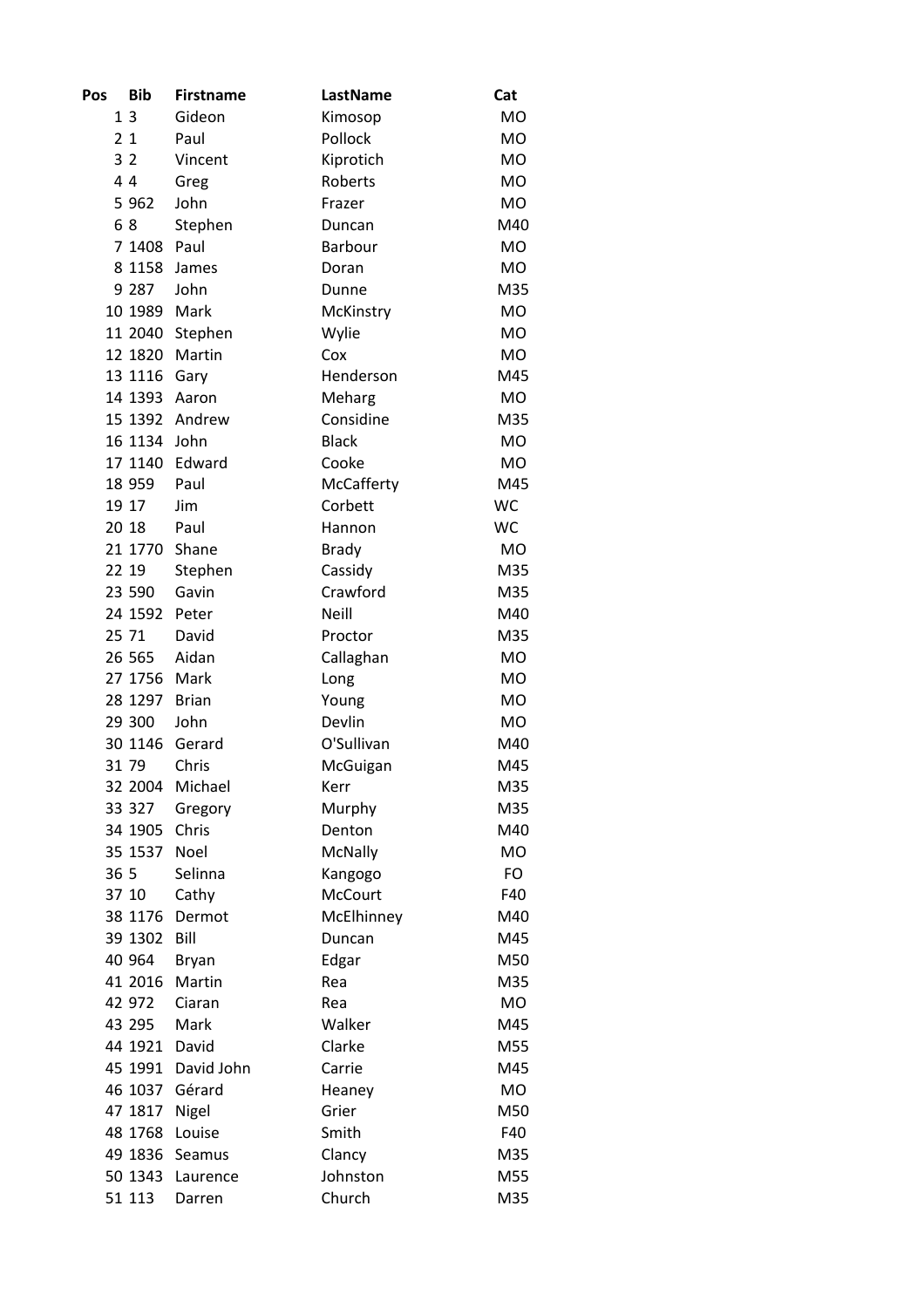| 52 1900  | Liam           | Doherty        | M35       |
|----------|----------------|----------------|-----------|
| 53 1538  | Gregory        | Lucy           | <b>MO</b> |
| 54 1183  | Conor          | Maguire        | M20       |
| 55 306   | Kieran         | McElhinney     | <b>MO</b> |
| 56 1382  | Derek          | Somerville     | M45       |
| 57 111   | Ruaire         | Johnston       | <b>MO</b> |
| 58 905   | Colum          | Caughey        | M40       |
| 59 1903  | Seamus         | Kelly          | M35       |
| 60 249   | Joeseph        | Strunks        | M40       |
| 61 1478  | Cathal         | O'Hagan        | M35       |
| 62 1416  | Colin          | Garrett        | M35       |
| 63 592   | Paul           | Doherty        | M35       |
| 64 1034  | Glenn          | Millar         | M35       |
| 65 116   | Rowan          | Griffin        | <b>MO</b> |
| 66 1445  | James          | Monaghan       | <b>MO</b> |
| 67 1168  | Gerrie         | Short          | F40       |
| 68 126   | Martin         | Cox            | M50       |
| 69 1736  | Michael        | Sinton         | <b>MO</b> |
| 70 1669  | <b>Brendan</b> | McNally        | <b>MO</b> |
| 71 419   | John           | O'Brien        | M45       |
| 72 1985  | Jason          | Scott          | MO        |
| 73 273   | <b>Nicklas</b> | Arkensparr     | M35       |
| 74 257   | David          | Nobie          | M35       |
| 75 179   | Claire         | McGuigan       | FO        |
| 76 1281  | Richard        | Dickson        | M45       |
| 77 1579  | Pete           | Byrne          | M40       |
| 78 1452  | Conor          | Grimes         | M35       |
| 79 1479  | Kenny          | Logue          | M45       |
| 80 1017  | Scott          | Milne          | M35       |
| 81 1503  | Kevin          | Rea            | <b>MO</b> |
| 82 1063  | Paul           | Hutchinson     | M35       |
| 83 1873  | Connor         | Martin         | <b>MO</b> |
| 84 509   | Cathal         | McLaughlin     | M35       |
| 85 1692  | Sean           | Goodman        | M35       |
| 86 851   | <b>Steve</b>   | Webb           | MO        |
| 87 1739  | David          | Woods          | M35       |
| 88 396   | Cathal         | May            | <b>MO</b> |
| 89 1785  | Niall          | Porter         | <b>MO</b> |
| 90 756   | Ciaran         | McKenna        | <b>MO</b> |
| 91 1174  | Niall          | Farquharson    | <b>MO</b> |
| 92 950   | Paul           | Dillon         | M40       |
| 93 698   | Frankie        | <b>Bradley</b> | M35       |
| 94 547   | John           | Canning        | M40       |
| 95 2074  | Connor         | Mc Guinness    | <b>MO</b> |
| 96 1760  | David          | Somerville     | <b>MO</b> |
| 97 1362  | Gary           | Fisher         | <b>MO</b> |
| 98 2142  | Patrick        | Cassidy        | M35       |
| 99 1483  | Hugh           | Coll           | M40       |
| 100 131  | Darran         | Lagan          | M35       |
| 101 1476 | Damian         | McBride        | M35       |
| 102 225  | Bob            | Davison        | M35       |
| 103 1482 | Shane          | Coney          | MO        |
|          |                |                |           |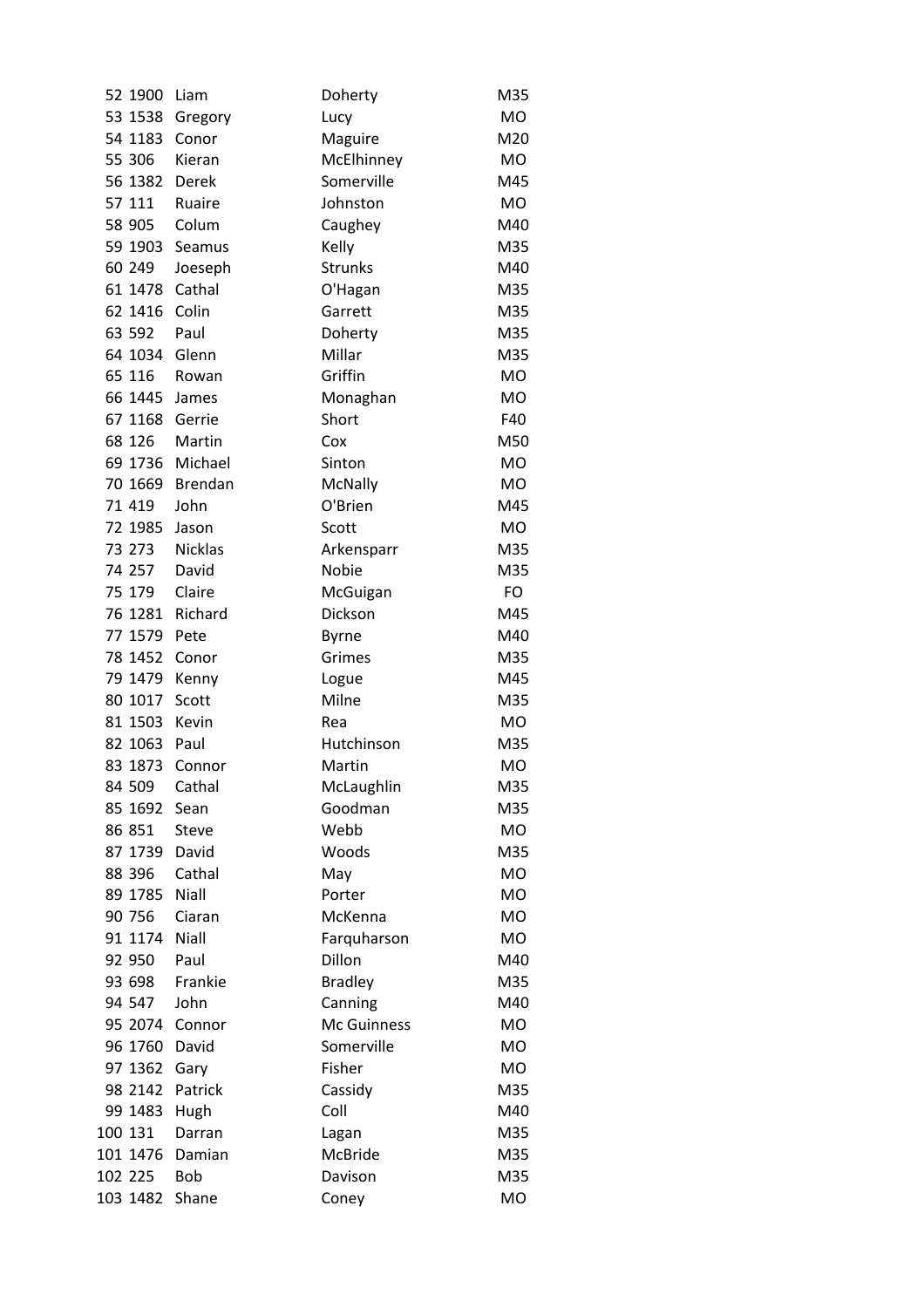| 104 1876          | Gillian      | <b>Burns</b>      | F40       |
|-------------------|--------------|-------------------|-----------|
| 105 1330 Thomas   |              | Doherty           | M40       |
| 106 926           | Dominic      | Conway            | M35       |
| 107 1859 Chris    |              | Stevenson         | M40       |
| 108 1660          | David        | Adams             | <b>MO</b> |
| 109 1926          | <b>Brian</b> | Johnston          | M45       |
| 110 344           | lan          | Danton            | M40       |
| 111 322           | James        | Keenan            | M35       |
| 112 1914 Philip   |              | Hunter            | M40       |
| 113 523           | Andrew       | Maguire           | M35       |
| 114 1336          | Jack         | Coyle             | M35       |
| 115 233           | Barry        | Dinsmare          | M35       |
| 116 1274          | Dave         | Slater            | M35       |
| 117 1611          | John         | McConnell         | M40       |
| 118 1432          | Garvin       | Doherty           | M40       |
| 119 2006          | Colm         | <b>Bellew</b>     | <b>MO</b> |
| 120 2092          | James        | Stevenson         | M35       |
| 121 414           | Mark         | Melarkey          | M40       |
| 122 832           | Justin       | McGorman          | M40       |
| 123 1763 Ciaran   |              | Donaghy           | MO        |
| 124 2012          | Ben          | Trowell           | M50       |
| 125 244           | Gerard       | McAuley           | M35       |
| 126 901           | Andy         | Leathem           | M45       |
| 127 910           | Roland       | <b>Black</b>      | M40       |
| 128 1481          | Joe          | McCann            | M45       |
| 129 1219          | Paul         | Somerville        | M40       |
| 130 2141          | Stephen      | McKenna           | <b>MO</b> |
| 131 918           | Mike         | Cullinan          | MO        |
| 132 1415 James    |              | Lappin            | M35       |
| 133 115           | Alvin        | Tayler            | M55       |
| 134 1436 Tom      |              | Sheridan          | <b>MO</b> |
| 135 811           | Richard      | Smith             | M35       |
| 136 1547          | Martin       | McIvor            | МO        |
| 137 994           | Mark         | Reid              | M40       |
| 138 986           | Pj           | Hagan             | MO.       |
| 139 1337          | Mal          | McCay             | M35       |
| 140 1588          | Gareth       | Kerrigan          | <b>MO</b> |
| 141 512           | Mark         | <b>McFeeters</b>  | <b>MO</b> |
| 142 1047          | Conor        | McGandy           | <b>MO</b> |
| 143 2105          | Thomas       | Craig             | <b>MO</b> |
| 144 1236          | Jim          | <b>Breen</b>      | M60       |
| 145 987           | Barry        | Lynch             | <b>MO</b> |
| 146 697           | Caolan       | Mallon            | <b>MO</b> |
| 147 1420 Jonathan |              | Swann             | MO        |
| 148 2035          | Colin        | Simpson           | M45       |
| 149 2068          | Enda         | <b>McGuinness</b> | M40       |
| 150 48            | Paddy        | McGrath           | <b>MO</b> |
| 151 130           | Shane        | <b>McGale</b>     | M45       |
| 152 1124          | Diane        | Watson            | F40       |
| 153 1285          | Don          | Coyle             | M40       |
| 154 49            | Ben          | McCrory           | M45       |
| 155 1540          | Donna        | Evans             | F45       |
|                   |              |                   |           |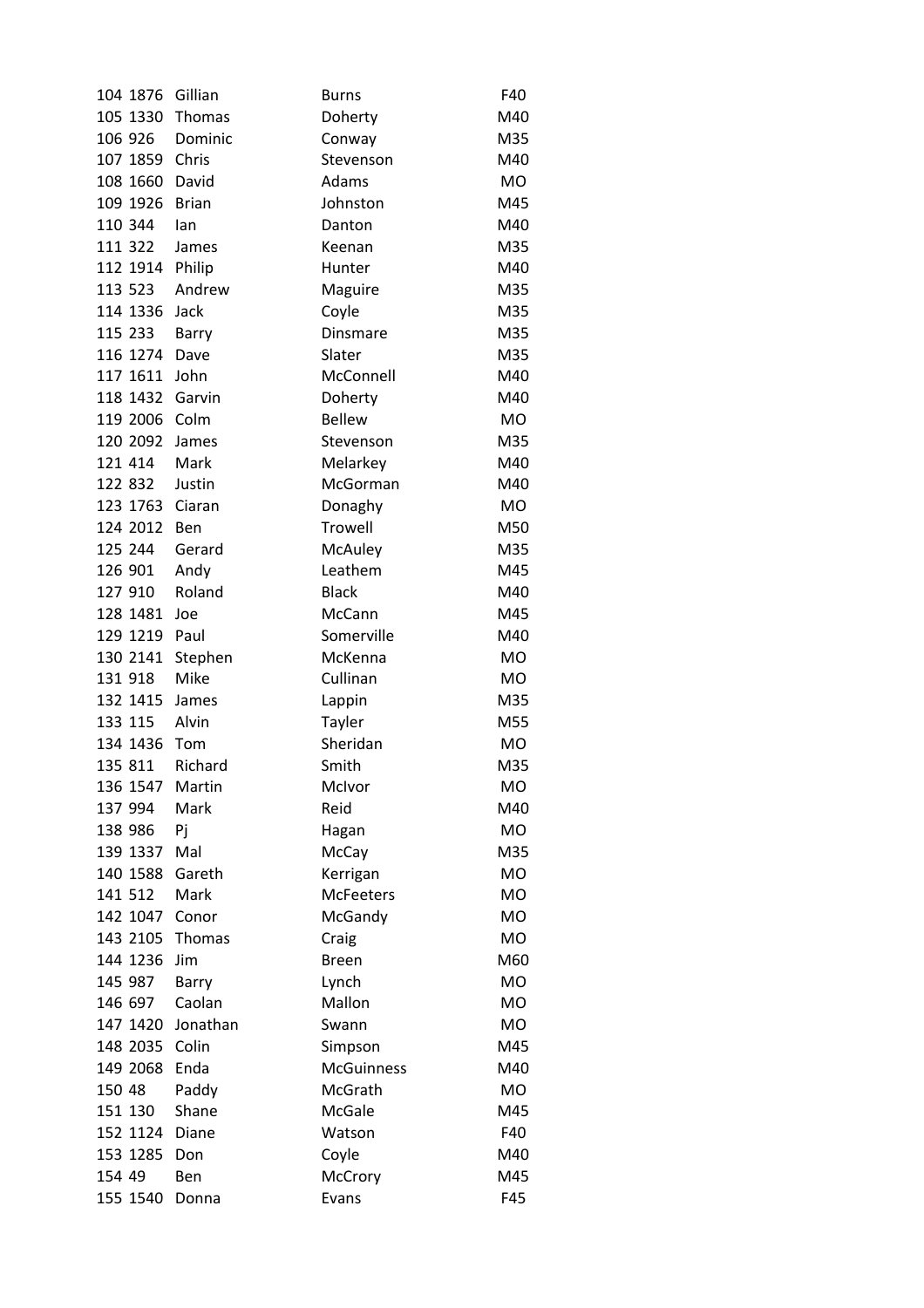| 156 1555             | Ryan           | Flanagan             | M20       |
|----------------------|----------------|----------------------|-----------|
| 157 98               | Roger          | <b>Harkness</b>      | M40       |
| 158 274              | Kenny          | O'Donnell            | M40       |
| 159 1624             | Owen           | Falconer             | M40       |
| 160 1745             | <b>Brian</b>   | Doherty              | M40       |
| 161 503              | <b>Brendan</b> | McLaughlin           | M40       |
| 162 2023             | Stephen        | McMichael            | M45       |
| 163 873              | Damian         | Quinn                | <b>MO</b> |
| 164 193              | Geoffrey       | Farrell              | <b>MO</b> |
| 165 1855             | Jonathan       | McSorley             | M35       |
| 166 2131             | Dylan          | Sloan                | MJ        |
| 167 1769             | Sean           | McIntyre             | M50       |
| 168 675              | Keith          | Weir                 | M35       |
| 169 2111             | Tom            | <b>Stokes</b>        | M35       |
| 170 2087             | Emmett         | O'Hara               | M40       |
| 171 178              | Mike           | O'Hanlon             | M35       |
| 172 1942             | Richard        | Crown                | M40       |
| 173 1643             | David          | Harvey               | <b>MO</b> |
| 174 2137             | Aron           | Cole                 | M40       |
| 175 1025             | Martin         | Dunleavy             | M45       |
| 176 2055             | Daniel         | Cullen               | <b>MO</b> |
| 177 1054             | Kevin          | McFadden             | M40       |
| 178 1209             | Mark           | Ferry                | M35       |
| 179 912              | David          | McGaffin             | M45       |
| 180 282              | <b>Brian</b>   | Grant                | <b>MO</b> |
| 181 132              | Paul           | Doherty              | M45       |
| 182 107              | Alan           | McElhinney           | M45       |
| 183 855              | Paul           | McCullagh            | M55       |
| 184 293              | <b>Bert</b>    | Shaw                 | M45       |
| 185 1864             | Johnny         | O'Doherty            | <b>MO</b> |
| 186 580              | Johnny         | McLaren              | M40       |
| 187 1666             | Kevin          | Large                | M35       |
| 188 1862             | Barry          | Matthews             | M35       |
| 189 136              | Julian         | Grimes               | M45       |
| 190 899              | Eugene         | Gallagher            | <b>MO</b> |
| 191 1782             | Gary           | Gorman               | M40       |
| 192 931              | Alex           | Brounger             | M35       |
| 193 1637             | Stephen        | Beacom               | <b>MO</b> |
| 194 559              | Dylan          | Coyle                | <b>MO</b> |
| 195 1892             | Gary           | Moore                | M45       |
| 196 1593             | Niall          | Diamond              | M45       |
| 197 1761             | Mark           | Linton               | M35       |
| 198 939              | Karl           | Fullerton            | M35       |
| 199 1413             | Phil           | Gilmore              | M45       |
|                      |                |                      |           |
| 200 1986<br>201 1707 | Ghislain       | Demeuldre<br>McClure | M45       |
|                      | Greg           |                      | M55       |
| 202 2127             | Fergal         | Corry                | M45       |
| 203 214              | Charlie        | McCormick            | M45       |
| 204 135              | Gregory        | Cahoon               | M40       |
| 205 2025             | Kevin          | Conway               | M35       |
| 206 1012             | Darryl         | Meenagh              | M35       |
| 207 1038             | Alan           | Robinson             | M45       |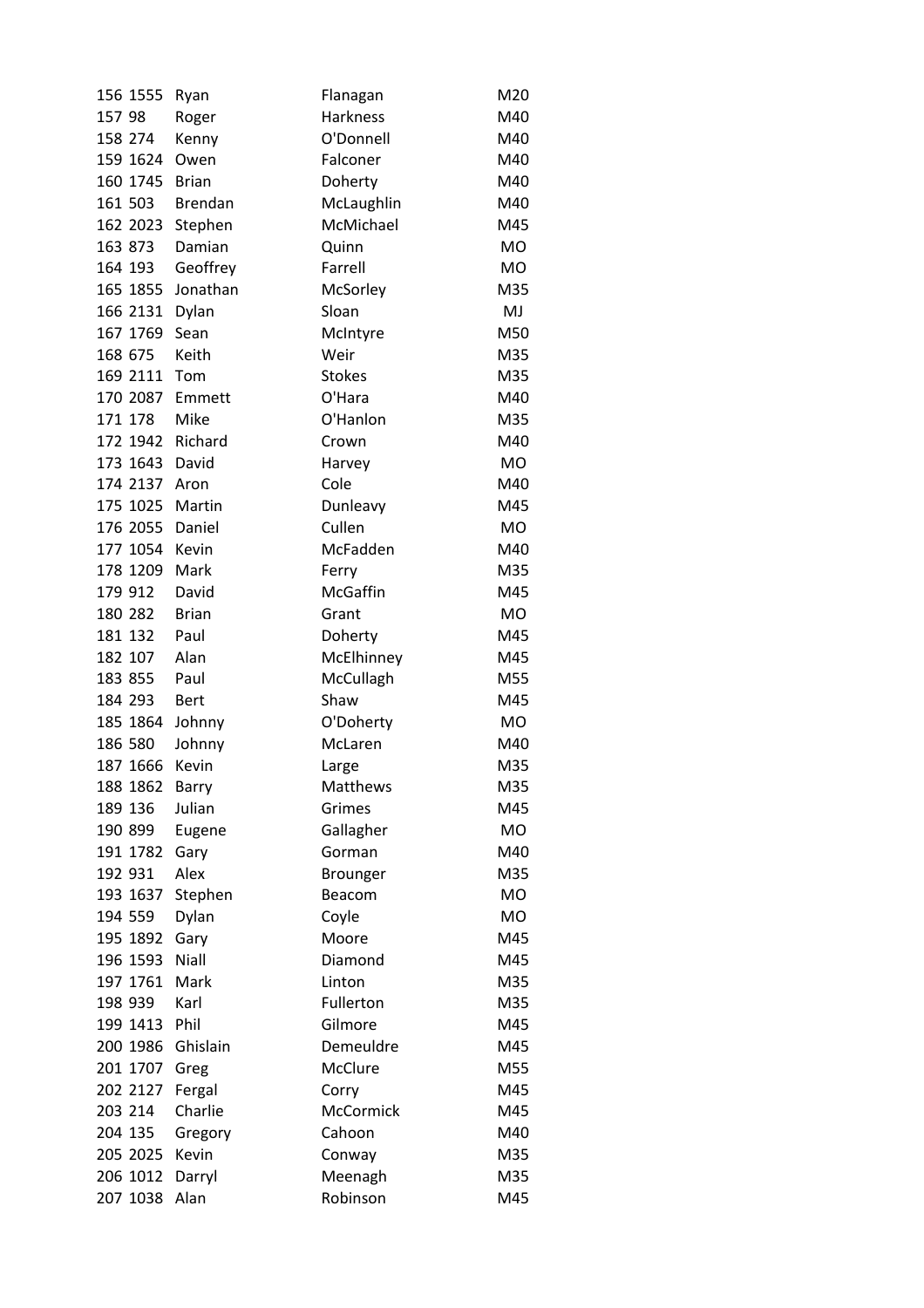| 208 67           | Ambrose            | Moore          | M45       |
|------------------|--------------------|----------------|-----------|
| 209 1153         | Keith              | Hagan          | M40       |
| 210 1404 Thomas  |                    | Moore          | M40       |
| 211 106          | Adrian             | Ferson         | M35       |
| 212 2019         | <b>Brian</b>       | McCann         | M35       |
| 213 2061         | Gerard             | Quinn          | M40       |
| 214 1218         | Eamonn             | Wilson         | M35       |
| 215 23           | Patrick            | Given          | <b>MO</b> |
| 216 1031         | Michael            | McKeown        | M50       |
| 217 1842         | Eddie              | Quigley        | MO        |
| 218 1843         | Christopher        | Richmond       | M35       |
| 219 409          | Gary               | Heaney         | M40       |
| 220 1557         | Gary               | McFadden       | M35       |
| 221 1758         | Gordon             | Linton         | M35       |
| 222 1277         | Kieran             | McMahon        | M35       |
| 223 1421         | Peter              | McAleer        | M45       |
| 224 1860         | Terence            | Kelly          | M40       |
| 225 932          | Paul               | McGrath        | <b>MO</b> |
| 226 516          | Ciaran             | McKenny        | M45       |
| 227 1813 Raymond |                    | Monaghan       | M45       |
| 228 1241         | Conall             | McGleenan      | M40       |
| 229 1437         | Shane              | <b>Taggart</b> | M40       |
| 230 1147         | Jerome             | Carlin         | <b>MO</b> |
| 231 567          | Jim                | Larkin         | M35       |
| 232 1638         | Ciaran             | Wright         | <b>MO</b> |
| 233 105          | Eamon              | Logue          | M20       |
| 234 1999         | Catherine          | McQuillan      | FO        |
| 235 692          | Donal              | Harkin         | M45       |
| 236 2021         | Johnny             | Patterson      | <b>MO</b> |
| 237 543          | Damian             | O'Keefe        | M45       |
| 238 2119         | Greard             | Marron         | M40       |
| 239 1317         | Seamus             | McCallion      | M55       |
| 240 393          | Adrian             | Johnston       | M40       |
| 241 870          | John               | McDonnell      | M45       |
| 242 38           | Finbar             | Kelly          | M40       |
| 243 80           | Ita                | Kelly          | F40       |
| 244 900          | Conor              | McDevitt       | <b>MO</b> |
| 245 1771         | Ronan              | O'Donnell      | M35       |
| 246 1607         | Martin             | McCaffrey      | M40       |
| 247 1599         | Shane              | Dillon         | M35       |
| 248 1767         | Emmett             | Harkin         | M35       |
| 249 253          | Michael            | Lindsay        | MO        |
| 250 395          | Glen               | Heaney         | M35       |
| 251 760          | Sebastian          | Wisniewski     | M40       |
| 252 1070         | Daniel             | Jack           | <b>MO</b> |
| 253 1439         | Sean               | McElroy        | M55       |
|                  |                    |                |           |
| 254 804          | Jimmy              | Duffy          | MO        |
| 255 922          | Declan             | McCay          | M35       |
| 256 1583         | Stephen<br>Dominic | Kerr           | M35       |
| 257 1863         |                    | McCartan       | M55       |
| 258 355          | Angus              | McCready       | M45       |
| 259 247          | David              | Hanna          | M35       |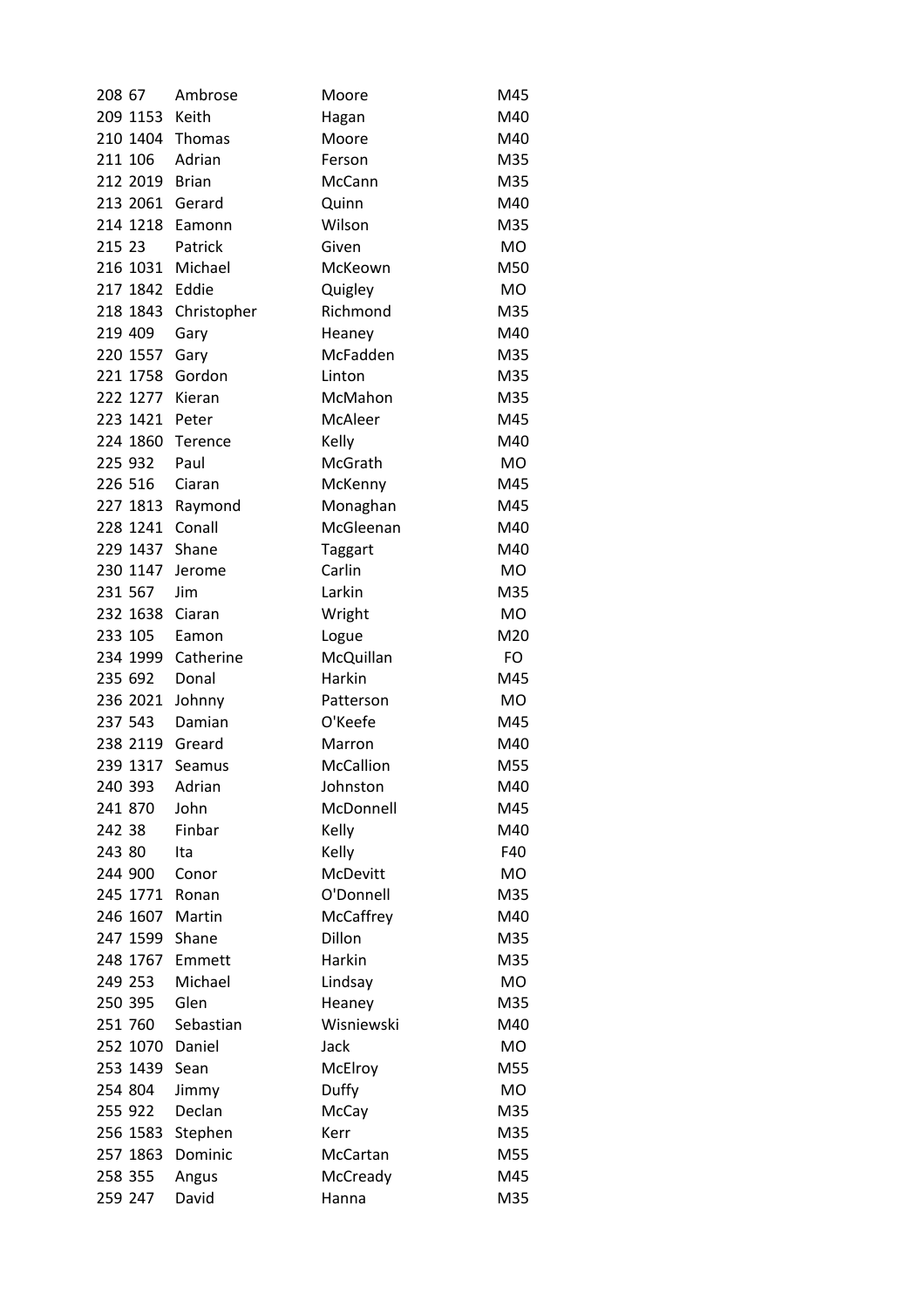| 260 1704 | Mark          | Doherty        | M45       |
|----------|---------------|----------------|-----------|
| 261 708  | Peter         | Watson         | M20       |
| 262 970  | Aidan         | McPeake        | M40       |
| 263 1829 | Paddy         | Corcoran       | M45       |
| 264 412  | Jp            | McKee          | <b>MO</b> |
| 265 914  | Colm          | <b>Dobbs</b>   | M40       |
| 266 1018 | Nigel         | Dobson         | M45       |
| 267 1042 | <b>Breige</b> | McCaffrey      | FO        |
| 268 650  | Michael       | McBride        | M50       |
| 269 1757 | Michael       | McHugh         | M40       |
| 270 1776 | Ita           | McGettigan     | F45       |
| 271 1101 | Leslie        | Haire          | M40       |
| 272 2093 | Geoff         | Sproule        | M40       |
| 273 250  | Daniel        | McDonagh       | <b>MO</b> |
| 274 1182 | Malcolm       | <b>Browne</b>  | M45       |
| 275 1811 | Paul          | Mulgrew        | M50       |
| 276 981  | Gerry         | <b>Breslin</b> | M45       |
| 277 1663 | Declan        | <b>McBride</b> | <b>MO</b> |
| 278 1783 | Glenn         | Murphy         | <b>MO</b> |
| 279 133  | Barry         | Loughran       | M40       |
| 280 1539 | Denis         | <b>Boner</b>   | M40       |
| 281 1622 | Ronnie        | Marshall       | M50       |
| 282 960  | Darren        | Walker         | M35       |
| 283 1584 | Kevin         | Conroy         | <b>MO</b> |
| 284 1352 | Vincent       | Craig          | M55       |
| 285 125  | Irene         | Clemens        | F50       |
| 286 142  | Malcolm       | McCullagh      | M35       |
| 287 118  | Michael       | Monaghan       | M45       |
| 288 1456 | Stephen       | Reid           | M50       |
| 289 2103 | Peter         | Robinson       | <b>MO</b> |
| 290 1956 | Kevin         | McLean         | M40       |
| 291 2130 | Glenda        | Whiteside      | F35       |
| 292 272  | Eamonn        | Sheehan        | МO        |
| 293 1154 | lan           | Hamilton       | M50       |
| 294 1448 | John          | Coleman        | M35       |
| 295 2000 | Fergal        | O'Donnell      | MO        |
| 296 1295 | Eoin          | Duffy          | <b>MO</b> |
| 297 1912 | Lance         | <b>Breen</b>   | M45       |
| 298 1384 | Michael       | Donnelly       | M35       |
| 299 1724 | Valerie       | McDonough      | F40       |
| 300 783  | Terry         | McGinn         | M40       |
| 301 87   | Michelle      | Sweeney        | FO        |
| 302 150  | Martin        | Donaghy        | M50       |
| 303 248  | Michael       | Donaghey       | M50       |
| 304 291  | Michael       | O'Kane         | M40       |
| 305 1249 | Martin        | Bell           | M50       |
| 306 1296 | Peter         | Young          | M60       |
| 307 108  | Martin        | Conway         | M40       |
| 308 110  | Joseph        | McVey          | MO        |
| 309 1288 | Caolan        | Campbell       | M20       |
| 310 16   | Seanie        | Meyler         | M45       |
| 311 695  | Tony          | Grant          | M55       |
|          |               |                |           |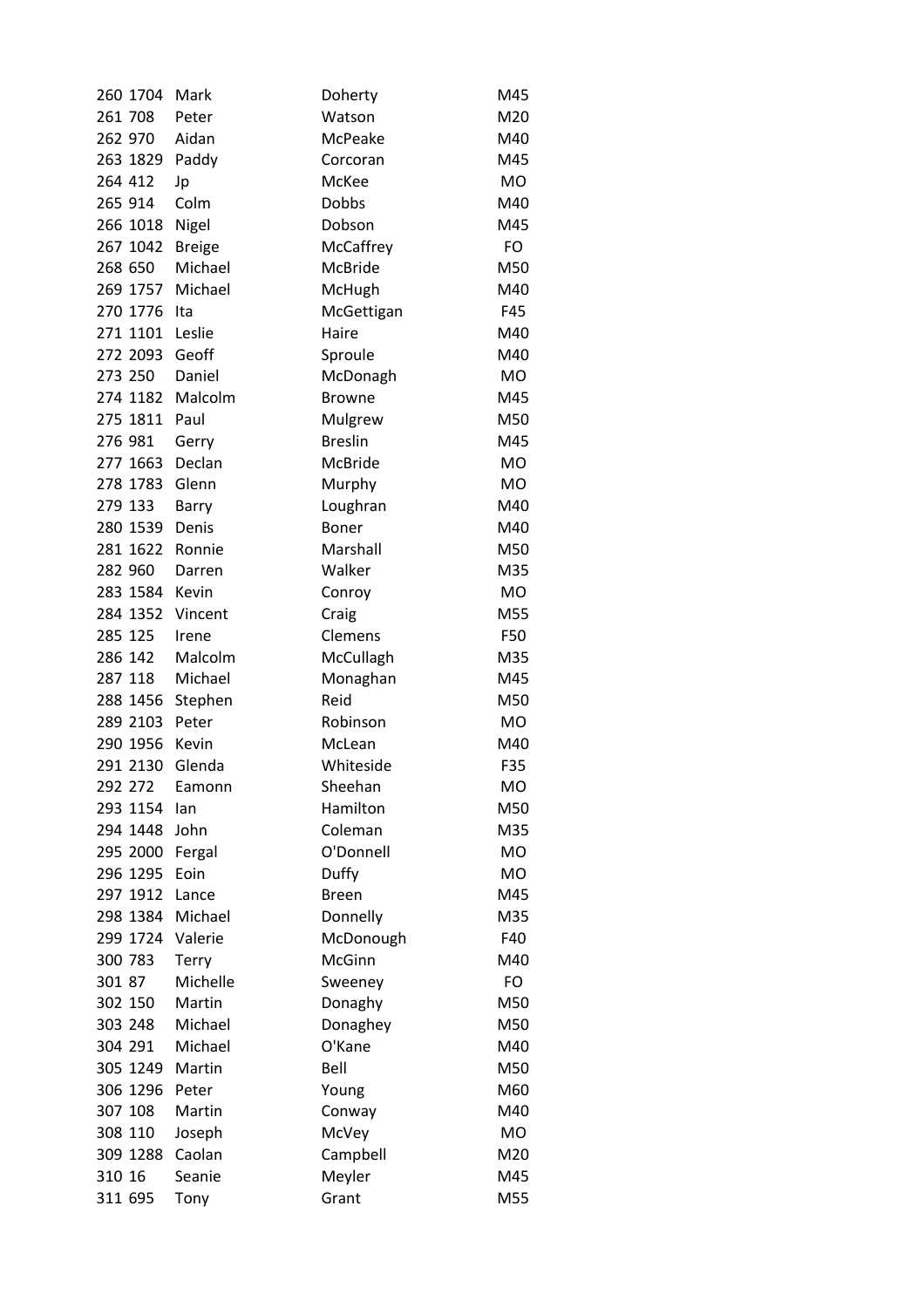| 312 73   | Don            | Campbell       | M50       |
|----------|----------------|----------------|-----------|
| 313 1377 | lggy           | Houston        | M45       |
| 314 1263 | John           | McGinn         | M55       |
| 315 1968 | Damian         | Keenan         | M45       |
| 316 1982 | Janice         | Plumb          | F45       |
| 317 302  | Ivor           | Smyth          | M45       |
| 318 1984 | Barry          | Donnelly       | M35       |
| 319 1022 | Eugene         | McAuley        | M45       |
| 320 510  | Joseph         | Friel          | <b>MO</b> |
| 321 1411 | Wesley         | Kee            | M50       |
| 322 256  | Colin          | McMullan       | M35       |
| 323 985  | Eugene         | Ferry          | <b>MO</b> |
| 324 1957 | Jason          | Ratcliffe      | M35       |
| 325 709  | Ivan           | Watson         | M45       |
| 326 1212 | Seamus         | McKillop       | M45       |
| 327 1094 | Diane          | Coyle          | F40       |
| 328 2073 | Sarah-Jane     | McFadden       | <b>FO</b> |
| 329 657  | Mo             | Henderson      | F35       |
| 330 1714 | Sean           | Cassidy        | M45       |
| 331 1250 | Colin          | Hoey           | M45       |
| 332 1256 | Martin         | Ferguson       | M40       |
| 333 1131 | Stephen        | Smyth          | M40       |
| 334 1335 | Shane          | Kerrigan       | M40       |
| 335 687  | Paul           | O'Donnell      | M40       |
| 336 1992 | Aileen         | Carrie         | F45       |
| 337 157  | Jacqueline     | McIlrath       | F40       |
| 338 1454 | Paul           | Kelly          | M35       |
| 339 923  | David          | <b>Blair</b>   | M35       |
| 340 1111 | Peadar         | Treanor        | M50       |
| 341 199  | Finbar         | McCann         | <b>MO</b> |
| 342 1688 | Dessie         | Goyvaerts      | MO        |
| 343 82   | Dominic        | <b>Teague</b>  | M40       |
| 344 1847 | Adam           | Speer          | МO        |
| 345 379  | <b>Thomas</b>  | McCallion      | M35       |
| 346 252  | Stephen        | Connolly       | M45       |
| 347 1608 | <b>Brian</b>   | <b>Bradley</b> | M35       |
| 348 815  | Adrian         | McDonagh       | M35       |
| 349 216  | Richard        | Hetherington   | F35       |
| 350 1077 | Simon          | <b>Brady</b>   | M50       |
| 351 90   | Seamus         | McCaffrey      | M45       |
| 352 1832 | Stephen        | Mullan         | M35       |
| 353 865  | Matthew        | McDowell       | <b>MO</b> |
| 354 1226 | Trevor         | McFarland      | M40       |
| 355 202  | <b>Brendan</b> | Carlin         | M45       |
| 356 2005 | James          | Wilson         | M35       |
| 357 2110 | Francie        | Gallagher      | M45       |
| 358 100  | Kevin          | Smyth          | M50       |
| 359 693  | <b>Brian</b>   | <b>Boyle</b>   | M45       |
| 360 189  | Michael        | <b>Higgins</b> | <b>MO</b> |
| 361 1901 | Paul           | Gorman         | M50       |
| 362 748  | Peter          | O'Kane         | MO        |
| 363 290  | Pádraig        | MagLoingsih    | M50       |
|          |                |                |           |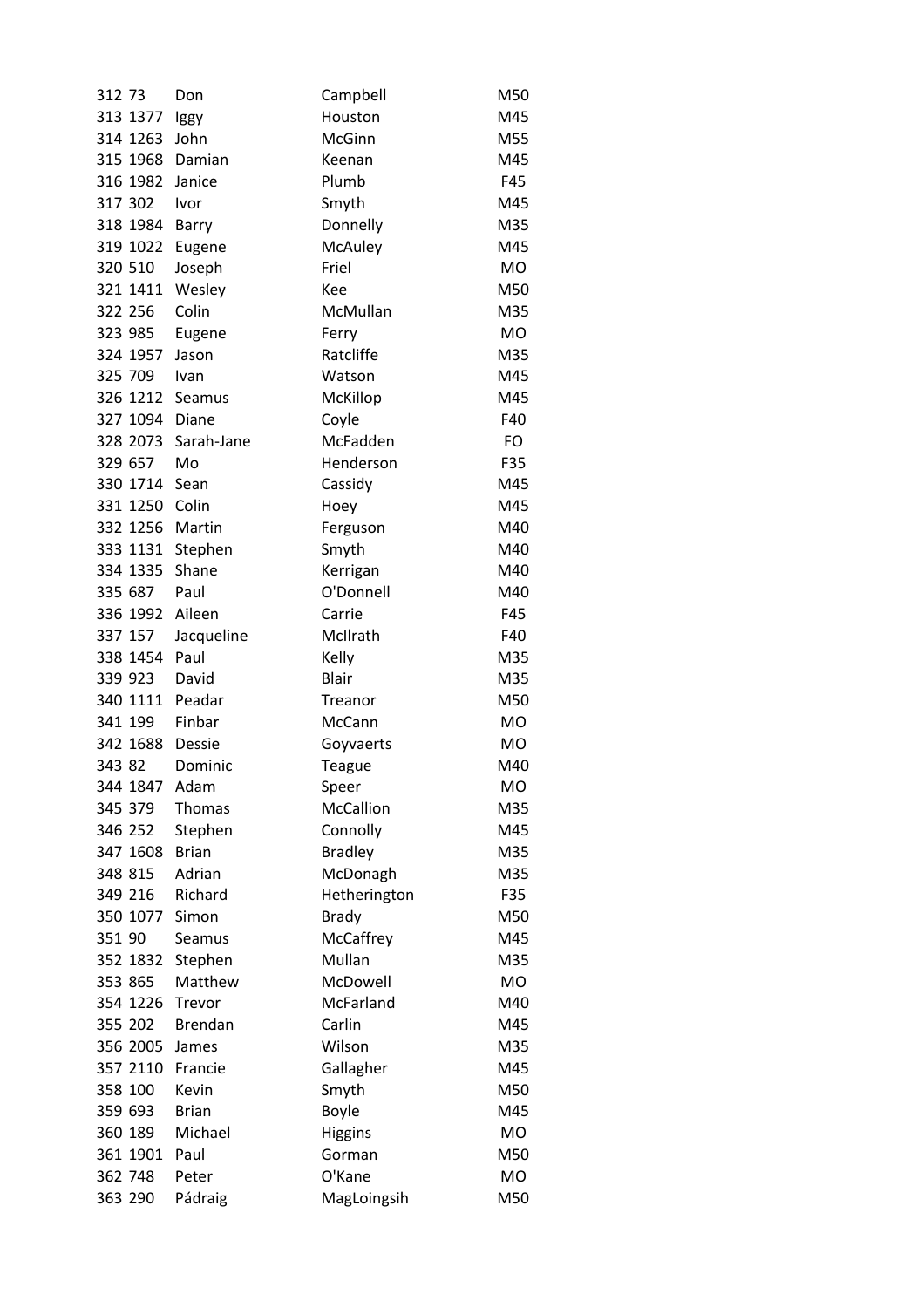| 364 474          | Peter          | Coyle          | M45        |
|------------------|----------------|----------------|------------|
| 365 56           | Maru           | Houston        | <b>MO</b>  |
| 366 54           | Sandra         | McKeever       | F40        |
| 367 2106         | Hugo           | Doherty        | M45        |
| 368 2063         | John           | Coyle          | M45        |
| 369 371          | <b>Tracey</b>  | O'Donnell      | F35        |
| 370 1574         | Conor          | McStravick     | M45        |
| 371 1804         | Barry          | <b>Brown</b>   | M40        |
| 372 1831         | Sean           | Kelly          | <b>MO</b>  |
| 373 1868         | Gerard         | McAleenan      | M40        |
| 374 1088         | Mark           | Hazelton       | M40        |
| 375 956          | Stephen        | Long           | <b>MO</b>  |
| 376 1451         | Thomas         | Doherty        | M50        |
| 377 1532         | Enda           | McNulty        | M40        |
| 378 1621         | John           | Mullan         | M35        |
| 379 292          | Ryan           | McKeown        | M35        |
| 380 645          | Ray            | Monaghan       | M35        |
| 381 1572         | <b>Brendan</b> | Gilleese       | M45        |
| 382 1928         | lan            | <b>Brennan</b> | M45        |
| 383 799          | Cormac         | Hamill         | M20        |
| 384 941          | Mark           | Thom           | M35        |
| 385 582          | Dermot         | McKeague       | M35        |
| 386 151          | Eoghan         | Devlin         | M35        |
| 387 1904         | Kieran         | Murray         | M35        |
| 388 1395         | John           | Sweeney        | M50        |
| 389 1380         | Colin          | Conway         | M50        |
| 390 1231         | James          | Whoriskey      | M35        |
| 391 1129         | Dessie         | McAree         | M40        |
| 392 764          | James          | McCabe         | M40        |
| 393 296          | Simon          | Moore          | M35        |
| 394 1933         | Sean           | White          | M40        |
| 395 893          | John           | Nelson         | M50        |
| 396 1262         | Helen          | Perry          | FO         |
| 397 1443         | Mark           | Welsh          | M40        |
| 398 1122         | Joe            | McFall         | M55        |
| 399 2145         | <b>Neil</b>    | McMurray       | M35        |
| 400 1796         | Clare          | McCrystal      | F40        |
| 401 196          | Damian         | Mullin         | MO         |
| 402 276          | Gavin          | Harris         | M40        |
| 403 284          | Ciaran         | Devine         | <b>MO</b>  |
| 404 577          | David          | Hider          | <b>MO</b>  |
| 405 1215 Patrick |                | McNamee        | M45        |
| 406 585          | Michael        | Steenson       | M45        |
| 407 1602         | Ryan           | Moran          | M20        |
| 408 483          | Kevin          | Gallagher      | M40        |
| 409 117          | Thomas         | Doherty        | M35        |
| 410 883          | Matthew        | Horner         | M35        |
| 411 751          | Aidan          | Donnelly       |            |
| 412 1029         | Paul           | McNamee        | M35<br>M50 |
| 413 27           | Albert         | Law            | M55        |
| 414 1762         | Mary           | MacKin         | F55        |
| 415 691          | Mark           | Donnelly       | M35        |
|                  |                |                |            |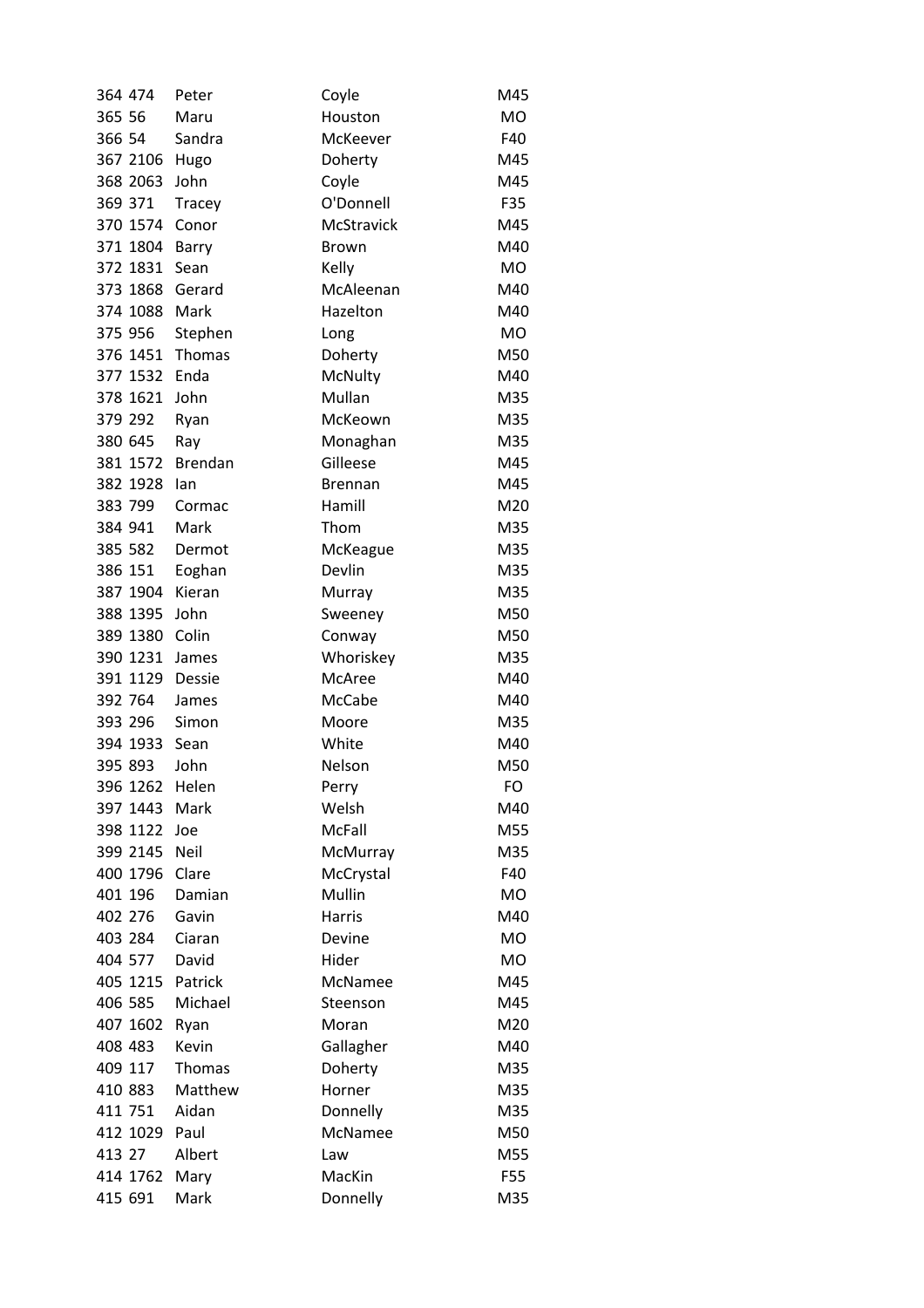| 416 1282        | Paul               | O'Hare         | M50       |
|-----------------|--------------------|----------------|-----------|
| 417 33          | Sean               | Looby          | M35       |
| 418 1814 Sean   |                    | O'Kane         | M35       |
| 419 1672 Thomas |                    | Donaghy        | M35       |
| 420 1949        | Gerard             | Rowe           | M45       |
| 421 868         | Eimear             | McCracken      | FO        |
| 422 744         | Sean               | Marley         | <b>MO</b> |
| 423 2138        | Martin             | Mallon         | M35       |
| 424 149         | Patsy              | Hughes         | M50       |
| 425 1386        | Michael            | Clarke         | M35       |
| 426 1719        | Patrick            | Martin         | M45       |
| 427 278         | Martin             | O'Neill        | M50       |
|                 | 428 1424 Geraldine | Devlin         | F45       |
| 429 2078 Amanda |                    | Monaghan       | F40       |
| 430 122         | Bobby              | Collins        | M55       |
| 431 871         | Roisin             | McDonnell      | F45       |
| 432 1442 Andrea |                    | Kennedy        | F40       |
| 433 1374        | Colette            | McElwaine      | F40       |
| 434 1869 Ryan   |                    | McLaughlin     | <b>MO</b> |
| 435 1298        | Barry              | McCann         | M50       |
| 436 515         | Tommy              | Kerrigan       | M45       |
| 437 1114 Martin |                    | Fagan          | M35       |
| 438 1779 lan    |                    | Davis          | M35       |
| 439 1828        | Shaun              | McDaid         | <b>MO</b> |
| 440 416         | Aodhan             | Foster         | M20       |
| 441 1208 Declan |                    | McAleer        | M45       |
| 442 745         | Joe                | McCann         | <b>MO</b> |
| 443 894         | Neil               | Diamond        | M40       |
| 444 134         | Paul               | Martin         | M55       |
| 445 1450        | Aidan              | <b>Black</b>   | M40       |
| 446 667         | Oonagh             | Fitzpatrick    | F40       |
| 447 1316        | Craig              | Phair          | <b>MO</b> |
| 448 1049        | James              | Magennis       | M50       |
| 449 1644        | Richard            | Duffy          | M40       |
| 450 2143        | Gary               | Connolly       | M50       |
| 451 1589        | Michelle           | Johnston       | F35       |
| 452 635         | James              | Sheridan       | <b>MO</b> |
| 453 540         | Kevin              | Coyle          | M40       |
| 454 1899        | Gerard             | Dorrian        | M50       |
| 455 2011        | Nicky              | Gracey         | M35       |
| 456 1550        | Liam               | Cleary         | M40       |
| 457 1577        | Linda              | Petticrew      | F50       |
| 458 1725        | Cormac             | McKervey       | M45       |
| 459 1943 Cathal |                    |                | M50       |
| 460 1780        | Denis              | McFeely        |           |
|                 |                    | Murphy         | M50       |
| 461 1792        | Michael            | <b>Barnett</b> | M35       |
| 462 2066        | Dermot             | McCallion      | <b>MO</b> |
| 463 1028        | Ciara              | Coyle          | <b>FO</b> |
| 464 1354        | Cathal             | Fee            | <b>MO</b> |
| 465 143         | John               | Mulhern        | <b>MO</b> |
| 466 2112        | Louise             | Jones          | FO        |
| 467 74          | Fearghal           | McDonald       | M40       |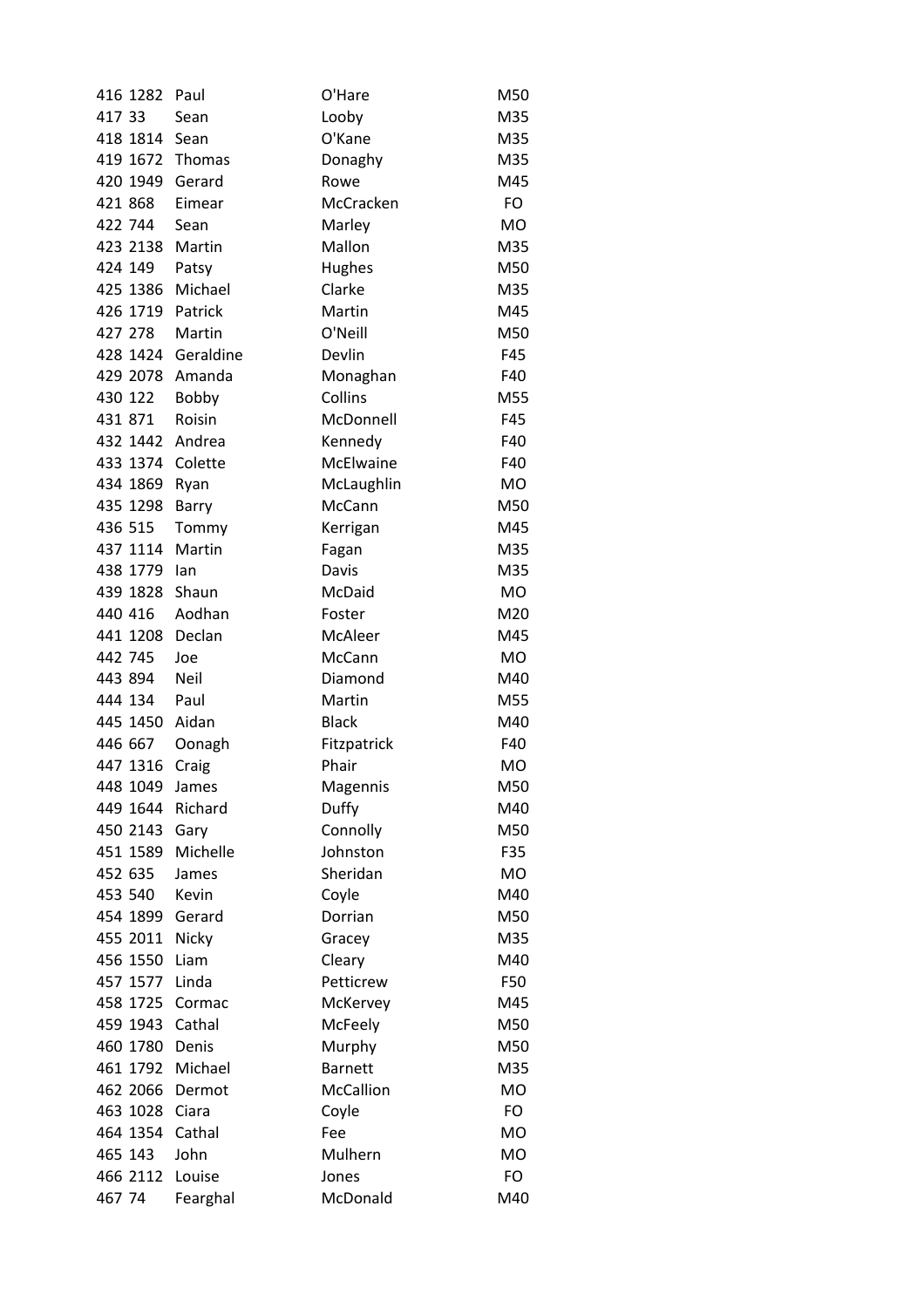| 468 102          | Caroline  | Wade            | FO        |
|------------------|-----------|-----------------|-----------|
| 469 112          | Damian    | Kerr            | M50       |
| 470 1245 Michael |           | McAnaney        | M50       |
| 471 1506 William |           | McGilloway      | M45       |
| 472 1193         | Michael   | McClelland      | M35       |
| 473 1199 Sean    |           | Fitzpatrick     | M35       |
| 474 1267         | Annalisa  | Mullan          | F35       |
| 475 880          | Patricia  | <b>Brown</b>    | F55       |
| 476 1500 Aileen  |           | McCann          | F45       |
| 477 626          | Michael   | Concannon       | M50       |
| 478 1041         | Paddy     | Healy           | <b>MO</b> |
| 479 1619         | Lee       | <b>Brinkley</b> | M35       |
| 480 148          | Toirleach | Gourley         | M40       |
| 481 1731         | John      | Ward            | <b>MO</b> |
| 482 2059 Declan  |           | O'Brien         | M40       |
| 483 1605         | Leigh     | McGeever        | F40       |
| 484 1774         | Niall     | Griffin         | M45       |
| 485 520          | Michael   | Hearl           | <b>MO</b> |
| 486 963          | Ronan     | McKenna         | <b>MO</b> |
| 487 1232         | Barry     | <b>McElduff</b> | M40       |
| 488 1728         | Arran     | McKee           | MO        |
| 489 219          | Una       | Gavin           | F50       |
| 490 1329 Gavin   |           | McGlinchey      | M35       |
| 491 1746         | Miroslav  | Malec           | M35       |
| 492 929          | David     | Wylie           | M45       |
| 493 1800         | Barry     | Murphy          | M35       |
| 494 674          | Declan    | McGroary        | M35       |
| 495 205          | Ben       | Monaghan        | M50       |
| 496 1179 Aidan   |           | Ormsby          | M35       |
| 497 213          | Stephen   | Foy             | <b>MO</b> |
| 498 2120 Mark    |           | Canavan         | <b>MO</b> |
| 499 1612         | Daragh    | Gallagher       | <b>MO</b> |
| 500 1466         | Lawrence  | Henry           | M40       |
| 501 1345 Paul    |           | McGuckin        | M40       |
| 502 2072 Adrian  |           | Devine          | M35       |
| 503 41           | Jonathon  | Lyons           | <b>MO</b> |
| 504 624          | Brian     | Hackett         | <b>MO</b> |
| 505 1418 Amanda  |           | Jackson         | F40       |
| 506 696          | Donna     | Mallon          | FO        |
| 507 499          | Noel      | Boyd            | M40       |
| 508 1662 Samuel  |           | McConnell       | M50       |
| 509 1075 Stephen |           | <b>Black</b>    | M40       |
| 510 1712         | Sharon    | McGowan         | F45       |
| 511 320          | Paul      | Hughes          | M40       |
| 512 1291         | Jonathan  | <b>Browne</b>   | <b>MO</b> |
| 513 86           | lan       | Cardwell        | M45       |
| 514 183          | David     | Bleakley        | M45       |
| 515 892          | Joe       | McNulty         | M45       |
| 516 1125         | Kevin     | O'Connor        | M35       |
| 517 1333 Brendan |           | Grew            | M50       |
| 518 1095         | Jill      | Aicken          | F40       |
| 519 1200         | Robert    | O'Donnell       | M35       |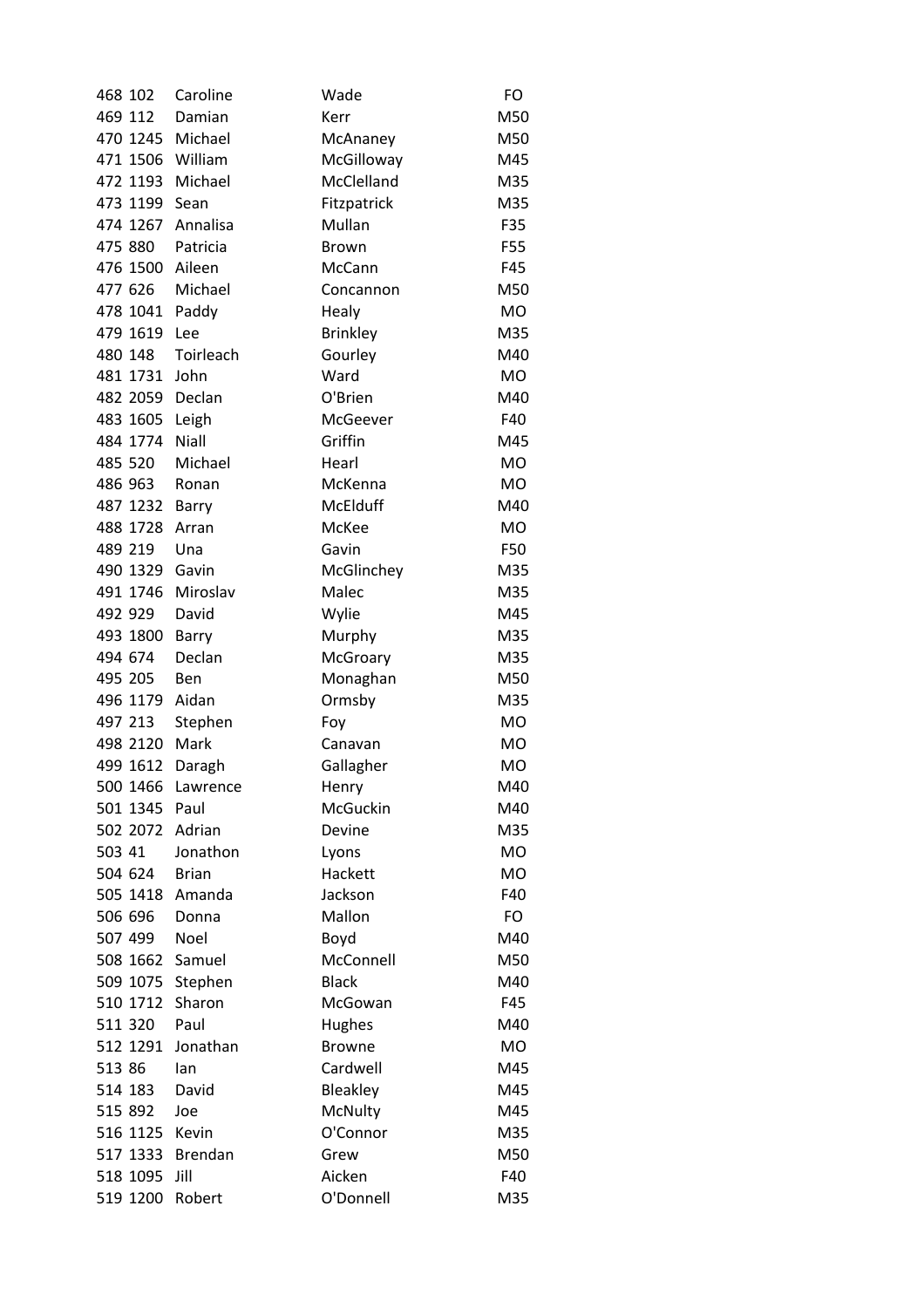| 520 1303       | Bernard            | McLaughlin     | M35       |
|----------------|--------------------|----------------|-----------|
| 521 373        | David              | McNulty        | <b>MO</b> |
| 522 797        | Stephen            | Cross          | M40       |
| 523 1052       | Eddie              | Doran          | M40       |
| 524 2054       | Kelly              | O'Neill        | FO        |
| 525 1120       | Hugh               | Dickson        | M55       |
| 526 1449       | Martin             | McElhill       | M45       |
| 527 2062       | Noel               | Kilpatrick     | M35       |
| 528 1356       | Brian              | <b>Neill</b>   | M40       |
| 529 297        | Mark               | Quinn          | M45       |
| 530 501        | Declan             | Maunsell       | M35       |
| 531 835        | Patrick            | O'Hara         | M35       |
| 532 1526       | Ronan              | O'Connell      | M40       |
| 533 1938       | Garrett            | O'Donnell      | M35       |
| 534 1048 Sarah |                    | Benton         | F40       |
| 535 1856       | Stephen            | McSorley       | <b>MO</b> |
| 536 298        | Mark               | Donnelly       | <b>MO</b> |
| 537 6          | Barry              | O'Neill        | M50       |
| 538 1935       | Catriona           | McAleer        | F40       |
| 539 662        | <b>Brian</b>       | Daly           | M35       |
| 540 2079       | Dominic            | Watt           | M45       |
| 541 759        | Cameron            | Oakley         | M35       |
| 542 1273       | Keelan             | McGaghran      | <b>MO</b> |
| 543 2008       | Sam                | Cuddy          | M35       |
| 544 1082       | Enda               | Donnelly       | M35       |
| 545 1130 Aine  |                    | O'Doherty      | FO        |
| 546 1613       | Hugh               | <b>Breslin</b> | M35       |
| 547 793        | Joanne             | <b>Taggart</b> | F35       |
| 548 1197 Eamon |                    | Ferry          | <b>MO</b> |
| 549 1079       | Paddy              | Tourish        | M50       |
| 550 1877       | Ruth               | Hill           | FO        |
| 551 239        | Cormac             | Muldoon        | M55       |
| 552 1401       | Manus              | Doherty        | МO        |
| 553 685        | Lorraine           | <b>Browne</b>  | F40       |
| 554 1805       | Gavin              | Hynds          | M35       |
| 555 1016       | Joe                | Curran         | M40       |
| 556 463        | Kevin              | Lafferty       | <b>MO</b> |
| 557 602        | Aidan              | Dolan          | MO        |
| 558 845        | Eamon              | Quinn          | M50       |
| 559 1715       |                    | McDermott      | M40       |
| 560 1749       | Padraig<br>Richard | Allen          | <b>MO</b> |
| 561 785        |                    | Gildea         | M35       |
|                | Paddy              |                |           |
| 562 1322       | Andy               | McDermott      | M45       |
| 563 1008       | Sheila             | O'Connor       | FO        |
| 564 1396       | Peter              | Hamilton       | M40       |
| 565 2042       | Trisha             | Campbell       | FO        |
| 566 332        | lan                | McGowan        | M50       |
| 567 1216       | Ciaran             | McNamee        | M40       |
| 568 1334       | <b>Brian</b>       | Duggan         | M40       |
| 569 266        | James              | Marron         | M35       |
| 570 1673       | Michael            | Devlin         | M35       |
| 571 537        | Dermot             | McCrory        | MO        |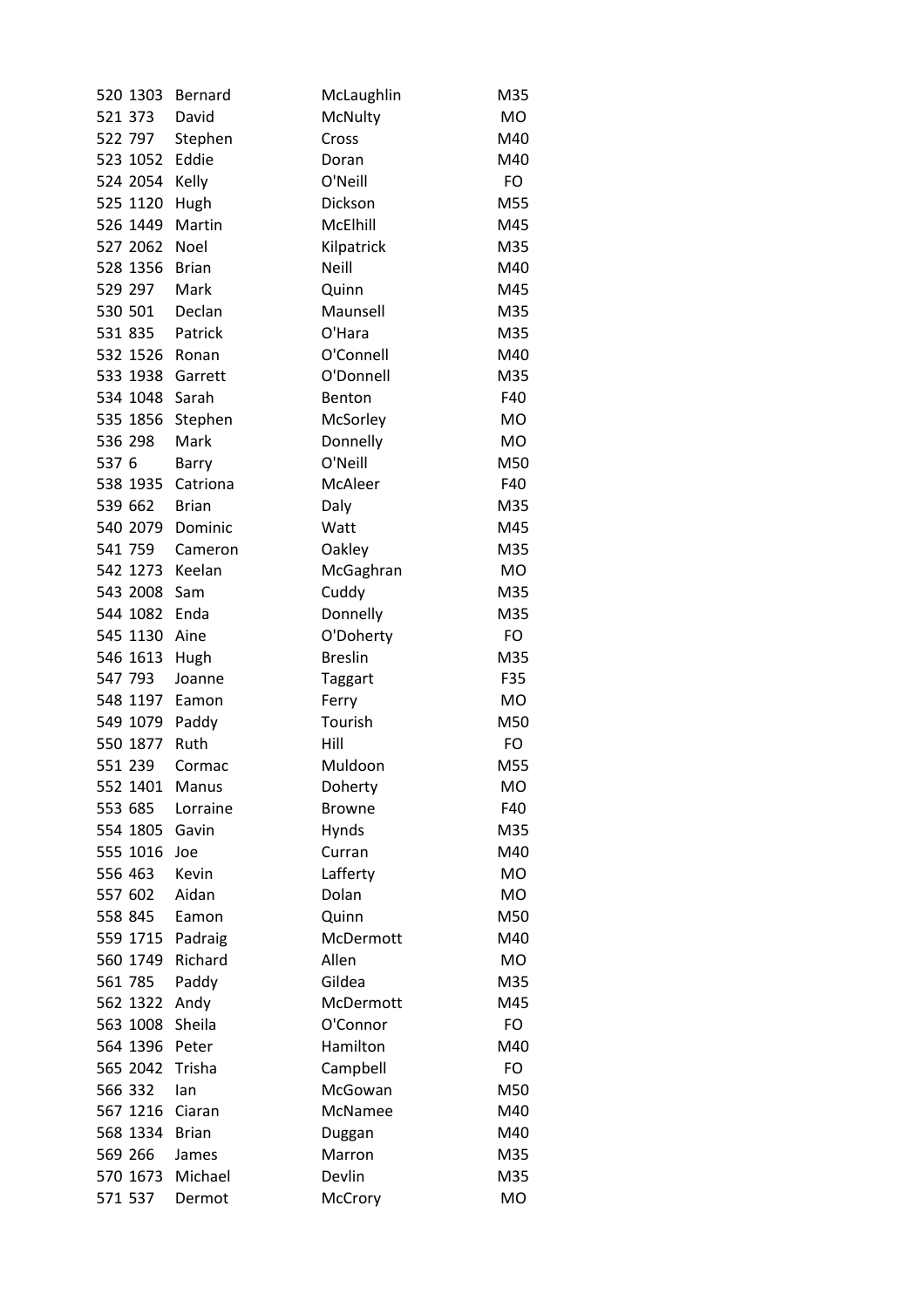| 572 988  | Darren         | Lawther         | M40       |
|----------|----------------|-----------------|-----------|
| 573 1058 | Kieran         | Duffy           | M50       |
| 574 1632 | Stephen        | Jones           | M50       |
| 575 194  | Emmett         | Mullin          | <b>MO</b> |
| 576 2009 | Mark           | <b>McCavert</b> | <b>MO</b> |
| 577 1850 | Edmund         | McCauley        | <b>MO</b> |
| 578 977  | Michael        | Mullin          | MO        |
| 579 42   | Declan         | Fanthorpe       | M40       |
| 580 906  | Bernie         | McAdam          | F40       |
| 581 488  | Ryan           | Kennedy         | M40       |
| 582 1286 | Hugh           | Sally           | M35       |
| 583 2064 | Natalie        | <b>Bowbanks</b> | FO        |
| 584 770  | Conor          | Donnelly        | M35       |
| 585 1344 | Aileen         | McSorley        | F40       |
| 586 1261 | Raymond        | Whalley         | M40       |
| 587 916  | John           | Gillespie       | M35       |
| 588 121  | <b>Terry</b>   | O'Brien         | M45       |
| 589 40   | Conor          | Garrity         | <b>MO</b> |
| 590 654  | John           | Quade           | M20       |
| 591 1623 | Fergal         | Meenagh         | M20       |
| 592 1133 | David          | <b>Barton</b>   | <b>MO</b> |
| 593 1033 | Shaun          | McLaughlin      | M35       |
| 594 885  | Aileen         | Doherty         | FO        |
| 595 995  | Declan         | Barr            | <b>MO</b> |
| 596 145  | Eugene         | Haigney         | M40       |
| 597 1870 | Peter          | Grimes          | M45       |
| 598 1821 | Mark           | O'Kane          | <b>MO</b> |
| 599 2058 | James          | Quigg           | M45       |
| 600 206  | David          | Tierney         | <b>MO</b> |
| 601 2075 | Barry          | Donnelly        | M35       |
| 602 1936 | Colin          | Doherty         | M45       |
| 603 1340 | Timothy        | Bacon           | M35       |
| 604 1857 | Ryan           | Maybin          | <b>MO</b> |
| 605 1220 | <b>Brian</b>   | McFadden        | M40       |
| 606 806  | Jonathan       | Davis           | <b>MO</b> |
| 607 1934 | Dessie         | McAleer         | M50       |
| 608 928  | Sean           | Molloy          | M40       |
| 609 968  | Ciaran         | McLaughlin      | M35       |
| 610 1594 | Lisa           | Coyle           | FO        |
| 611 1773 | Paul           | Moore           | M45       |
| 612 137  | <b>Brendan</b> | McNamee         | M45       |
| 613 903  | Aidan          | Wilson          | <b>MO</b> |
| 614 1406 | Benny          | Wilson          | <b>MO</b> |
| 615 2032 | Margaret       | Reid            | F40       |
| 616 948  | Ciara          | Lynch           | F40       |
| 617 656  | Paul           | Fearon          | M35       |
| 618 616  | Eamon          | <b>Bradley</b>  | <b>MO</b> |
| 619 324  | Stephen        | Dunn            | M40       |
| 620 1693 | Jason          | O'Neill         | M40       |
| 621 2146 | Peter          | Ryan            | M45       |
| 622 232  | Alan           | <b>Beattie</b>  | M45       |
| 623 2128 | Rachel         | Friel           | FO        |
|          |                |                 |           |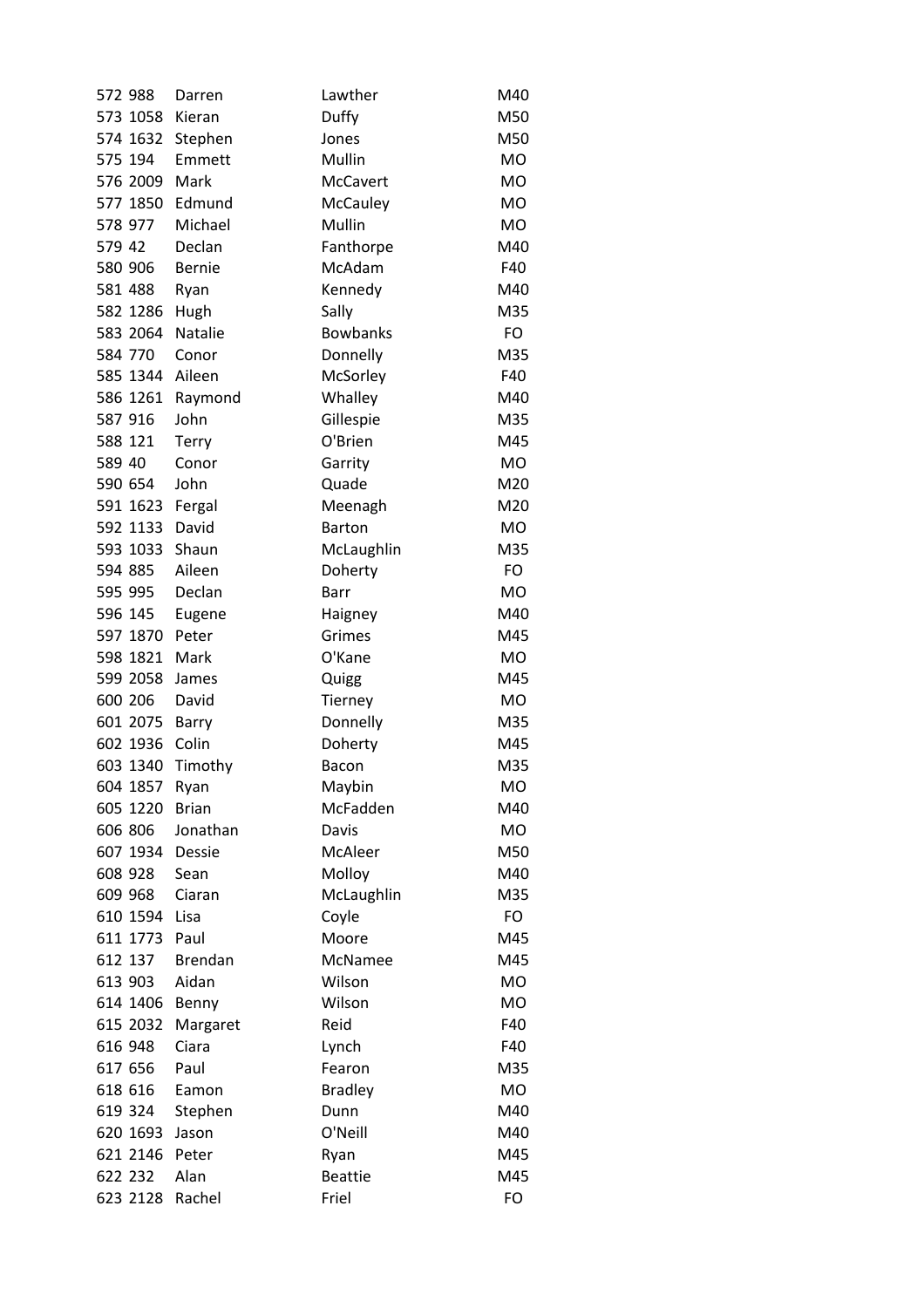|        | 624 1694       | Niall           | Maguire          | M40       |
|--------|----------------|-----------------|------------------|-----------|
|        | 625 347        | Simon           | Costello         | <b>MO</b> |
|        | 626 673        | Sean            | Kennedy          | <b>MO</b> |
|        |                | 627 1625 Decaln | Campbell         | M40       |
|        | 628 1962       | Ciaran          | McLaughlin       | M45       |
|        | 629 1963       | Paddy           | McDaid           | M45       |
|        | 630 1819       | Robbie          | Maguire          | M45       |
|        | 631 1823       | Mark            | <b>Burns</b>     | <b>MO</b> |
|        | 632 1628       | lain            | O'Kane           | M40       |
|        | 633 571        | Kieran          | Henry            | M50       |
|        | 634 1068       | Deborah         | McMahon          | F40       |
|        | 635 1525       | Clive           | Nesbitt          | M50       |
|        | 636 896        | <b>Nuala</b>    | Maguire          | FO        |
|        | 637 1368       | Steven          | Ormsby           | M35       |
|        | 638 1570 David |                 | Johnston         | M45       |
|        | 639 190        | Paul            | Mc Girr          | <b>MO</b> |
|        | 640 1825       | Michael         | Englishby        | M40       |
|        | 641 1927       | Natalie         | Saunderson       | FO        |
|        |                | 642 2048 Ronan  | Mc Aleer         | <b>MO</b> |
|        | 643 1518 Sarah |                 | Steer            | <b>FO</b> |
|        | 644 2113       | Jacqui          | Timoney          | F35       |
|        | 645 1040       | Alec            | Given            | <b>MO</b> |
|        | 646 1884       | Daniel          | Carlin           | M20       |
|        | 647 127        | Dominic         | Clarke           | M45       |
|        | 648 1128       | Mary            | Devlin           | F35       |
|        | 649 1529       | Anthony         | McDaid           | <b>MO</b> |
|        | 650 872        | Andrew          | Goodwin          | M40       |
|        | 651 1566       | Kerrie          | McIlmoyle        | F35       |
| 652 43 |                | Declan          | Cox              | M45       |
|        | 653 1658       | Andrea          | McNeary          | F35       |
|        | 654 555        | James           | Friel            | M45       |
|        | 655 227        | Seamus          | Cradden          | <b>MO</b> |
|        | 656 1270       | Alison          | McElhatton       | F40       |
|        | 657 1138       | Rory            | McLaughlin       | M40       |
|        | 658 1833       | James           | Little           | M55       |
|        | 659 781        | Paul            | Colhoun          | M45       |
|        | 660 584        | Ronnie          | Johnston         | M50       |
|        | 661 1721       | John            | McKenzie         | M40       |
|        | 662 820        | Kieran          | Doherty          | M45       |
|        | 663 1069       | Michael         | Doherty          | M35       |
|        | 664 1357       | Kevin           | McCole           | <b>MO</b> |
|        | 665 642        | Aidan           | Mimnagh          | <b>MO</b> |
|        | 666 919        | John            | McGrath          | M45       |
|        | 667 1244       | Aaron           | <b>Brown</b>     | M40       |
|        | 668 335        | Annemarie       | McKernan         | F35       |
|        | 669 3004 John  |                 | <b>Baxter</b>    | M20       |
|        | 670 2104       | Mark            | Corrigan         | <b>MO</b> |
|        | 671 1385       | Naomhin         | <b>McGarrity</b> | F35       |
|        | 672 913        | James           | McLaughlin       | M50       |
|        | 673 1634       | Barry           | Wade             | F50       |
|        | 674 168        | Louise          | Hall             | F35       |
|        | 675 1310       | Kathryn         | Armstrong        | FO        |
|        |                |                 |                  |           |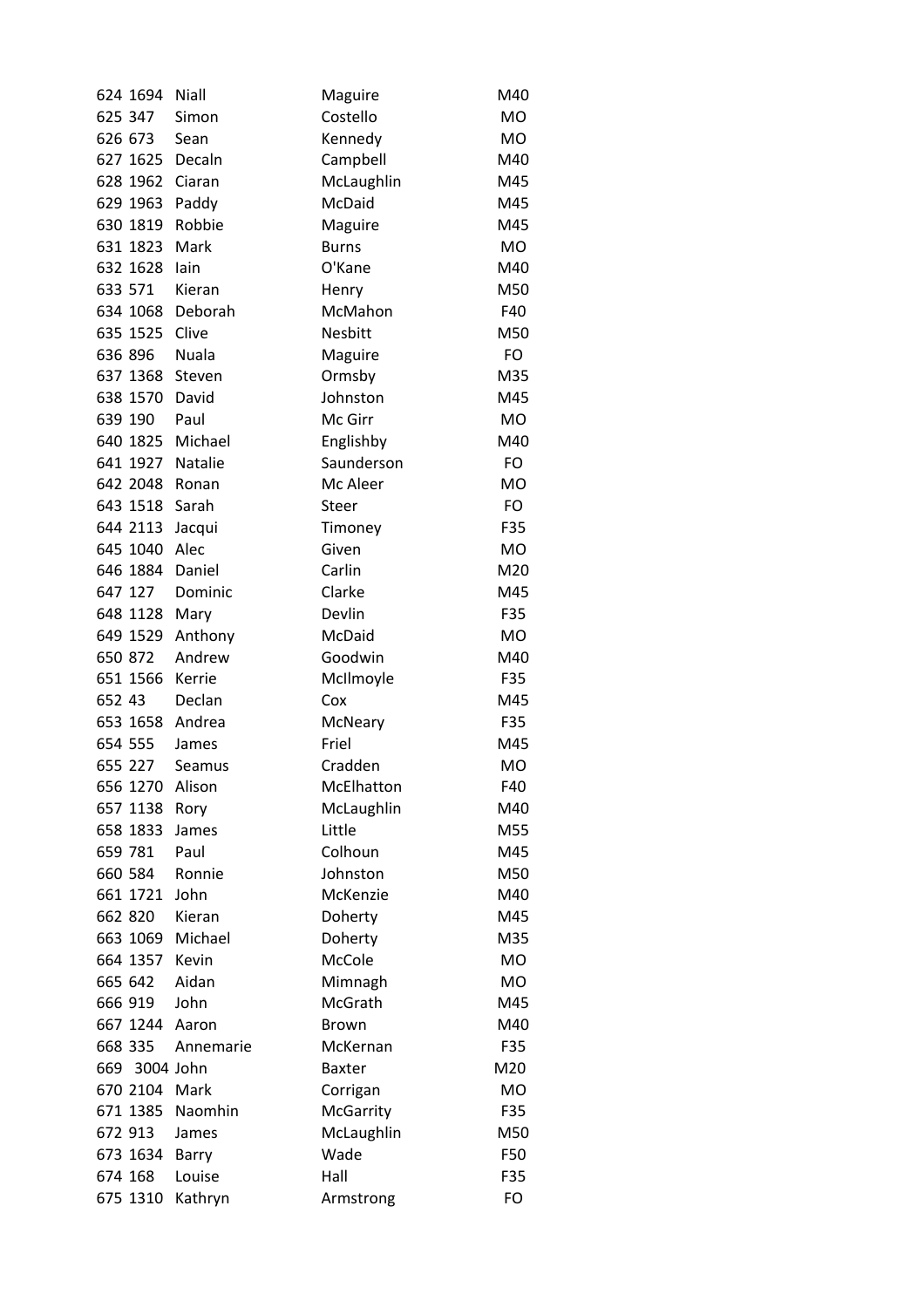| 676 1636 | Martin         | O'Brien           | <b>MO</b> |
|----------|----------------|-------------------|-----------|
| 677 1713 | Philomena      | Gallagher         | F45       |
| 678 352  | Chris          | Ward              | <b>MO</b> |
| 679 2132 | David          | Connors           | MO        |
| 680 644  | Lorraine       | Carlin            | F45       |
| 681 1213 | Sandra         | McKillop          | F45       |
| 682 2044 | Gary           | Gallagher         | <b>MO</b> |
| 683 1580 | Eoghan         | O Gráda           | <b>MO</b> |
| 684 2085 | Shauna         | O'Neill           | FJ        |
| 685 1211 | Kevin          | McGee             | M35       |
| 686 1217 | Stephen        | Donnelly          | M35       |
| 687 1507 | <b>Brian</b>   | Heaney            | M40       |
| 688 1667 | Mickey         | Donnelly          | M40       |
| 689 1897 | Shauna         | Young             | <b>FO</b> |
| 690 1902 | Michael        | Lindon            | M40       |
| 691 1809 | Gary           | Prunty            | M40       |
| 692 124  | Kathryn        | Sweeney           | FO        |
| 693 1186 | Johanne        | McColgan          | F35       |
| 694 188  | Colin          | Quinn             | <b>MO</b> |
| 695 1246 | Stephanie      | Farrell           | <b>FO</b> |
| 696 1552 | <b>Brendan</b> | Porter            | M40       |
| 697 1690 | Pauric         | Quinn             | M50       |
| 698 2086 | Declan         | Rafferty          | M40       |
| 699 85   | Andy           | Heber             | M50       |
| 700 1064 | Barry          | Evans             | M45       |
| 701 1972 | Aidy           | O'Gara            | <b>MO</b> |
| 702 1331 | Austin         | McGrath           | M45       |
| 703 1050 | Stephen        | <b>Barrett</b>    | M35       |
| 704 358  | Trish          | Kelly             | F35       |
| 705 823  | Anthony        | McNamee           | M40       |
| 706 1966 | Sean           | McGlinchey        | M40       |
| 707 1056 | Ciara          | Doran             | FO        |
| 708 1911 | Paul           | <b>McCandless</b> | МO        |
| 709 128  | Adrian         | McKinney          | M50       |
| 710 1326 | <b>Neil</b>    | Barnfield         | F45       |
| 711 544  | Gavin          | McElwee           | M40       |
| 712 558  | Tim            | Danton            | M40       |
| 713 1367 | Michael        | Phillips          | M35       |
| 714 794  | Benny          | Ward              | MO        |
| 715 103  | Ben            | Power             | <b>MO</b> |
| 716 1338 | Kenneth        | Moore             | M45       |
| 717 1422 | Theresa        | McAleer           | F45       |
| 718 980  | <b>Terry</b>   | Porter            | M35       |
| 719 2116 | Conor          | Connolly          | M40       |
| 720 1320 | Darren         | Reid              | M40       |
| 721 1142 | Patsy          | Doherty           | M55       |
| 722 236  | Matt           | Hogan             | M40       |
| 723 1997 | Ciaran         | <b>Bovaird</b>    | M45       |
| 724 2017 | Stephen        | Keys              | M40       |
| 725 1812 | Nigel          | Ward              | M40       |
| 726 180  | Roger          | Monaghan          | M40       |
| 727 717  | Gareth         | Conaghan          | MO        |
|          |                |                   |           |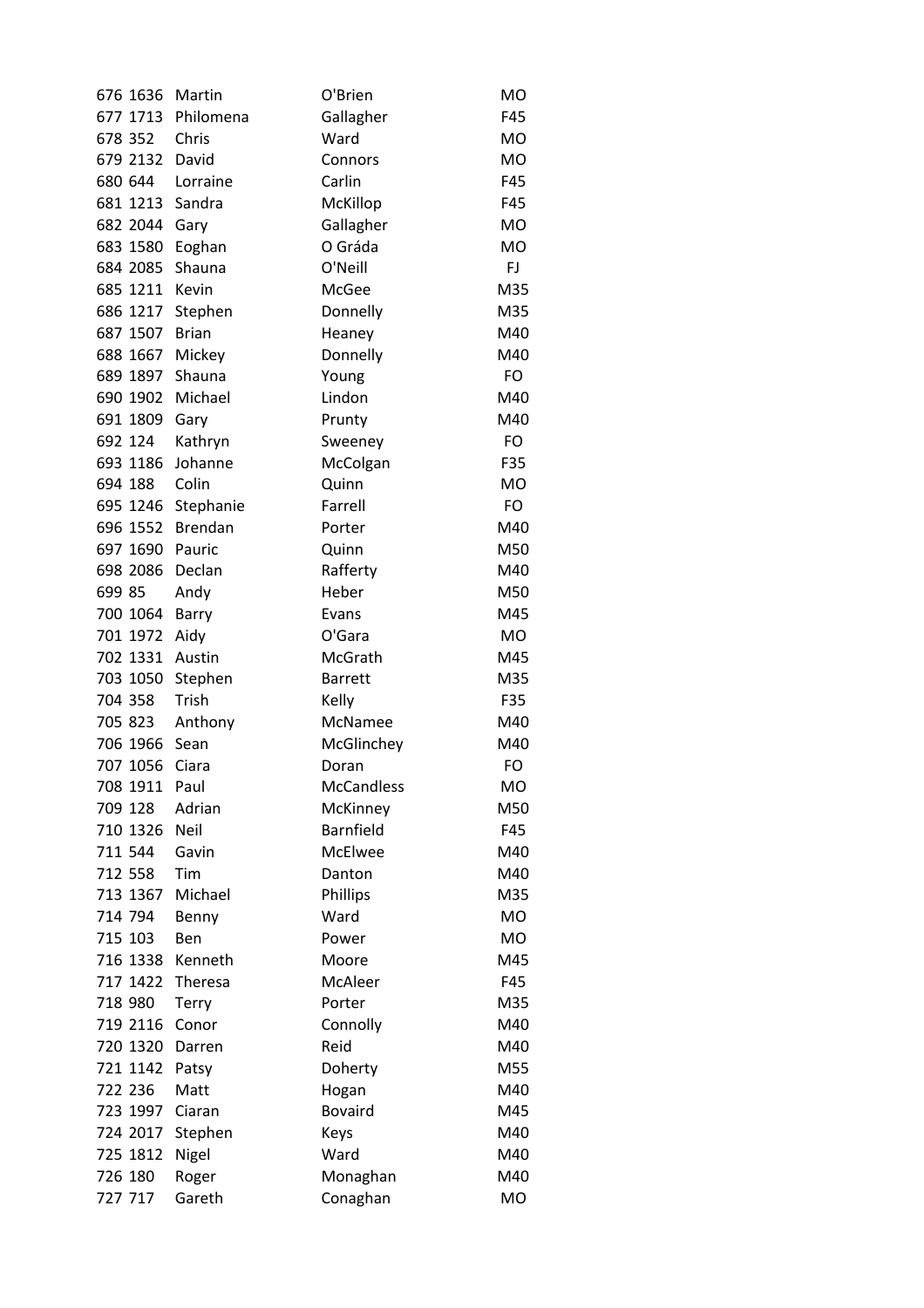| 728 1743 | John        | Pollock            | M55       |
|----------|-------------|--------------------|-----------|
| 729 152  | Sarah       | Hughes             | FO        |
| 730 1898 | Declan      | McAllister         | <b>MO</b> |
| 731 1941 | Claire      | Flood              | F45       |
| 732 2129 | Ronan       | <b>Bradley</b>     | M45       |
| 733 1565 | Aidan       | Logue              | M35       |
| 734 462  | Susan       | Mullan             | F35       |
| 735 637  | Ray         | Doherty            | M35       |
| 736 1653 | Paul        | <b>Higgins</b>     | M50       |
| 737 1160 | Patsy       | McHugh             | M45       |
| 738 269  | Eoin        | Smyth              | M40       |
| 739 1221 | Laura       | Mitchell           | FO        |
| 740 1505 | Barry       | McArdle            | M40       |
| 741 1601 | Damian      | Rushe              | M40       |
| 742 1976 | Ryan        | Moffatt            | <b>MO</b> |
| 743 1977 | Jennifer    | Moffatt            | <b>FO</b> |
| 744 1488 | Paul        | Murray             | M35       |
| 745 1753 | James       | Davenport          | M40       |
| 746 1533 | James       | Doherty            | M65       |
| 747 1502 | Pádraig     | McKeag             | M50       |
| 748 917  | Aisling     | Gillespie          | FO        |
| 749 1155 | Trevor      | Hamilton           | M55       |
| 750 818  | Aileen      | Hurson             | FO        |
| 751 138  | Mickey      | O'Neill            | M35       |
| 752 1372 | Barry       | McLaughlin         | M40       |
| 753 44   | Una         | Corrigan           | F35       |
| 754 1930 | Benny       | McGurgan           | M35       |
| 755 1007 | Tony        | O'Connor           | M40       |
| 756 50   | Paul        | Cox                | M40       |
| 757 572  | David       | Ferguson           | M35       |
| 758 1419 | Stephen     | Wilson             | M35       |
| 759 850  | Claire      | McLaughlin         | FO        |
| 760 1995 | Declan      | Conway             | МO        |
| 761 1513 | Lisa        | Moynagh            | FO        |
| 762 1514 | Gerry       | Moore              | M55       |
| 763 542  | Christopher | Audley             | M35       |
| 764 1190 | John        | Hughes             | M50       |
| 765 1801 | Lauris      | <b>Baranovskis</b> | <b>MO</b> |
| 766 2033 | Brendan     | <b>Barrett</b>     | M40       |
| 767 1184 | Aoibeann    | Walsh              | FO        |
| 768 1706 | Linda       | Reynolds           | F35       |
| 769 1810 | Lisa        | Mulholland         | F40       |
| 770 246  | Seamus      | Kee                | M40       |
| 771 245  | Kieran      | <b>Brennan</b>     | <b>MO</b> |
| 772 337  | Edel        | Dempsey            | FO        |
| 773 2133 | Gillian     | Cordner            | F40       |
| 774 1827 | Danny       | McDaid             | <b>MO</b> |
| 775 2001 | Aidan       | Spence             | <b>MO</b> |
| 776 15   | Owen        | Largey             | <b>MO</b> |
| 777 1349 | Dominic     | Kelly              | M40       |
| 778 730  | Paddy       | McDaid             | M45       |
| 779 731  | Michelle    | Gallagher          | FO        |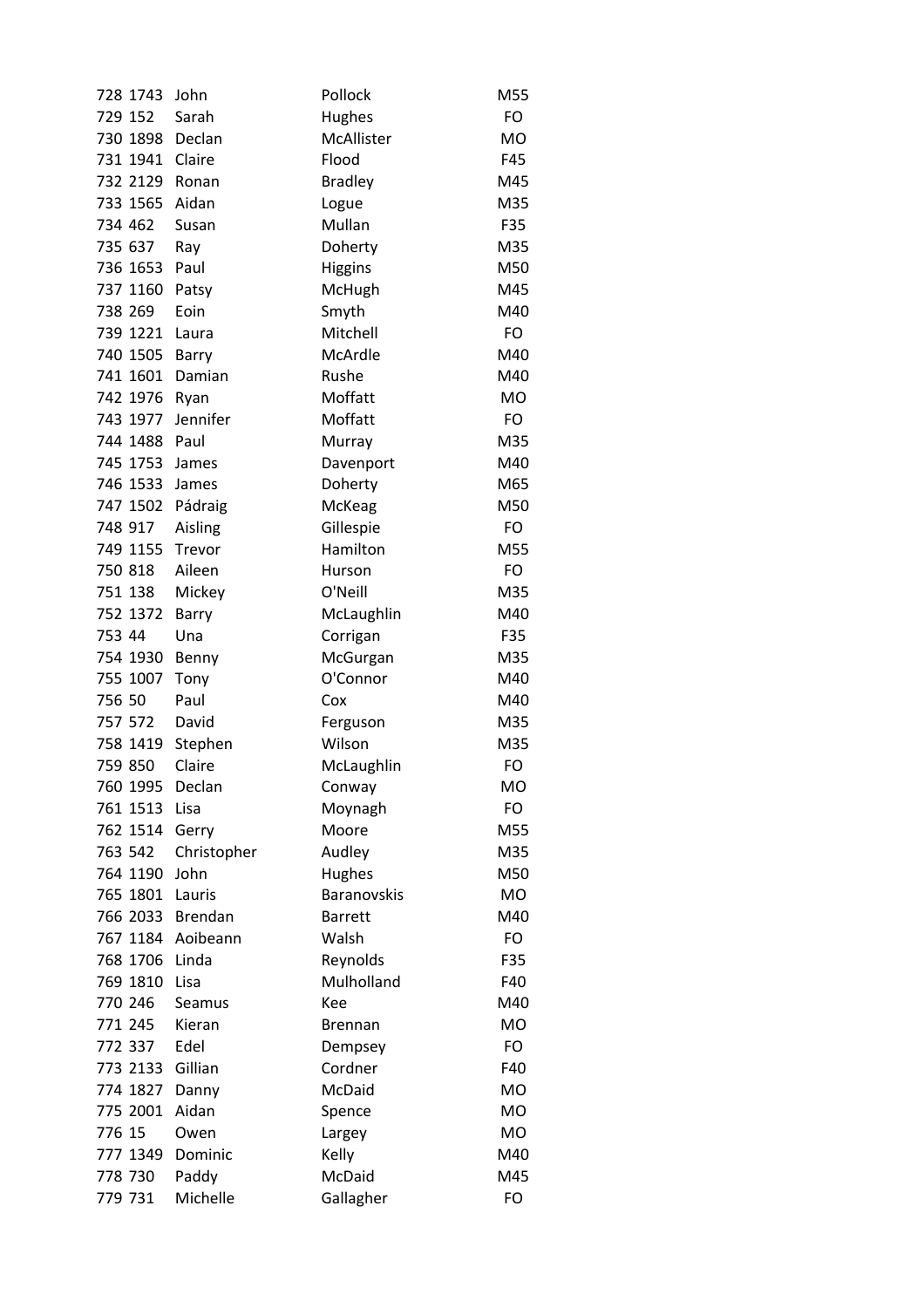| 780 470         | Jason              | <b>Burns</b>      | M35       |
|-----------------|--------------------|-------------------|-----------|
| 781 211         | Matthew            | Knox              | <b>MO</b> |
| 782 1465 Benny  |                    | McDermott         | <b>MO</b> |
| 783 2102        | Francis            | Diver             | M45       |
| 784 669         | Francis            | <b>McPhillips</b> | M35       |
| 785 670         | Karen              | Kangley           | FO        |
| 786 1348        | Mark               | McDermott         | M40       |
| 787 1794 Sandra |                    | Mayne             | FO        |
| 788 1021        | Laura              | Maguire           | F45       |
| 789 1496        | Michael            | <b>McElduff</b>   | M45       |
| 790 231         | Sonya              | <b>Beattie</b>    | F35       |
| 791 192         | Alastair           | Benson            | <b>MO</b> |
| 792 207         | James              | Robertson         | <b>MO</b> |
|                 | 793 1793 Annamarie | McCleary          | F40       |
| 794 2126        | Ivan               | Caldwell          | M40       |
| 795 772         | Steven             | Kelly             | M40       |
| 796 1143        | Paul               | Alexander         | M35       |
| 797 2144        | Frank              | Harkin            | M40       |
| 798 1671        | Colm               | Ross              | M60       |
| 799 1192        | Eileen             | Jack              | FO        |
| 800 522         | Shannen            | Gray              | FO        |
| 801 752         | Patsy              | <b>Bradley</b>    | M45       |
| 802 625         | Paul               | Concannon         | M40       |
| 803 1100        | Mark               | Cullen            | M40       |
| 804 1137        | Raymond            | <b>Black</b>      | <b>MO</b> |
| 805 502         | Ciaran             | Collins           | <b>MO</b> |
| 806 2080        | Karen              | McElroy           | F40       |
| 807 377         | Damian             | Gallagher         | M40       |
| 808 1888        | Padraig            | Ó Fríl            | <b>MO</b> |
| 809 677         | Louise             | Martin            | F40       |
| 810 992         | Pat                | Gamble            | M40       |
| 811 1846 Gemma  |                    | Quinn             | FO        |
| 812 1428        | Emma               | McElhinney        | F20       |
| 813 1172        | Anthony            | Moran             | M40       |
| 814 886         | Joanne             | Bell              | FO        |
| 815 1987        | Noel               | McBride           | M35       |
| 816 365         | David              | Hughes            | M40       |
| 817 1844        | Ryan               | McCaskie          | <b>MO</b> |
| 818 935         | Gerard             | Devine            | M50       |
| 819 993         | Carolouise         | Smith             | F35       |
| 820 607         | Cahill             | Quinn             | MO        |
| 821 821         | Siobhan            | Monaghan          | F45       |
| 822 1057        | Charlie            | Ramsey            | <b>MO</b> |
| 823 575         | Richard            | Hand              | M50       |
| 824 2018        | Naomi              | Meeke             | FO        |
| 825 641         | Theresa            | Ferguson          | FO        |
| 826 1998 Stacey |                    | Quinn             | FO        |
| 827 2123        | Kevin              | Fisher            | <b>MO</b> |
| 828 2124        | Clara              | Fisher            | FO        |
| 829 1659 Anne   |                    | Harkin            | F35       |
| 830 1717        | James              | Barr              | M45       |
| 831 2029        | Madeline           | O'Donnell         | FO        |
|                 |                    |                   |           |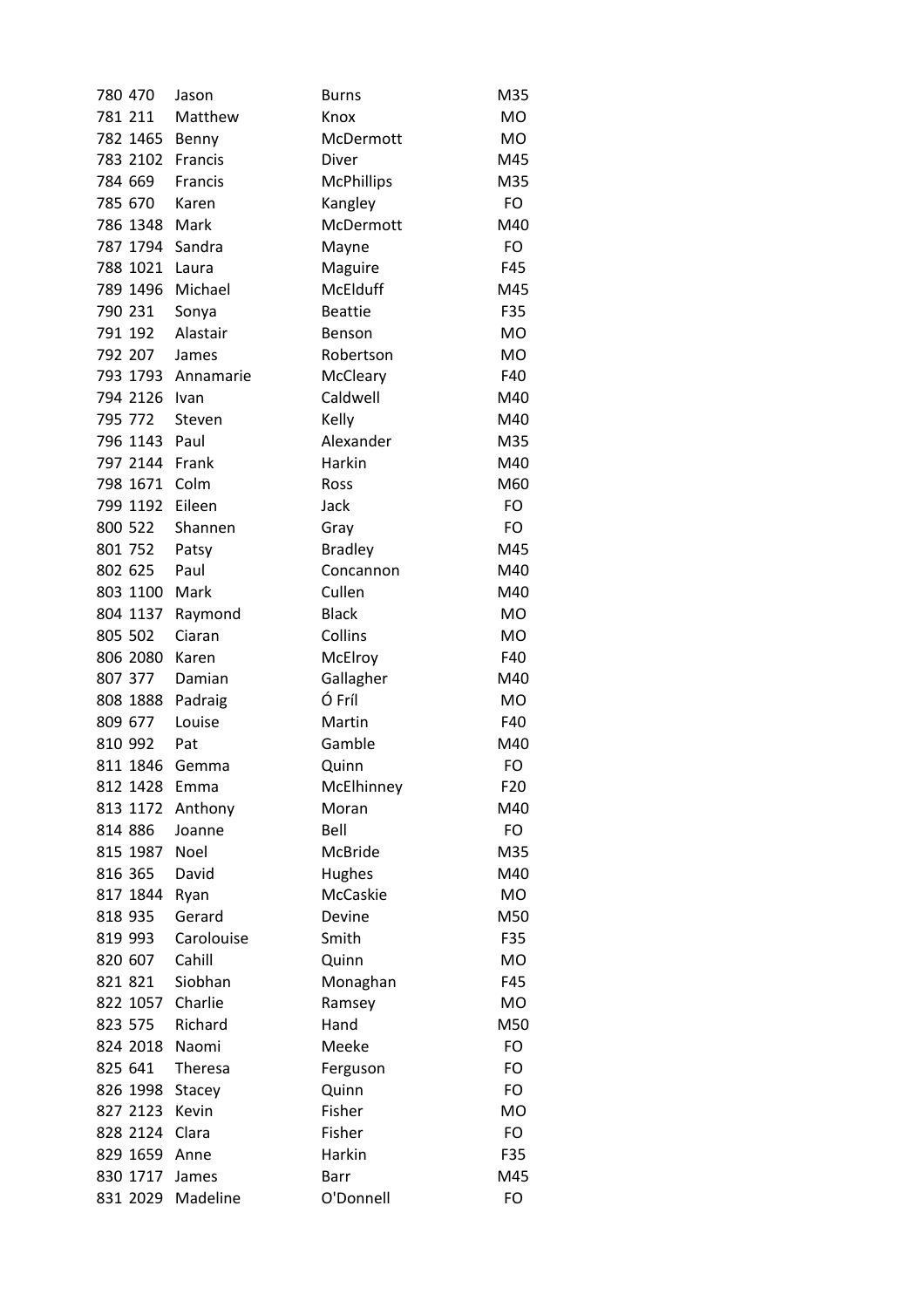| 832 1515             | Jennifer             | Morton         | F50             |
|----------------------|----------------------|----------------|-----------------|
| 833 866              | Aoife                | Wilson         | F <sub>20</sub> |
| 834 1198 Thomas      |                      | Traynor        | <b>MO</b>       |
| 835 1092 Adrian      |                      | Cush           | M40             |
| 836 2053             | Joseph               | Deans          | M35             |
| 837 1598             | Pat                  | Duffy          | M45             |
| 838 1626             | Bob                  | Purcell        | M45             |
| 839 945              | Tracey               | McEvoy         | F40             |
| 840 1627 Peter       |                      | <b>Butcher</b> | M50             |
| 841 946              | Allan                | Wilson         | M35             |
| 842 251              | Jonathan             | <b>Steele</b>  | M20             |
| 843 1845 Michael     |                      | O'Neill        | M35             |
| 844 1527 Tiernan     |                      | O'Brien        | <b>MO</b>       |
| 845 1923             | Dwyer                | O'Connor       | M45             |
| 846 1381             | Keith                | Louden         | M40             |
| 847 1733             | Wendy                | Walker         | F35             |
| 848 325              | Neil                 | Dawson         | M35             |
| 849 990              | Amanda               | Heaney         | F40             |
| 850 198              | Sean                 | Loughran       | M35             |
| 851 346              | Charmaine            | Roddy          | FO              |
| 852 174              | Stephen              | Crawford       | M35             |
| 853 2028             | Barry                | O'Donnell      | <b>MO</b>       |
| 854 323              | Chris                | Davidson       | M45             |
| 855 1402             | Sean                 | Wray           | <b>MO</b>       |
| 856 867              | <b>Brian</b>         | Corry          | M40             |
| 857 1915             | Martin               | Cassidy        | M45             |
| 858 1059             | Edel                 | Duffy          | F50             |
| 859 749              | Mark                 | McIntyre       | <b>MO</b>       |
| 860 1549 Jarlath     |                      | Parlour        | M50             |
| 861 1417             | Claire               | Shields        | F35             |
| 862 750              | Billy                | Orr            | M50             |
| 863 1087             | Zara                 | <b>Baird</b>   | FO              |
| 864 1952             | Trisha               | Brady          | FO              |
| 865 2083             | Declan               | Gallagher      | <b>MO</b>       |
| 866 55               | Niall                | Sheerin        | <b>MO</b>       |
| 867 849              | Louise               | Friel          | FO              |
| 868 831              | Marie                | McGorman       | F35             |
| 869 1675             | John                 | O'Connor       | M45             |
| 870 224              | John                 | Cartin         | M45             |
| 871 1679             | Kevin                | Mulligan       | M45             |
| 872 1214             | Mark                 | Clague         | M50             |
| 873 1127             | Mariee               | Thompson       | F35             |
| 874 937              | Michael              | Devlin         | M40             |
| 875 1556             | Eamon                | Flanagan       | M45             |
| 876 485              | Marc                 | Welford        | <b>MO</b>       |
| 877 2147             | Mo                   | Henderson      | F35             |
| 878 857              |                      | Hawthorne      | <b>MO</b>       |
|                      | James                | Farrell        | <b>MO</b>       |
| 879 1790<br>880 1014 | Gary<br><b>Brian</b> | McGlone        | M45             |
| 881 1351             |                      | Beacom         | FO              |
|                      | Tanya                |                | M40             |
| 882 1189             | Barry                | O'Reilly       |                 |
| 883 1633             | Lyle                 | Jackson        | M50             |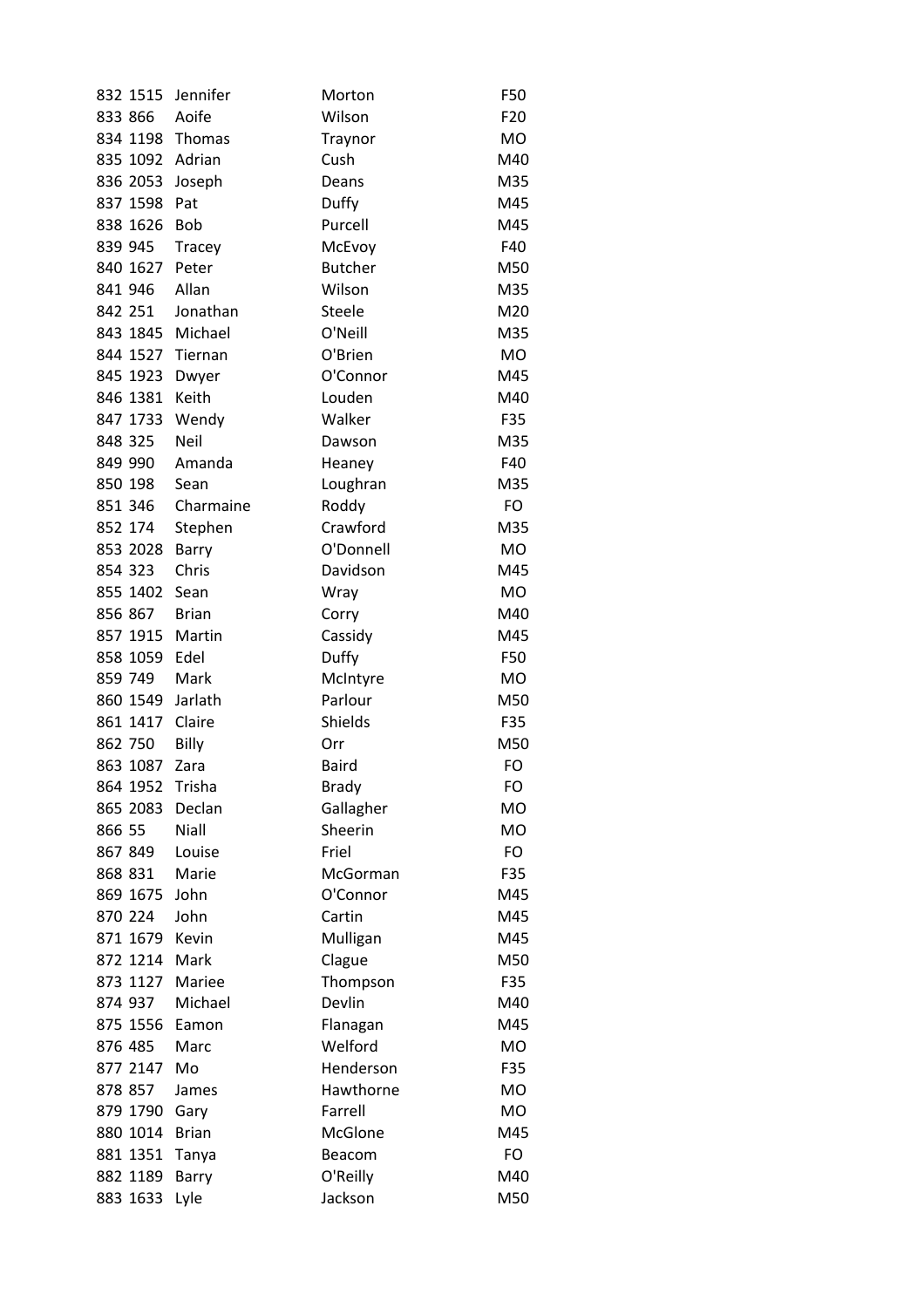| 884 1681        | Peter        | McGinn          | <b>MO</b> |
|-----------------|--------------|-----------------|-----------|
| 885 1822        | John         | Smith           | <b>MO</b> |
| 886 538         | Paul         | Martin          | M45       |
| 887 539         | Sean         | Martin          | <b>MO</b> |
| 888 1118        | Paul         | Howell          | M35       |
| 889 1891        | Eleanor      | O'Neill         | F40       |
| 890 1423        | John         | O'Brien         | M45       |
| 891 1791        | Sandra       | <b>Barnett</b>  | F35       |
| 892 856         | Aiden        | Hawthorne       | <b>MO</b> |
| 893 925         | Pasty        | Ferris          | M55       |
| 894 1920        | Carol        | Clarke          | F45       |
| 895 1405 Sinead |              | Wilson          | FO        |
| 896 1789 Cormac |              | Campbell        | <b>MO</b> |
| 897 1318        | John         | <b>McBride</b>  | M50       |
| 898 1429        | Roisin       | McColgan        | F35       |
| 899 927         | Colm         | <b>McCusker</b> | M40       |
| 900 372         | Bryony       | May             | F40       |
| 901 1301        | Shauna       | Boyd            | F45       |
| 902 212         | Ryan         | Fitzpatrick     | <b>MO</b> |
| 903 513         | <b>Brian</b> | Durnin          | M50       |
| 904 843         | Gerard       | McGee           | <b>MO</b> |
| 905 1438        | Emma         | <b>Taggart</b>  | F35       |
| 906 158         | Gerard       | Loughran        | <b>MO</b> |
| 907 651         | Mark         | <b>Bradley</b>  | M40       |
| 908 1162        | Jonathan     | Tate            | M40       |
| 909 663         | Mark         | Mullan          | M45       |
| 910 664         | Paul         | Lynch           | M40       |
| 911 1141 Caolan |              | McLaughlin      | <b>MO</b> |
| 912 1474        | Dessie       | Rooney          | M50       |
| 913 609         | Paul         | Mitchell        | M45       |
| 914 439         | Melaine      | Johnston        | FO        |
| 915 468         | Mark         | Wade            | M35       |
| 916 1491        | Gillian      | Hynes           | F40       |
| 917 884         | Sarah        | Doherty         | FO        |
| 918 952         | Josephine    | Donaghey        | F35       |
| 919 1553        | Colin        | Stronge         | M45       |
| 920 2007        | Grainne      | Reed            | F40       |
| 921 2031 Edele  |              | Muldoon         | FO        |
| 922 1080        | Stephen      | Roddy           | M45       |
| 923 1046        | Roisin       | McGinley        | F45       |
| 924 1839        | Кp           | Doherty         | M35       |
| 925 1890        | Patrick      | McEvoy          | M40       |
| 926 812         | Mary         | Rutledge        | F45       |
| 927 907         | Wendy        | MacDonald       | F40       |
| 928 1167        | Maurice      | Loughrey        | M40       |
| 929 1913        | Thomas       | McKinstry       | M45       |
| 930 2088        | John         | <b>Burns</b>    | M45       |
| 931 633         | Stephanie    | Henry           | F35       |
| 932 307         | Hugh         | Hegarty         | M40       |
| 933 369         | Annette      | Hughes          | F45       |
| 934 411         | Darragh      | Mullane         | MO        |
| 935 1093        | Chris        | Shields         | M35       |
|                 |              |                 |           |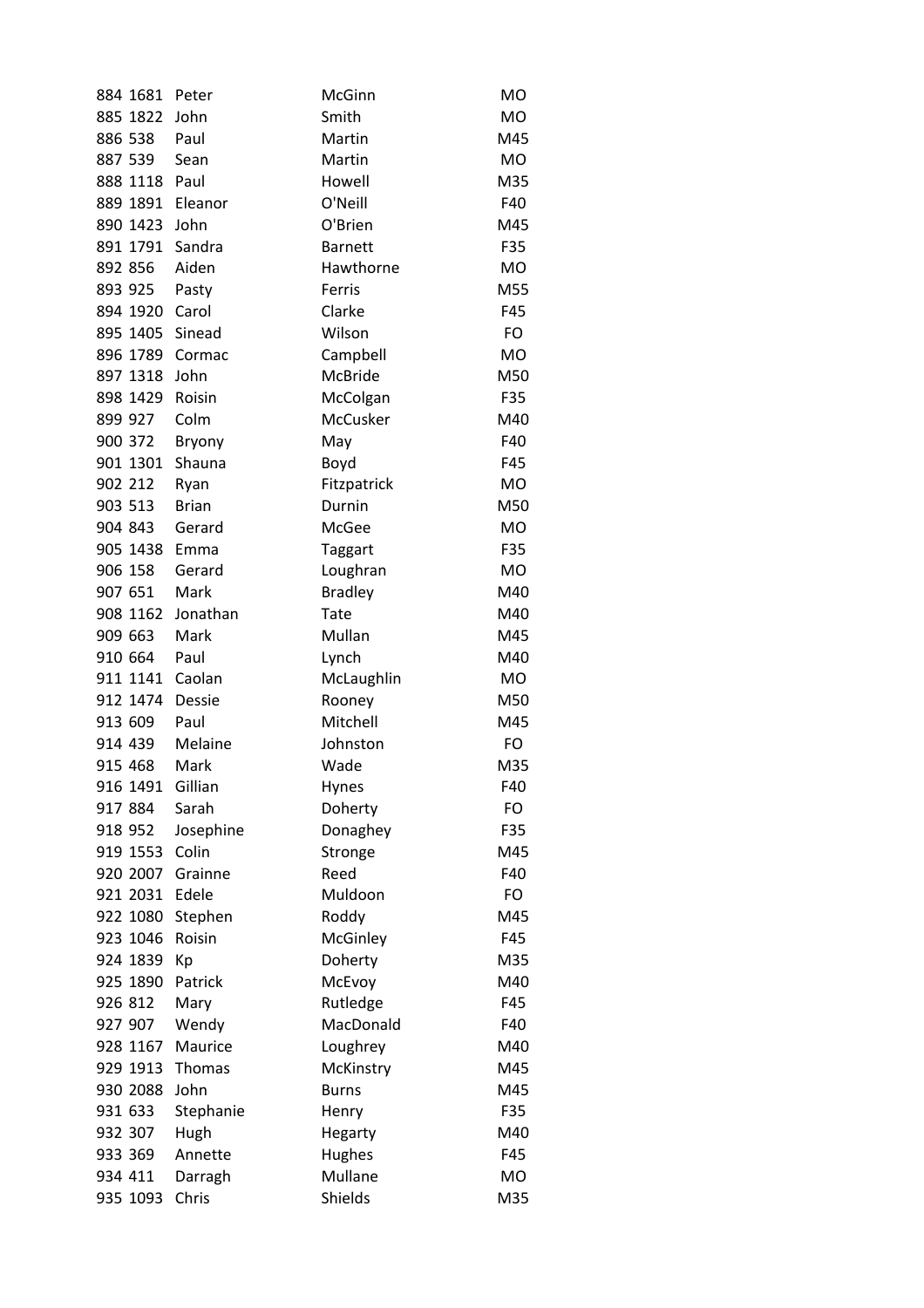| 936 1487       | Anne               | McCormick     | F55             |
|----------------|--------------------|---------------|-----------------|
| 937 979        | Neal               | Cooke         | M40             |
| 938 1610       | John Joe           | McAlinden     | M50             |
|                | 939 1126 Deborah   | Curran        | FO              |
| 940 1480       | Michelle           | McCann        | F45             |
| 941 1916       | Nicola             | Mathers       | F35             |
| 942 661        | Katrina            | McConologue   | F40             |
| 943 1039       | Joe                | Canning       | <b>MO</b>       |
| 944 460        | Kevin              | Mullan        | M45             |
| 945 1304       | Gerard             | McMenamin     | M40             |
| 946 2051       | Emma               | Moley         | FO              |
| 947 521        | Ronan              | O'Flaherty    | <b>MO</b>       |
| 948 1152 Aoife |                    | McGranaghan   | FO              |
| 949 2049       | Brian              | Conway        | M50             |
| 950 1701       | Fiona              | McGrade       | F40             |
| 951 1797       | Keith              | Gorman        | M35             |
| 952 1225       | Lorraine           | McGrinder     | F40             |
| 953 1722       | Steven             | Fearon        | <b>MO</b>       |
| 954 1517       | Damian             | Rafferty      | M40             |
| 955 436        | Paul               | Doherty       | M50             |
| 956 1509       | Joe                | Gallen        | M55             |
| 957 1586       | Michael            | Roulstone     | M60             |
| 958 776        | Colm               | Colhoun       | M45             |
| 959 802        | Stephen            | McCafferty    | M50             |
| 960 1687       | Mark               | O'Neill       | M35             |
| 961 1875       | Laura              | Colhoun       | <b>FO</b>       |
| 962 2013       | Brenda             | Fields        | F35             |
| 963 599        | Colin John         | McCreesh      | M40             |
| 964 446        | Aravon             | McCann        | F45             |
| 965 1119       | <b>Bronagh</b>     | O'Doherty     | FO              |
| 966 1764       | Fergal             | McAdam        | <b>MO</b>       |
| 967 672        | Dominic            | Finlay        | M45             |
| 968 1576       | Margaret           | Kerr          | FO              |
| 969 686        | Kevin              | Friel         | M35             |
| 970 1312       | Anne               | Moore         | F35             |
|                | 971 1430 Annemarie | McColgan      | F40             |
| 972 2022       | Michael            | O'Donoghue    | M40             |
| 973 69         | Pauline            | Kavangh       | F50             |
| 974 1023       | Aisling            | McCallan      | F40             |
| 975 1342       | Dwaine             | Vance         | <b>MO</b>       |
| 976 1499       | Mickey             | McCann        | M45             |
| 977 746        | Rachel             | White         | F <sub>20</sub> |
| 978 591        | Shona              | Watson        | F45             |
| 979 1802       | Michael            | McQuade       | M45             |
| 980 1414       | Marion             | <b>Browne</b> | F40             |
| 981 1929       | Ruth               | Moore         | F35             |
| 982 1654       | Steven             | Janssen       | <b>MO</b>       |
| 983 1247       | Keith              | McGillivray   | M40             |
| 984 1242       | Martin             | McCrory       | M45             |
| 985 1889       | Clare              | Mullin        | FO              |
| 986 1702       | Rowan              | Park          | M45             |
| 987 639        | John               | Peden         | M45             |
|                |                    |               |                 |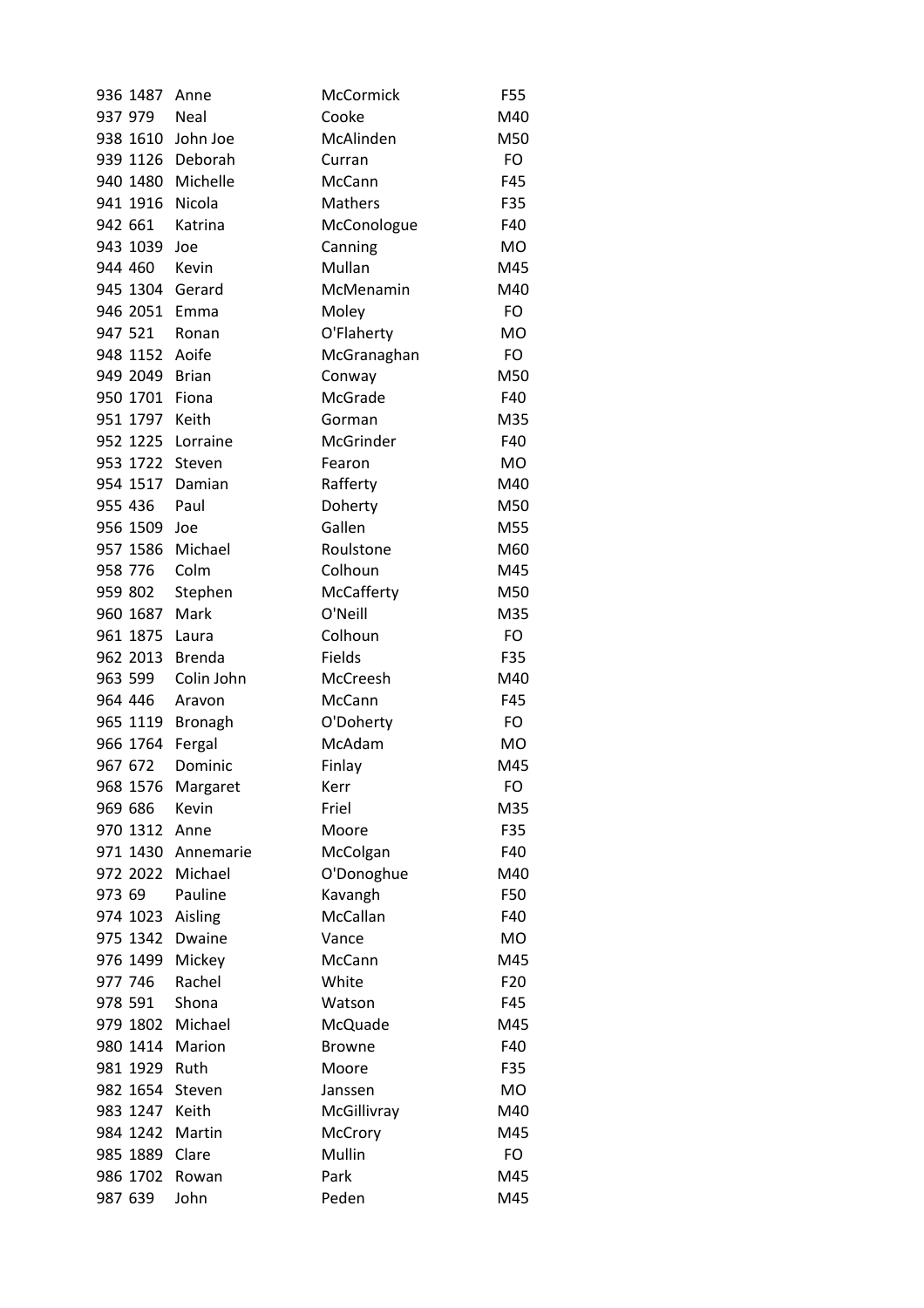|           | 988 2107  | David          | McCormick         | M45             |
|-----------|-----------|----------------|-------------------|-----------------|
|           | 989 1203  | Miceal         | Haughian          | <b>MO</b>       |
| 990 420   |           | Sean           | MacHugh           | <b>MO</b>       |
| 991 321   |           | <b>Nick</b>    | Wilson            | M35             |
| 992 426   |           | Pauline        | Mullan            | F40             |
|           | 993 1682  | David          | McIvor            | M45             |
|           | 994 1237  | Gerald         | <b>Burns</b>      | M35             |
| 995 238   |           | Kirk           | <b>McCourt</b>    | M35             |
|           | 996 1826  | Bernadette     | Daly              | F45             |
| 997 755   |           | Michele        | Brounger          | F40             |
|           | 998 1327  | Rosie          | <b>Brennan</b>    | F40             |
| 999 264   |           | Deirdre        | McKenna           | FO              |
| 1000 263  |           | Orla           | Reidy             | FO              |
| 1001 701  |           | Diane          | Sheridan          | F40             |
| 1002 1716 |           | Lucy           | McDermott         | F40             |
| 1003 494  |           | Paul           | Charlesworth      | M40             |
| 1004 743  |           | <b>Steise</b>  | Fox               | FO              |
|           | 1005 1233 | Antionette     | Curran            | FO              |
| 1006 1834 |           | Lyndsey        | McGinty           | F35             |
| 1007 311  |           | Stuart         | Thompson          | MO              |
| 1008 1300 |           | Carol          | McLaughlin        | F45             |
| 1009 1123 |           | Kevin          | Chester           | M45             |
| 1010 418  |           | <b>Barbara</b> | McCarry           | F40             |
| 1011 167  |           | Christopher    | Rice              | <b>MO</b>       |
| 1012 2014 |           | Elaine         | Hall              | F40             |
| 1013 259  |           | Clair          | Quinn             | F45             |
| 1014 410  |           | Anna           | Forbes            | F <sub>20</sub> |
| 1015 443  |           | Michelle       | Hegarty           | F40             |
| 1016 450  |           | Catriona       | Hegarty           | F40             |
| 1017 2108 |           | Jackie         | Wallace           | M50             |
| 1018 1726 |           | Malachy        | Dunleavey         | M45             |
| 1019 1751 |           | Damian         | Patton            | M35             |
| 1020 700  |           | Derbhle        | Gould             | F45             |
| 1021 1841 |           | Damien         | Harkin            | M45             |
| 1022 1882 |           | Garvan         | McCloskey         | M50             |
| 1023 1061 |           | Adam           | Goodall           | MO              |
| 1024 1970 |           | <b>Brian</b>   | Carlin            | M40             |
| 1025 1178 |           | Gillian        | Strudwick         | F35             |
| 1026 1113 |           | Stephen        | <b>Higgins</b>    | MO              |
| 1027 72   |           | Peter          | Dolan             | M45             |
| 1028 1516 |           | Ivor           | Morton            | M45             |
| 1029 2134 |           | Mark           | Heary             | M35             |
| 1030 1373 |           | Patrick        | <b>McGoldrick</b> | M45             |
| 1031 201  |           | Adrain         | McGaughey         | MO              |
| 1032 1910 |           | Darina         | Ferry             | F40             |
| 1033 583  |           | <b>Brenda</b>  | Mullan            | FO              |
| 1034 1264 |           | Lisa           | <b>Boyle</b>      | FO              |
| 1035 1461 |           | lan            | Faulkner          | M50             |
| 1036 197  |           | Helen          | Mullan            | FO              |
| 1037 47   |           | Anne           | Logue             | F45             |
| 1038 1944 |           | Matthew        | McLaughlin        | M35             |
| 1039 570  |           | Peter          | Given             | <b>MO</b>       |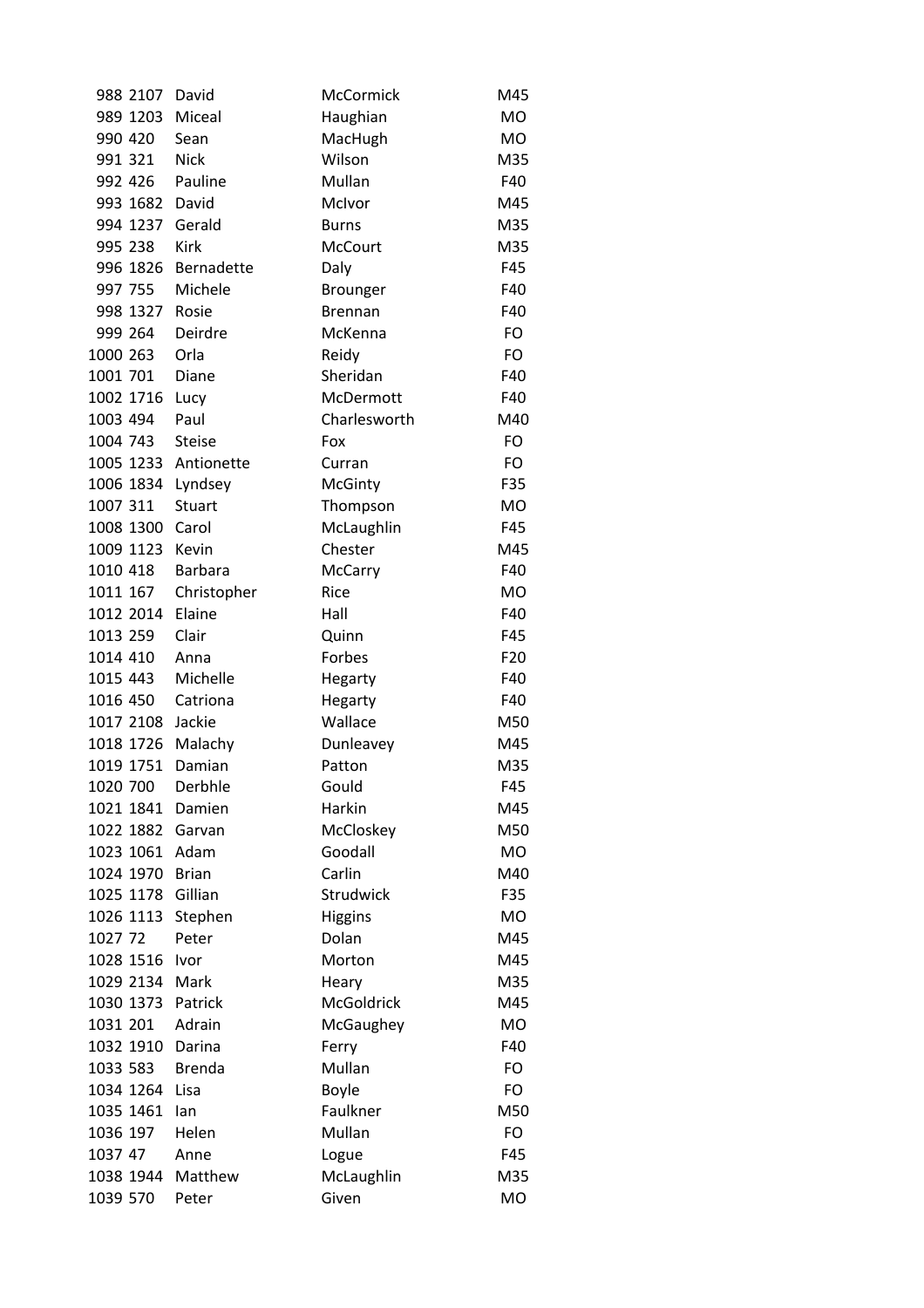| 1040 569  | Angela        | <b>McAdams</b>     | FO        |
|-----------|---------------|--------------------|-----------|
| 1041 690  | Shauna        | Traynor - Clifford | F35       |
| 1042 2097 | Ciaran        | Campbell           | M40       |
| 1043 2030 | <b>Brenda</b> | Trainor            | F40       |
| 1044 141  | Lisa          | Fitzpatrick        | F40       |
| 1045 104  | Adrian        | Power              | M50       |
| 1046 1289 | Aaron         | Anderson           | <b>MO</b> |
| 1047 12   | Jeff          | Scott              | <b>MO</b> |
| 1048 648  | Stephen       | Doherty            | M40       |
| 1049 242  | Stephen       | McGowan            | M45       |
| 1050 328  | Diarmuid      | Sands              | M35       |
| 1051 367  | James         | McCrossan          | <b>MO</b> |
| 1052 852  | Claire        | Keys               | F35       |
| 1053 1787 | Ryan          | McGrath            | M40       |
| 1054 1600 | Cathal        | Murray             | M45       |
| 1055 1545 | Ciaran        | O'Shiel            | <b>MO</b> |
| 1056 1024 | <b>Brigid</b> | Quinn              | F70       |
| 1057 1489 | <b>Tracy</b>  | Murray             | F40       |
| 1058 1885 | Dympna        | McGowan            | F45       |
| 1059 31   | Shauna        | Trainor            | F35       |
| 1060 557  | Ciaran        | Gallagher          | <b>MO</b> |
| 1061 684  | Ken           | Alford             | M40       |
| 1062 1815 | Alison        | Farquhar           | F35       |
| 1063 596  | Joanne        | Weir               | FO        |
| 1064 333  | Oonagh        | McGowan            | F40       |
| 1065 1074 | <b>Tracy</b>  | Harley             | F40       |
| 1066 1620 | Eoin          | Kivelehan          | M40       |
| 1067 1741 | Kieran        | Hamill             | M35       |
| 1068 1742 | Declan        | McGowan            | <b>MO</b> |
| 1069 457  | Michael       | <b>Bradley</b>     | M55       |
| 1070 1795 | Gary          | Murphy             | M35       |
| 1071 1067 | Julie         | Duffy              | F35       |
| 1072 139  | Pearce        | Canning            | M35       |
| 1073 404  | Gavin         | Morrison           | M40       |
| 1074 838  | Patrick       | Kennedy            | <b>MO</b> |
| 1075 1166 | Ruth          | Bell               | FO        |
| 1076 721  | Martin        | O'Kane             | M35       |
| 1077 1562 | Elaine        | Tierney            | FO        |
| 1078 1670 | Nigel         | McDonagh           | M35       |
| 1079 1880 | John-Paul     | McGinley           | M40       |
| 1080 1965 | Stephen       | Clawson            | M50       |
| 1081 1647 | Damien        | O'Neill            | M35       |
| 1082 1171 | Ciara         | <b>Bradley</b>     | F45       |
| 1083 2039 | Sadhbh        | <b>Bayle</b>       | F35       |
| 1084 732  | Toni          | McCloskey          | FO        |
| 1085 1475 | Stephen       | Northey            | <b>MO</b> |
| 1086 789  | <b>Steve</b>  | Gill               | M45       |
| 1087 1906 | Stephen       | <b>Saulters</b>    | <b>MO</b> |
| 1088 1477 | Glenda        | Eagleson           | F35       |
| 1089 1680 | Eamonn        | <b>Burns</b>       | <b>MO</b> |
| 1090 2050 | Eugene Og     | Lagan              | <b>MO</b> |
| 1091 846  | Louise        | Quinn              | F45       |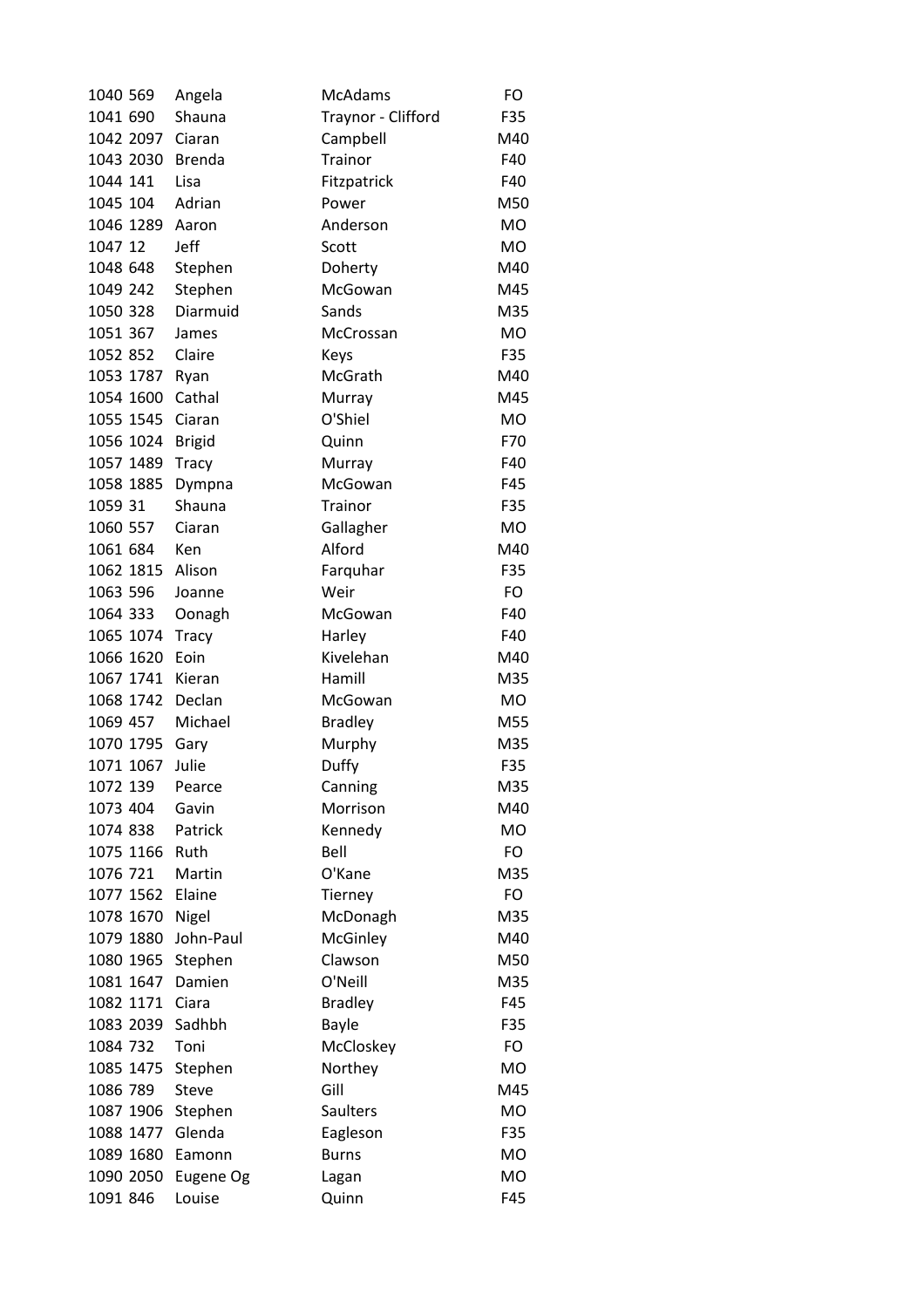| 1092 630         | Seamus         | Crossan        | M35       |
|------------------|----------------|----------------|-----------|
| 1093 955         | Natasha        | <b>Stewart</b> | FO        |
| 1094 3049 Gerard |                | <b>Baxter</b>  | M50       |
| 1095 348         | Darren         | <b>Boyle</b>   | M40       |
| 1096 45          | Tony           | Kearns         | M45       |
| 1097 581         | Sharon         | McGinn         | FO        |
| 1098 869         | Lisa           | Donnelly       | FO        |
| 1099 1148        | Colm           | O'Brien        | M50       |
| 1100 1772        | Leona          | Carson         | FO        |
| 1101 350         | Helen          | McDowell       | FO        |
| 1102 375         | Christina      | Ferry          | FO        |
| 1103 747         | Stephanie      | O'Kane         | FO        |
| 1104 942         | Deborah        | Conroy         | F35       |
| 1105 1729        | Mark           | Donaghey       | M40       |
| 1106 1951        | Carol          | McMenamin      | F50       |
| 1107 712         | Kerrie         | Harkin         | <b>FO</b> |
| 1108 364         | Phillip        | McPoyle        | M35       |
| 1109 471         | Colm           | Campbell       | <b>MO</b> |
| 1110 780         | James          | Harkin         | M45       |
| 1111 1587        | Aisling        | McElwaine      | <b>FO</b> |
| 1112 267         | Kevin          | Grimes         | M45       |
| 1113 1332        | Rosemary       | McGee          | F45       |
| 1114 1447        | Roisin         | McSorley       | <b>FO</b> |
| 1115 1699        | Nichola        | Melanaphy      | F35       |
| 1116 562         | Austin         | Lynch          | M35       |
| 1117 1433        | Veranne        | Lynch          | F40       |
| 1118 904         | Cathy          | McCaffrey      | F35       |
| 1119 1323        | Linda          | McDaid         | F35       |
| 1120 1945        | Anna           | McLaughlin     | F40       |
| 1121 1512        | Gerard         | Kavanagh       | <b>MO</b> |
| 1122 2071        | <b>Brenda</b>  | Finnegan       | FO        |
| 1123 1777        | Nicola         | Gillespie      | F35       |
| 1124 185         | Pauline        | Love           | F55       |
| 1125 1691        | Kathy          | Mayhew         | F50       |
| 1126 283         | David          | Keenan         | <b>MO</b> |
| 1127 1524        | Mark           | Rowntree       | M40       |
| 1128 1370        | Joseph         | Anderson       | M20       |
| 1129 234         | Carl           | Houston        | M50       |
| 1130 437         | Wendy          | McClelland     | F35       |
| 1131 226         | Roisin         | Kelly          | F35       |
| 1132 490         | Angeline       | Murphy         | FO        |
| 1133 1614        | Stephen        | McDermott      | M35       |
| 1134 704         | Michelle       | Porter         | F40       |
| 1135 778         | Ciara          | Campbell       | FO        |
| 1136 1253        | Hugh           | Devine         | M45       |
| 1137 1276        | Tony           | Coyle          | M45       |
| 1138 705         | David          | Porter         | M40       |
| 1139 1656        | Robbie         | Clarke         | M55       |
| 1140 210         | Adrian         | Malanaphy      | <b>MO</b> |
| 1141 14          | <b>Brendan</b> | King           | <b>MO</b> |
| 1142 1674        | Conor          | Lynn           | <b>MO</b> |
| 1143 723         | Odonnell       | Shaun          | M50       |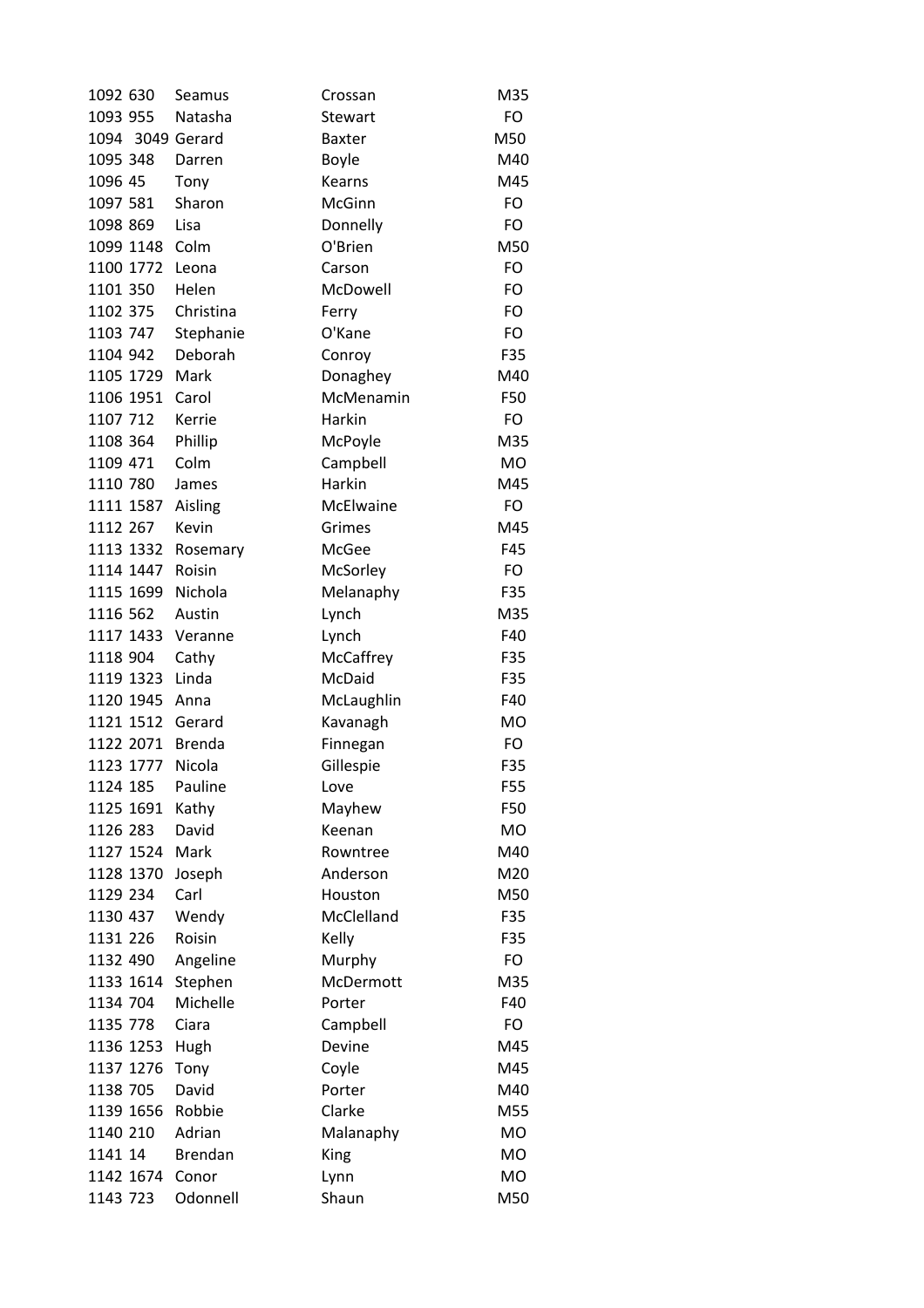| 1144 433  | Catriona      | Doherty        | FO        |
|-----------|---------------|----------------|-----------|
| 1145 788  | Terry         | Wilson         | M45       |
| 1146 1871 | Malgorzata    | Zieba          | F35       |
| 1147 535  | Gerry         | Harley         | M35       |
| 1148 13   | Packie        | <b>Boner</b>   | M40       |
| 1149 91   | Sophie        | Winder-Rhodes  | FO        |
| 1150 668  | Andy          | Griffin        | M55       |
| 1151 853  | Avieen        | McKinney       | F35       |
| 1152 262  | Kyanecia      | Quinn          | FO        |
| 1153 288  | Ciara         | Hoey           | FO        |
| 1154 834  | Edel          | McGuckin       | F35       |
| 1155 1501 | Jason         | Fisher         | M45       |
| 1156 1019 | Ashley        | Sheerin        | <b>MO</b> |
| 1157 70   | Teresa        | McKenna        | <b>FO</b> |
| 1158 777  | Georgina      | James          | F35       |
| 1159 895  | Sinead        | Mohan          | F35       |
| 1160 1009 | Patricia      | Mullin         | F50       |
| 1161 518  | Gerry         | White          | M50       |
| 1162 1530 | Denise        | Murphy         | F40       |
| 1163 1084 | Seamus        | Mullen         | M40       |
| 1164 1606 | Barry         | Mincher        | <b>MO</b> |
| 1165 467  | Sabrina       | Wade           | F35       |
| 1166 222  | Frank         | Hughes         | M40       |
| 1167 549  | Colette       | McCusker       | FO        |
| 1168 129  | <b>Breige</b> | Molley         | F50       |
| 1169 817  | Daniel        | Hart           | M35       |
| 1170 2091 | Noeleen       | McCabe         | F35       |
| 1171 816  | Cormac        | Richardson     | M35       |
| 1172 710  | Jonathan      | Groarke        | M35       |
| 1173 787  | Simon         | Snodgrass      | <b>MO</b> |
| 1174 261  | Terri         | McAleer        | <b>FO</b> |
| 1175 1098 | Maggie        | King           | F45       |
| 1176 241  | Dermot        | Maguire        | МO        |
| 1177 769  | Gavin         | <b>Boyle</b>   | M35       |
| 1178 620  | Paul          | Hyndman        | M50       |
| 1179 1341 | Terri         | Martin         | F45       |
| 1180 1931 | Rory          | Convery        | M45       |
| 1181 1983 | Sandy         | Plumb          | M45       |
| 1182 2043 | Patrick       | Mc Caul        | M55       |
| 1183 1887 | Ailis         | Cullinan-Keown | FO        |
| 1184 428  | Eugene        | Dunn           | M55       |
| 1185 1227 | Caitriona     | Doherty        | F35       |
| 1186 2114 | Katherine     | Herron         | FO        |
| 1187 177  | Judith        | Lyons          | <b>FO</b> |
| 1188 1254 | Niall         | Devlin         | <b>MO</b> |
| 1189 1909 | John          | Moore          | M45       |
| 1190 209  | Patrick       | Malanaphy      | <b>MO</b> |
| 1191 164  | Garath        | <b>Ellis</b>   | <b>MO</b> |
| 1192 724  | Mark          | <b>Taggart</b> | MO        |
| 1193 1224 | Colin         | Thom           | M45       |
| 1194 46   | Martina       | Kavanagh       | F40       |
| 1195 1775 | Kathleen      | Griffin        | F40       |
|           |               |                |           |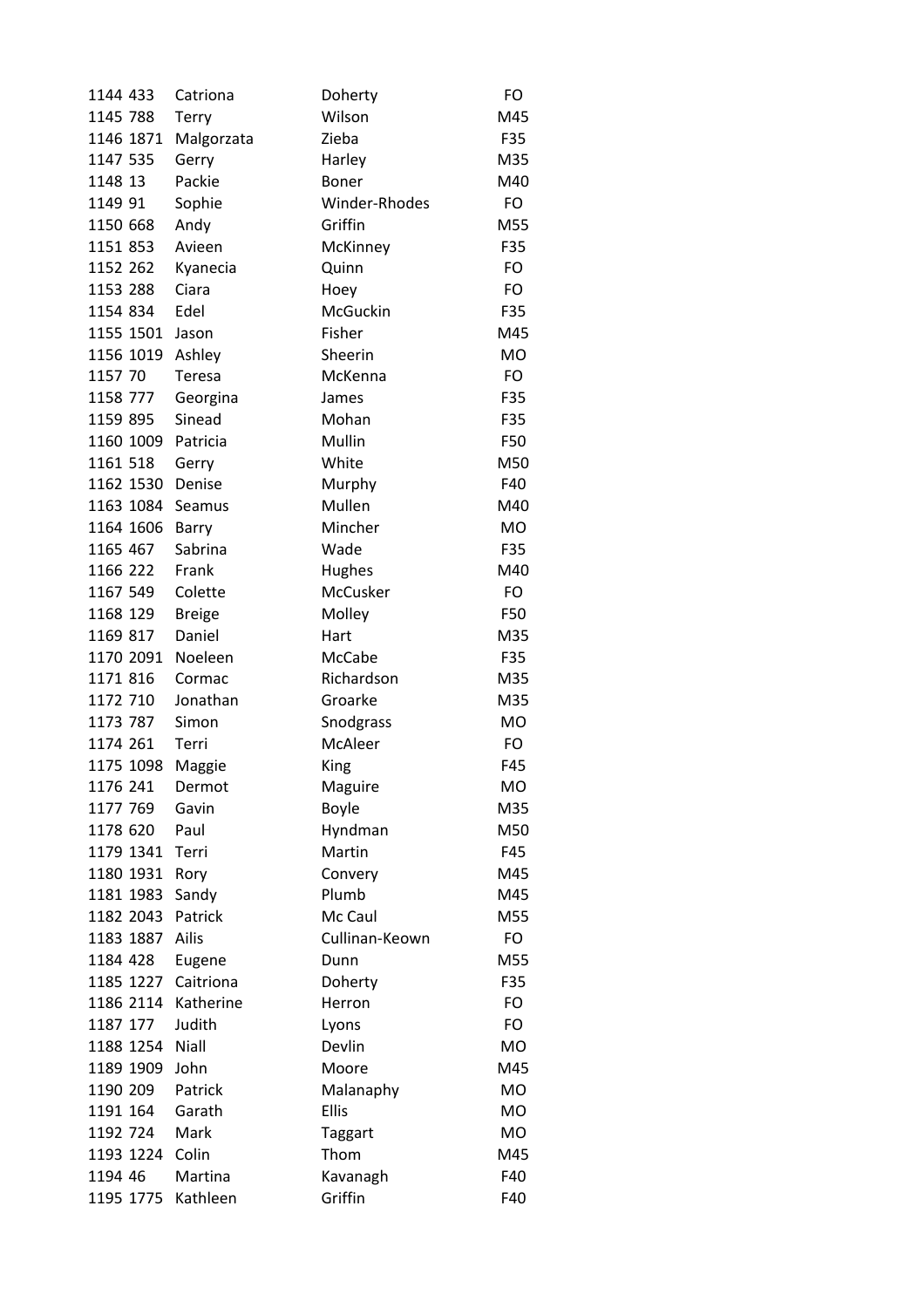| 1196 1866 | Mary          | Kindlon          | F50       |
|-----------|---------------|------------------|-----------|
| 1197 680  | Steven        | Armstrong        | <b>MO</b> |
| 1198 999  | Noel          | Jennings         | <b>MO</b> |
| 1199 96   | John          | Meenagh          | M45       |
| 1200 786  | Stephen       | Snodgrass        | <b>MO</b> |
| 1201 220  | Jennifer      | Roebuck          | fO        |
| 1202 140  | Roisin        | Montague         | FO        |
| 1203 943  | Erica         | Johnston         | <b>FO</b> |
| 1204 374  | Finbar        | Maguire          | <b>MO</b> |
| 1205 2115 | Gemma         | Sharp            | <b>FO</b> |
| 1206 331  | Stacy         | Masterson        | F35       |
| 1207 975  | Jill          | McCann           | F35       |
| 1208 32   | Paddy         | Doherty          | M45       |
| 1209 649  | Andrew        | Rowlands         | <b>MO</b> |
| 1210 1645 | Aoibhinn      | Corrigan         | <b>FO</b> |
| 1211 531  | Gary          | <b>Boyle</b>     | M40       |
| 1212 1803 | Adam          | McQuade          | M20       |
| 1213 235  | Eamonn        | McConnell        | M45       |
| 1214 243  | Jay           | Eistenstadt      | M45       |
| 1215 440  | Emmett        | Kerr             | <b>MO</b> |
| 1216 1257 | Gordon        | McKenzie         | M50       |
| 1217 1603 | Barbara       | Fleming - Ovens  | F45       |
| 1218 1955 | Martin        | Cassidy          | M45       |
| 1219 1604 | Joanne        | Beacom           | <b>FO</b> |
| 1220 1851 | Alan          | Mitchell         | M50       |
| 1221 336  | <b>Bartek</b> | Konstanczak      | <b>MO</b> |
| 1222 573  | Martin        | Toye             | M45       |
| 1223 1397 | Martina       | Gibson           | F45       |
| 1224 1202 | Emer          | Conway           | <b>FO</b> |
| 1225 1922 | Mark          | Cousins          | MO        |
| 1226 99   | Colm          | <b>Broderick</b> | M35       |
| 1227 1280 | Finnuala      | Mullin           | FO        |
| 1228 486  | Paul          | Glenn            | M45       |
| 1229 208  | Damien        | Wilson           | M40       |
| 1230 2125 | Yvonne        | Kielt            | F35       |
| 1231 1849 | Chris         | Crawford-Rayner  | M45       |
| 1232 2045 | Eamon         | Convery          | M45       |
| 1233 1170 | Vincent       | O'Neill          | M55       |
| 1234 200  | Sean          | Devlin           | M50       |
| 1235 1838 | Gerard        | McMahon          | M35       |
| 1236 191  | Linda         | <b>Beckett</b>   | F50       |
| 1237 1306 | Micheal       | McGill           | M40       |
| 1238 1388 | <b>Brian</b>  | McDonald         | <b>MO</b> |
| 1239 1573 | Paul          | Skillen          | M35       |
| 1240 314  | Stefanie      | Eisenstadt       | FO        |
| 1241 76   | Jarlath       | Fields           | <b>MO</b> |
| 1242 615  | Dee           | Griffin          | F45       |
| 1243 2099 | Kieran        | Cooke            | <b>MO</b> |
| 1244 407  | Anne          | Daly             | <b>FO</b> |
| 1245 408  | Carol         | Dooher           | FO        |
| 1246 973  | Harry         | Armstrong        | M50       |
| 1247 1582 | Aidan         | <b>Taggart</b>   | M35       |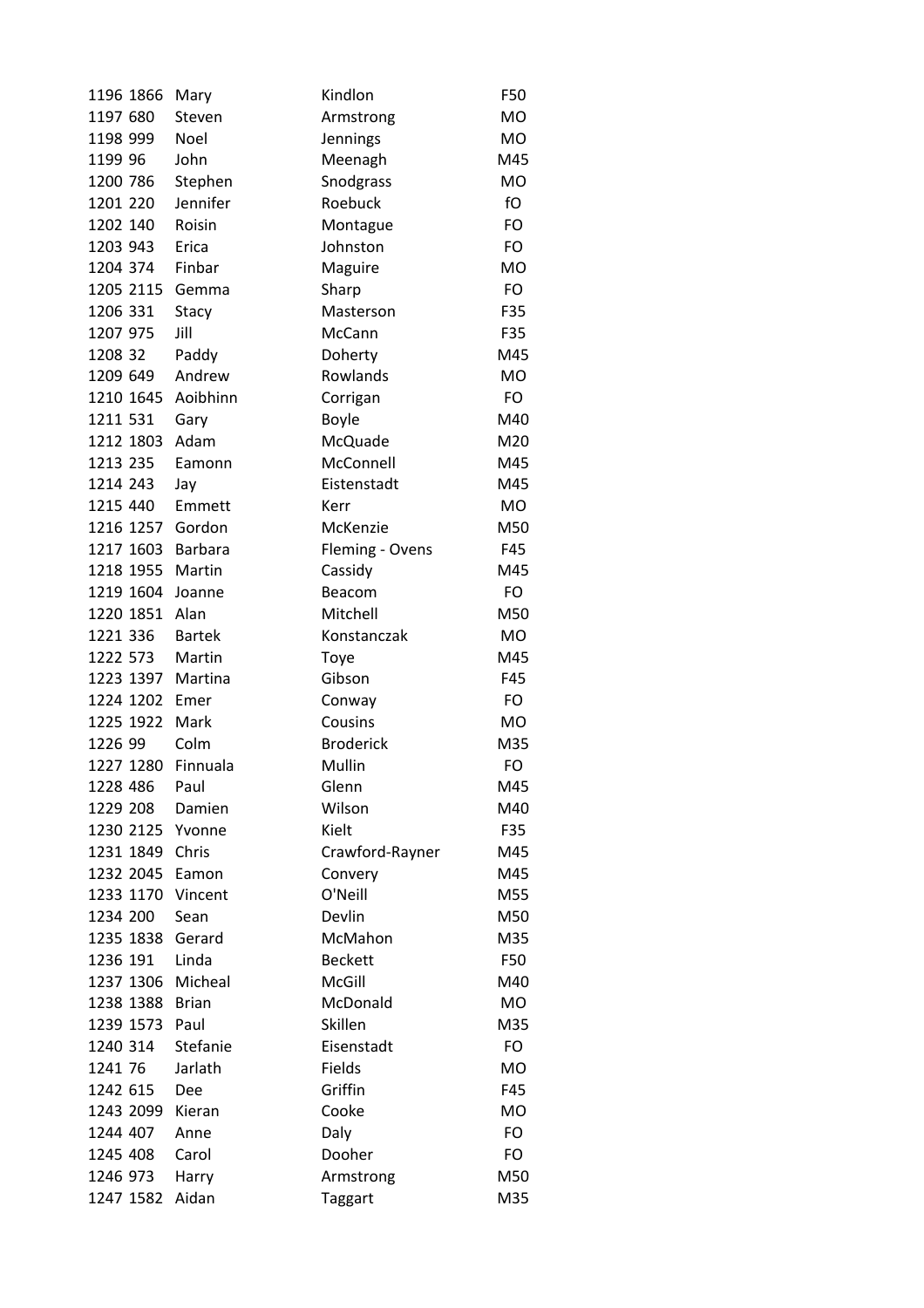| 1248 1969 |                | Joanne     | Carlin               | F35       |
|-----------|----------------|------------|----------------------|-----------|
| 1249 1387 |                | Sandra     | Clarke               | F35       |
| 1250 614  |                | Jacqueline | Maguire              | F45       |
| 1251 1853 |                | Paula      | Cullen               | F40       |
| 1252 62   |                | Ann-Marie  | <b>Beattie</b>       | F45       |
| 1253 1410 |                | Lisa       | Lamberton            | F40       |
| 1254 58   |                | Rachel     | Quinn                | F40       |
| 1255 1639 |                | Marin      | O'Neill              | M35       |
| 1256 634  |                | Gillian    | Orr                  | F35       |
| 1257 1617 |                | Sinead     | McNulty              | F40       |
| 1258 1446 |                | David      | Boorman              | M40       |
| 1259 965  |                | Margaret   | Edgar                | F50       |
| 1260 947  |                | Helen      | Osborn               | F55       |
| 1261 1210 |                | Aisling    | Quinn                | FO        |
| 1262 339  |                | Chris      | Larkin               | M35       |
| 1263 1010 |                | Gerard     | Lundy                | M40       |
| 1264 878  |                | Mark       | Walker               | <b>MO</b> |
| 1265 240  |                | Wendy      | Kelly                | F40       |
| 1266 1497 |                | David      | Cassidy              | M40       |
| 1267 1379 |                | Mari       | Hetherington - Walsh | F45       |
| 1268 1378 |                | Chris      | Callaghan            | M50       |
| 1269 953  |                | Colm       | Heaney               | M35       |
| 1270 902  |                | Kerry      | Doherty              | F35       |
| 1271 1293 |                | Joe        | <b>Brolly</b>        | M45       |
| 1272 489  |                | Mairead    | McSorley             | F35       |
| 1273 819  |                | Rhonda     | <b>Bond</b>          | FO.       |
| 1274 1425 |                | Justin     | Conaty               | M40       |
| 1275 1369 |                | Paul       | Coyle                | M40       |
| 1276 1324 |                | David      | McCaffertys          | M45       |
| 1277 472  |                | Jennifer   | McMonagle            | FO        |
| 1278 2121 |                | Barry      | <b>Browne</b>        | M40       |
| 1279 1781 |                | Stacey     | <b>Blake</b>         | FO        |
| 1280 2094 |                | Aine       | Hughes               | FO        |
| 1281 1195 |                | James      | Dobbs                | M35       |
| 1282 34   |                | Adam       | Gannon               | MO        |
| 1283 982  |                | Jacqueline | Ireland              | F55       |
| 1284 1988 |                | Niall      | Corry                | M35       |
| 1285 530  |                | Emer       | McDermott            | <b>FO</b> |
| 1286 1204 |                | Lisa       | McGeady              | F35       |
|           | 1287 3072 Late |            | Entry                |           |
| 1288 2024 |                | Michael    | Cronin               | M50       |
| 1289 399  |                | Kieran     | Doherty              | M35       |
| 1290 1665 |                | Ursula     | Kelly                | FO        |
| 1291 1996 |                | Cnochur    | Saunders             | MO        |
| 1292 1435 |                | Eugene     | <b>Boyle</b>         | M45       |
| 1293 938  |                | Marv       | Van Niekerk          | M40       |
| 1294 2060 |                | Michael    | Henry                | M45       |
| 1295 1139 |                | Julie      | Henry                | F40       |
| 1296 1045 |                | Angie      | McCaffrey            | FO        |
| 1297 1878 |                | Marcos     | Ramos                | MO        |
| 1298 11   |                | Peter      | McGrath              | <b>MO</b> |
| 1299 1196 |                | Thomas     | McDonald             | M60       |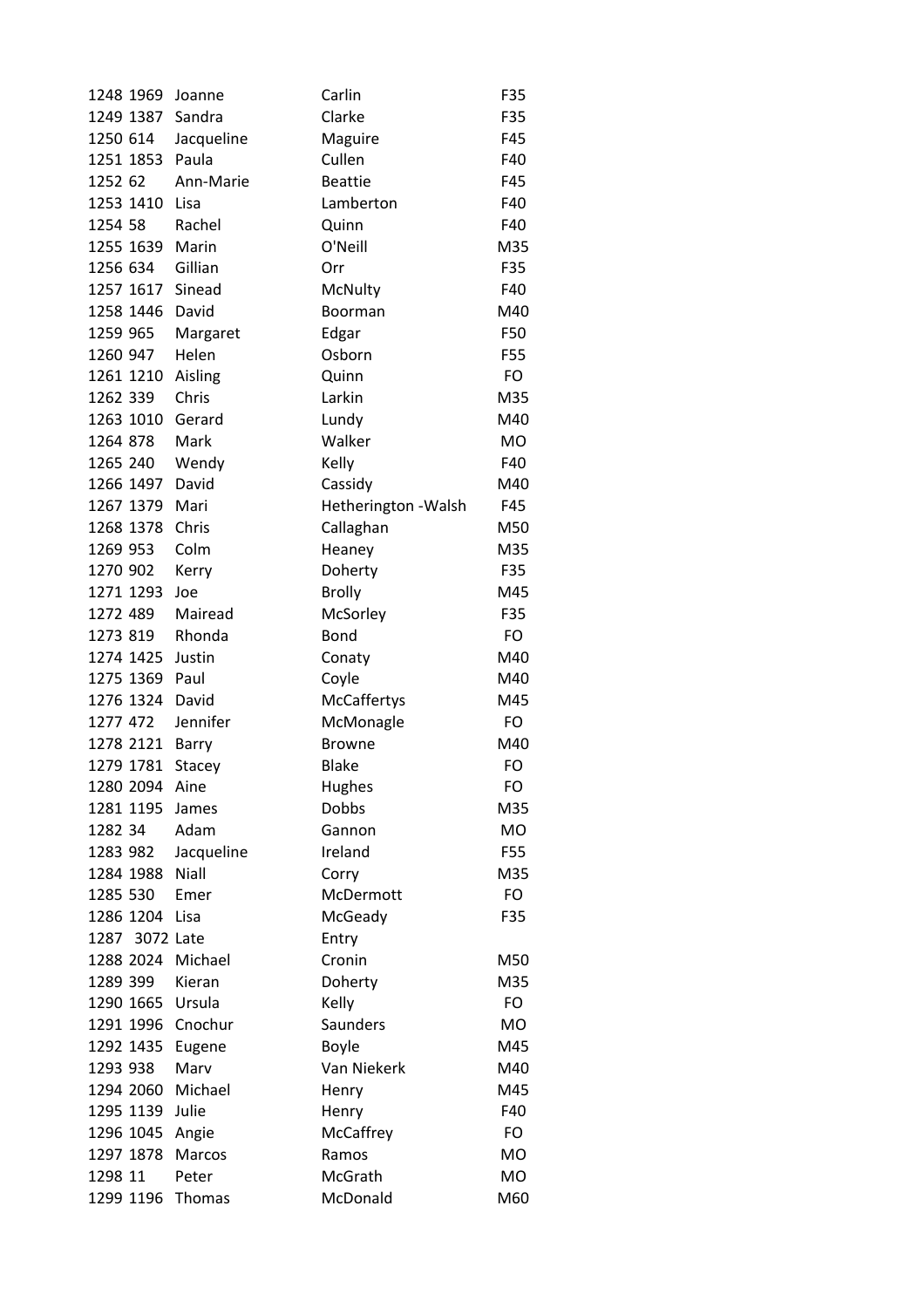| 1300 1953 | Ciara        | McGilloway     | FO              |
|-----------|--------------|----------------|-----------------|
| 1301 77   | Conn         | O'Neill        | <b>MO</b>       |
| 1302 1015 | Michelle     | <b>McGlone</b> | F45             |
| 1303 1990 | Frank        | Skinnader      | M55             |
| 1304 1848 | Lorraine     | Cartmill       | FO              |
| 1305 613  | Michele      | McNamee        | F35             |
| 1306 1559 | Kieran       | Grimes         | M40             |
| 1307 1132 | Ciara        | Quinn          | F35             |
| 1308 382  | Lisa         | McCloskey      | F40             |
| 1309 1440 | Agnes        | Doherty        | F55             |
| 1310 1750 | David        | Du Toit        | <b>MO</b>       |
| 1311 258  | Olivia       | McConnon       | F40             |
| 1312 229  | Kathy        | McKenna        | FO              |
| 1313 406  | <b>Bryan</b> | Nixon          | M35             |
| 1314 37   | John         | Corey          | M50             |
| 1315 1036 | Laura        | McCann         | <b>FO</b>       |
| 1316 813  | John         | McDermott      | <b>MO</b>       |
| 1317 741  | Christopher  | Coyle          | M35             |
| 1318 1185 | Raymond      | Keenan         | M45             |
| 1319 553  | Frankie      | Hegarty        | M35             |
| 1320 1313 | Wendy        | McKeown        | F45             |
| 1321 1235 | Ailish       | Carroll        | F45             |
| 1322 728  | Gary         | McMonagle      | M45             |
| 1323 782  | Siobhan      | Colhoun        | F40             |
| 1324 368  | Caroline     | McCaffrey      | FO.             |
| 1325 528  | Damien       | Howell         | MO              |
| 1326 858  | Evelyn       | Morgan         | F40             |
| 1327 606  | Paula        | Quinn          | F35             |
| 1328 279  | Jean         | Bell           | F35             |
| 1329 1355 | Kevin        | McPartland     | M35             |
| 1330 944  | John         | McCrory        | M45             |
| 1331 1564 | Aideen       | McAnespie      | F35             |
| 1332 1947 | Sorcha       | Nic Giolla Rua | FO              |
| 1333 1258 | Damien       | Lynch          | M40             |
| 1334 353  | Nicola       | O'Brien        | FO              |
| 1335 1495 | Sean         | Donnelly       | M45             |
| 1336 1748 | Alastair     | Donaldson      | <b>MO</b>       |
| 1337 795  | Peadar       | Quinn          | M20             |
| 1338 1361 | John         | <b>Boyle</b>   | <b>MO</b>       |
| 1339 308  | Robert       | Simpson        | <b>MO</b>       |
| 1340 51   | <b>Terry</b> | McCabe         | M50             |
| 1341 822  | Leon         | Gillespie      | F35             |
| 1342 1937 | Gerard       | <b>McCourt</b> | <b>MO</b>       |
| 1343 1284 | Reece        | Shields        | M20             |
| 1344 875  | Amanda       | Boyd           | F35             |
| 1345 2020 | Keith        | Dolan          | M45             |
| 1346 1243 | Roisin       | Mullan         | FO              |
| 1347 1091 | Mark         | Gillespie      | M40             |
| 1348 800  | Kirsten      | Mullan         | F <sub>20</sub> |
| 1349 2002 | Shenda       | Rijnders       | F40             |
| 1350 1879 | Maeve        | <b>Brogan</b>  | FO              |
| 1351 182  | Sharon       | Mc Call        | F35             |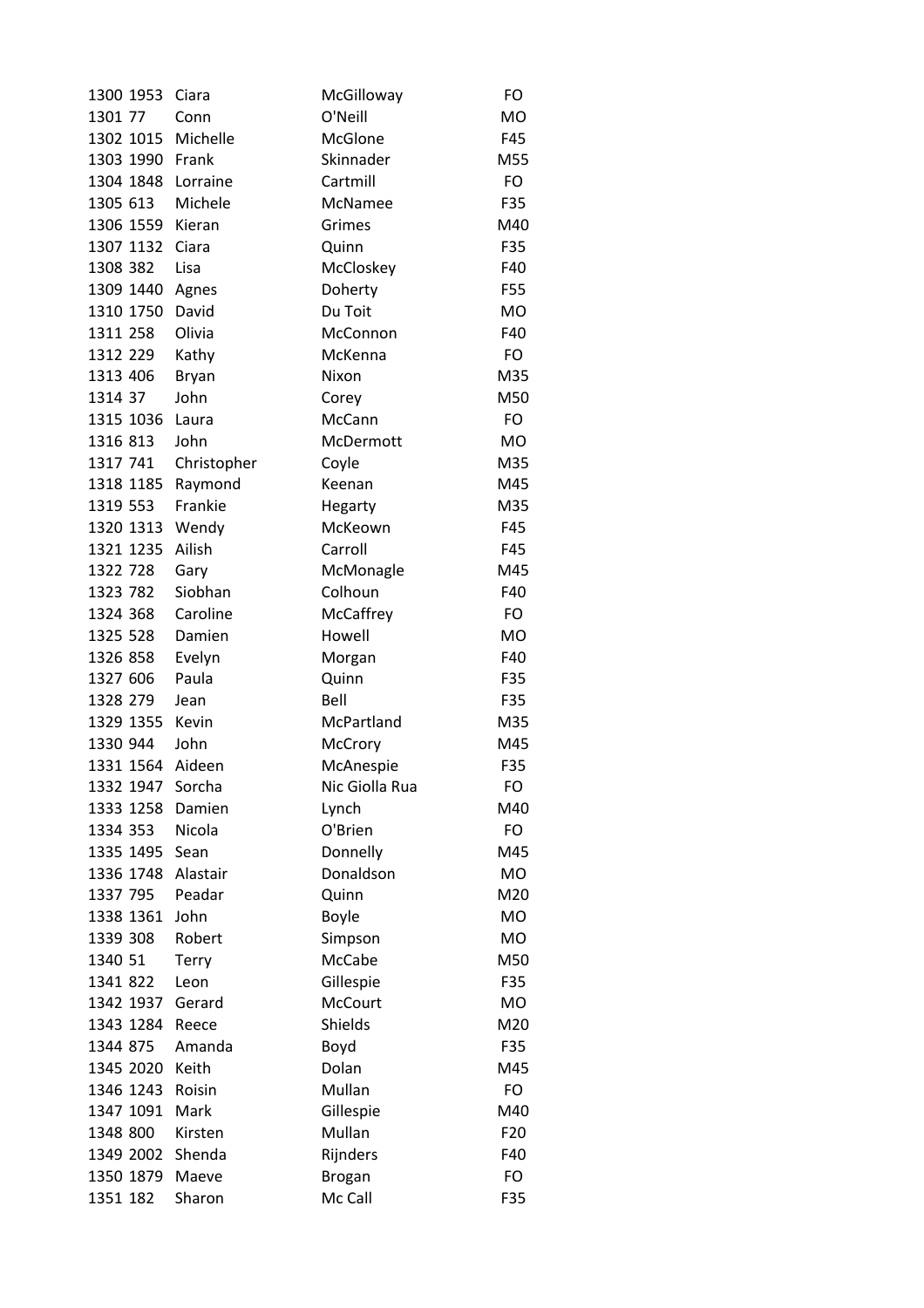| 1352 504  |           | Anne          | Cook           | F45       |
|-----------|-----------|---------------|----------------|-----------|
| 1353 909  |           | Linda         | Doherty        | F45       |
| 1354 679  |           | Elizabeth     | Nicholl        | F50       |
| 1355 181  |           | Barry         | Mc Call        | M35       |
| 1356 218  |           | Andy          | Patterson      | M35       |
| 1357 1078 |           | Leah          | McCready       | F20       |
| 1358 165  |           | Denise        | McCann         | FO        |
| 1359 765  |           | Claire        | McKillion      | <b>FO</b> |
| 1360 2118 |           | Ciara         | McDerrmott     | F35       |
| 1361 160  |           | Laura         | O'Kane         | FO        |
| 1362 186  |           | Theresa       | Mc Aleer       | FO        |
| 1363 1060 |           | Ronan         | <b>Brophy</b>  | M50       |
| 1364 2136 |           | Sean          | Doherty        | M40       |
| 1365 643  |           | Patsy         | Carlin         | M50       |
| 1366 1159 |           | <b>Stevie</b> | McKenna        | M35       |
| 1367 184  |           | Ciara         | O'Neill        | FO        |
| 1368 588  |           | Elaine        | Parke          | F35       |
| 1369 722  |           | Gabriel       | Duddy          | M50       |
| 1370 289  |           | Micheala      | Doherty        | FO        |
| 1371 623  |           | Billy         | Friel          | M55       |
|           | 1372 1103 | Damian        | McDermott      | M40       |
| 1373 1710 |           | Annmarie      | Roche          | F35       |
| 1374 1711 |           | Isabel        | Gardiner       | F45       |
| 1375 303  |           | Peter         | McCartney      | <b>MO</b> |
| 1376 2096 |           | Heather       | Vaughan        | F40       |
| 1377 1975 |           | Ailise        | Gormley        | <b>FO</b> |
| 1378 1187 |           | Pauline       | <b>Daniels</b> | <b>FO</b> |
| 1379 1649 |           | Gerard        | Duffy          | M40       |
| 1380 1650 |           | Pat           | Shallow        | M55       |
| 1381 203  |           | Patrick       | Sally          | <b>MO</b> |
| 1382 2090 |           | Joanne        | Millar         | <b>FO</b> |
| 1383 163  |           | Marcus        | Hunter         | M35       |
| 1384 75   |           | Conor         | Loughrey       | M50       |
| 1385 1652 |           | Patsy Ann     | <b>Higgins</b> | F50       |
| 1386 68   |           | Darren        | Mellon         | M35       |
| 1387 1144 |           | Carmel        | Alexander      | F35       |
| 1388 1290 |           | Diane         | Woods          | F50       |
| 1389 29   |           | Kealan        | O'Kane         | <b>MO</b> |
| 1390 1642 |           | Niall         | O'Neill        | M35       |
| 1391 1511 |           | Paul          | Cassidy        | M35       |
| 1392 1389 |           | Darren        | Waterhouse     | M35       |
| 1393 1400 |           | Christopher   | Coyle          | <b>MO</b> |
| 1394 1824 |           | Laura         | Simpson        | F35       |
| 1395 1609 |           | Shane         | Quinn          | MO        |
| 1396 2082 |           | Sandy         | Carr           | <b>FO</b> |
| 1397 1268 |           | Emma          | McKee          | FO        |
| 1398 1081 |           | Jennifer      | <b>Beckett</b> | F45       |
| 1399 343  |           | Glenn         | Porter         | MO        |
| 1400 726  |           | Sharon        | Cooley         | F40       |
| 1401 397  |           | Jordan        | Simpson        | <b>MO</b> |
| 1402 268  |           | Kerry-Anne    | McShane        | F35       |
| 1403 1150 |           | Alison        | Irvine         | F45       |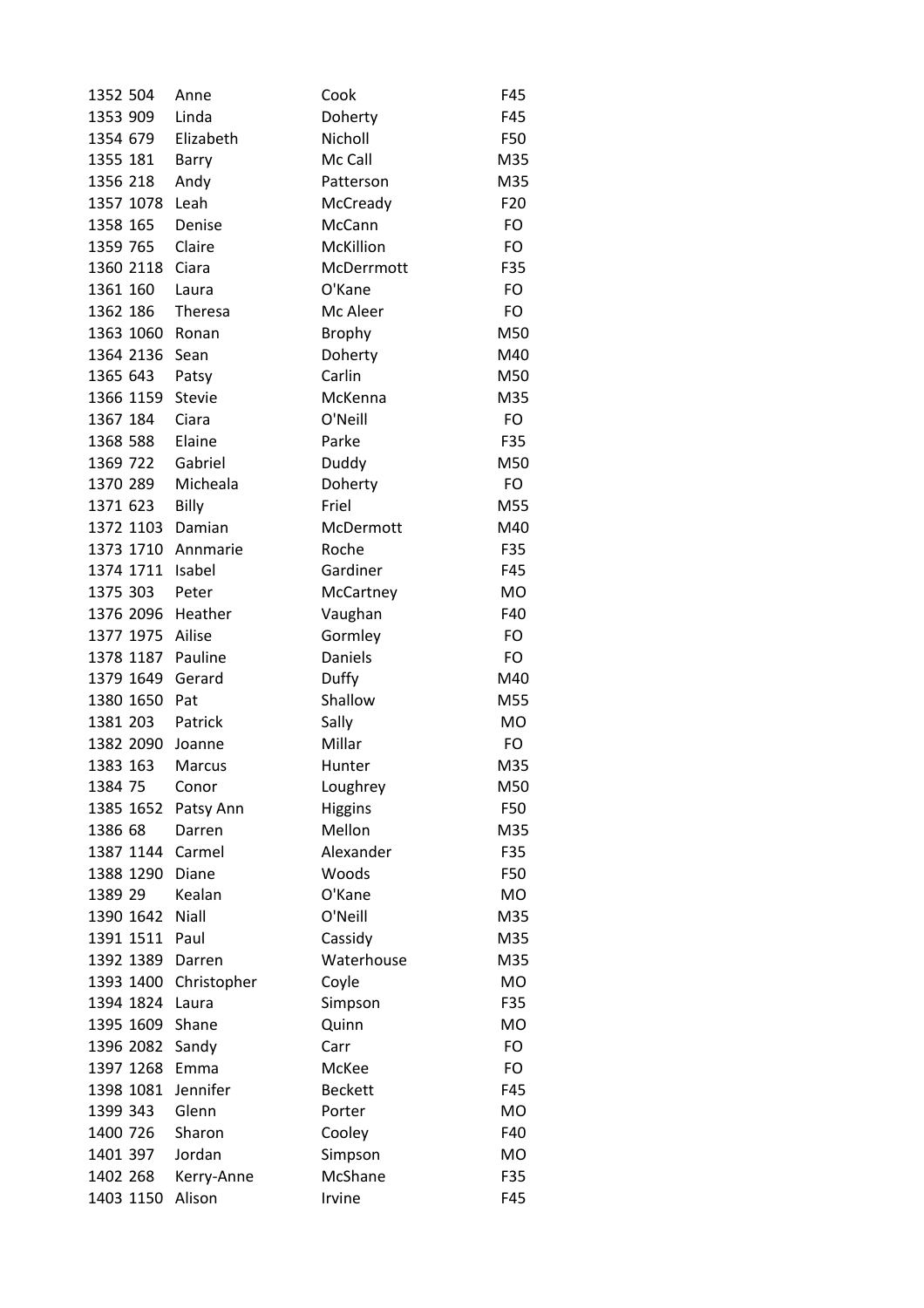| 1404 1548 | Stephen     | <b>Barrett</b> | M35       |
|-----------|-------------|----------------|-----------|
| 1405 1001 | Tim         | Bursby         | M40       |
| 1406 1737 | Tanya       | McGeehan       | F35       |
| 1407 556  | Tony        | Healy          | M50       |
| 1408 1194 | Conor       | Ormsby         | M40       |
| 1409 1222 | Declan      | Ormsby         | M35       |
| 1410 1695 | Graham      | Lynch          | <b>MO</b> |
| 1411 2076 | Mickey      | McCurdy        | M40       |
| 1412 676  | Stephanie   | Olphert        | <b>FO</b> |
| 1413 1260 | Johnny      | McLaughlin     | M45       |
| 1414 1347 | Lorraine    | McDermott      | F35       |
| 1415 1651 | Christopher | O'Neill        | <b>MO</b> |
| 1416 889  | Siobhan     | O'Reilly       | F40       |
| 1417 1895 | Liam        | McLaughlin     | M40       |
| 1418 1894 | Louise      | McAleer        | F35       |
| 1419 517  | Gerry       | McMonagle      | M40       |
| 1420 1534 | Garyth      | Quigley        | M40       |
| 1421 1872 | Dominic     | Kelly          | <b>MO</b> |
| 1422 2140 | Cathal      | O'Neill        | <b>MO</b> |
| 1423 545  | Paul        | McDermott      | <b>MO</b> |
| 1424 361  | Eoin        | Mailey         | M40       |
| 1425 1287 | Emma        | McLaughlin     | FO        |
| 1426 725  | Ciaran      | <b>Shiels</b>  | M40       |
| 1427 400  | Claire      | McGill         | FO        |
| 1428 716  | Cathal      | O'Kane         | M40       |
| 1429 1115 | Mary        | Doherty        | <b>FO</b> |
| 1430 1240 | Martina     | McCauley       | <b>FO</b> |
| 1431 1248 | Michael     | Curran         | M35       |
| 1432 541  | Sinead      | Coyle          | F35       |
| 1433 1109 | Edward      | Deighan        | M40       |
| 1434 1117 | Ailéin      | Ó Clúmháin     | M50       |
| 1435 1364 | John        | Hendron        | M50       |
| 1436 1858 | Leslie      | Young          | M40       |
| 1437 1269 | Audrey      | Murphy         | F40       |
| 1438 949  | Julie       | <b>Brown</b>   | F45       |
| 1439 1881 | Anne        | <b>Beattie</b> | F40       |
| 1440 1149 | Keelin      | Kelly          | F45       |
| 1441 934  | Ann         | Devine         | F45       |
| 1442 498  | Amy         | Maguire        | <b>FO</b> |
| 1443 445  | Darren      | Johnston       | <b>MO</b> |
| 1444 621  | Emmett      | Crumley        | <b>MO</b> |
| 1445 915  | Catherine   | Ryan           | <b>FO</b> |
| 1446 1676 | Bernie      | McCaffrey      | F50       |
| 1447 1371 | Michael     | McCaul         | M40       |
| 1448 1917 | Althea      | Clarkson       | F35       |
| 1449 2015 | Donna       | McGuckin       | FO        |
| 1450 171  | Kerry-Anne  | McAlynn        | F40       |
| 1451 101  | Maureen     | <b>Eccles</b>  | F45       |
| 1452 2109 | Yvonne      | Cairns         | F45       |
| 1453 466  | Martin      | Boyd           | <b>MO</b> |
| 1454 511  | Conor       | Kealey         | <b>MO</b> |
| 1455 2098 | Cuisle      | O'Neill        | FO        |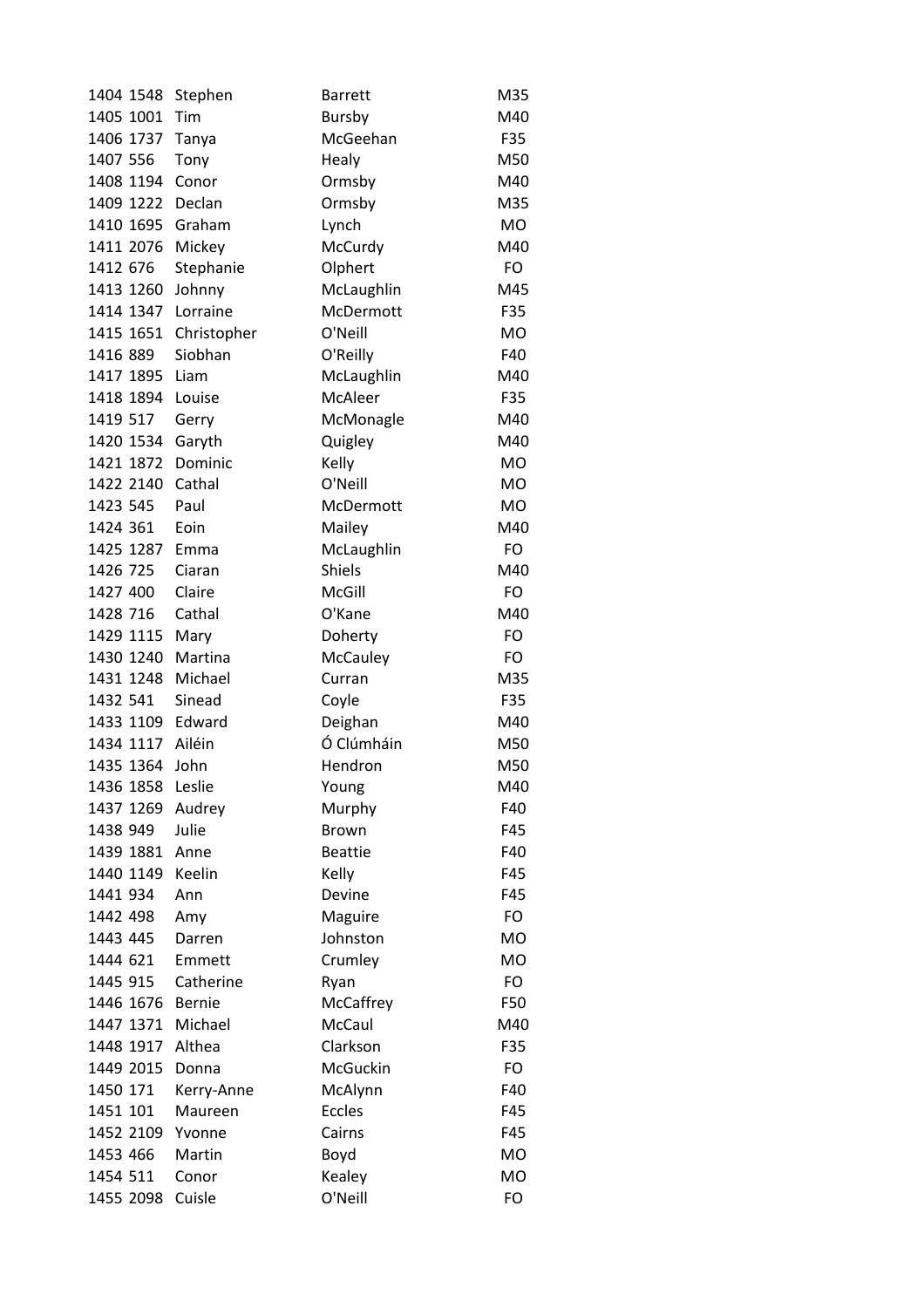| 1456 534  | Colleen      | Harley          | FO        |
|-----------|--------------|-----------------|-----------|
| 1457 452  | Tracey       | Doherty         | F35       |
| 1458 454  | Lynsey       | Gaynor          | F35       |
| 1459 455  | Lynda        | Doherty         | F40       |
| 1460 1135 | <b>Brent</b> | Murty           | <b>MO</b> |
| 1461 453  | Colleen      | Canning         | F35       |
| 1462 459  | Jennifer     | Mullan          | F40       |
| 1463 1755 | Luke         | Cox             | M40       |
| 1464 1578 | Kathleen     | <b>Begley</b>   | F45       |
| 1465 1591 | Lynette      | Morgan          | F35       |
| 1466 1893 | Una          | Hackett         | F45       |
| 1467 1493 | Paul         | O'Reilly        | M55       |
| 1468 1974 | Colleen      | McMahon         | FO        |
| 1469 773  | Jacqui       | Gibson          | F35       |
| 1470 1076 | Patrick      | O'Neill         | <b>MO</b> |
| 1471 978  | Barry        | Coulter         | M35       |
| 1472 618  | Danny        | Cronhelm-Murphy | <b>MO</b> |
| 1473 1536 | Maire        | McQuillan       | F40       |
| 1474 1950 | Jane         | Rowe            | F45       |
| 1475 1835 | Siobhan      | Killoran        | F40       |
| 1476 1766 | Shauna       | McKeown         | F40       |
| 1477 983  | Noel         | <b>Davies</b>   | M50       |
| 1478 890  | Kevin        | Glenn           | M40       |
| 1479 2081 | Noel         | McCarter        | M50       |
| 1480 1677 | Gerry        | McCaffrey       | M55       |
| 1481 1363 | <b>Breid</b> | Hendron         | F50       |
| 1482 1053 | Elaine       | Hargan          | F35       |
| 1483 1207 | Kieran       | Hurson          | M50       |
| 1484 254  | James        | McCrory         | M50       |
| 1485 603  | Saoirse      | Rowan           | FO        |
| 1486 874  | Ciara        | McAneney        | FO        |
| 1487 727  | Marian       | Feeney          | F55       |
| 1488 1460 | Kevin        | Kelly           | M45       |
| 1489 1223 | Jane         | Thom            | F40       |
| 1490 1585 | Jim          | Gallagher       | M55       |
| 1491 66   | Peter        | Morrow          | M60       |
| 1492 1085 | <b>Breda</b> | McDyre          | F40       |
| 1493 2046 | Seamus       | Convery         | M40       |
| 1494 653  | Collette     | Donnelly        | F40       |
| 1495 706  | Kathleen     | Deeney          | F35       |
| 1496 742  | Bronagh      | Carney          | F35       |
| 1497 1561 | Ann          | Mitchell        | F35       |
| 1498 1560 | Christina    | <b>Shiels</b>   | F35       |
| 1499 1230 | Beverley     | Gillen          | F40       |
| 1500 632  | Helen        | Mulligan        | F45       |
| 1501 638  | Trudie       | Ritchie         | F35       |
| 1502 897  | Kathleen     | Lynch           | F35       |
| 1503 809  | Siobhan      | McLaughlin      | F50       |
| 1504 1709 | Pauline      | Kelly           | F45       |
| 1505 803  | Shauna       | Healy           | FO        |
| 1506 1954 | Dean         | Shannon         | <b>MO</b> |
| 1507 1375 | Kelly        | O'Donnell       | FO        |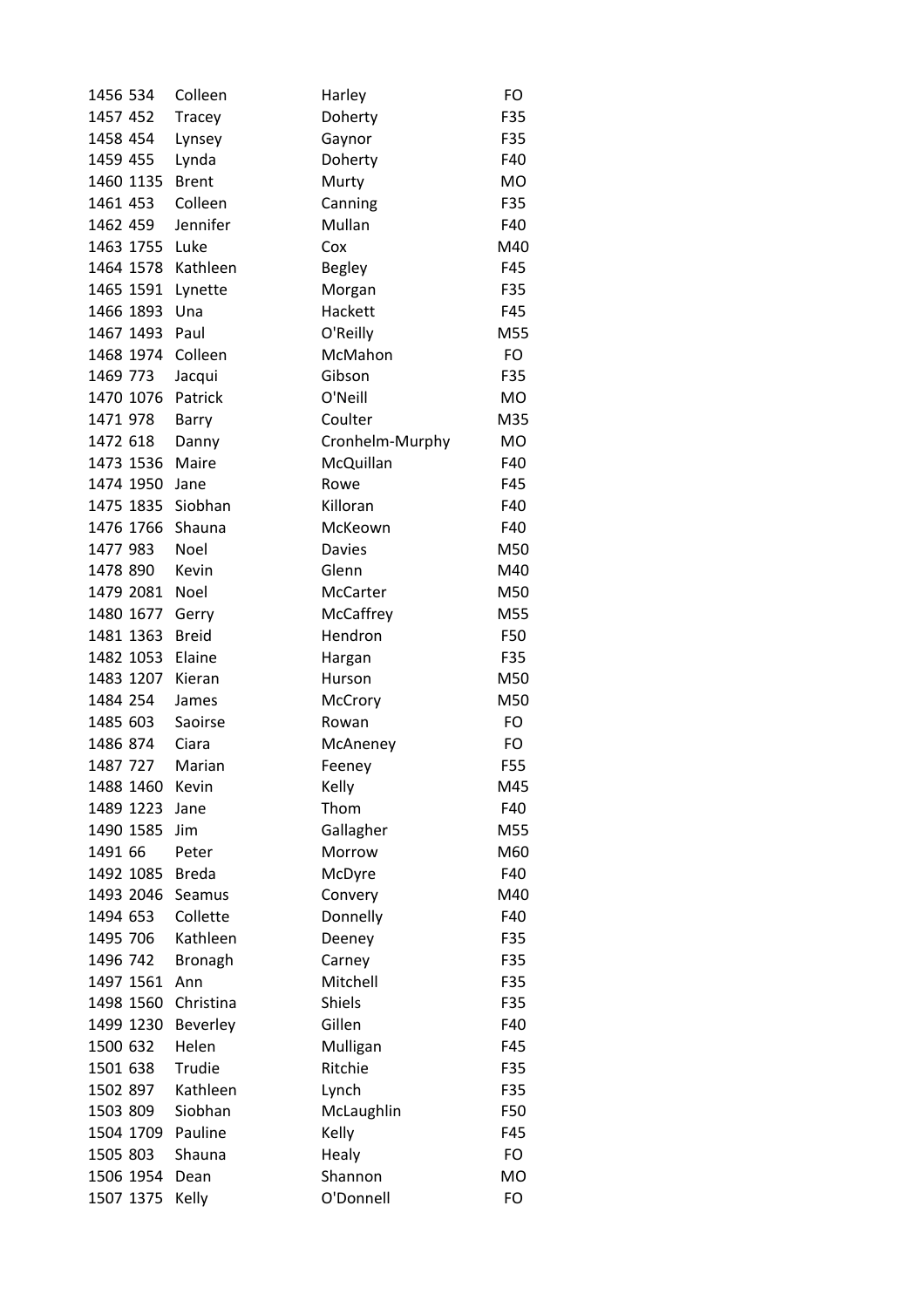| 1508 334  | Ellen         | Knipe             | FO              |
|-----------|---------------|-------------------|-----------------|
| 1509 1907 | Christine     | Abernethy         | F40             |
| 1510 97   | Ciara         | Meenagh           | F45             |
| 1511 1102 | Denise        | McCauley          | FO              |
| 1512 1399 | Celine        | <b>Beaud</b>      | FO              |
| 1513 1346 | David         | Pentland          | M45             |
| 1514 345  | Mark          | McLaughlin        | M40             |
| 1515 176  | Francine      | Caldwell          | <b>FO</b>       |
| 1516 413  | Coilean       | Melarkey          | M20             |
| 1517 554  | Robert        | <b>Browne</b>     | M40             |
| 1518 1854 | Neil          | McSorley          | M35             |
| 1519 660  | <b>Tracy</b>  | Curran            | F35             |
| 1520 169  | Sean          | McAuliffe         | M45             |
| 1521 1896 | John          | <b>McGarrity</b>  | <b>MO</b>       |
| 1522 1932 | Laura         | McCreesh          | FO              |
| 1523 536  | Davinia       | Hogan             | FO              |
| 1524 720  | Michelle      | Donaghy           | F40             |
| 1525 703  | Pat           | O'Driscoll        | M65             |
| 1526 1554 | Claire        | Barr              | FO              |
| 1527 156  | Jason         | Cathcart          | M40             |
| 1528 1321 | Paula         | McKibbin          | F45             |
| 1529 1961 | Eithne        | McElduff          | F35             |
| 1530 464  | John          | Kelly             | M35             |
| 1531 286  | Aishling      | Porter            | FO              |
| 1532 1469 | Ena           | Rafferty          | F <sub>20</sub> |
| 1533 1470 | Oisin         | Devlin            | M20             |
| 1534 65   | Sarah         | Gallagher         | FO              |
| 1535 1188 | Nicola        | McLaughlin        | F35             |
| 1536 1409 | Daire         | Lamberton         | F <sub>20</sub> |
| 1537 342  | Claire        | McGilligan        | FO              |
| 1538 1311 | Freya         | <b>McClements</b> | <b>FO</b>       |
| 1539 608  | Cathy         | Harkin            | F35             |
| 1540 422  | Gerard        | Duffy             | МO              |
| 1541 380  | Deirdre       | Torley            | F40             |
| 1542 387  | Claire        | <b>McBride</b>    | FO              |
| 1543 619  | Patricia      | McMullen          | FO              |
| 1544 1283 | Deigh         | Reid              | M40             |
| 1545 1727 | Vicky         | Dunleavey         | F45             |
| 1546 1752 | Annmarie      | Patton            | F35             |
| 1547 161  | Jolene        | Carson            | FO              |
| 1548 810  | Paul          | Carey             | M35             |
| 1549 791  | Caroline      | Miller            | F40             |
| 1550 1353 | Amanda        | O'Flaherty        | F40             |
| 1551 1441 | Joanne        | Cunningham        | F40             |
| 1552 473  | Kieran        | McLaughlin        | <b>MO</b>       |
| 1553 763  | David         | <b>McCaul</b>     | <b>MO</b>       |
| 1554 1718 | <b>Brenda</b> | O'Donnell         | <b>FO</b>       |
| 1555 2057 | Nuala         | Donnelly          | F35             |
| 1556 458  | Mark          | Skelton           | <b>MO</b>       |
| 1557 1840 | aileen        | Montague          | F50             |
| 1558 595  | Lynn          | Donnelly          | F45             |
| 1559 357  | Attracta      | McGlinchey        | F35             |
|           |               |                   |                 |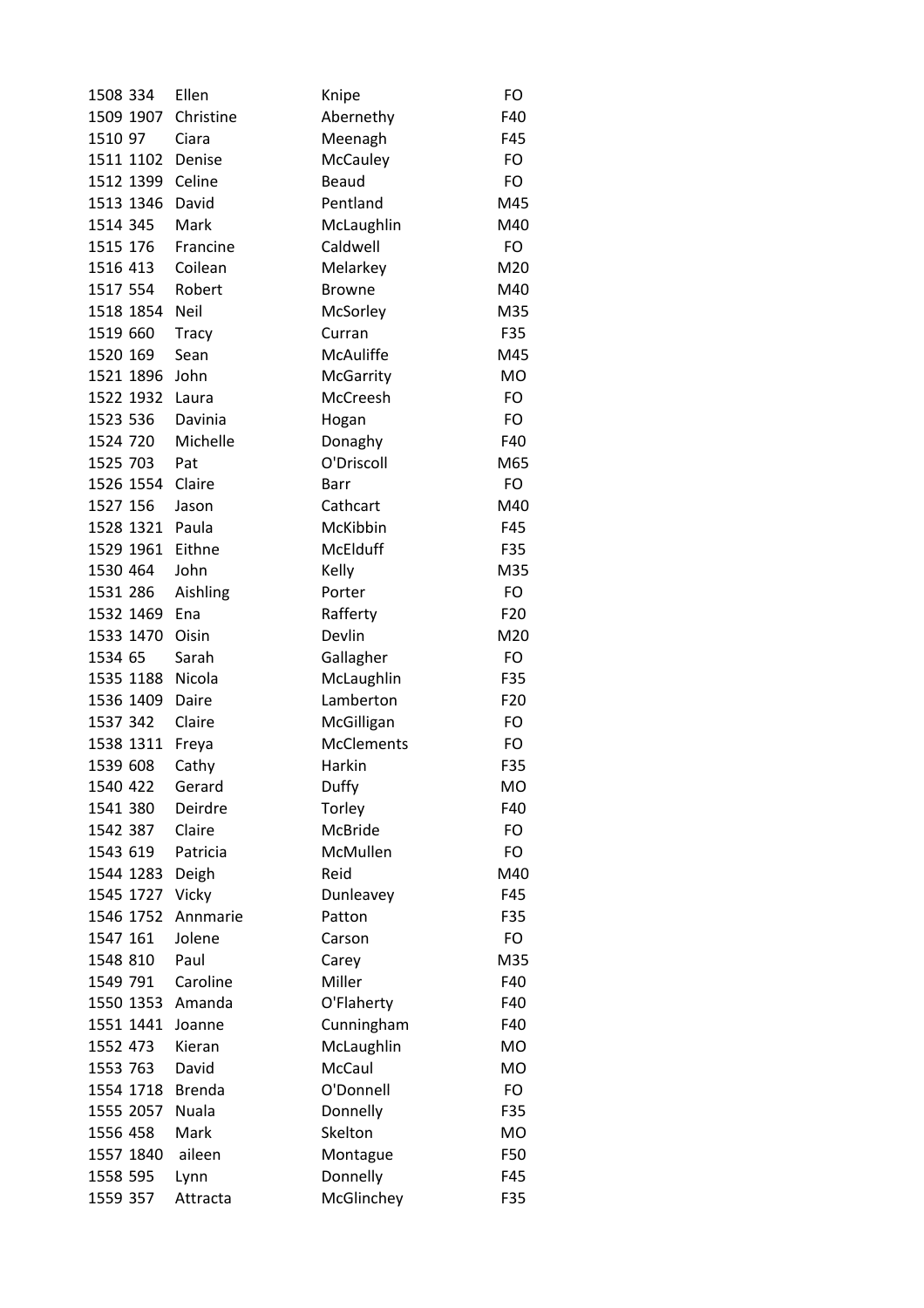| 1560 429  | Aisling           | Hannaway          | FO              |
|-----------|-------------------|-------------------|-----------------|
| 1561 1546 | Bernie            | McCarron          | F50             |
| 1562 1104 | Maureen           | Maher             | F55             |
| 1563 1784 | Cheryl            | Connolly          | F40             |
| 1564 1089 | <b>Bianca</b>     | Hazelton          | F40             |
| 1565 1026 | Denise            | <b>Blair</b>      | FO              |
| 1566 204  | Claire            | Coyle             | F <sub>20</sub> |
| 1567 255  | Graeme            | McGowan           | <b>MO</b>       |
| 1568 659  | Patricia          | Cameron           | F35             |
|           | 1569 1467 Louise  | Coyle             | <b>FO</b>       |
| 1570 1468 | John              | McSharry          | <b>MO</b>       |
| 1571 1980 | Kathryn           | Sally             | <b>FO</b>       |
| 1572 984  | Yvonne            | Lennox            | F35             |
| 1573 61   | Joan              | Cassidy           | F35             |
| 1574 658  | <b>Bronagh</b>    | McLaughlin        | F40             |
| 1575 551  | Deirdre           | Gill              | F50             |
| 1576 381  | Teri              | Forbes            | F45             |
| 1577 57   | Kevin             | Quinn             | M35             |
| 1578 294  | Lisa Jane         | Curran            | <b>FO</b>       |
| 1579 1228 | Carol             | McGlinchey        | F40             |
| 1580 1229 | Steven            | Peoples           | M35             |
| 1581 1754 | Danny             | McVeigh           | M50             |
| 1582 707  | Kieran            | Doherty           | M35             |
| 1583 887  | David             | Smith             | <b>MO</b>       |
| 1584 1065 | Ryan              | Duddy             | M20             |
| 1585 629  | Danielle          | Whoriskey         | F35             |
| 1586 1365 | Stella            | McElduff          | FO              |
| 1587 1339 | Bernie            | Gallagher         | F35             |
| 1588 1543 | Siobhan           | Barrett - Doherty | F40             |
| 1589 739  | Louise            | Clarke            | F35             |
| 1590 1698 | Lisa              | McGread           | FO              |
| 1591 2069 | Rosey             | McCafferty        | FO              |
| 1592 1734 | Jude              | Collins           | M70             |
| 1593 574  | Cecilia           | Deehan            | F60             |
| 1594 1083 | Kevin             | Frazer            | M40             |
| 1595 63   | Denee             | Boyda             | F40             |
| 1596 1657 | Vinny             | <b>Brady</b>      | M50             |
| 1597 1960 | Tanya             | Gormley           | FO              |
| 1598 1924 | Noelle            | Toner             | F35             |
| 1599 423  | Dawn              | Duffy             | F40             |
| 1600 1201 | Maureen           | Leppard           | F40             |
| 1601 796  | Erin              | Gill              | M35             |
| 1602 828  | Katrina           | McCool            | FO              |
| 1603 1472 | Louise            | Coyle             | FO              |
| 1604 771  | Simon             | Bell              | M35             |
| 1605 451  | Collette          | Hale              | FO              |
| 1606 1484 | Yvonne            | Winters           | F40             |
| 1607 1485 | Francis           | McGloin           | M35             |
| 1608 1818 | Gary              | Lynn              | <b>MO</b>       |
| 1609 441  | Gemma             | Kerr              | <b>FO</b>       |
| 1610 753  | Caroline          | Morewood          | F40             |
|           | 1611 1703<br>Lisa | Harris            | F40             |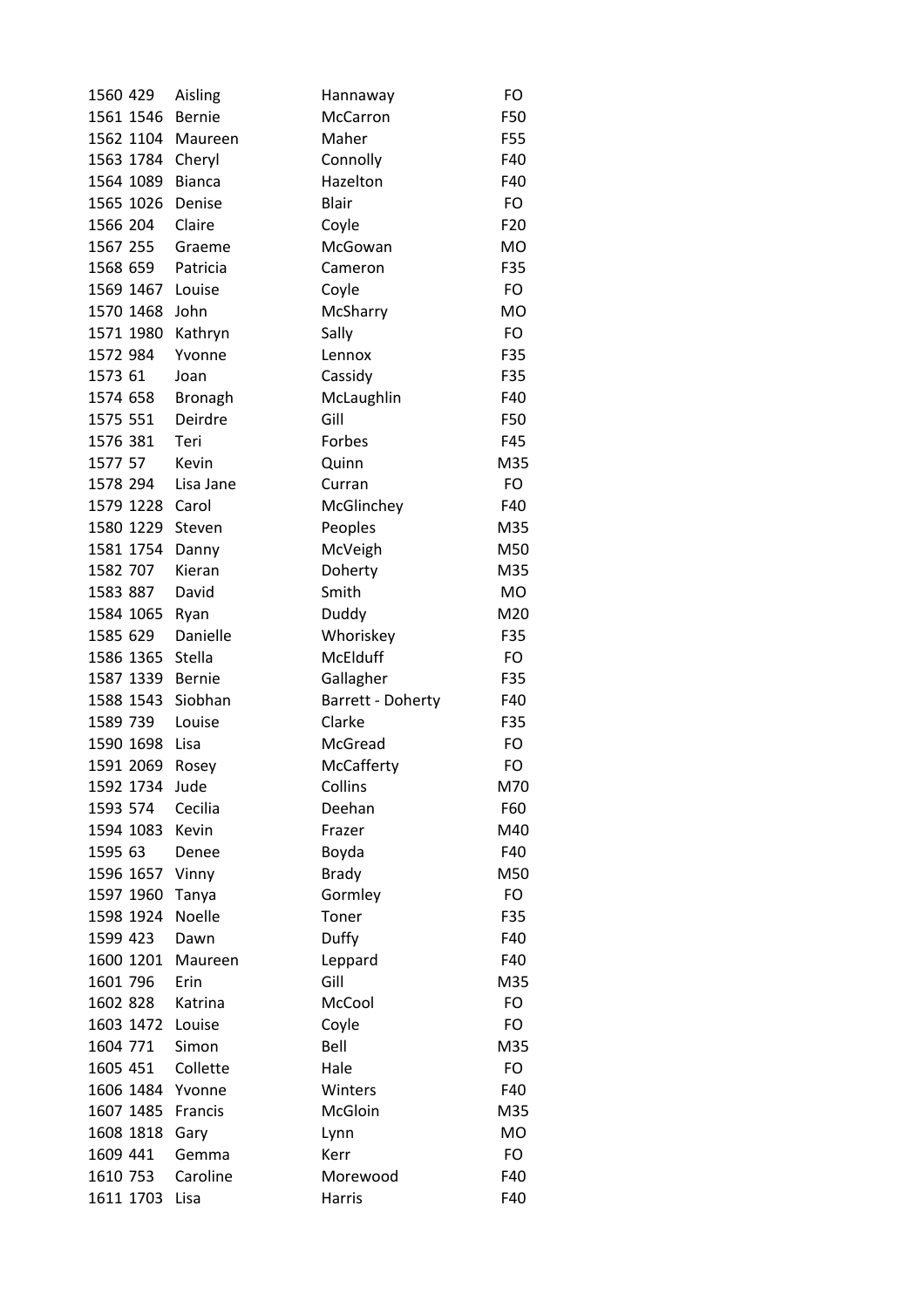| 1612 933  | Paula          | Smithson        | F45             |
|-----------|----------------|-----------------|-----------------|
| 1613 1164 | Rebecca        | <b>Sterritt</b> | F35             |
| 1614 1259 | Claire         | Hamilton        | FO              |
| 1615 740  | Jonathan       | Mellon          | <b>MO</b>       |
| 1616 1616 | Alan           | Rodgers         | M40             |
| 1617 758  | Fiona          | Pender          | F45             |
| 1618 1325 | Maire          | Gallagher       | FO              |
| 1619 39   | Cathy          | Haughey         | F35             |
| 1620 1567 | Ronnie         | McMurdie        | M35             |
| 1621 1107 | Sean           | McLaughlin      | M55             |
| 1622 1108 | Helen          | Clarkson        | F50             |
| 1623 1732 | Grace          | Garvie          | F35             |
| 1624 1939 | Karen          | Green           | F35             |
| 1625 1940 | Jennie         | Crowley         | F35             |
| 1626 265  | Aine           | Meenagh         | FO              |
| 1627 578  | Roisin         | Dolan           | <b>FO</b>       |
| 1628 579  | Louise         | McNamee         | F35             |
| 1629 1738 | Nicola         | McGeehan        | FO              |
| 1630 830  | Carmel         | Hulleman        | F50             |
| 1631 215  | <b>Bernie</b>  | O'Donnell       | F40             |
| 1632 480  | Donna          | Moran           | F50             |
| 1633 854  | Helena         | O'Hagan         | F50             |
| 1634 1020 | Rebecca        | Cullen          | FO              |
| 1635 729  | Finn           | McCool          | M35             |
| 1636 1006 | Paula          | Dolan           | FO              |
| 1637 930  | Aoife          | Devir           | F <sub>20</sub> |
| 1638 737  | Carrie         | Grugan          | FO              |
| 1639 1319 | Ann            | McAlarney       | F55             |
| 1640 1453 | Florence       | Quigley         | F45             |
| 1641 997  | Tristan        | <b>Treacy</b>   | MO              |
| 1642 2003 | Sinead         | Kerr            | F35             |
| 1643 1360 | Stephen        | Daly            | <b>MO</b>       |
| 1644 221  | <b>Stuart</b>  | <b>Browne</b>   | мo              |
| 1645 299  | Saffron        | Hutchinson      | FO              |
| 1646 1305 | Majella        | McGill          | F40             |
| 1647 1747 | <b>Brendan</b> | McElhatton      | M60             |
| 1648 444  | Denise         | O'Boyle         | F35             |
| 1649 172  | Nuala          | Beagan          | FO              |
| 1650 738  | Amanda         | Meehan          | F35             |
| 1651 405  | Barry          | Owens           | MO              |
| 1652 1640 | Ann Marie      | <b>Shiels</b>   | FO              |
| 1653 64   | Marie          | Linton          | F35             |
| 1654 1272 | Deirdre        | Lambe           | F40             |
| 1655 1967 | Margaret       | Erwine          | F45             |
| 1656 1635 | Lily           | Quigley         | F50             |
| 1657 1641 | Sean           | O'Farrell       | M50             |
| 1658 1458 | Ciaran         | O'Hagan         | M35             |
| 1659 1027 | Fiona          | Temple          | F40             |
| 1660 481  | Alan           | Moore           | M55             |
| 1661 340  | Deborah        | Curry           | FO              |
| 1662 60   | Maura          | Tejada          | F40             |
| 1663 1096 | Heather        | Irwin           | F35             |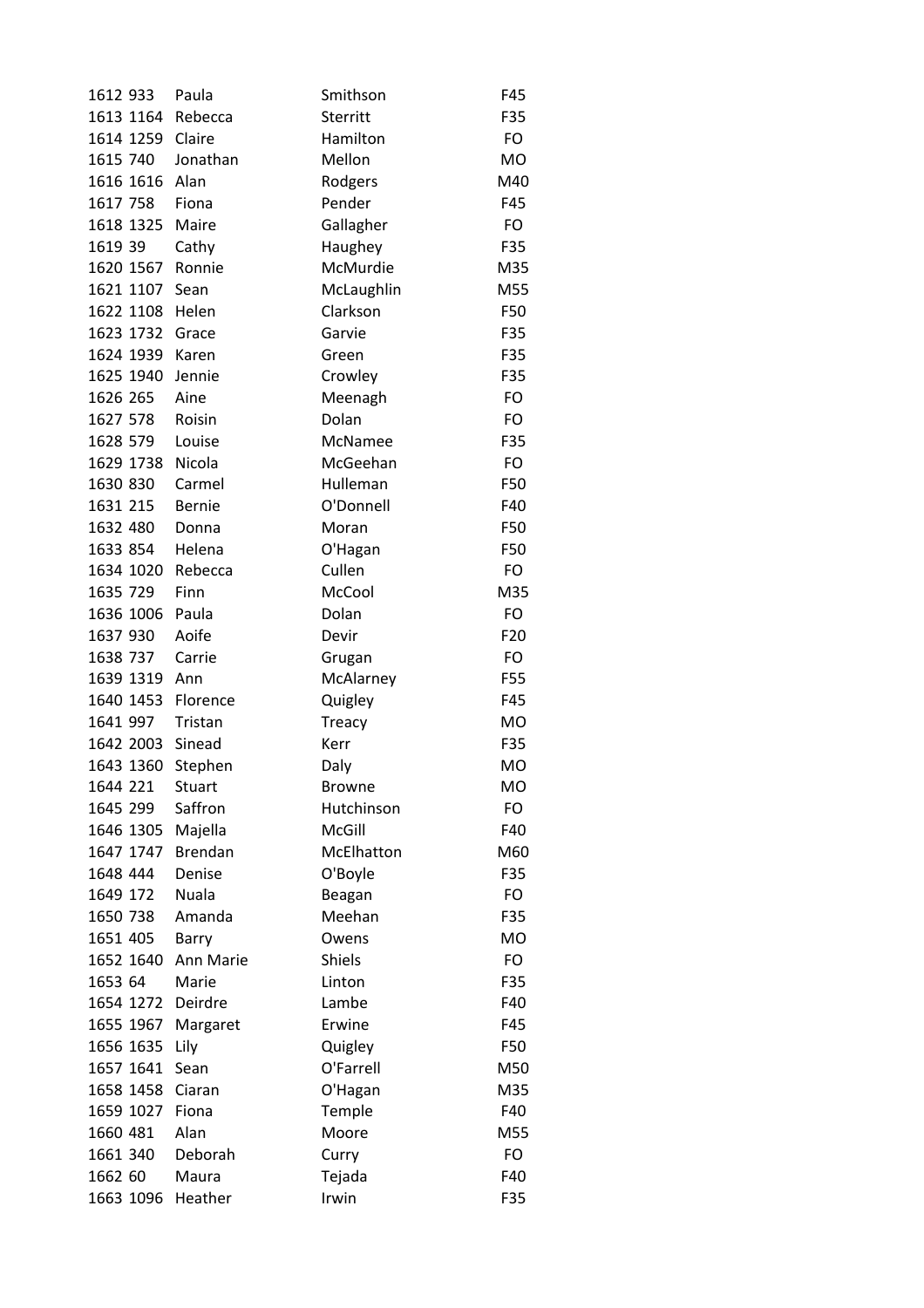| 1664 779  | Rose                  | Kelly             | FO              |
|-----------|-----------------------|-------------------|-----------------|
| 1665 1043 | Monica                | Mahoney           | F45             |
| 1666 275  | Pauric                | O'Donnell         | M40             |
| 1667 281  | Donall                | Sweeney           | <b>MO</b>       |
| 1668 1013 | Ciaran                | Duncan            | M20             |
| 1669 971  | Robert                | McGowan           | M45             |
| 1670 1275 | Christina             | Godfrey           | F45             |
| 1671 326  | Fiona                 | McCullagh         | F35             |
| 1672 718  | Angela                | Askin             | F35             |
| 1673 891  | lan                   | McKeegan          | M45             |
| 1674 1011 | <b>Bernie</b>         | Lundy             | F40             |
| 1675 921  | Caroline              | Rafferty          | F50             |
| 1676 958  | Ailish                | Kelly             | FO              |
| 1677 652  | Kim                   | Miller            | FO              |
| 1678 159  | Linley                | Ewing             | <b>MO</b>       |
| 1679 734  | Geraldine             | <b>McWilliams</b> | FO              |
| 1680 957  | Jacqueline            | Nicholl           | FO              |
| 1681 825  | Joanne                | McGlinchey        | F40             |
| 1682 1278 | Jose                  | Sastre            | M35             |
| 1683 1169 | Lorraine              | MacKey            | F40             |
| 1684 646  | Carla                 | McGregor          | <b>MO</b>       |
| 1685 390  | Carolyn               | McGeehan          | F35             |
| 1686 391  | Shaun                 | McGeehan          | M35             |
| 1687 476  | Stephen               | McGowan           | M40             |
| 1688 384  | Deborah               | McGlinchey        | F40             |
| 1689 1595 | Andrea                | Wilson            | F35             |
| 1690 550  | <b>Neil</b>           | McCusker          | M35             |
| 1691 1426 | Oonagh                | <b>McNelis</b>    | F50             |
| 1692 631  | Naomi                 | Mutolo            | F <sub>20</sub> |
| 1693 2101 | <b>Andrew Charles</b> | Dobbin            | MJ              |
| 1694 967  | Peter                 | McAleer           | M35             |
| 1695 966  | Sharon                | McAleer           | F35             |
| 1696 1238 | Brid                  | McGinty           | F40             |
| 1697 792  | <b>Natalie</b>        | Quinn             | FO              |
| 1698 1394 | Caroline              | McKinney          | F40             |
| 1699 1852 | Peter                 | McCamphill        | M50             |
| 1700 1398 | Noreen                | Whelan            | <b>FO</b>       |
| 1701 1086 | Bernie                | Molloy            | F35             |
| 1702 1292 | Malcolm               | Lowe              | M40             |
| 1703 1205 | Michael               | Cross             | M20             |
| 1704 1994 | Susan                 | Thompson          | F35             |
| 1705 119  | Kevin                 | Kearns            | M40             |
| 1706 683  | Christine             | McCloskey         | F45             |
| 1707 694  | Michelle              | Armstrong         | FO              |
| 1708 911  | Jayne                 | <b>Black</b>      | F40             |
| 1709 1457 | Marian                | Canavan           | F40             |
| 1710 1535 | Ciara                 | McElhone          | FO              |
| 1711 2037 | Kate                  | Mc Aleer          | F40             |
| 1712 1631 | Michael               | McCallion         | M20             |
| 1713 1778 | Fiona                 | McGinley          | FO              |
| 1714 1390 | Paulette              | O'Leary           | F35             |
| 1715 146  | Nicola                | McIvor            | F35             |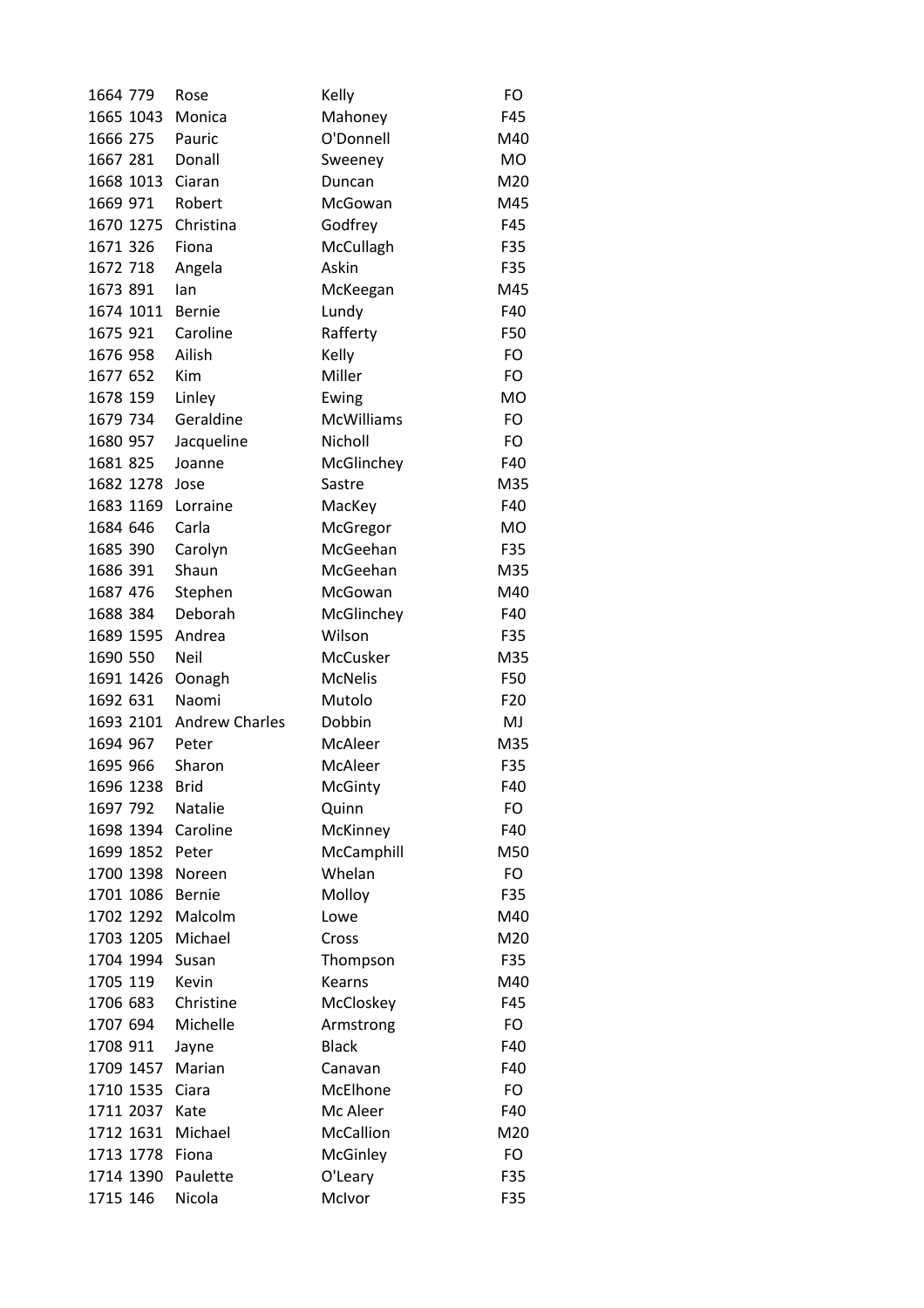| 1716 1206 | Philip       | McAvoy          | M50       |
|-----------|--------------|-----------------|-----------|
| 1717 1519 | Kate         | Corrigan        | F40       |
| 1718 1520 | Seamus       | McGinley        | M60       |
| 1719 1689 | Kevin        | Crossan         | M35       |
| 1720 678  | Larry        | Lowe            | M45       |
| 1721 1490 | Sean         | Treanor         | <b>MO</b> |
| 1722 378  | Katrina      | Garnon          | FO        |
| 1723 976  | Caroline     | McGoran         | F40       |
| 1724 735  | Connor       | McGee           | M35       |
| 1725 699  | Kate         | Farrell         | F70       |
| 1726 83   | Nuala        | Teague          | F35       |
| 1727 951  | Tina         | Graham          | F45       |
| 1728 587  | Joanne       | Gallinagh       | FO        |
| 1729 1265 | Teresa       | <b>Breslin</b>  | F40       |
| 1730 1266 | Emma         | Reid            | F35       |
| 1731 22   | Peter        | Clarke          | M50       |
| 1732 2056 | Lorna        | O'Donnell       | F45       |
| 1733 989  | <b>Brian</b> | Murray          | M45       |
| 1734 1678 | Fergal       | Toland          | M40       |
| 1735 386  | Sean         | Moore           | M40       |
| 1736 1948 | Alina        | McLaughlin      | F40       |
| 1737 1788 | Siobhan      | McMullen        | <b>FO</b> |
| 1738 1350 | Siobhan      | McDaid          | F45       |
| 1739 1308 | Lyndsay      | McCourt         | <b>FO</b> |
| 1740 1309 | Natasha      | Sheerin         | <b>FO</b> |
| 1741 877  | John         | Storey          | M35       |
| 1742 879  | Jonathan     | Hribar          | <b>MO</b> |
| 1743 1908 | Patricia     | O'Donnell       | F40       |
| 1744 1720 | Barbara      | McKenzie        | F35       |
| 1745 1786 | Clare        | McKernan        | F35       |
| 1746 1521 | Sinead       | McAleer         | <b>FO</b> |
| 1747 1946 | Stephanie    | Rutledge        | FO        |
| 1748 285  | Pauline      | McGowan         | F40       |
| 1749 500  | Pamela       | Baxter          | FO        |
| 1750 1799 | Carla        | Murphy          | <b>FO</b> |
| 1751 1816 | Paul         | Grimes          | M40       |
| 1752 1110 | Mick         | McGuckin        | M50       |
| 1753 681  | Michelle     | Dillon          | F45       |
| 1754 888  | Michelle     | <b>Higgins</b>  | F45       |
| 1755 1151 | Laura        | Canning         | <b>FO</b> |
| 1756 863  | Peter        | Meehan          | M40       |
| 1757 1959 | Laura        | Gormley         | FO        |
| 1758 1925 | Kelly        | McCullagh       | FO        |
| 1759 1522 | Kelly        | Jones           | F35       |
| 1760 432  | Nigel C.     | Hooper          | M20       |
| 1761 330  | Amanda       | Ringland        | F45       |
| 1762 576  | Clare        | Dornan          | F35       |
| 1763 366  | Gemma        | Whoriskey       | <b>FO</b> |
| 1764 1918 | Joanne       | Bryson          | F35       |
| 1765 1431 | Julie        | <b>Baldrick</b> | F45       |
| 1766 95   | Ann-Marie    | Woodhead        | F35       |
| 1767 1252 | Marc         | Soal            | MO        |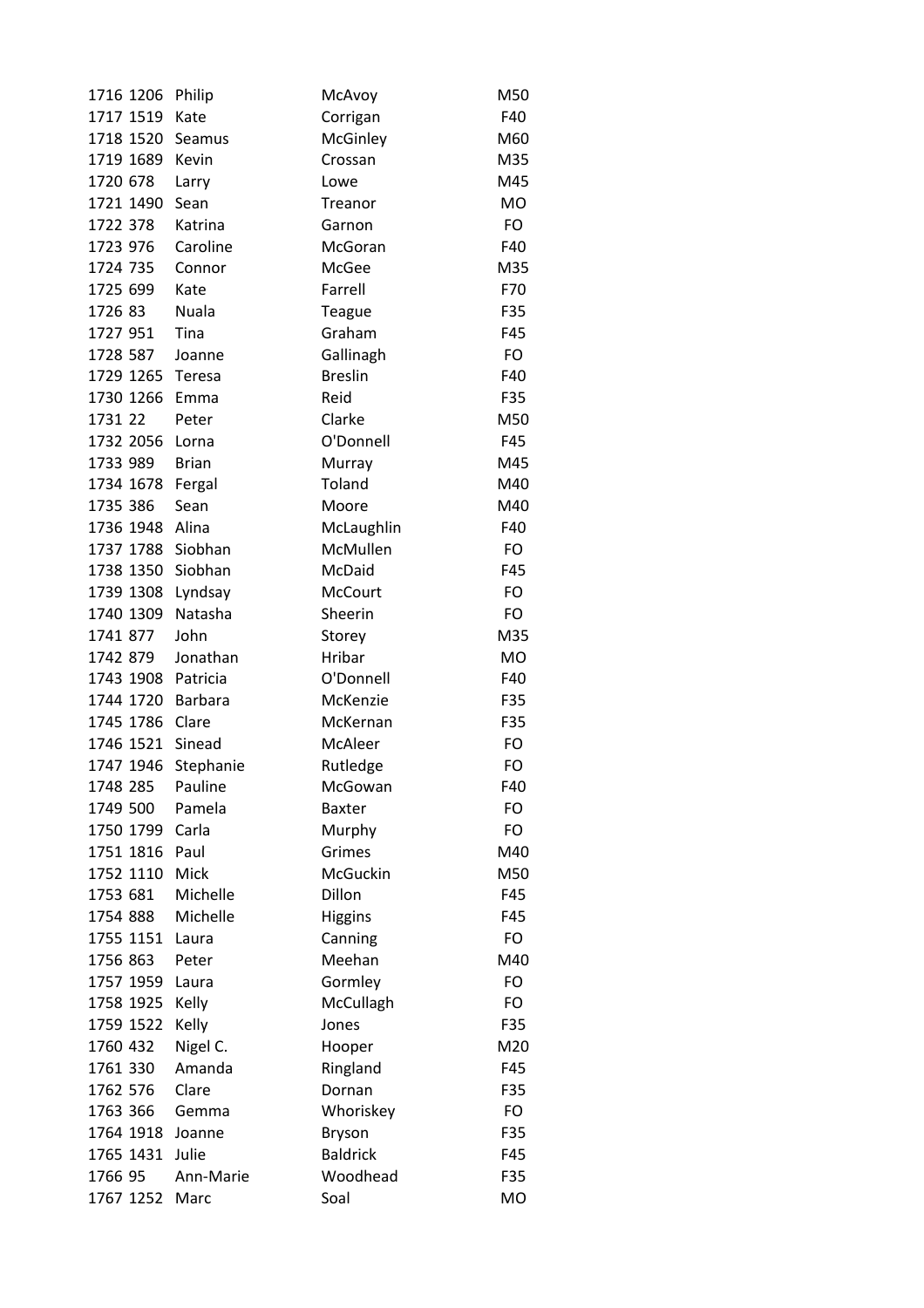| 1768 1255         | Sonya    | Duffy             | F45       |
|-------------------|----------|-------------------|-----------|
| 1769 1106         | Vanessa  | Carlin            | <b>FO</b> |
| 1770 360          | Don      | Canning           | M35       |
| 1771 442          | Dónal    | Concannon         | M35       |
| 1772 2038         | Colleen  | Ward              | F40       |
| 1773 1486         | Ursula   | <b>McWilliams</b> | FO        |
| 1774 1723         | Anne     | Rodgers           | F45       |
| 1775 665          | Joanne   | Donnelly          | FO        |
| 1776 1105         | Michelle | Adair             | FO        |
| 1777 26           | Tony     | Morrison          | M50       |
| 1778 81           | Patricia | Duffy             | F45       |
| 1779 560          | Glynis   | Hughes            | F40       |
| 1780 733          | Naomi    | Hughes            | FO.       |
| 1781 1571         | Raymond  | McDermott         | <b>MO</b> |
| 1782 1708         | Neil     | McIvor            | M35       |
| 1783 477          | Denise   | Garfield          | F40       |
| 1784 478          | Jake     | Garfield          | M20       |
| 1785 548          | Clare    | Doherty           | F35       |
| 1786 162          | Gamma    | McCullagh         | FO        |
| 1787 388          | Kevin    | Harley            | M35       |
| 1788 1700         | Malachy  | White             | M50       |
| 1789 438          | Fiona    | Quinn             | F35       |
| 1790 53           | Elaine   | Doherty           | F35       |
| 1791 59           | Sean     | <b>Barton</b>     | M40       |
| 1792 431          | Nigel    | Hooper            | M45       |
| 1793 1000         | Paul     | Carey             | M40       |
| 1794 1686         | Andrea   | McGuckin          | FO        |
| 1795 836          | Ashley   | Donald            | M40       |
| 1796 401          | Patrick  | Caldwell          | M55       |
| 1797 824          | Damien   | Dunleavy          | M45       |
| 1798 1239 Deirdre |          | McGarrigle        | F40       |
| 1799 1973         | Siobhan  | Sanderson         | F50       |
| 1800 1177         | Siobhan  | McNamee           | F40       |
| 1801 2084         | Kerry    | Archibald         | FO        |
| 1802 519          | rebecca  | White             | FO        |
| 1803 767          | Orla     | Fullerton         | F35       |
| 1804 829          | Barney   | Ss                | M50       |
| 1805 807          | Michelle | Glackin           | F35       |
| 1806 1004         | Denise   | <b>McCallion</b>  | F35       |
| 1807 92           | Aine     | Quinn             | F45       |
| 1808 351          | Domhnall | <b>McCormick</b>  | <b>MO</b> |
| 1809 1971         | Kevin    | Peoples           | M40       |
| 1810 1646         | Martina  | Comac             | F50       |
| 1811 1830         | Penny    | Garrity           | FO        |
| 1812 36           | June     | Johnston          | F45       |
| 1813 78           | Arlene   | Spence            | F50       |
| 1814 482          | Sinead   | McLaughlin        | FO        |
| 1815 370          | Ciaran   | Harte             | <b>MO</b> |
| 1816 1161         | Nicola   | <b>Burchmore</b>  | F40       |
| 1817 1279         | Elaine   | Marshall          | F35       |
| 1818 1541         | Gwen     | McCutcheon        | F50       |
| 1819 1629         | Jill     | Harvey            | F35       |
|                   |          |                   |           |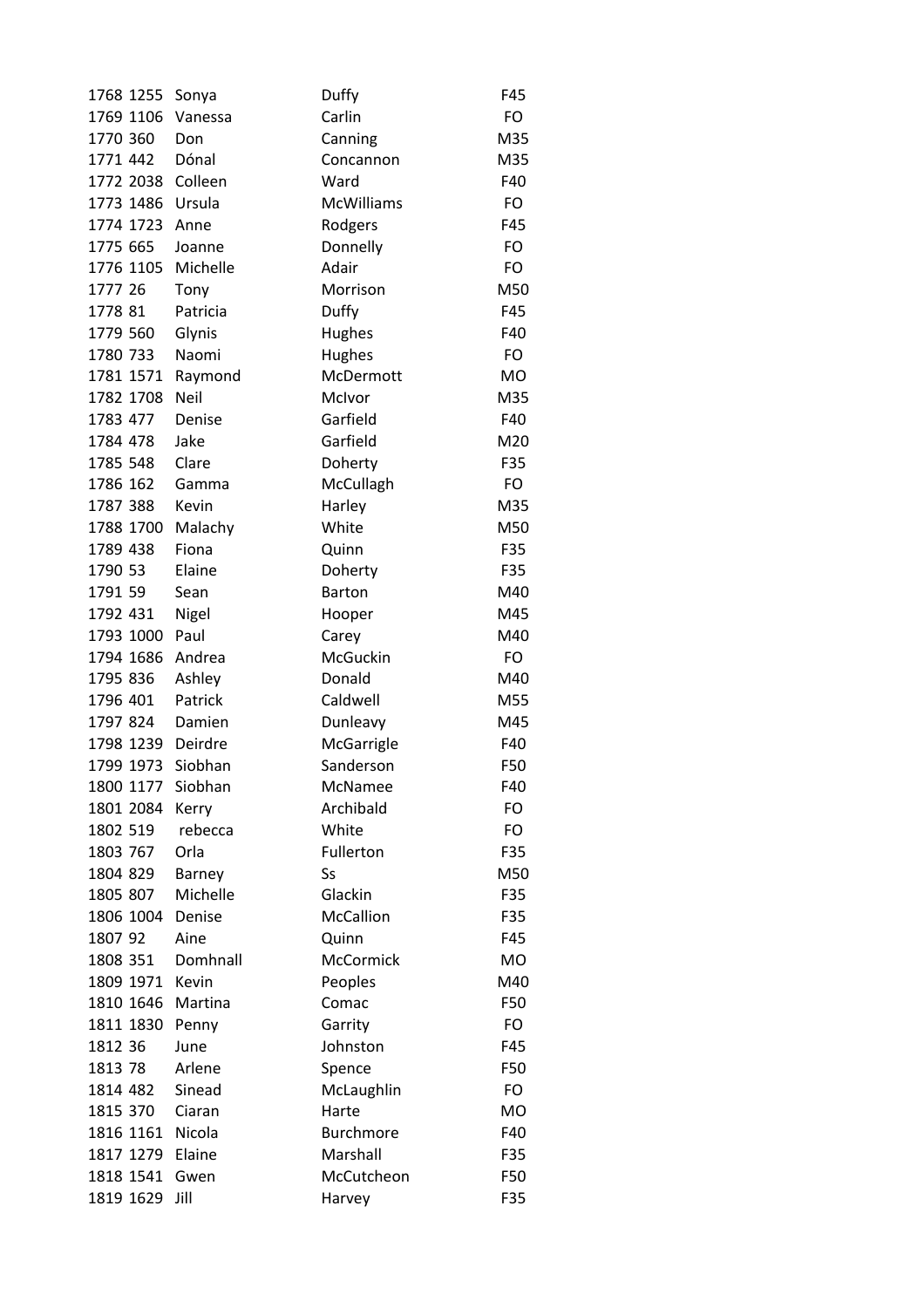| 1820 1504 | Sean          | Grimes               | M45       |
|-----------|---------------|----------------------|-----------|
| 1821 2139 | Clare         | Kearney              | F35       |
| 1822 1180 | Rose          | Reid                 | F50       |
| 1823 1181 | Joe           | Gillan               | F50       |
| 1824 666  | Trisha        | Fikner               | F40       |
| 1825 228  | Eileen        | McLaughlin           | F50       |
| 1826 1071 | Mary          | McIvor               | F40       |
| 1827 1072 | Claire        | Shaw                 | F40       |
| 1828 223  | Caroline      | Cunningham           | F40       |
| 1829 527  | Erin          | <b>Higgins</b>       | FO        |
| 1830 655  | Kara          | Saunders             | FO        |
| 1831 920  | Cara          | McCartney            | F35       |
| 1832 611  | Marguerite    | Willox               | F35       |
| 1833 640  | Laura         | Shearring            | F35       |
| 1834 876  | Dawn          | McCormack            | FO        |
| 1835 475  | Mary          | Coyle                | F50       |
| 1836 1097 | Diane         | Thompson             | F35       |
| 1837 1173 | Janet         | Deane                | F40       |
| 1838 1462 | Stephen       | Deane                | M40       |
| 1839 1542 | Mark          | Thompson             | M40       |
| 1840 1464 | Catherine     | Quinn                | FO        |
| 1841 1730 | Seamus        | McAloon              | <b>MO</b> |
| 1842 1569 | Norma         | Johnston             | F40       |
| 1843 1251 | Andrew        | Moriarty             | M40       |
| 1844 230  | Colin         | Devine               | M45       |
| 1845 484  | Annemarie     | Ramsey               | FO        |
| 1846 568  | Denis         | Doyle                | <b>MO</b> |
| 1847 1630 | Joseph        | <b>McCallion</b>     | <b>MO</b> |
| 1848 1861 | Lauren        | Patterson            | <b>FO</b> |
| 1849 94   | Barry         | Colton               | M40       |
| 1850 627  | Emma          | Kennedy              | FO        |
| 1851 415  | Annie         | <b>Duffy Francis</b> | F45       |
| 1852 1358 | Michelle      | McCallion            | F35       |
| 1853 1837 | Sean          | Hannon               | MO        |
| 1854 1391 | Loretta       | McNulty              | FO        |
| 1855 766  | Samantha      | McColgan             | F40       |
| 1856 385  | Janet         | O'Kane               | F45       |
| 1857 1661 | Lisa          | McGeady              | F35       |
| 1858 1664 | Leanne        | Thompson             | F35       |
| 1859 1035 | Donna Marie   | McLaughlin           | FO        |
| 1860 859  | Ryan          | Cathcart             | M35       |
| 1861 862  | Mel           | Cathcart             | M35       |
| 1862 860  | Zita          | Cathcart             | FO        |
| 1863 861  | Angela        | Cathcart             | F40       |
| 1864 898  | Mike          | Cathcart             | M40       |
| 1865 2122 | Gary          | McLean               | <b>MO</b> |
| 1866 1434 | Maud          | <b>Boyle</b>         | F45       |
| 1867 154  | <b>Briege</b> | McCann               | F35       |
| 1868 1112 | Annemarie     | Treanor              | F45       |
| 1869 2077 | Ronan         | Coyle                | <b>MO</b> |
| 1870 533  | Mary          | McCafferty           | FO        |
| 1871 969  | Samuel        | Brown                | MO        |
|           |               |                      |           |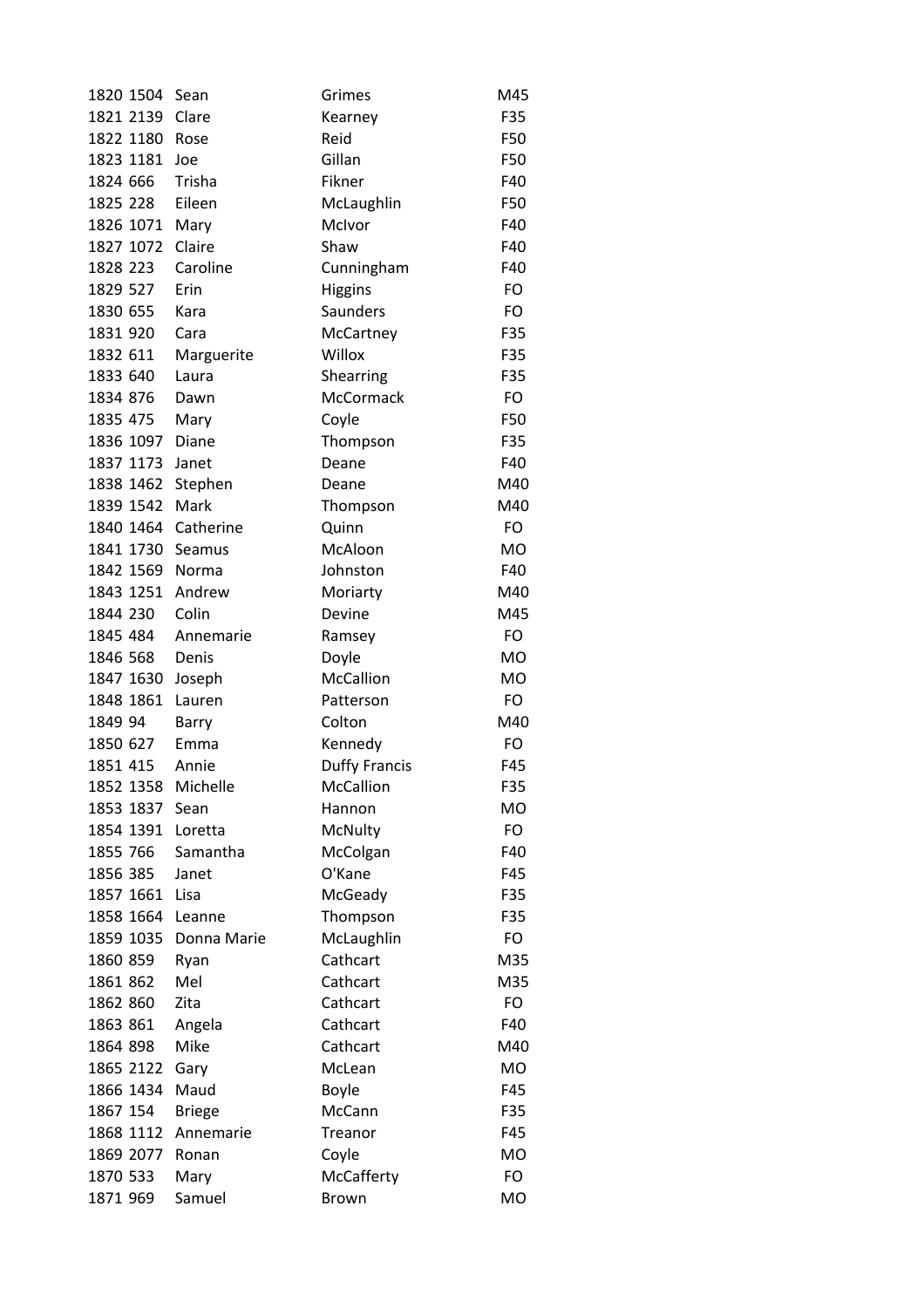| 1872 147         | Danielle      | McCrory         | FO        |
|------------------|---------------|-----------------|-----------|
| 1873 996         | Jennifer      | Oshea           | FO        |
| 1874 2026        | Korina        | Carson          | FO        |
| 1875 21          | <b>Teresa</b> | Eannetta        | F35       |
| 1876 1165        | Jacinta       | Morgan          | F40       |
| 1877 270         | Enda          | Convery         | <b>MO</b> |
| 1878 487         | Gary          | Hannaway        | <b>MO</b> |
| 1879 424         | Teresa        | McGarvey        | FO        |
| 1880 260         | Michael       | Quinn           | <b>MO</b> |
| 1881 1473 Sharon |               | McCullagh       | F40       |
| 1882 1806        | Gail          | <b>McBride</b>  | F40       |
| 1883 1808        | Teresa        | Kirk            | F45       |
| 1884 1807        | Laura         | Fowler          | FO        |
| 1885 166         | Michael       | Arundell        | <b>MO</b> |
| 1886 1684        | Emma          | McCann          | F45       |
| 1887 563         | Leanne        | Hughes          | F35       |
| 1888 808         | John          | Glackin         | M45       |
| 1889 417         | Patrick       | <b>McCarry</b>  | M45       |
| 1890 1136        | Martina       | Callaghan       | F40       |
| 1891 924         | Alyn          | McChesney       | M35       |
| 1892 1175        | Ciara         | Foley           | F40       |
| 1893 1383        | Mairead       | McDermott       | FO        |
| 1894 1376        | Ciaran        | O'Donnell       | <b>MO</b> |
| 1895 392         | Kitty         | Harvey          | F35       |
| 1896 394         | Mandy         | O'Carroll       | FO        |
| 1897 359         | Joanne        | Magee           | F35       |
| 1898 389         | Frances       | O'Connor        | F40       |
| 1899 20          | Paula         | Canning         | F40       |
| 1900 491         | Donna-Marie   | Friel           | M40       |
| 1901 736         | Ciara         | Mallett         | FO        |
| 1902 363         | Lisa          | Carr            | FO        |
| 1903 610         | Niall         |                 | M35       |
| 1904 598         | Denise        | Heron<br>Fenton | F45       |
| 1905 421         | Tina          |                 | FO        |
| 1906 1090        | Natasha       | MacHugh         | FO        |
| 1907 593         | Lorraine      | Healey<br>Stead | F50       |
|                  |               |                 |           |
| 1908 93          | Susan         | McDermott       | F40       |
| 1909 594         | Lauren        | Stead           | FO        |
| 1910 1886        | Joanne        | McLaughlin      | F35       |
| 1911 376         | Peter         | Gorman          | M40       |
| 1912 1307        | Lorraine      | <b>Smalls</b>   | F40       |
| 1913 2100        | Andrew        | Dobbin          | M45       |
| 1914 1508        | Eleanor       | Fox             | FO        |
| 1915 1964        | Emma-Jayne    | Earls           | FO        |
| 1916 1978        | Philip        | Anderson        | M40       |
| 1917 1979        | Nuala         | Grogan          | F45       |
| 1918 689         | Theresa       | Johnstone       | F50       |
| 1919 2036        | Amy           | Nesbitt         | FO        |
| 1920 814         | Kathleen      | Condren         | F40       |
| 1921 469         | Ciaran        | Caldwell        | M40       |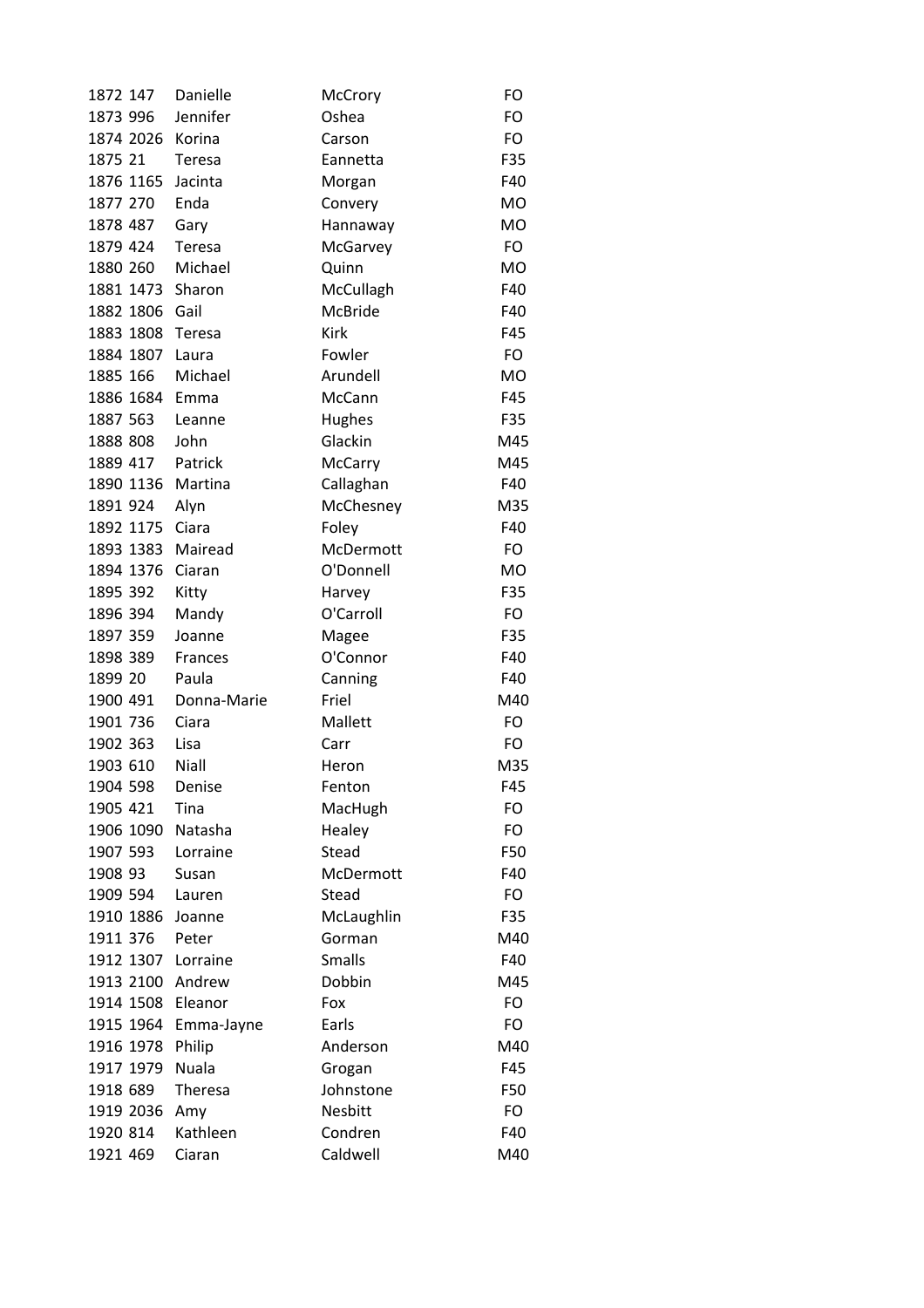| Club                            | <b>Finish</b> | Chiptime | <b>5 Miles</b> |
|---------------------------------|---------------|----------|----------------|
| <b>Project Africa Athletics</b> | 01:05:15      | 01:05:15 | 00:24:52       |
| <b>Annadale Striders</b>        | 01:06:24      | 01:06:24 | 00:24:52       |
| <b>Project Africa Athletics</b> | 01:07:56      | 01:07:56 | 00:25:00       |
| City of Derry                   | 01:08:04      | 01:08:04 | 00:25:12       |
| <b>Crusaders AC</b>             | 01:10:01      | 01:10:01 | 00:26:22       |
| <b>Omagh Harriers</b>           | 01:10:11      | 01:10:11 | 00:26:22       |
| <b>Omagh Harriers</b>           | 01:11:13      | 01:11:13 | 00:26:22       |
|                                 | 01:12:13      | 01:12:13 | 00:26:47       |
| <b>Donore Harriers</b>          | 01:12:37      | 01:12:37 | 00:26:59       |
| <b>North Belfast Harriers</b>   | 01:13:19      | 01:13:19 | 00:27:58       |
| North Down AC                   | 01:13:49      | 01:13:49 | 00:27:58       |
| <b>Project Africa Athletics</b> | 01:14:22      | 01:14:22 | 00:27:25       |
| Armagh AC                       | 01:14:35      | 01:14:35 | 00:27:59       |
| <b>Acorns AC</b>                | 01:14:40      | 01:14:40 | 00:27:59       |
| <b>North Belfast Harriers</b>   | 01:14:49      | 01:14:49 | 00:28:15       |
| <b>North Belfast Harriers</b>   | 01:15:14      | 01:15:13 | 00:28:16       |
| <b>North Belfast Harriers</b>   | 01:15:20      | 01:15:19 | 00:28:15       |
| City of Derry AC Spartans       | 01:15:45      | 01:15:45 | 00:28:33       |
| Torque AC                       | 01:16:28      | 01:16:28 | 00:28:52       |
| <b>Torque AC</b>                | 01:16:28      | 01:16:28 | 00:28:52       |
| Clones A.C.                     | 01:16:50      | 01:16:50 | 00:27:59       |
| <b>Enniskillen Running Club</b> | 01:17:01      | 01:17:01 | 00:28:16       |
| 24/7 Tri club                   | 01:17:57      | 01:17:57 | 00:29:06       |
| Omagh Tri Club                  | 01:18:16      | 01:18:16 | 00:29:39       |
|                                 | 01:18:17      | 01:18:15 | 00:29:41       |
| 24/7 Tri club                   | 01:18:45      | 01:18:45 | 00:29:11       |
| Foyle Valley AC                 | 01:18:48      | 01:18:48 | 00:29:05       |
|                                 | 01:19:01      | 01:19:01 | 00:29:47       |
|                                 | 01:19:09      | 01:19:09 | 00:30:10       |
|                                 | 01:19:14      | 01:19:14 | 00:29:12       |
| Omagh Tri Club                  | 01:19:19      | 01:19:15 | 00:29:39       |
| Carmen Runners/Run for Enda     | 01:19:24      | 01:19:24 | 00:29:23       |
| <b>Clones AC</b>                | 01:19:37      | 01:19:36 | 00:29:52       |
| <b>Springwell Running Club</b>  | 01:19:38      | 01:19:37 | 00:29:41       |
| <b>Beechmount Harriers AC</b>   | 01:19:43      | 01:19:41 | 00:30:05       |
| <b>Project Africa Athletics</b> | 01:19:44      | 01:19:44 | 00:29:16       |
| <b>North Belfast Harriers</b>   | 01:20:12      | 01:20:12 | 00:29:46       |
|                                 | 01:20:17      | 01:20:13 | 00:30:08       |
| Lifford AC                      | 01:20:17      | 01:20:17 | 00:29:53       |
| Springwell Running Club         | 01:20:20      | 01:20:17 | 00:29:40       |
| <b>North Belfast Harriers</b>   | 01:20:23      | 01:20:21 | 00:30:22       |
|                                 | 01:20:27      | 01:20:26 | 00:30:18       |
|                                 | 01:20:45      | 01:20:45 | 00:30:49       |
| <b>North Belfast Harriers</b>   | 01:20:59      | 01:20:59 | 00:29:47       |
| team carrie                     | 01:21:10      | 01:21:10 | 00:30:18       |
| <b>St Peters AC</b>             | 01:21:19      | 01:21:17 | 00:29:30       |
| Dromore AC                      | 01:21:39      | 01:21:39 | 00:30:17       |
| North Belfast Harriers          | 01:21:51      | 01:21:51 | 00:30:14       |
|                                 | 01:22:00      | 01:22:00 | 00:30:47       |
| <b>North Belfast Harriers</b>   | 01:22:03      | 01:22:03 | 00:30:12       |
| <b>Magherafelt Harriers</b>     | 01:22:18      | 01:22:13 | 00:30:57       |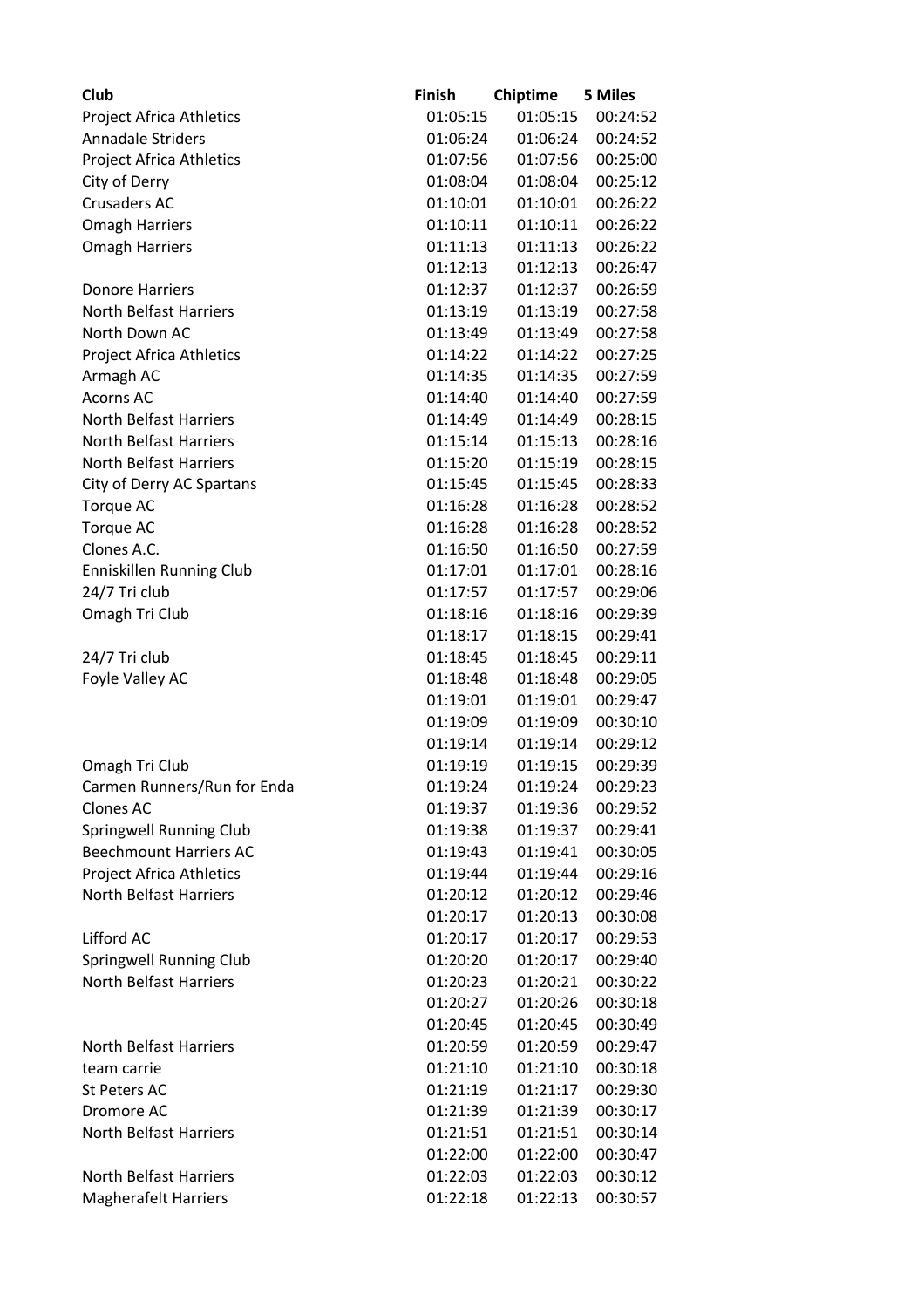| cranford ac                    | 01:22:20 | 01:22:20 | 00:30:20 |
|--------------------------------|----------|----------|----------|
| <b>Willowfield Harriers</b>    | 01:22:25 | 01:22:24 | 00:30:31 |
| Run for Enda                   | 01:22:34 | 01:22:33 | 00:31:16 |
| Raphoe Road Runners            | 01:22:46 | 01:22:45 | 00:29:47 |
| <b>OMAGH HARRIERS AC</b>       | 01:22:51 | 01:22:49 | 00:30:54 |
| <b>Magherafelt Harriers</b>    | 01:22:55 | 01:22:50 | 00:31:28 |
| <b>Clones AC</b>               | 01:22:55 | 01:22:52 | 00:30:38 |
| <b>Ballymena Runners AC</b>    | 01:22:56 | 01:22:55 | 00:31:28 |
| <b>Blast</b>                   | 01:23:02 | 01:23:02 | 00:30:06 |
|                                | 01:23:18 | 01:23:17 | 00:30:48 |
| <b>Ballydrain Harriers</b>     | 01:23:44 | 01:23:37 | 00:31:42 |
| 24/7 Tri club                  | 01:23:55 | 01:23:55 | 00:32:04 |
| <b>Springwell Running Club</b> | 01:23:55 | 01:23:55 | 00:30:47 |
| <b>Magherafelt Harriers</b>    | 01:23:57 | 01:23:29 | 00:31:54 |
|                                | 01:23:57 | 01:23:53 | 00:31:41 |
| <b>Beechmount Harriers AC</b>  | 01:24:01 | 01:23:59 | 00:31:55 |
| <b>North Belfast Harriers</b>  | 01:24:03 | 01:24:02 | 00:30:51 |
| Lisburn Triathlon Club         | 01:24:08 | 01:23:56 | 00:31:38 |
| <b>Beechmount Harriers AC</b>  | 01:24:12 | 01:24:12 | 00:31:55 |
|                                | 01:24:16 | 01:24:15 | 00:31:21 |
|                                | 01:24:16 | 01:24:02 | 00:32:28 |
|                                | 01:24:19 | 01:24:18 | 00:30:51 |
| Larne AC                       | 01:24:24 | 01:24:22 | 00:31:43 |
| Lifford AC                     | 01:24:26 | 01:24:26 | 00:31:43 |
|                                | 01:24:36 | 01:24:33 | 00:31:43 |
| Carrickmore                    | 01:24:41 | 01:24:41 | 00:31:36 |
|                                | 01:24:44 | 01:24:42 | 00:31:56 |
|                                | 01:25:13 | 01:25:07 | 00:32:00 |
|                                | 01:25:34 | 01:25:29 | 00:31:56 |
|                                | 01:25:44 | 01:25:36 | 00:32:26 |
| unattached                     | 01:25:58 | 01:25:55 | 00:31:44 |
| <b>Sperrin Harriers</b>        | 01:25:58 | 01:25:51 | 00:31:42 |
|                                | 01:26:10 | 01:26:09 | 00:30:20 |
|                                | 01:26:25 | 01:26:18 | 00:32:03 |
| <b>Kirkstall Harriers</b>      | 01:26:27 | 01:26:24 | 00:31:58 |
|                                | 01:26:28 | 01:26:23 | 00:32:20 |
| Maguiresbridge Running Club    | 01:26:30 | 01:26:29 | 00:31:59 |
| Dub Running Club               | 01:26:34 | 01:26:31 | 00:32:17 |
| <b>Beechmount Harriers AC</b>  | 01:26:48 | 01:26:46 | 00:32:56 |
| <b>Beechmount Harriers AC</b>  | 01:26:48 | 01:26:46 | 00:32:56 |
|                                | 01:26:56 | 01:26:53 | 00:32:36 |
| Foyle Valley AC                | 01:26:59 | 01:26:56 | 00:33:07 |
|                                | 01:27:03 | 01:27:00 | 00:32:40 |
|                                | 01:27:04 | 01:27:01 | 00:32:17 |
| <b>AthleticsNI Unattached</b>  | 01:27:06 | 01:27:05 | 00:32:19 |
| <b>B/olt Running Club</b>      | 01:27:07 | 01:27:05 | 00:33:45 |
| Carrick Aces ac                | 01:27:07 | 01:27:07 | 00:31:54 |
| Milford A.C.                   | 01:27:08 | 01:27:08 | 00:32:39 |
| Omagh Tri Club                 | 01:27:09 | 01:27:08 | 00:31:43 |
| Milford AC                     | 01:27:09 | 01:27:09 | 00:32:39 |
|                                | 01:27:15 | 01:27:05 |          |
|                                | 01:27:16 | 01:27:07 | 00:33:07 |
|                                |          |          |          |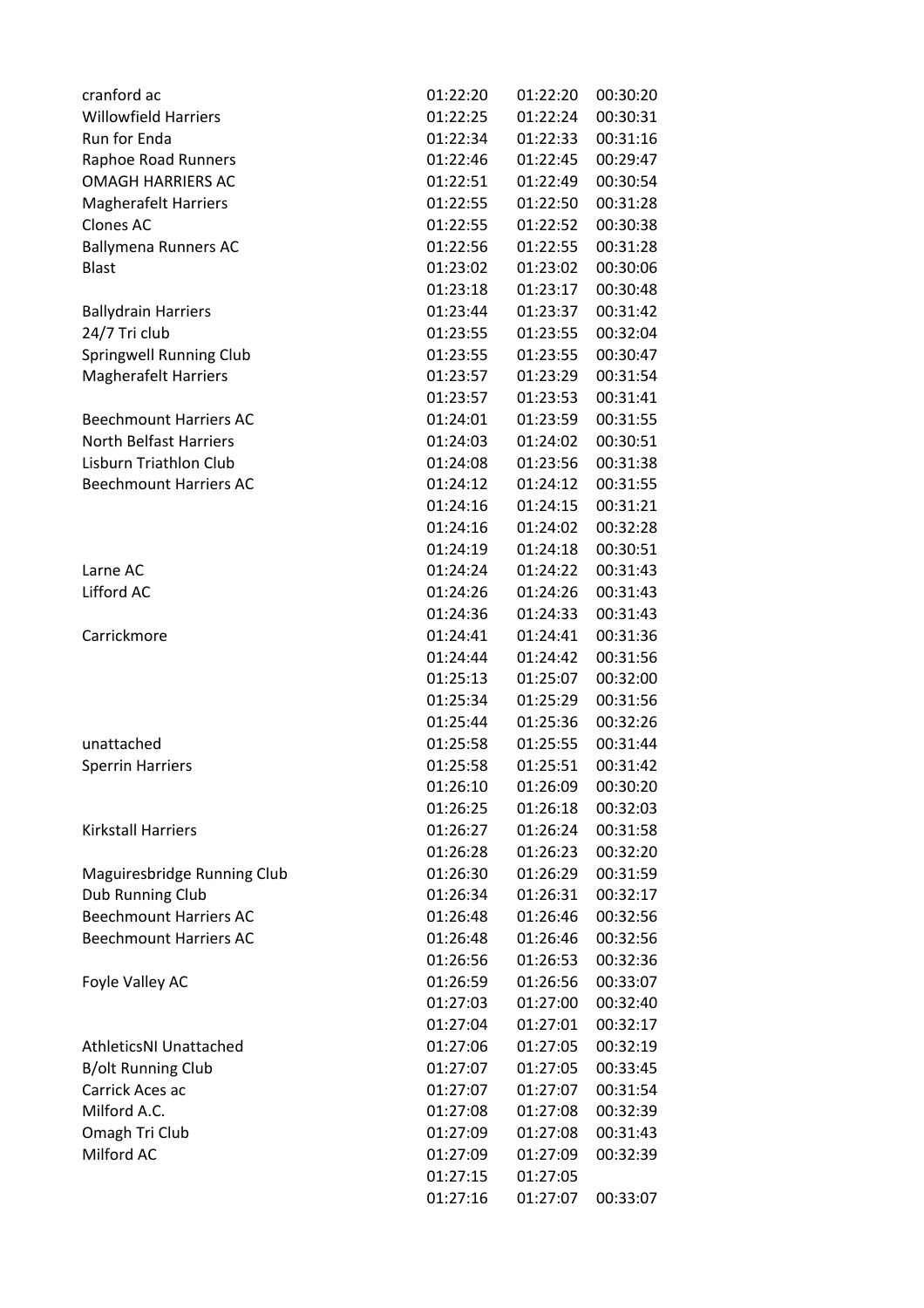| Dromore AC                         | 01:27:20 | 01:27:09 | 00:32:36 |
|------------------------------------|----------|----------|----------|
|                                    | 01:27:26 | 01:27:16 | 00:33:06 |
|                                    | 01:27:27 | 01:27:21 | 00:33:44 |
|                                    | 01:27:28 | 01:27:27 | 00:33:23 |
|                                    | 01:27:31 | 01:27:10 | 00:32:35 |
| enniskillen running club           | 01:27:34 | 01:27:33 | 00:32:58 |
|                                    | 01:27:53 | 01:27:50 | 00:32:09 |
| Cuilcagh Tri club                  | 01:28:00 | 01:27:54 | 00:33:44 |
|                                    | 01:28:00 | 01:27:50 | 00:33:06 |
|                                    | 01:28:04 | 01:28:01 | 00:33:46 |
| Foyle Valley AC                    | 01:28:04 | 01:27:55 | 00:33:43 |
| Foyle Valley                       | 01:28:07 | 01:28:04 | 00:33:45 |
| Enniskillen RC                     | 01:28:12 | 01:28:12 | 00:32:28 |
| <b>North Belfast Harriers</b>      | 01:28:21 | 01:28:18 | 00:32:10 |
| Northwest Triathlon Club           | 01:28:24 | 01:28:12 | 00:33:46 |
| <b>Fingal Tri Club</b>             | 01:28:27 | 01:28:19 | 00:33:48 |
| Lifford A.C.                       | 01:28:28 | 01:28:27 | 00:32:58 |
| Northwest Triathlon Club           | 01:28:29 | 01:28:28 | 00:33:46 |
| Armagh AC                          | 01:28:33 | 01:28:32 | 00:33:46 |
| Sperrin harriers cookstown         | 01:28:34 | 01:28:24 | 00:34:03 |
| Run for Enda                       | 01:28:36 | 01:28:33 | 00:32:33 |
| East Down AC                       | 01:28:37 | 01:28:36 | 00:33:41 |
| enniskillen running club           | 01:28:38 | 01:28:34 | 00:33:35 |
| Foyle Valley AC                    | 01:28:42 | 01:28:38 | 00:33:47 |
| <b>Newcastle &amp; District AC</b> | 01:28:45 | 01:28:44 | 00:34:03 |
| Enniskillen RC                     | 01:28:46 | 01:28:46 | 00:33:33 |
|                                    | 01:28:49 | 01:28:48 | 00:31:37 |
|                                    | 01:28:54 | 01:28:44 | 00:32:25 |
| <b>Ballydrain Harriers</b>         | 01:28:56 | 01:28:49 | 00:33:06 |
| <b>Magherafelt Harriers</b>        | 01:29:00 | 01:29:00 | 00:33:47 |
| Enniskillen RC                     | 01:29:01 | 01:28:44 | 00:33:38 |
| <b>Acorns AC</b>                   | 01:29:02 | 01:28:56 | 00:33:46 |
| Omagh Harriers / Run For Enda      | 01:29:02 | 01:28:59 | 00:33:46 |
| Foyle Valley                       | 01:29:03 | 01:29:00 | 00:33:42 |
| Milford A.C.                       | 01:29:08 | 01:29:04 | 00:33:43 |
|                                    | 01:29:08 | 01:29:07 | 00:33:27 |
| Milford A.C.                       | 01:29:08 | 01:29:04 | 00:33:43 |
|                                    | 01:29:09 | 01:29:04 | 00:33:37 |
| Olympian Triathlon Club            | 01:29:09 | 01:29:05 | 00:33:48 |
| Larne AC                           | 01:29:13 | 01:29:10 | 00:33:47 |
| Springwell Running Club            | 01:29:14 | 01:29:06 | 00:33:50 |
|                                    | 01:29:16 | 01:29:16 | 00:33:47 |
|                                    | 01:29:28 | 01:29:25 | 00:33:46 |
| <b>Ballydrain Harriers</b>         | 01:29:29 | 01:29:20 | 00:33:56 |
| <b>North Belfast Harriers</b>      | 01:29:29 | 01:29:27 | 00:33:24 |
|                                    | 01:29:35 | 01:29:27 | 00:33:53 |
|                                    |          |          |          |
| Omagh Tri Club                     | 01:29:46 | 01:29:39 | 00:33:25 |
| Pacer / Omagh Harriers AC          | 01:29:48 | 01:29:47 | 00:33:45 |
| City of Lisburn AC                 | 01:29:52 | 01:29:52 | 00:33:23 |
| D.C.T.C                            | 01:29:55 | 01:29:55 | 00:33:50 |
| Four Amigos Club                   | 01:30:03 | 01:29:55 | 00:32:55 |
| Finn Valley A.C.                   | 01:30:08 | 01:30:07 | 00:32:51 |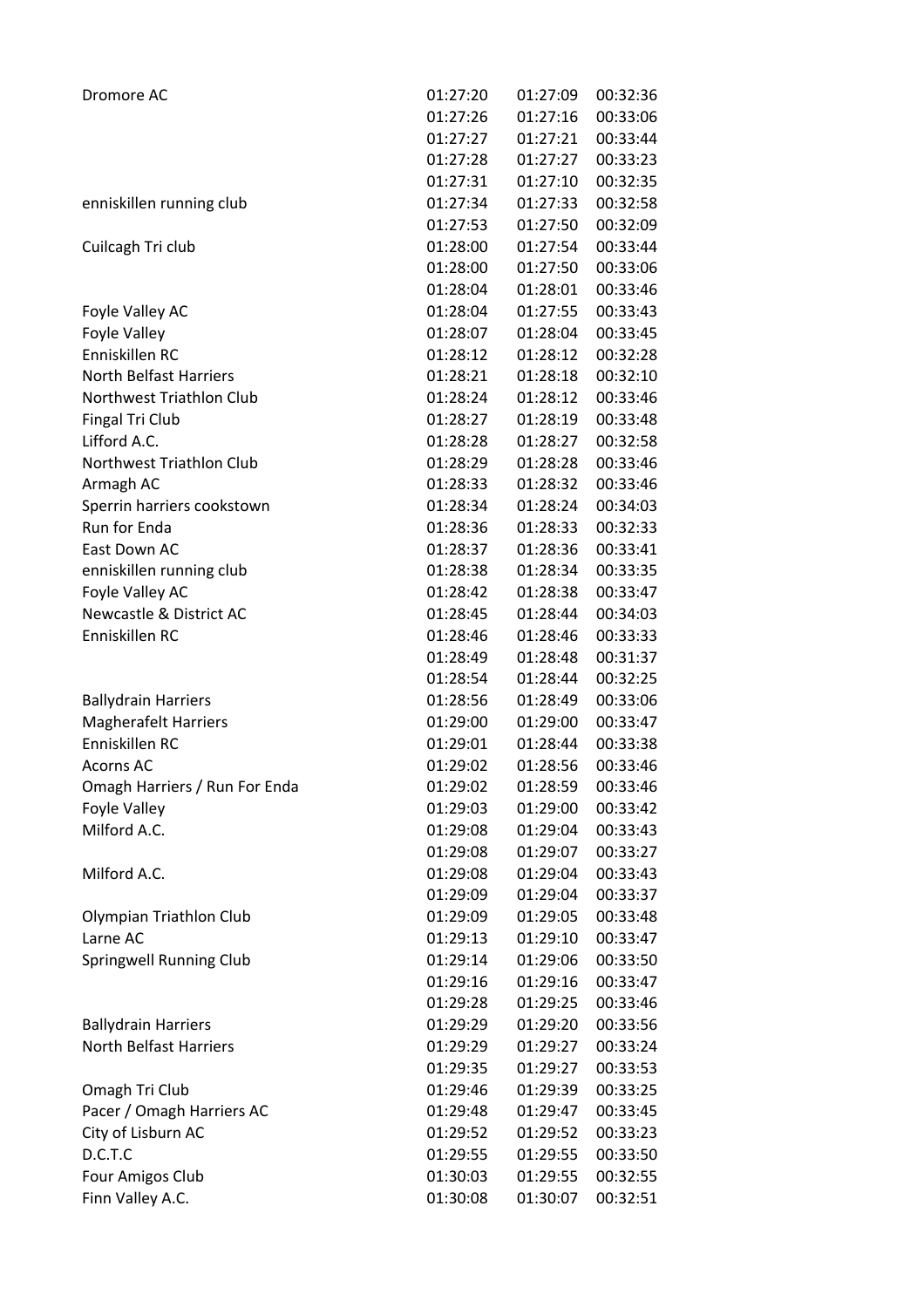|                                   | 01:30:08 | 01:29:52 | 00:30:49 |
|-----------------------------------|----------|----------|----------|
|                                   | 01:30:11 | 01:30:02 | 00:33:46 |
|                                   | 01:30:12 | 01:30:06 | 00:33:48 |
| Omagh Triathlon Club              | 01:30:27 | 01:30:19 |          |
| Milford A.C.                      | 01:30:28 | 01:30:25 | 00:33:45 |
| Rise                              | 01:30:30 | 01:30:30 | 00:33:46 |
|                                   | 01:30:32 | 01:30:25 | 00:33:29 |
|                                   | 01:30:33 | 01:30:31 | 00:33:46 |
|                                   | 01:30:38 | 01:30:34 | 00:34:22 |
| Muck hogs                         | 01:30:39 | 01:30:39 | 00:30:32 |
| <b>OMAGH HARRIERS AC</b>          | 01:30:39 | 01:30:39 | 00:33:17 |
| NI Civil Service AC               | 01:30:42 | 01:30:38 | 00:33:14 |
| <b>BST</b>                        | 01:30:44 | 01:30:23 | 00:34:39 |
|                                   | 01:30:48 | 01:30:31 | 00:34:49 |
|                                   | 01:30:51 |          |          |
|                                   |          | 01:30:43 | 00:33:44 |
| Muck Hogs                         | 01:30:57 | 01:30:57 | 00:33:15 |
| Springwell Running Club           | 01:30:57 | 01:30:43 | 00:34:32 |
| Speer Performance                 | 01:30:59 | 01:30:50 | 00:33:43 |
|                                   | 01:31:03 | 01:30:51 | 00:35:02 |
| Foyle Valley AC                   | 01:31:11 | 01:30:54 | 00:34:57 |
| Letterkenny AC                    | 01:31:19 | 01:31:15 | 00:33:47 |
| <b>Run Blast</b>                  | 01:31:20 | 01:31:15 | 00:34:20 |
| <b>BLAST RUN DERRY</b>            | 01:31:21 | 01:31:16 | 00:34:20 |
|                                   | 01:31:22 | 01:31:11 | 00:34:08 |
| Monaghan Town Runners             | 01:31:25 | 01:30:43 | 00:33:48 |
|                                   | 01:31:28 | 01:31:17 | 00:33:47 |
| <b>Magherafelt Harriers</b>       | 01:31:32 | 01:31:29 | 00:33:47 |
| City of Lisburn AC 'Run for Enda' | 01:31:33 | 01:31:29 | 00:33:23 |
| Larne AC                          | 01:31:36 | 01:31:34 | 00:34:06 |
|                                   | 01:31:46 | 01:31:46 | 00:33:36 |
|                                   | 01:31:49 | 01:31:34 | 00:33:49 |
| Rise                              | 01:31:56 | 01:31:56 | 00:33:29 |
|                                   | 01:32:07 | 01:31:58 |          |
|                                   |          |          | 00:33:55 |
| <b>Magherafelt Harriers</b>       | 01:32:13 | 01:32:04 | 00:34:23 |
|                                   | 01:32:14 | 01:32:14 | 00:33:54 |
|                                   | 01:32:15 | 01:32:11 | 00:33:52 |
|                                   | 01:32:17 | 01:32:13 | 00:34:01 |
| enniskillen                       | 01:32:20 | 01:32:01 | 00:35:37 |
| Reach running                     | 01:32:22 | 01:32:08 | 00:34:06 |
| <b>Springwell Running Club</b>    | 01:32:25 | 01:32:11 | 00:34:55 |
| Run for Enda                      | 01:32:28 | 01:32:24 | 00:34:02 |
| Foyle Valley                      | 01:32:28 | 01:32:28 | 00:34:50 |
|                                   | 01:32:30 | 01:32:15 | 00:35:33 |
| <b>Ballydrain Harriers</b>        | 01:32:30 | 01:32:28 | 00:32:37 |
| <b>Willowfield Harriers</b>       | 01:32:30 | 01:32:26 | 00:34:27 |
| <b>North Belfast Harriers</b>     | 01:32:32 | 01:32:30 | 00:34:19 |
|                                   | 01:32:34 | 01:32:34 | 00:34:01 |
| Seapark AC                        | 01:32:39 | 01:32:15 | 00:34:44 |
| <b>Magherafelt Harriers</b>       | 01:32:43 | 01:32:35 | 00:35:15 |
| <b>Acorns AC</b>                  | 01:32:43 | 01:32:42 | 00:33:46 |
| Carmen Runners/Run for Enda       | 01:32:46 | 01:32:41 | 00:33:53 |
| Enniskillen RC                    | 01:32:47 | 01:32:23 | 00:35:17 |
|                                   |          |          |          |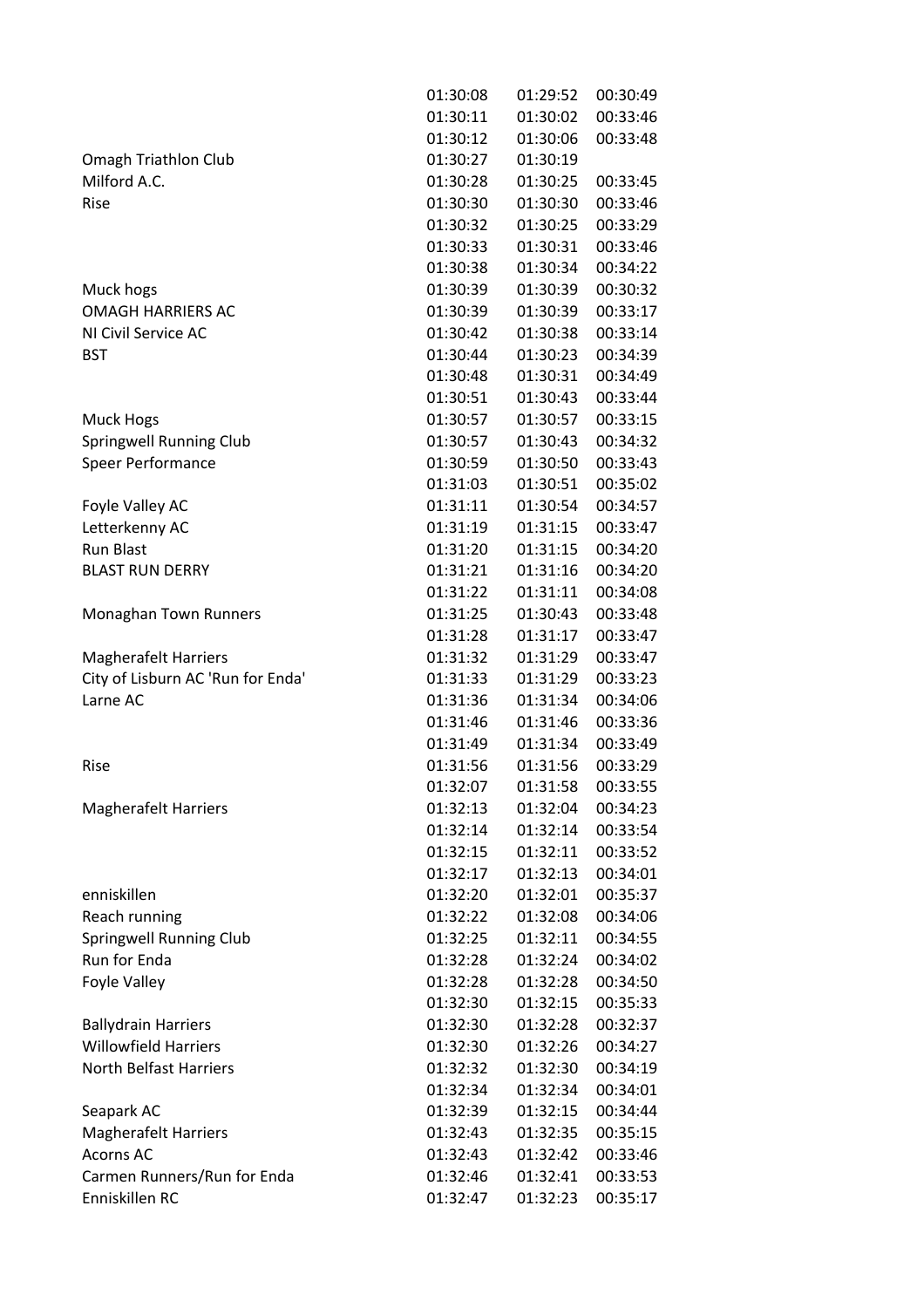| Born 2 Run                    | 01:32:49 | 01:32:34 | 00:34:37 |
|-------------------------------|----------|----------|----------|
|                               | 01:32:49 | 01:32:35 | 00:35:50 |
| Springwell Running Club       | 01:32:53 | 01:32:41 | 00:33:38 |
| <b>Magherafelt Harriers</b>   | 01:32:54 | 01:32:47 | 00:34:21 |
|                               | 01:33:00 | 01:32:49 | 00:36:05 |
| <b>Garden City Runners</b>    | 01:33:01 | 01:33:01 | 00:34:45 |
|                               | 01:33:04 | 01:33:01 | 00:32:34 |
|                               | 01:33:19 | 01:33:19 | 00:33:45 |
| East Down AC                  | 01:33:19 | 01:33:12 | 00:35:18 |
| City of Derry AC Spartans     | 01:33:29 | 01:33:05 | 00:35:46 |
|                               | 01:33:29 | 01:33:04 | 00:35:46 |
|                               | 01:33:36 | 01:33:20 | 00:36:33 |
| <b>B/olt Running Club</b>     | 01:33:45 | 01:33:38 | 00:33:54 |
|                               | 01:33:50 | 01:33:44 | 00:33:38 |
|                               | 01:33:53 | 01:33:41 | 00:34:56 |
| Run for Enda/Omagh Tri Club   | 01:33:59 | 01:33:59 | 00:34:53 |
|                               | 01:33:59 | 01:33:41 | 00:36:02 |
|                               | 01:34:00 | 01:33:18 | 00:34:50 |
| Northwest Tri Club            | 01:34:05 | 01:33:46 | 00:35:33 |
| magherafelt harriers          | 01:34:11 | 01:34:04 | 00:34:21 |
|                               | 01:34:12 | 01:34:03 | 00:35:38 |
| Run for Enda                  | 01:34:14 | 01:34:10 | 00:34:42 |
| <b>Omagh Triathlon Club</b>   | 01:34:17 | 01:34:17 | 00:34:12 |
| <b>Dub Runners of Belfast</b> | 01:34:20 | 01:34:08 | 00:35:35 |
|                               | 01:34:22 | 01:34:01 | 00:35:47 |
| <b>Omagh Harriers</b>         | 01:34:27 | 01:34:27 | 00:33:48 |
| <b>Ballymena Runners AC</b>   | 01:34:31 | 01:34:24 | 00:34:46 |
|                               | 01:34:32 | 01:34:31 | 00:35:11 |
|                               | 01:34:38 | 01:33:54 | 00:36:43 |
| <b>Clones AC</b>              | 01:34:47 | 01:34:47 | 00:33:25 |
|                               | 01:34:47 | 01:34:28 | 00:36:30 |
| Foyle Valley A.C              | 01:34:48 | 01:34:31 | 00:35:49 |
|                               | 01:34:52 | 01:34:41 | 00:36:01 |
| Enniskillen RC                | 01:34:52 | 01:34:47 | 00:34:58 |
|                               | 01:34:56 | 01:34:53 | 00:34:29 |
| Lifford AC                    | 01:34:58 | 01:34:58 | 00:35:22 |
| <b>B/olt Running Club</b>     | 01:34:59 | 01:34:53 |          |
| termoneeny rc                 | 01:35:00 | 01:34:34 | 00:36:40 |
| <b>Omagh Harriers</b>         | 01:35:01 | 01:34:57 | 00:34:58 |
|                               | 01:35:02 | 01:34:40 | 00:35:12 |
| Foyle Valley AC               | 01:35:02 | 01:35:00 | 00:33:42 |
| <b>ERC</b>                    | 01:35:04 | 01:34:43 | 00:35:37 |
| Omagh Tri Club                | 01:35:09 | 01:34:44 | 00:36:07 |
| Magherafelt Harriers          | 01:35:11 | 01:35:04 | 00:35:27 |
| <b>Beechmount Harriers AC</b> | 01:35:19 | 01:35:10 | 00:35:35 |
| Omagh Tri Club                | 01:35:21 | 01:35:08 | 00:35:32 |
| reach                         | 01:35:25 | 01:35:16 | 00:34:57 |
| Foyle Valley AC               | 01:35:27 | 01:35:18 | 00:35:56 |
| <b>Acorns AC</b>              | 01:35:29 | 01:35:22 | 00:36:35 |
|                               | 01:35:39 | 01:35:38 | 00:36:45 |
| Up & Runners                  | 01:35:40 | 01:35:31 | 00:35:32 |
|                               | 01:35:41 | 01:35:27 | 00:36:14 |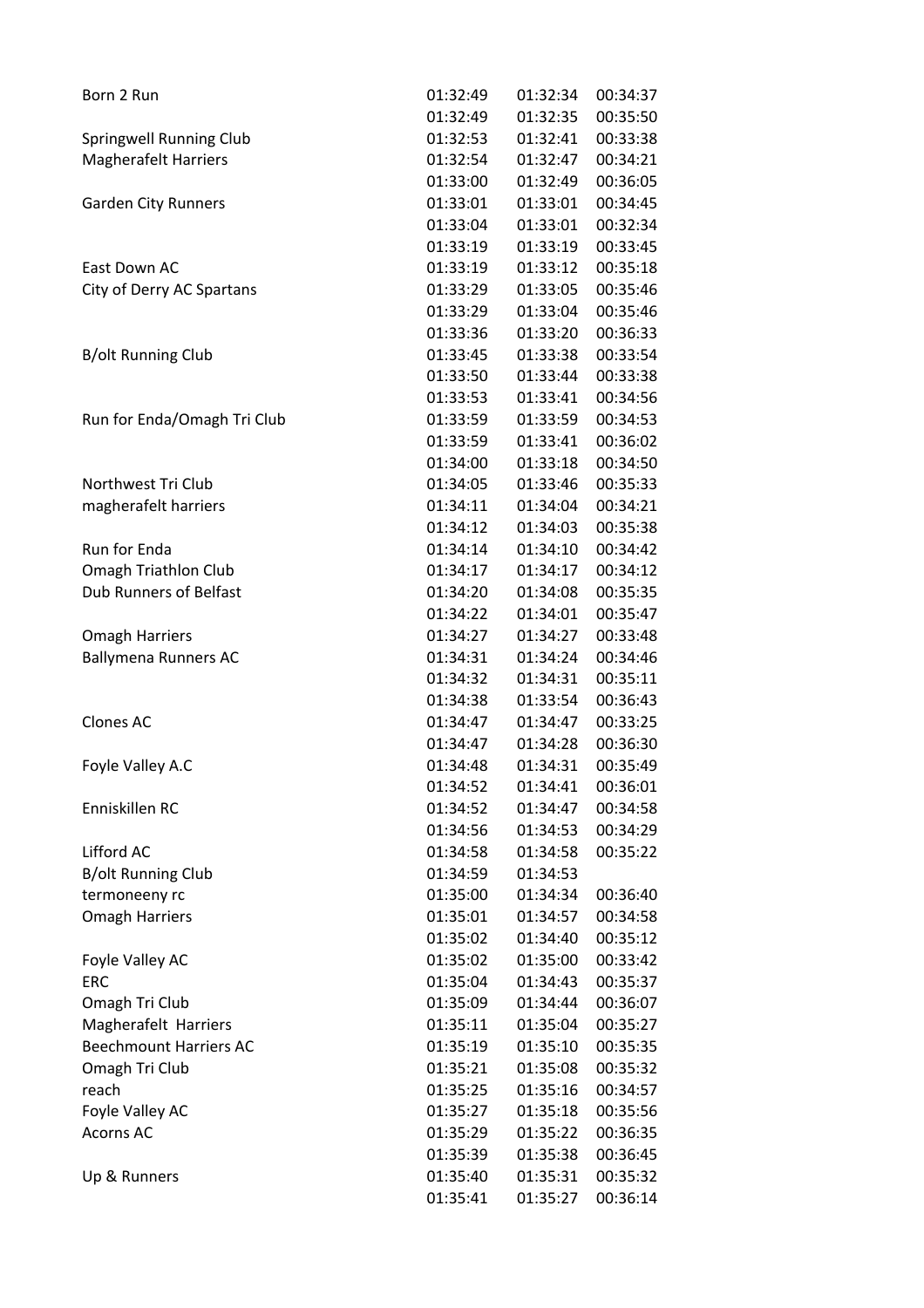| Inishowen AC                            | 01:35:41             | 01:35:34 | 00:36:24 |
|-----------------------------------------|----------------------|----------|----------|
|                                         | 01:35:46             | 01:35:16 | 00:35:28 |
| Run for Enda                            | 01:35:48             | 01:35:30 | 00:35:34 |
| foyle valley derry                      | 01:35:48             | 01:35:39 | 00:35:56 |
| <b>Rise Running Club</b>                | 01:35:50             | 01:35:50 | 00:34:35 |
| Run for Enda                            | 01:35:51             | 01:35:32 | 00:35:34 |
|                                         | 01:35:52             | 01:35:42 | 00:34:44 |
|                                         | 01:35:53             | 01:35:29 | 00:35:20 |
|                                         | 01:36:01             | 01:36:00 | 00:34:31 |
| Milford AC                              | 01:36:02             | 01:36:00 | 00:35:52 |
| Miford ac                               | 01:36:02             | 01:36:00 | 00:35:52 |
|                                         | 01:36:05             | 01:35:30 | 00:39:59 |
|                                         | 01:36:11             | 01:36:07 | 00:35:23 |
| <b>Run Blast</b>                        | 01:36:15             | 01:36:09 | 00:34:20 |
| enniskillen running club                | 01:36:15             | 01:36:10 | 00:34:58 |
| termoneey running club                  | 01:36:21             | 01:35:53 | 00:36:40 |
|                                         | 01:36:23             | 01:35:49 | 00:36:54 |
| cranford ac                             | 01:36:24             | 01:36:24 | 00:34:12 |
|                                         | 01:36:25             | 01:36:05 | 00:35:48 |
| Acorns AC                               | 01:36:29             | 01:36:19 | 00:36:05 |
| Rosses A.C.                             | 01:36:29             | 01:36:16 | 00:36:24 |
| <b>Slemish Striders</b>                 | 01:36:39             | 01:36:22 | 00:36:25 |
| Foyle Valley                            | 01:36:43             | 01:36:28 | 00:36:47 |
| Errigal Ciaran                          | 01:36:44             | 01:36:41 | 00:35:28 |
| laragh ac                               | 01:36:45             | 01:36:27 | 00:36:07 |
| Enniskillen Running Club                | 01:36:46             | 01:36:35 | 00:35:19 |
| <b>Sperrin Harriers</b>                 | 01:36:48             | 01:35:50 | 00:37:32 |
| <b>Magherafelt Harriers</b>             | 01:36:49             | 01:36:38 |          |
| City of Lisburn / Run for Enda          | 01:36:50             | 01:36:47 | 00:34:21 |
|                                         | 01:36:50             | 01:36:43 | 00:36:30 |
| Springwell Running Club                 | 01:36:51             | 01:36:36 | 00:34:52 |
| springwell                              | 01:36:51             | 01:36:36 | 00:36:23 |
| Sperrin Harriers/Tri Limits             | 01:36:55             | 01:36:54 | 00:36:35 |
|                                         | 01:36:56             | 01:34:05 | 00:40:23 |
| Clonliffe Harriers A.C.                 | 01:36:57             | 01:36:53 | 00:36:22 |
| <b>Carmen Runners</b>                   | 01:36:58             | 01:36:55 | 00:35:33 |
| laragh ac                               | 01:36:59             | 01:36:58 | 00:33:48 |
| North Belfast Harriers                  | 01:37:01             | 01:36:53 | 00:36:25 |
|                                         | 01:37:02             | 01:36:50 | 00:36:15 |
| North Down AC                           | 01:37:03             | 01:36:58 | 00:35:41 |
| Lough Key Tri Club                      | 01:37:04             | 01:36:43 | 00:36:41 |
|                                         |                      | 01:36:58 | 00:35:26 |
|                                         | 01:37:05<br>01:37:09 |          |          |
| <b>Sperrin Harriers</b><br>Inishowen AC |                      | 01:37:00 | 00:36:55 |
|                                         | 01:37:11             | 01:37:03 | 00:36:56 |
|                                         | 01:37:11             | 01:36:54 | 00:36:26 |
| Foyle Valley AC                         | 01:37:11             | 01:36:55 | 00:36:47 |
|                                         | 01:37:12             | 01:36:56 | 00:37:05 |
| <b>Magherafelt Harriers</b>             | 01:37:13             | 01:37:05 | 00:36:13 |
| <b>Magherafelt Harriers</b>             | 01:37:13             | 01:37:04 | 00:36:13 |
| <b>B/olt Running Club</b>               | 01:37:13             | 01:37:02 | 00:35:51 |
| <b>Omagh Harriers</b>                   | 01:37:14             | 01:37:08 | 00:36:23 |
| Foyle Valley AC                         | 01:37:15             | 01:37:06 | 00:36:40 |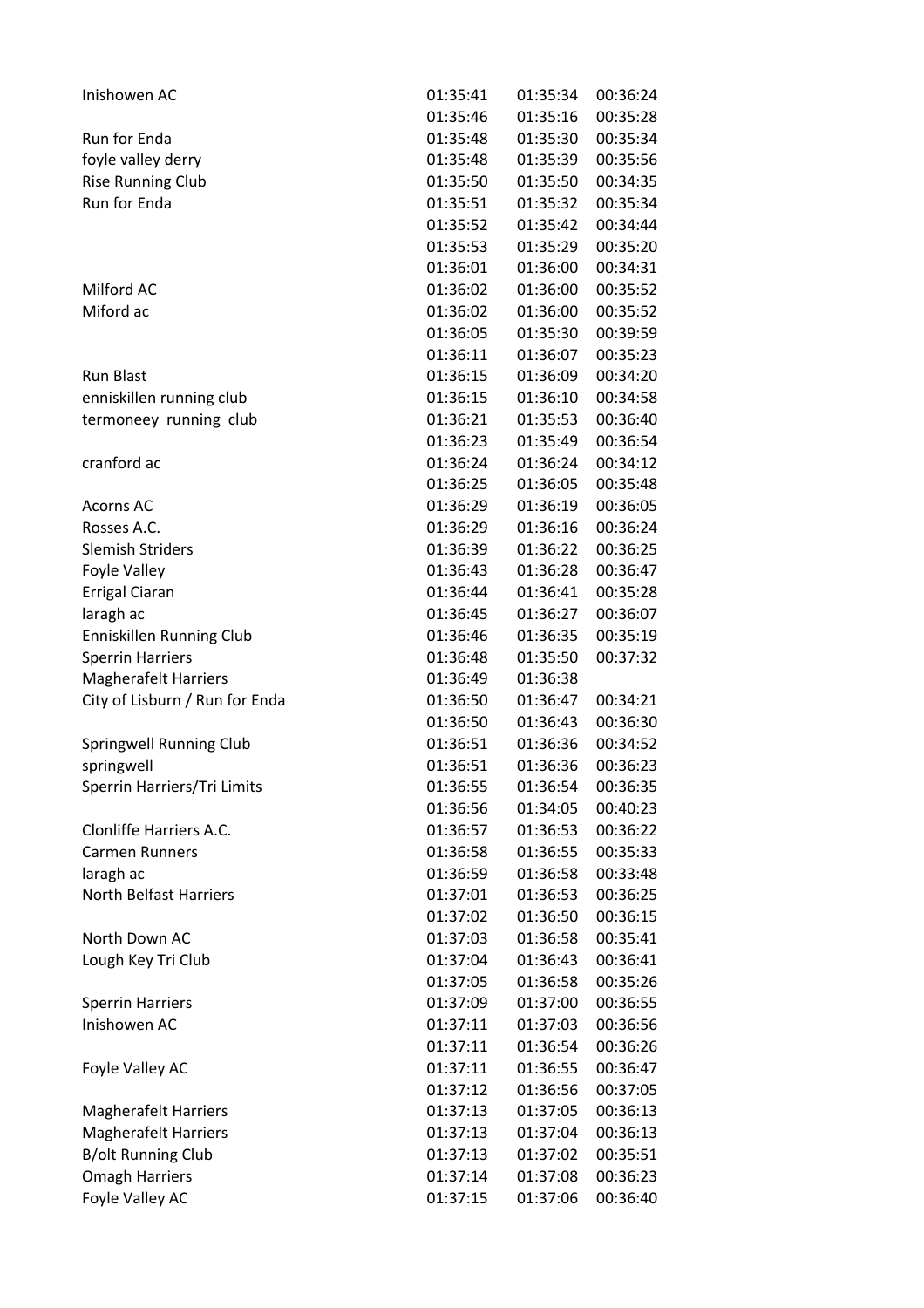| Run for Enda/Omagh Hrs        | 01:37:16 | 01:37:16 | 00:35:25 |
|-------------------------------|----------|----------|----------|
| Lifford AC Fit 4 Life         | 01:37:16 | 01:37:12 | 00:37:17 |
| Run for Enda                  | 01:37:18 | 01:37:11 | 00:36:24 |
| Ballymena Runners AC          | 01:37:18 | 01:36:52 | 00:36:46 |
| <b>North Belfast Harriers</b> | 01:37:19 | 01:37:16 | 00:36:34 |
|                               | 01:37:20 | 01:37:11 | 00:35:53 |
|                               | 01:37:20 | 01:35:55 | 00:37:18 |
| <b>Acorns AC</b>              | 01:37:23 | 01:37:13 | 00:35:45 |
|                               | 01:37:24 | 01:37:15 | 00:34:18 |
|                               | 01:37:26 | 01:37:09 | 00:36:35 |
| Dromore AC                    | 01:37:30 | 01:37:30 | 00:36:08 |
|                               | 01:37:30 | 01:37:30 | 00:34:36 |
| Lagan Valley AC               | 01:37:30 | 01:37:16 | 00:36:08 |
|                               | 01:37:31 | 01:37:19 | 00:36:06 |
| Run for Enda                  | 01:37:32 | 01:36:57 | 00:36:33 |
|                               | 01:37:33 | 01:37:23 | 00:36:51 |
| <b>North Belfast Harriers</b> | 01:37:34 | 01:37:21 | 00:36:49 |
| <b>NFFC</b>                   | 01:37:36 | 01:37:26 | 00:35:35 |
| <b>Tir Chonaill AC</b>        | 01:37:37 | 01:37:29 | 00:37:20 |
| <b>Ballymena Runners AC</b>   | 01:37:39 | 01:37:16 | 00:37:29 |
| Carmen Runners/Run for Enda   | 01:37:39 | 01:37:35 | 00:35:38 |
|                               | 01:37:44 | 01:37:36 | 00:35:50 |
|                               | 01:37:44 | 01:37:12 | 00:36:33 |
| Dunboyne AC                   | 01:37:46 | 01:37:46 | 00:36:31 |
| team carrie                   | 01:37:47 | 01:37:39 | 00:36:45 |
|                               | 01:37:48 | 01:37:46 | 00:36:13 |
|                               | 01:37:56 | 01:37:24 | 00:38:25 |
|                               | 01:37:58 | 01:37:49 | 00:35:08 |
| Monaghan Phoenix A.C.         | 01:38:01 | 01:37:39 | 00:37:03 |
|                               | 01:38:02 | 01:37:52 | 00:36:25 |
| Convoy AC                     | 01:38:04 | 01:38:03 | 00:34:16 |
| Run for Enda/Omagh Tri Club   | 01:38:06 | 01:37:56 | 00:36:21 |
| Finn Valley Ac                | 01:38:08 | 01:37:44 | 00:36:49 |
| <b>Rise Running Club</b>      | 01:38:17 | 01:37:47 | 00:37:58 |
| Monaghan Phoenix              | 01:38:18 | 01:37:56 | 00:37:06 |
| <b>NWTC</b>                   | 01:38:18 | 01:38:03 | 00:36:47 |
|                               |          |          |          |
|                               | 01:38:20 | 01:38:04 | 00:36:14 |
| Seapark AC                    | 01:38:23 | 01:38:00 | 00:36:46 |
| Run for Enda                  | 01:38:25 | 01:38:07 | 00:36:45 |
|                               | 01:38:27 | 01:38:24 | 00:35:36 |
|                               | 01:38:28 | 01:37:36 | 00:38:04 |
| Rise                          | 01:38:33 | 01:38:03 | 00:38:35 |
|                               | 01:38:34 | 01:38:26 | 00:35:53 |
| Foyle Valley                  | 01:38:35 | 01:38:22 | 00:37:04 |
| City of Lisburn AC            | 01:38:35 | 01:38:22 | 00:38:38 |
| <b>Trillick</b>               | 01:38:35 | 01:38:20 | 00:37:04 |
| Run For Enda/Omagh Hrs        | 01:38:41 | 01:38:34 | 00:35:25 |
|                               | 01:38:43 | 01:38:42 | 00:35:22 |
| <b>Magherafelt Harriers</b>   | 01:38:45 | 01:38:17 | 00:36:46 |
| Newry City Runners AC         | 01:38:47 | 01:38:21 | 00:36:56 |
|                               | 01:38:50 | 01:38:25 | 00:37:06 |
| Lifford AC                    | 01:38:52 | 01:38:37 | 00:37:33 |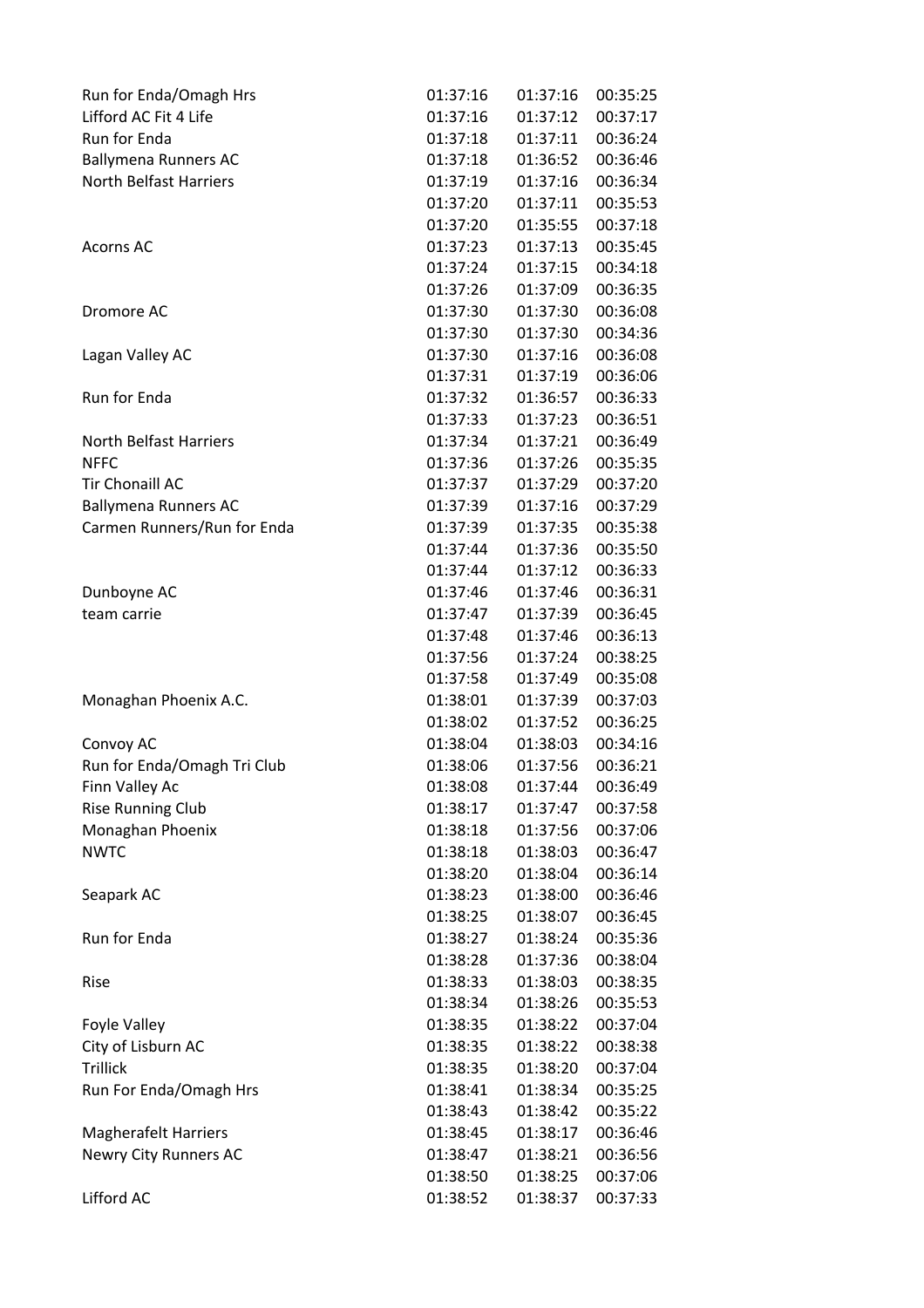| <b>B/olt Running Club</b>   | 01:38:53 | 01:38:25 | 00:37:36 |
|-----------------------------|----------|----------|----------|
| Born 2 Run                  | 01:38:54 | 01:38:42 | 00:36:19 |
|                             | 01:38:56 | 01:38:44 | 00:36:19 |
| Lifford A.C.                | 01:38:57 | 01:38:40 | 00:37:33 |
| Lifford Fit for life        | 01:39:00 | 01:38:32 | 00:37:13 |
|                             | 01:39:03 | 01:38:40 | 00:37:11 |
| Springwell Running Club     | 01:39:03 | 01:38:48 | 00:37:41 |
|                             | 01:39:05 | 01:38:29 | 00:36:48 |
|                             | 01:39:09 | 01:38:17 | 00:38:04 |
|                             | 01:39:10 | 01:38:51 | 00:37:23 |
| <b>FBRC</b>                 | 01:39:12 | 01:38:58 | 00:37:47 |
| <b>PACE Running Club</b>    | 01:39:16 | 01:38:58 | 00:37:37 |
|                             | 01:39:16 | 01:38:56 | 00:36:48 |
|                             | 01:39:16 | 01:39:02 | 00:37:34 |
|                             | 01:39:19 | 01:39:19 | 00:35:11 |
|                             | 01:39:20 | 01:39:01 | 00:38:44 |
|                             | 01:39:20 | 01:39:09 | 00:36:49 |
| Monaghan Town Runners       | 01:39:21 | 01:39:02 | 00:37:46 |
| Larne AC                    | 01:39:24 | 01:39:19 | 00:37:10 |
| <b>B/olt Running Club</b>   | 01:39:26 | 01:39:09 | 00:37:57 |
| <b>Sperrin Harriers</b>     | 01:39:27 | 01:39:16 | 00:37:19 |
|                             | 01:39:31 | 01:38:58 | 00:38:13 |
| <b>Sperrin Harriers</b>     | 01:39:35 | 01:39:25 | 00:36:48 |
| Milford AC                  | 01:39:35 | 01:39:30 | 00:38:29 |
|                             | 01:39:36 | 01:39:16 | 00:36:58 |
| <b>St Peters AC</b>         | 01:39:38 | 01:39:26 | 00:36:57 |
| Milford A.C.                | 01:39:39 | 01:39:28 | 00:38:29 |
| Monaghan Phoenix A.C.       | 01:39:41 | 01:39:28 | 00:36:47 |
| <b>Omagh Harriers</b>       | 01:39:44 | 01:39:37 | 00:35:52 |
| Springwell Running Club     | 01:39:45 | 01:39:15 | 00:37:52 |
|                             | 01:39:45 | 01:39:01 | 00:38:46 |
| <b>Belfast Running Club</b> | 01:39:49 | 01:39:38 | 00:36:58 |
|                             | 01:39:49 | 01:39:38 | 00:36:58 |
| Seapark AC                  | 01:39:51 | 01:39:24 | 00:37:16 |
|                             | 01:39:53 | 01:39:36 | 00:38:17 |
| <b>Newry City Runners</b>   | 01:39:53 | 01:39:26 | 00:38:00 |
| Virginia Triathlon Club     | 01:39:56 | 01:39:52 | 00:36:45 |
| Mullin Family and Friends   | 01:39:57 | 01:39:17 | 00:41:12 |
|                             | 01:39:59 | 01:39:24 | 00:39:23 |
| <b>BOLT</b>                 | 01:39:59 | 01:38:41 | 00:37:57 |
| <b>Rise Running Club</b>    | 01:40:00 | 01:39:29 | 00:37:59 |
|                             | 01:40:01 | 01:39:42 | 00:37:48 |
|                             | 01:40:02 | 01:40:02 | 00:37:59 |
|                             | 01:40:03 | 01:39:33 | 00:39:16 |
| Lifford AC fit4life         | 01:40:05 | 01:39:51 | 00:37:53 |
| <b>Magherafelt Harriers</b> | 01:40:08 | 01:39:40 | 00:38:42 |
|                             | 01:40:08 | 01:39:55 | 00:36:29 |
|                             | 01:40:10 | 01:39:54 | 00:37:30 |
| Lifford AC                  | 01:40:10 | 01:40:09 | 00:36:20 |
| <b>Omagh Harriers</b>       | 01:40:11 | 01:40:10 | 00:36:50 |
| Dromore AC                  | 01:40:12 | 01:40:12 | 00:36:56 |
| <b>KNOCKMANY RUNNERS</b>    | 01:40:14 | 01:39:45 | 00:37:46 |
|                             |          |          |          |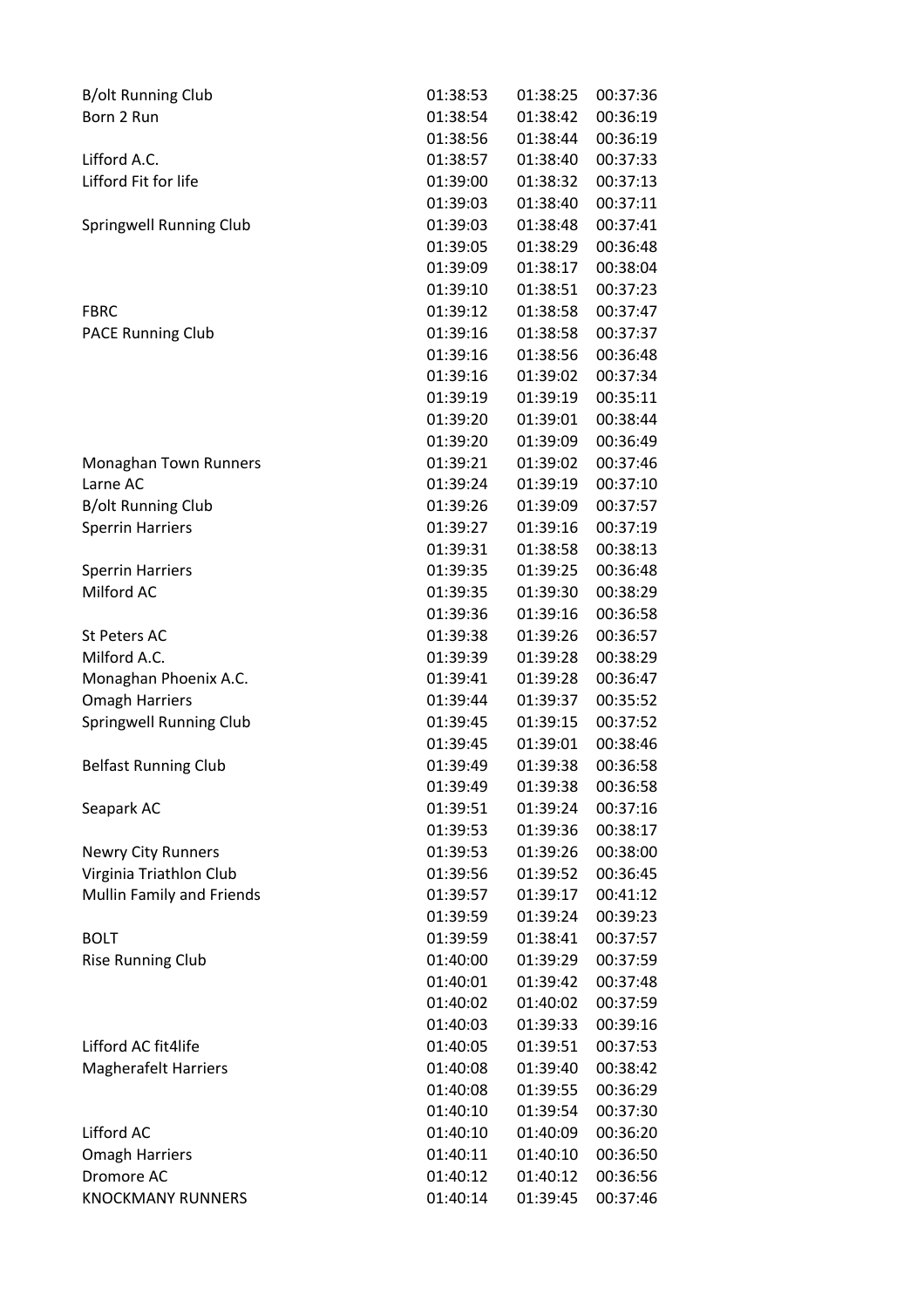| NI Civil Service AC             | 01:40:14 | 01:39:56 | 00:38:03 |
|---------------------------------|----------|----------|----------|
|                                 | 01:40:16 | 01:40:02 | 00:37:34 |
| Run for Enda                    | 01:40:16 | 01:39:54 | 00:38:29 |
|                                 | 01:40:18 | 01:39:33 | 00:38:55 |
| Murlough AC                     | 01:40:19 | 01:40:07 | 00:38:12 |
| Run for Enda                    | 01:40:21 | 01:40:01 | 00:38:50 |
|                                 | 01:40:22 | 01:38:59 | 00:38:42 |
|                                 | 01:40:27 | 01:39:54 | 00:37:41 |
| <b>Sperrin Harriers</b>         | 01:40:28 | 01:39:33 | 00:39:17 |
|                                 | 01:40:30 | 01:39:37 | 00:38:50 |
|                                 |          |          |          |
|                                 | 01:40:30 | 01:39:37 | 00:38:50 |
|                                 | 01:40:31 | 01:40:23 | 00:37:42 |
|                                 | 01:40:31 | 01:39:49 | 00:38:47 |
| Lifford AC                      | 01:40:32 | 01:40:27 | 00:37:24 |
| <b>Project Africa Athletics</b> | 01:40:33 | 01:40:01 | 00:38:01 |
| Enniskillen RC                  | 01:40:33 | 01:40:11 | 00:37:35 |
| Enniskillen RC                  | 01:40:37 | 01:40:15 | 00:36:56 |
| Milford AC                      | 01:40:38 | 01:40:38 | 00:38:29 |
|                                 | 01:40:39 | 01:40:23 | 00:38:23 |
| Omagh Triathlon Club            | 01:40:40 | 01:40:40 | 00:36:24 |
| Fv                              | 01:40:42 | 01:40:23 | 00:36:46 |
|                                 | 01:40:42 | 01:40:37 | 00:37:48 |
|                                 | 01:40:44 | 01:39:54 | 00:37:11 |
| LK 24/7                         | 01:40:44 | 01:40:18 | 00:36:49 |
| <b>Rise Running Club</b>        | 01:40:47 | 01:40:07 | 00:38:34 |
| Lifford AC Fit 4 Life           | 01:40:47 | 01:40:33 | 00:37:55 |
| <b>Magherafelt Harriers</b>     | 01:40:48 | 01:40:15 | 00:39:14 |
| Foyle Valley                    | 01:40:49 | 01:40:39 | 00:37:13 |
| <b>Magherafelt Harriers</b>     | 01:40:50 | 01:40:11 | 00:39:00 |
|                                 | 01:40:50 | 01:40:42 | 00:37:42 |
| Enniskillen RC                  | 01:40:53 | 01:40:41 | 00:38:44 |
| <b>Sheffield Running Club</b>   | 01:40:53 | 01:40:41 | 00:38:44 |
| East Down AC                    | 01:40:59 | 01:40:47 | 00:36:28 |
| <b>Run for Enda</b>             | 01:41:00 | 01:40:34 | 00:38:01 |
| Seapark AC                      | 01:41:00 | 01:40:50 | 00:37:47 |
| <b>Acorns AC</b>                | 01:41:02 | 01:41:00 | 00:37:18 |
| Dub Running Club                | 01:41:06 | 01:40:39 | 00:38:20 |
| <b>Reach Running Club</b>       | 01:41:07 | 01:40:25 | 00:39:24 |
| Milford A.C.                    | 01:41:08 | 01:40:56 | 00:38:59 |
|                                 | 01:41:08 | 01:40:43 | 00:37:04 |
| Lifford AC fit4life             | 01:41:15 | 01:41:01 | 00:37:55 |
|                                 |          |          |          |
| <b>Ballymena Runners AC</b>     | 01:41:16 | 01:40:57 | 00:37:47 |
|                                 | 01:41:19 | 01:40:58 | 00:35:48 |
| Springwell Running Club         | 01:41:21 | 01:41:06 | 00:37:41 |
| Crusaders A.C.                  | 01:41:23 | 01:41:00 | 00:37:53 |
| Enniskillen RC                  | 01:41:25 | 01:41:01 | 00:39:26 |
|                                 | 01:41:25 | 01:40:35 | 00:39:16 |
| Carmen Runners/Run for Enda     | 01:41:26 | 01:41:11 | 00:39:29 |
|                                 | 01:41:27 | 01:41:15 | 00:38:50 |
| <b>Sperrin Harriers</b>         | 01:41:30 | 01:41:28 | 00:31:33 |
| <b>Belfast Running Club</b>     | 01:41:31 | 01:41:14 | 00:38:13 |
| Run for Enda/Omagh Hrs          | 01:41:32 | 01:41:26 | 00:36:57 |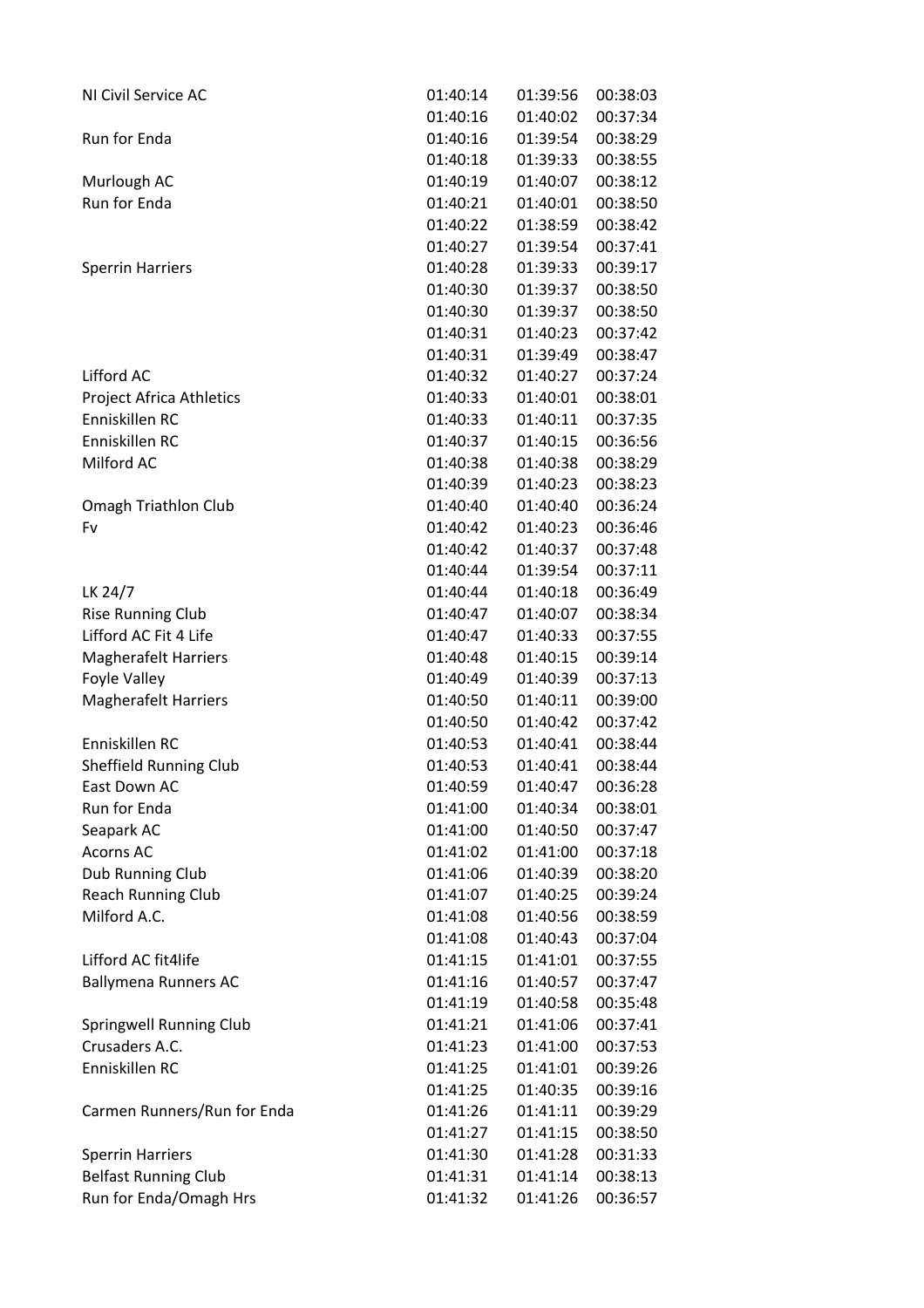| <b>Newry City Runners</b>     | 01:41:34 | 01:41:21 | 00:38:41 |
|-------------------------------|----------|----------|----------|
| <b>Magherafelt Harriers</b>   | 01:41:34 | 01:41:18 | 00:37:11 |
|                               | 01:41:34 | 01:41:18 | 00:38:51 |
|                               | 01:41:35 | 01:41:17 | 00:38:24 |
|                               | 01:41:39 | 01:41:30 | 00:35:54 |
|                               | 01:41:40 | 01:41:23 | 00:38:15 |
| B/olt Running Club            | 01:41:41 | 01:41:39 | 00:38:12 |
| <b>Newry City Runners</b>     | 01:41:42 | 01:41:23 | 00:39:23 |
| <b>Omagh Harriers</b>         | 01:41:43 | 01:41:37 | 00:37:11 |
| <b>Rise Running Club</b>      | 01:41:48 | 01:41:43 | 00:38:45 |
| Runblast                      | 01:41:49 | 01:41:37 | 00:38:52 |
|                               | 01:41:54 | 01:41:30 | 00:37:54 |
| <b>Sperrin Harriers</b>       | 01:41:55 | 01:41:49 | 00:36:32 |
| Milford A.C.                  | 01:41:55 | 01:41:48 | 00:38:34 |
| Longford Triathlon Club       | 01:41:55 | 01:41:46 | 00:36:44 |
| Rosses AC                     | 01:41:56 | 01:41:51 | 00:39:00 |
| Rosses A.C.                   | 01:41:57 | 01:41:57 | 00:38:59 |
| Muck hogs                     | 01:41:58 | 01:41:43 | 00:39:00 |
|                               | 01:42:00 | 01:41:38 | 00:38:07 |
|                               | 01:42:03 | 01:42:03 | 00:38:47 |
| <b>Lisburn Triathlon Club</b> | 01:42:05 | 01:41:52 | 00:38:50 |
| City of Derry Spartans        | 01:42:07 | 01:42:05 | 00:37:30 |
|                               | 01:42:07 | 01:41:50 | 00:38:23 |
|                               | 01:42:09 | 01:40:45 | 00:37:54 |
| Foyle Valley AC               | 01:42:11 | 01:42:01 | 00:38:08 |
|                               | 01:42:11 | 01:41:11 | 00:39:30 |
| St Naul's runners             | 01:42:12 | 01:41:40 | 00:37:37 |
| <b>Cullion Harriers</b>       | 01:42:14 | 01:41:51 | 00:38:10 |
|                               | 01:42:15 | 01:42:01 | 00:37:00 |
|                               | 01:42:16 | 01:41:54 | 00:37:16 |
|                               | 01:42:17 | 01:41:59 | 00:37:05 |
|                               | 01:42:18 | 01:41:49 | 00:39:23 |
| STAR RUNNING CLUB             | 01:42:19 | 01:42:19 | 00:37:14 |
| Milford A.C.                  | 01:42:22 | 01:42:15 | 00:39:00 |
| Castlefinn Running            | 01:42:24 | 01:41:30 | 00:39:37 |
|                               | 01:42:25 | 01:41:49 | 00:38:39 |
| blood, sweat and tears        | 01:42:27 | 01:42:09 | 00:38:15 |
| <b>Ballydrain Harriers</b>    | 01:42:29 | 01:40:35 | 00:40:33 |
|                               | 01:42:30 | 01:42:17 | 00:37:40 |
| Rosses A.C.                   | 01:42:32 | 01:42:27 | 00:39:00 |
|                               | 01:42:32 | 01:42:25 | 00:37:59 |
| <b>Reservoir Whippets</b>     | 01:42:33 | 01:41:56 | 00:39:25 |
| <b>Tir Chonaill AC</b>        | 01:42:34 | 01:42:26 | 00:38:24 |
|                               | 01:42:38 | 01:42:23 | 00:38:40 |
|                               | 01:42:40 | 01:41:56 | 00:40:13 |
|                               | 01:42:41 | 01:42:14 | 00:39:00 |
| Dromore AC                    | 01:42:42 | 01:42:07 | 00:39:27 |
| Lifford AC fit for life       |          |          |          |
|                               | 01:42:42 | 01:42:38 | 00:37:17 |
|                               | 01:42:44 | 01:42:05 | 00:39:14 |
| North Down AC                 | 01:42:44 | 01:42:35 | 00:38:04 |
|                               | 01:42:45 | 01:42:42 | 00:37:36 |
| <b>STAR RUNNING CLUB</b>      | 01:42:46 | 01:42:34 | 00:37:15 |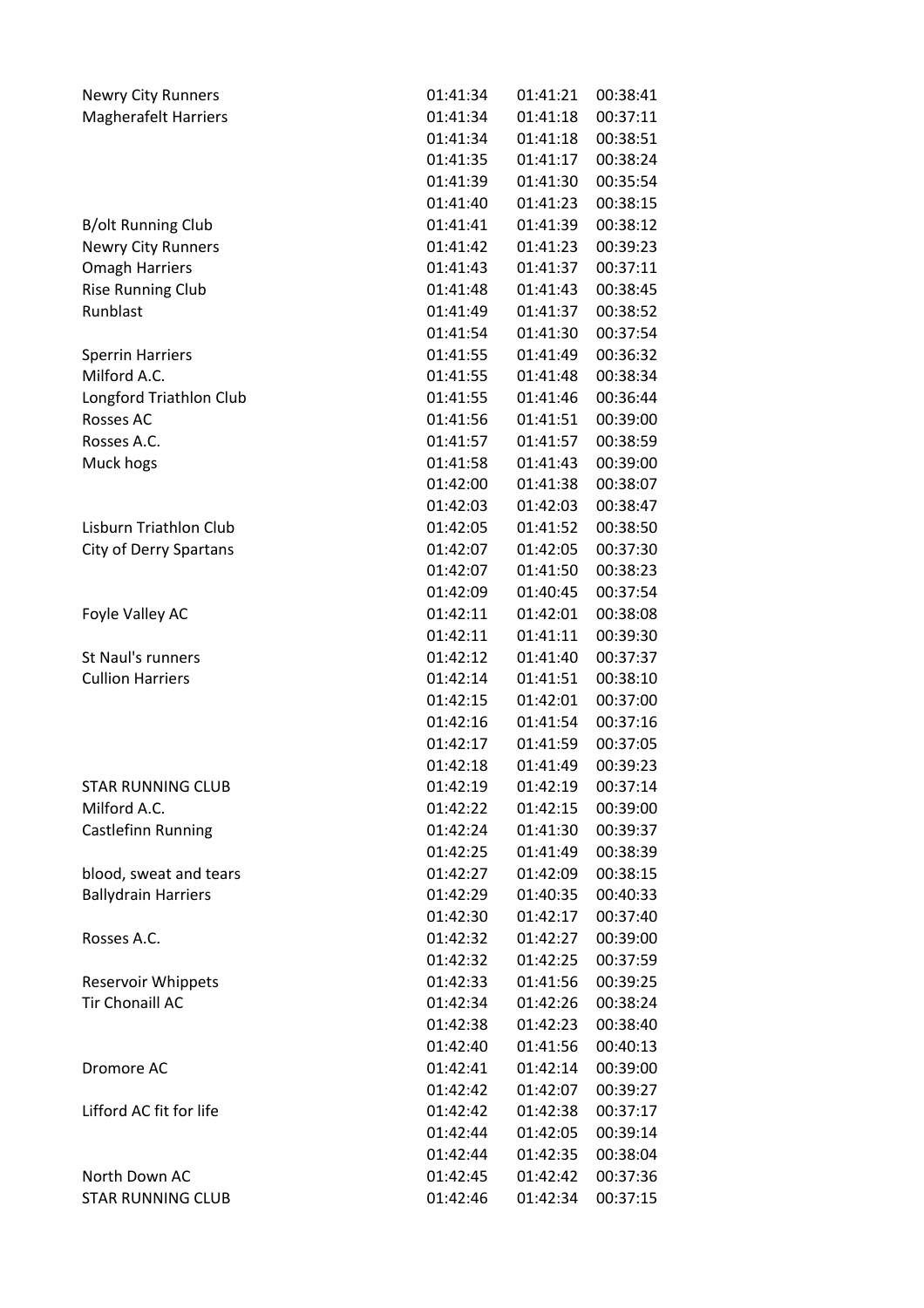| Inishowen A.C.                | 01:42:46             | 01:42:46             | 00:39:23 |
|-------------------------------|----------------------|----------------------|----------|
| Lifford AC                    | 01:42:54             | 01:42:53             | 00:37:12 |
|                               | 01:42:55             | 01:42:38             | 00:36:49 |
| West Waterford A.C.           | 01:42:55             | 01:42:15             | 00:39:29 |
|                               | 01:42:56             | 01:42:48             | 00:37:16 |
|                               | 01:42:57             | 01:42:11             | 00:40:39 |
|                               | 01:42:58             | 01:42:29             | 00:38:54 |
| Milford AC                    | 01:42:59             | 01:42:52             | 00:38:59 |
| <b>Knockmany Runners</b>      | 01:43:02             | 01:42:32             | 00:38:41 |
|                               | 01:43:05             | 01:43:00             | 00:36:57 |
|                               | 01:43:06             | 01:42:28             | 00:39:21 |
|                               | 01:43:09             | 01:42:42             | 00:39:27 |
|                               | 01:43:12             | 01:42:50             | 00:39:26 |
|                               | 01:43:12             | 01:42:52             | 00:37:58 |
| North Down AC                 | 01:43:14             | 01:43:04             | 00:38:53 |
| Muck hogs                     | 01:43:17             | 01:42:41             | 00:40:31 |
|                               | 01:43:18             | 01:42:20             | 00:39:50 |
|                               | 01:43:19             | 01:43:09             | 00:39:02 |
|                               | 01:43:19             | 01:43:19             | 00:38:57 |
| <b>Rise Running Club</b>      | 01:43:20             | 01:42:39             | 00:39:06 |
| Larne AC                      | 01:43:20             | 01:41:49             | 00:41:02 |
|                               | 01:43:21             | 01:42:52             | 00:39:27 |
|                               | 01:43:22             | 01:42:34             | 00:39:17 |
|                               | 01:43:23             | 01:42:57             | 00:39:16 |
| Beragh                        | 01:43:27             | 01:42:49             | 00:39:27 |
| <b>Rise Running Club</b>      | 01:43:28             | 01:42:01             | 00:40:32 |
|                               | 01:43:28             | 01:42:59             | 00:39:24 |
|                               | 01:43:31             | 01:42:18             | 00:39:44 |
|                               | 01:43:31             | 01:43:11             | 00:40:28 |
| Lifford A.C.                  | 01:43:32             | 01:43:16             | 00:38:47 |
|                               | 01:43:34             | 01:41:27             | 00:39:41 |
|                               | 01:43:35             | 01:43:07             | 00:38:59 |
| <b>BLAST RUN DERRY</b>        | 01:43:35             | 01:43:22             | 00:38:50 |
| Enniskillen RC                | 01:43:37             | 01:43:37             | 00:39:32 |
|                               | 01:43:37             | 01:43:05             | 00:40:00 |
|                               | 01:43:39             | 01:43:33             | 00:39:21 |
| Northwest Triathlon Club      | 01:43:40             | 01:43:13             | 00:39:20 |
| Run for Enda                  | 01:43:40             | 01:42:58             | 00:39:22 |
| <b>Run for Enda</b>           | 01:43:40             | 01:42:52             | 00:40:02 |
| Omagh Tri Club                | 01:43:41             | 01:43:11             | 00:39:25 |
|                               | 01:43:44             | 01:42:31             | 00:40:12 |
| Convoy AC                     | 01:43:45             | 01:43:10             | 00:39:24 |
|                               | 01:43:45             | 01:43:45             | 00:39:21 |
|                               | 01:43:46             | 01:43:18             | 00:39:28 |
|                               | 01:43:47             | 01:43:18             |          |
| <b>North Belfast Harriers</b> | 01:43:48             | 01:41:56             | 00:38:39 |
|                               | 01:43:50             | 01:43:50             | 00:38:14 |
|                               |                      |                      |          |
|                               | 01:43:50             | 01:43:31             | 00:37:42 |
|                               | 01:43:50<br>01:43:51 | 01:43:16<br>01:43:26 | 00:39:00 |
| Moneyglass                    |                      |                      | 00:39:47 |
|                               | 01:43:52             | 01:43:14             | 00:39:14 |
| Rise                          | 01:43:53             | 01:43:12             | 00:38:46 |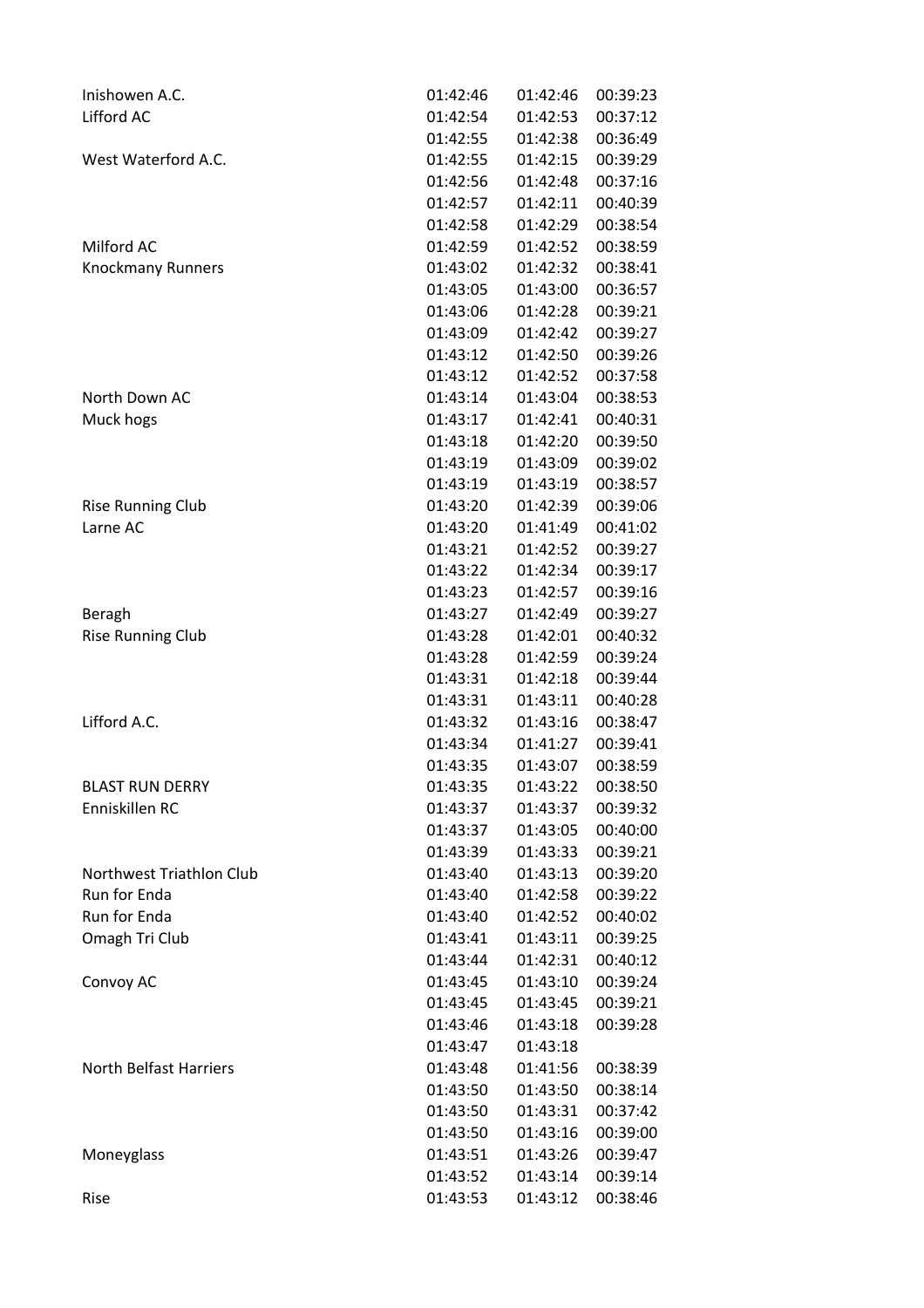| Omagh Tri Club                    | 01:43:53 | 01:42:32 | 00:40:48 |
|-----------------------------------|----------|----------|----------|
|                                   | 01:43:54 | 01:43:41 | 00:39:22 |
|                                   | 01:43:54 | 01:43:24 | 00:39:25 |
| Mullin Family and Friends         | 01:43:55 | 01:43:16 | 00:42:17 |
|                                   | 01:43:58 | 01:42:47 | 00:40:06 |
|                                   | 01:43:59 | 01:43:33 | 00:38:31 |
|                                   | 01:44:05 | 01:43:27 | 00:42:17 |
| Monaghan Town Runners             | 01:44:06 | 01:43:47 | 00:38:46 |
| <b>Clones AC</b>                  | 01:44:10 | 01:43:53 | 00:38:49 |
| Springwell Running Club           | 01:44:12 | 01:43:51 | 00:39:26 |
| Run for Enda                      | 01:44:12 | 01:43:34 | 00:39:29 |
|                                   | 01:44:13 | 01:43:49 | 00:38:43 |
| Run for Enda                      | 01:44:19 | 01:44:12 | 00:35:43 |
|                                   | 01:44:20 | 01:43:50 | 00:39:18 |
|                                   | 01:44:21 | 01:44:06 | 00:37:58 |
| Carmen Runners/Run for Enda       | 01:44:23 | 01:44:07 | 00:39:15 |
|                                   | 01:44:24 | 01:44:08 | 00:38:57 |
|                                   | 01:44:28 | 01:43:45 | 00:41:18 |
| Run for Enda                      | 01:44:30 | 01:43:09 | 00:41:34 |
| <b>Run for Enda</b>               | 01:44:30 | 01:43:09 | 00:41:36 |
|                                   | 01:44:31 | 01:43:56 | 00:39:01 |
| Inishowen AC                      | 01:44:37 | 01:44:08 | 00:40:56 |
| Inishowen AC                      | 01:44:38 | 01:44:09 | 00:40:57 |
| <b>BLAST RUN DERRY</b>            | 01:44:38 | 01:44:25 | 00:38:51 |
| Pacer / Omagh Harriers AC         | 01:44:42 | 01:44:21 | 00:39:23 |
| <b>Usual Suspects</b>             | 01:44:45 | 01:44:35 | 00:38:28 |
| Foyle Valley                      | 01:44:46 | 01:44:32 | 00:38:39 |
|                                   | 01:44:48 | 01:43:40 | 00:41:16 |
| Omagh Tri club                    | 01:44:49 | 01:44:21 | 00:39:31 |
|                                   | 01:44:51 | 01:44:13 | 00:41:17 |
| Doherty of Mountcharles           | 01:44:52 | 01:43:49 | 00:40:04 |
| Valley Running Club AC            | 01:44:54 | 01:43:44 | 00:40:27 |
|                                   | 01:44:54 | 01:44:26 | 00:39:31 |
| Foyle Valley AC                   | 01:44:55 | 01:44:42 | 00:39:18 |
|                                   | 01:44:56 | 01:44:14 | 00:39:49 |
| <b>Omagh Triathlon Club</b>       | 01:44:57 | 01:44:57 | 00:39:24 |
|                                   | 01:44:59 | 01:44:59 | 00:35:11 |
| foyle<br><b>STAR RUNNING CLUB</b> | 01:45:04 | 01:44:08 | 00:40:31 |
|                                   | 01:45:18 | 01:45:04 | 00:40:10 |
| Carmen Runners/Run for Enda       | 01:45:21 | 01:44:26 | 00:41:11 |
| <b>St Peters</b><br><b>CVW</b>    | 01:45:23 |          |          |
|                                   | 01:45:23 | 01:44:59 | 00:39:28 |
| <b>B/olt Running Club</b>         |          | 01:45:22 | 00:39:16 |
| <b>B/olt Running Club</b>         | 01:45:23 | 01:45:21 | 00:39:16 |
| Finn Valley A.C.                  | 01:45:24 | 01:45:13 | 00:39:30 |
|                                   | 01:45:25 | 01:44:56 | 00:38:58 |
| <b>Sperrin Harriers</b>           | 01:45:29 | 01:43:55 | 00:39:29 |
|                                   | 01:45:30 | 01:44:58 | 00:38:58 |
|                                   | 01:45:31 | 01:44:56 | 00:39:24 |
| <b>Sperrin Harriers</b>           | 01:45:33 | 01:45:16 | 00:40:21 |
| <b>Team Carrie</b>                | 01:45:37 | 01:45:08 | 00:41:32 |
|                                   | 01:45:41 | 01:44:59 | 00:39:23 |
| Lifford A.C.                      | 01:45:41 | 01:45:36 | 00:40:11 |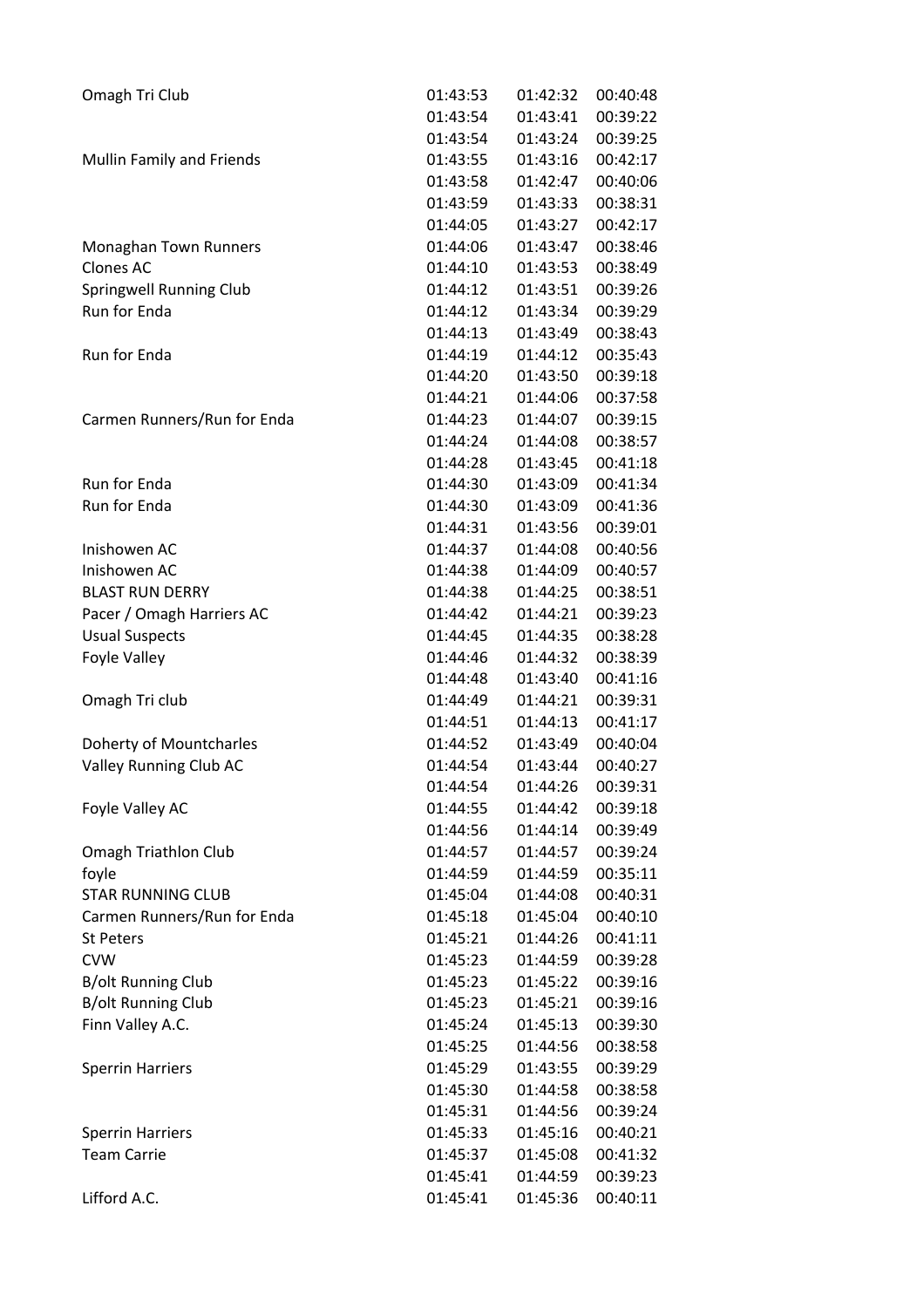|                                | 01:45:43 | 01:44:59 | 00:39:22 |
|--------------------------------|----------|----------|----------|
|                                | 01:45:44 | 01:45:09 | 00:39:26 |
|                                | 01:45:44 | 01:45:12 | 00:38:58 |
|                                | 01:45:45 | 01:44:05 | 00:41:04 |
| Lifford AC                     | 01:45:50 | 01:45:45 | 00:39:21 |
| Lifford AC                     | 01:45:50 | 01:45:44 | 00:39:22 |
| <b>Termoneeny Running Club</b> | 01:45:51 | 01:45:01 | 00:41:46 |
| enniskillen                    | 01:45:51 | 01:45:43 | 00:38:43 |
| Springwell Running Club        | 01:45:54 | 01:45:31 | 00:41:10 |
| <b>Termoneeny Running Club</b> | 01:45:55 | 01:45:04 | 00:41:46 |
| Foyle Valley AC                | 01:45:55 | 01:45:39 | 00:39:40 |
|                                | 01:45:55 | 01:45:02 | 00:39:10 |
|                                | 01:45:56 | 01:44:09 | 00:40:50 |
|                                | 01:45:56 | 01:45:10 | 00:39:53 |
|                                | 01:45:56 | 01:45:46 | 00:38:06 |
|                                | 01:46:02 | 01:45:46 | 00:40:16 |
| <b>Newry City Runners</b>      | 01:46:03 | 01:45:36 | 00:38:49 |
| <b>Newry City Runners AC</b>   | 01:46:03 | 01:45:34 | 00:38:49 |
| Dromore AC                     | 01:46:05 | 01:45:24 | 00:41:13 |
| Orangegrove AC                 | 01:46:06 | 01:45:18 | 00:39:55 |
| Lifford A.C.                   | 01:46:07 | 01:46:03 | 00:40:15 |
| Runblast                       | 01:46:11 | 01:46:00 | 00:38:53 |
|                                | 01:46:11 | 01:45:58 | 00:38:53 |
| Armagh AC                      | 01:46:14 | 01:46:03 | 00:39:01 |
| <b>Acorns AC</b>               | 01:46:14 | 01:45:31 | 00:40:50 |
| Foyle Valley                   | 01:46:16 | 01:45:59 | 00:39:40 |
| Omagh Tri Club                 | 01:46:17 | 01:45:50 | 00:40:10 |
| Springwell Running Club        | 01:46:17 | 01:44:09 | 00:41:19 |
|                                | 01:46:19 | 01:46:11 | 00:38:14 |
| north fermanagh fitness club   | 01:46:21 | 01:45:51 | 00:40:01 |
| <b>B/olt Running Club</b>      | 01:46:23 | 01:45:32 | 00:40:15 |
|                                | 01:46:27 | 01:46:17 | 00:37:13 |
|                                | 01:46:28 | 01:46:21 | 00:37:50 |
| <b>Reach Running Club</b>      | 01:46:32 | 01:45:32 | 00:40:00 |
| <b>Acorns AC</b>               | 01:46:32 | 01:46:02 | 00:39:27 |
| Born 2 Run                     | 01:46:37 | 01:46:00 | 00:41:02 |
| Enniskillen RC                 | 01:46:39 | 01:46:15 | 00:39:25 |
|                                | 01:46:39 | 01:45:39 | 00:41:08 |
|                                | 01:46:40 | 01:46:18 | 00:39:27 |
| <b>B/olt Running Club</b>      | 01:46:46 | 01:46:16 | 00:39:20 |
| FightingFit                    | 01:46:46 | 01:45:14 | 00:41:51 |
| Run for Enda                   | 01:46:48 | 01:46:33 | 00:38:49 |
|                                | 01:46:49 | 01:46:32 | 00:39:44 |
|                                | 01:46:50 | 01:43:46 | 00:45:45 |
| <b>Acorns AC</b>               | 01:46:51 | 01:46:50 | 00:38:50 |
| Run for enda                   | 01:46:51 | 01:46:51 |          |
| Dromore                        | 01:46:54 | 01:46:13 | 00:41:24 |
| <b>NICSAC</b>                  | 01:46:55 | 01:46:10 | 00:40:23 |
|                                | 01:46:57 | 01:46:38 | 00:38:45 |
| Born 2 Run                     | 01:46:58 | 01:46:22 | 00:39:24 |
|                                | 01:47:01 |          | 00:41:07 |
| Carmen Runners/Run for Enda    |          | 01:45:12 |          |
|                                | 01:47:04 | 01:44:45 | 00:41:37 |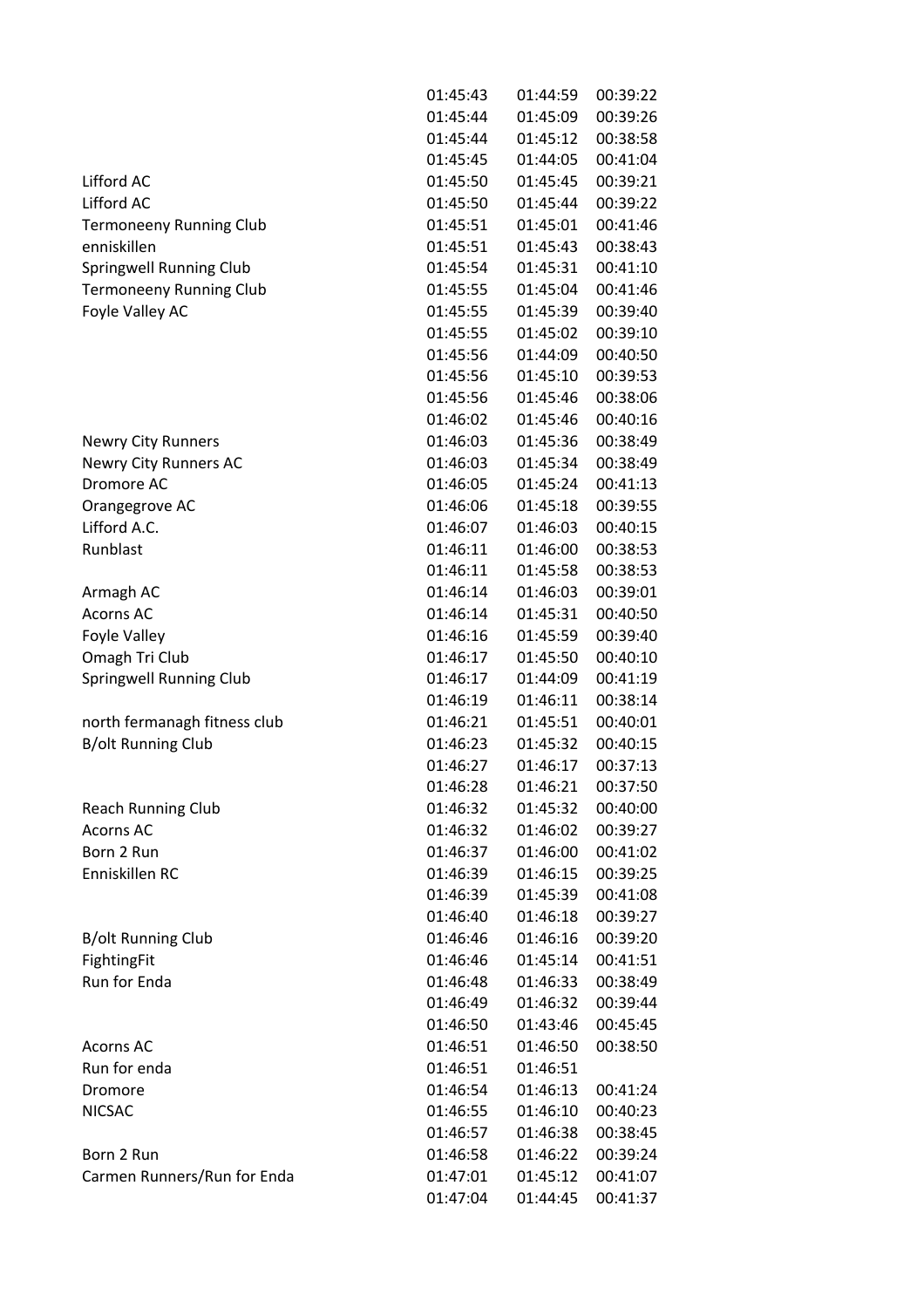|                                         | 01:47:04 | 01:46:38 | 00:41:20 |
|-----------------------------------------|----------|----------|----------|
| <b>Tir Chonaill AC</b>                  | 01:47:04 | 01:46:57 | 00:40:24 |
|                                         | 01:47:05 | 01:46:32 | 00:40:29 |
| Milford AC                              | 01:47:09 | 01:47:00 | 00:40:23 |
|                                         | 01:47:10 | 01:47:08 | 00:39:13 |
| Run for Enda                            | 01:47:10 | 01:46:35 | 00:39:26 |
| <b>Blast Run</b>                        | 01:47:10 | 01:45:50 | 00:42:20 |
| <b>B/olt Running Club</b>               | 01:47:11 | 01:47:00 | 00:39:13 |
|                                         | 01:47:11 | 01:47:11 | 00:38:57 |
|                                         | 01:47:17 | 01:47:07 | 00:39:12 |
| Aghaloo                                 | 01:47:17 | 01:47:08 | 00:39:12 |
| Rise                                    | 01:47:17 | 01:46:36 | 00:38:57 |
|                                         | 01:47:17 | 01:47:07 | 00:39:12 |
| <b>Acorns AC</b>                        | 01:47:22 | 01:46:26 | 00:40:58 |
|                                         | 01:47:22 | 01:47:17 | 00:39:23 |
| Monaghan Town Runners                   | 01:47:25 | 01:46:43 | 00:40:43 |
|                                         | 01:47:28 | 01:47:20 | 00:37:50 |
| Inishowen AC                            | 01:47:28 | 01:46:49 | 00:40:56 |
|                                         | 01:47:31 | 01:46:11 | 00:41:26 |
|                                         | 01:47:31 | 01:46:59 | 00:39:26 |
|                                         | 01:47:31 | 01:46:58 | 00:39:29 |
| Killyclogher                            | 01:47:32 | 01:46:11 | 00:41:26 |
| pomeroy runners                         | 01:47:32 | 01:46:56 | 00:40:44 |
|                                         | 01:47:33 | 01:46:36 | 00:41:59 |
| Monaghan Town Runners                   | 01:47:33 | 01:47:15 | 00:37:55 |
| pomeroy runners                         | 01:47:34 | 01:47:01 | 00:40:54 |
| Run for Enda                            | 01:47:35 | 01:47:31 | 00:40:31 |
| Owen Roe O'Neills / Healthy Bon Fitness | 01:47:36 | 01:47:02 | 00:39:08 |
| Rom                                     | 01:47:37 | 01:47:37 | 00:40:08 |
|                                         | 01:47:37 | 01:46:50 | 00:40:05 |
|                                         | 01:47:37 | 01:46:42 | 00:40:38 |
| F                                       | 01:47:40 | 01:47:28 | 00:40:09 |
| <b>Foyle Valley</b>                     | 01:47:41 | 01:47:29 | 00:40:09 |
| Omagh Tri Club/Run for Enda             | 01:47:45 | 01:47:18 | 00:39:24 |
| unattached                              | 01:47:47 | 01:45:19 | 00:42:28 |
| <b>NWTC</b>                             | 01:47:50 | 01:47:25 | 00:39:28 |
|                                         | 01:47:50 | 01:47:26 | 00:39:42 |
| <b>Omagh Triathlon Club</b>             | 01:47:51 | 01:47:26 | 00:41:06 |
| <b>Run for Enda</b>                     | 01:47:52 | 01:47:13 | 00:38:47 |
|                                         | 01:47:54 | 01:45:59 | 00:41:22 |
| Milford A.C.                            | 01:47:54 | 01:47:24 | 00:41:45 |
| Run for Enda/Omagh Tri Club             | 01:47:55 | 01:47:50 | 00:39:36 |
|                                         | 01:47:56 | 01:47:24 | 00:39:29 |
| <b>Slemish Striders</b>                 | 01:47:56 | 01:47:16 | 00:39:25 |
| Lifford AC Fit 4 Life                   | 01:47:57 | 01:47:53 | 00:39:58 |
| Foyle Valley AC                         | 01:47:59 | 01:47:43 | 00:40:44 |
| Milford AC                              | 01:48:02 | 01:47:54 | 00:39:00 |
|                                         | 01:48:02 | 01:48:02 | 00:42:20 |
|                                         | 01:48:02 | 01:47:14 | 00:42:20 |
|                                         | 01:48:05 | 01:47:44 | 00:39:26 |
|                                         | 01:48:06 | 01:47:31 | 00:41:14 |
| <b>Rise Running Club</b>                | 01:48:07 | 01:47:07 | 00:43:56 |
|                                         |          |          |          |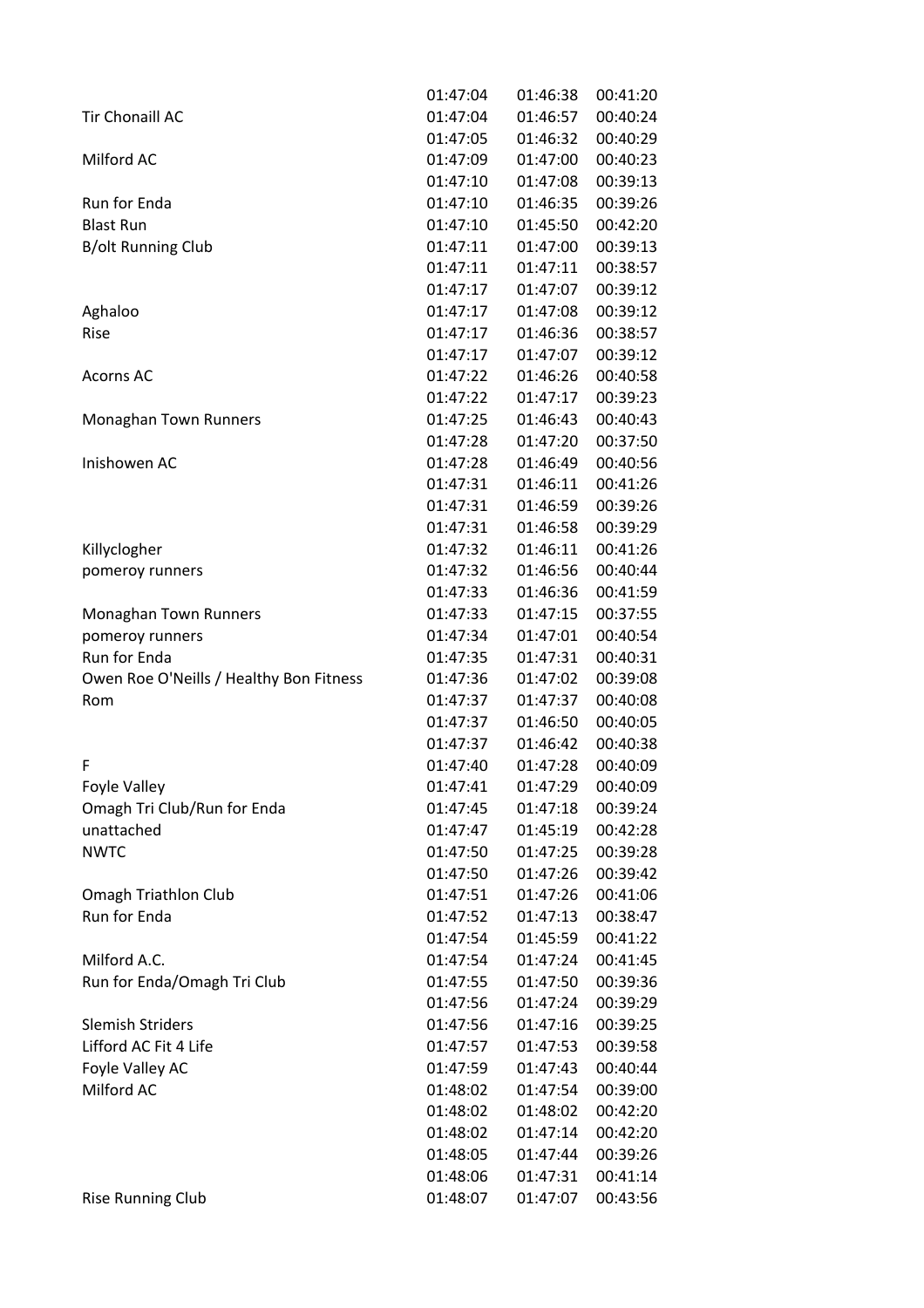| Milford A.C.                | 01:48:07 | 01:47:56 | 00:39:38 |
|-----------------------------|----------|----------|----------|
| <b>Sperrin Harriers</b>     | 01:48:09 | 01:46:55 | 00:39:57 |
|                             | 01:48:10 | 01:47:14 | 00:41:22 |
| tir chonaill                | 01:48:12 | 01:47:17 | 00:41:52 |
|                             | 01:48:13 | 01:47:18 | 00:41:19 |
|                             | 01:48:15 | 01:47:10 | 00:41:13 |
|                             | 01:48:16 | 01:47:42 | 00:39:59 |
|                             | 01:48:17 | 01:47:43 | 00:40:38 |
| Island Triathlon Club       | 01:48:17 | 01:46:06 | 00:43:37 |
|                             | 01:48:18 | 01:47:35 | 00:41:24 |
|                             | 01:48:19 | 01:45:44 | 00:42:23 |
| <b>Sperrin Harriers</b>     | 01:48:19 | 01:46:31 | 00:40:47 |
| Lifford AC                  | 01:48:20 | 01:48:03 | 00:39:33 |
| <b>Moneymore Tortoises</b>  | 01:48:20 | 01:47:51 | 00:41:46 |
|                             | 01:48:21 | 01:47:46 | 00:41:53 |
|                             | 01:48:21 | 01:47:45 | 00:41:53 |
| <b>KNOCKMANY RUNNERS</b>    | 01:48:22 | 01:46:22 | 00:41:10 |
|                             | 01:48:22 | 01:47:57 | 00:41:29 |
| Milford AC                  | 01:48:23 | 01:48:15 | 00:40:22 |
| star running, derry         | 01:48:25 | 01:47:28 | 00:40:31 |
| Carmen Runners/Run for Enda | 01:48:26 | 01:48:10 | 00:40:59 |
|                             | 01:48:26 | 01:45:36 | 00:43:18 |
| Carmen Runners/Run for Enda | 01:48:27 | 01:47:12 | 00:41:30 |
| Omagh St Enda's GAC         | 01:48:28 | 01:48:24 | 00:39:00 |
| 24/7 Tri club               | 01:48:29 | 01:46:55 | 00:41:27 |
| Run for Enda/Omagh Tri Club | 01:48:31 | 01:48:01 | 00:41:12 |
| Armagh Pikekickers          | 01:48:34 | 01:48:28 | 00:40:24 |
|                             | 01:48:36 | 01:48:07 | 00:39:28 |
|                             | 01:48:37 | 01:48:29 | 00:38:12 |
|                             | 01:48:40 | 01:48:19 | 00:40:58 |
| <b>Ballydrain Harriers</b>  | 01:48:41 | 01:48:17 | 00:39:21 |
| Inishowen AC                | 01:48:42 | 01:48:02 | 00:42:48 |
|                             | 01:48:46 | 01:48:03 | 00:42:27 |
|                             | 01:48:50 | 01:47:34 | 00:43:08 |
|                             | 01:48:50 | 01:47:35 | 00:43:09 |
| Clones AC                   | 01:48:51 | 01:48:46 | 00:38:24 |
| Letterkenny A.C.            | 01:48:52 | 01:48:22 | 00:41:34 |
|                             | 01:48:53 | 01:48:29 | 00:39:26 |
| Run for Enda                | 01:48:55 | 01:48:28 |          |
| Mullaghbawn Road Runners    | 01:48:56 | 01:48:31 | 00:39:19 |
| <b>St Peters AC</b>         | 01:48:57 | 01:48:12 | 00:41:23 |
| St Peters AC                | 01:48:57 | 01:48:12 | 00:41:22 |
|                             | 01:48:59 | 01:48:05 | 00:41:25 |
|                             | 01:49:00 | 01:48:06 | 00:41:25 |
|                             | 01:49:00 | 01:48:10 | 00:41:09 |
| 100 Marathon Club Ireland   | 01:49:01 | 01:48:50 | 00:40:15 |
| Lk 24/7                     | 01:49:05 | 01:48:40 | 00:38:36 |
|                             | 01:49:10 | 01:48:17 | 00:41:27 |
|                             | 01:49:11 | 01:46:35 | 00:43:28 |
|                             | 01:49:17 | 01:48:21 | 00:42:24 |
|                             | 01:49:19 | 01:49:14 | 00:40:51 |
|                             | 01:49:19 | 01:49:15 | 00:40:51 |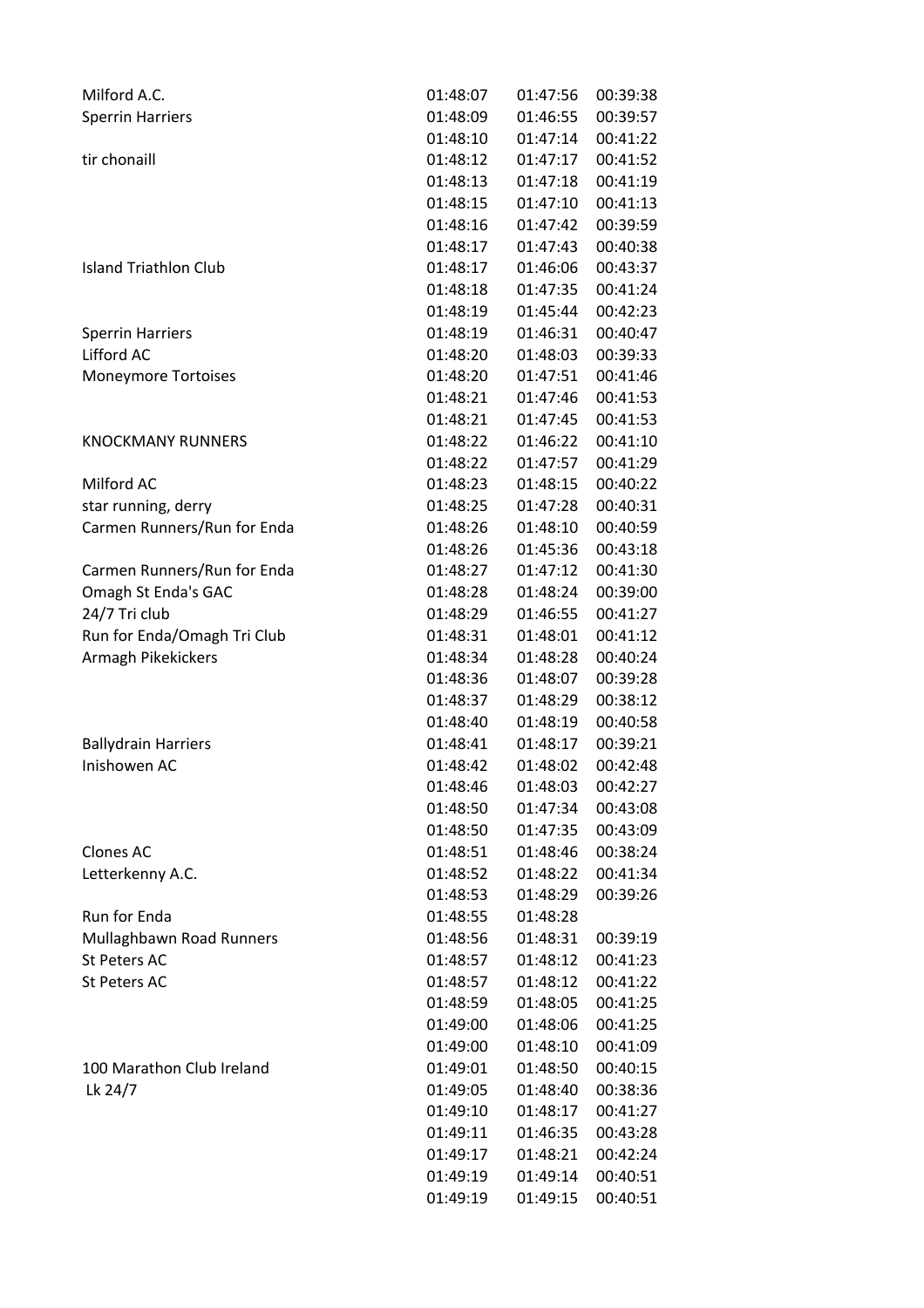|                               | 01:49:24 | 01:47:00 | 00:43:10 |
|-------------------------------|----------|----------|----------|
|                               | 01:49:25 | 01:48:46 | 00:43:47 |
|                               | 01:49:26 | 01:48:54 | 00:40:41 |
| Milford A.C.                  | 01:49:26 | 01:49:17 | 00:40:22 |
|                               | 01:49:27 | 01:48:30 | 00:42:41 |
|                               | 01:49:27 | 01:48:30 | 00:42:41 |
| drumquin running club         | 01:49:30 | 01:48:32 | 00:40:32 |
| <b>Acorns AC</b>              | 01:49:30 | 01:47:41 | 00:41:32 |
|                               | 01:49:38 | 01:49:33 | 00:39:25 |
|                               | 01:49:38 | 01:49:08 | 00:41:05 |
|                               | 01:49:41 | 01:49:00 | 00:40:52 |
|                               | 01:49:45 | 01:49:05 | 00:41:18 |
|                               | 01:49:45 | 01:47:08 | 00:43:25 |
| Monaghan Town Runners         | 01:49:45 | 01:49:23 | 00:40:28 |
|                               | 01:49:46 | 01:49:11 | 00:39:58 |
| <b>Eglinton Road Runners</b>  | 01:49:50 | 01:49:27 | 00:40:14 |
|                               | 01:49:51 | 01:48:48 | 00:42:53 |
| <b>Eglinton Road Runners</b>  | 01:49:51 | 01:49:27 | 00:40:15 |
|                               | 01:49:52 | 01:49:08 | 00:41:02 |
| <b>Beechmount Harriers AC</b> | 01:49:54 | 01:49:43 | 00:39:22 |
| <b>Trillick</b>               | 01:49:56 | 01:49:06 | 00:41:22 |
|                               | 01:49:56 | 01:49:54 | 00:38:16 |
| <b>Reach Running Club</b>     | 01:49:57 | 01:48:55 | 00:42:03 |
|                               | 01:49:57 | 01:49:39 | 00:40:07 |
|                               | 01:49:57 | 01:49:01 | 00:42:39 |
|                               | 01:49:58 | 01:49:21 | 00:39:20 |
|                               | 01:49:59 | 01:48:45 | 00:41:41 |
| Rise                          | 01:50:01 | 01:49:56 | 00:38:45 |
|                               | 01:50:01 | 01:47:23 | 00:42:05 |
| Sligo AC                      | 01:50:05 | 01:47:57 | 00:43:52 |
| <b>Reach Running Club</b>     | 01:50:05 | 01:50:05 | 00:42:04 |
| <b>Acorns AC</b>              | 01:50:05 | 01:49:21 | 00:41:37 |
|                               | 01:50:06 | 01:48:58 | 00:42:28 |
| Rise                          | 01:50:07 | 01:49:18 | 00:42:40 |
| <b>Sperrin Harriers</b>       | 01:50:12 | 01:48:34 | 00:41:57 |
| <b>B/olt Running Club</b>     | 01:50:15 | 01:48:56 | 00:43:04 |
| <b>Reach Running Club</b>     | 01:50:28 | 01:49:25 | 00:41:28 |
| Muck hogs                     | 01:50:29 | 01:49:44 | 00:41:23 |
| <b>Run for Enda</b>           | 01:50:30 | 01:50:01 | 00:42:42 |
| foyle valley.                 | 01:50:34 | 01:50:22 | 00:41:15 |
|                               | 01:50:35 | 01:48:57 | 00:40:01 |
| enniskillen running club      | 01:50:45 | 01:50:03 | 00:41:24 |
| <b>Rise Running Club</b>      | 01:50:45 | 01:50:31 | 00:39:05 |
| Dromore AC                    | 01:50:47 | 01:49:19 | 00:42:42 |
| Dromore AC                    | 01:50:47 | 01:49:19 | 00:42:42 |
|                               | 01:50:48 | 01:48:15 | 00:44:06 |
|                               | 01:50:48 | 01:50:08 | 00:40:41 |
|                               | 01:50:50 | 01:50:18 | 00:41:12 |
| Foyle Valley AC               | 01:50:50 | 01:50:19 | 00:41:11 |
| Rosses A.C.                   | 01:50:52 | 01:50:47 | 00:40:37 |
| North Down AC                 | 01:50:52 | 01:49:45 | 00:42:24 |
|                               | 01:50:53 | 01:50:15 | 00:41:50 |
|                               |          |          |          |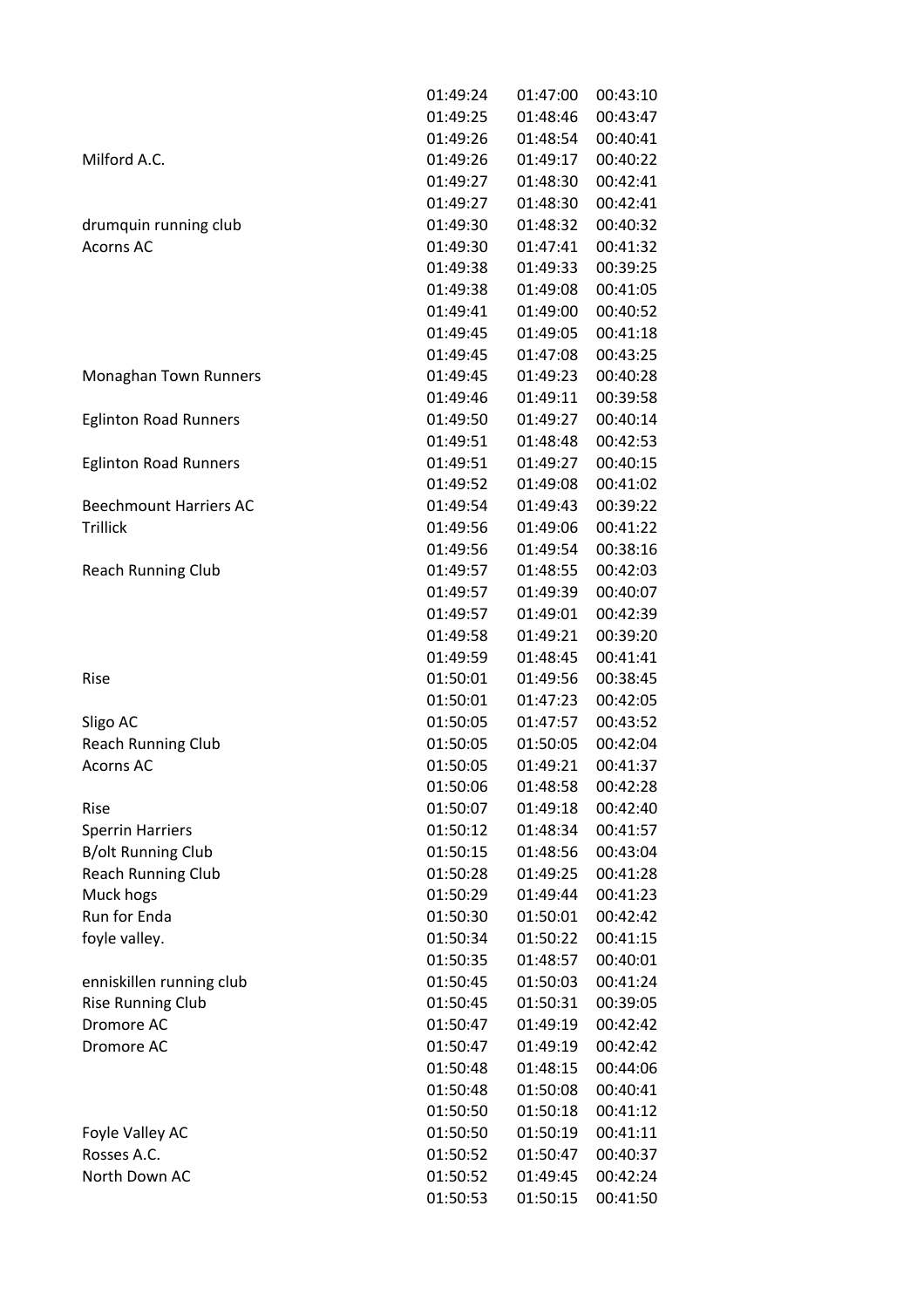| <b>Omagh Harriers</b>        | 01:50:54 | 01:49:03 | 00:43:02 |
|------------------------------|----------|----------|----------|
|                              | 01:50:55 | 01:50:50 | 00:41:11 |
|                              | 01:50:55 | 01:49:21 | 00:44:41 |
|                              | 01:50:56 | 01:48:33 | 00:43:09 |
| Lifford AC                   | 01:50:56 | 01:50:40 | 00:42:50 |
|                              | 01:50:57 | 01:50:11 | 00:42:42 |
| Spring well                  | 01:50:57 | 01:50:12 | 00:42:28 |
| enniskillen running club     | 01:50:58 | 01:50:21 | 00:42:17 |
| Spring well                  | 01:50:58 | 01:50:12 | 00:42:28 |
| Enniskillen RC               | 01:51:03 | 01:50:40 | 00:41:23 |
|                              | 01:51:04 | 01:49:38 | 00:44:42 |
|                              | 01:51:08 | 01:49:53 | 00:43:41 |
|                              | 01:51:09 | 01:50:43 | 00:41:56 |
| St Peter' AC lurgan          | 01:51:12 | 01:50:58 | 00:38:21 |
|                              | 01:51:13 | 01:50:26 | 00:43:03 |
| <b>Acorns AC</b>             | 01:51:15 | 01:50:31 | 00:41:58 |
|                              | 01:51:16 | 01:50:04 | 00:40:49 |
|                              | 01:51:16 | 01:51:11 | 00:41:21 |
|                              | 01:51:18 | 01:49:43 | 00:43:38 |
| <b>Reach Running Club</b>    | 01:51:21 | 01:50:21 | 00:42:03 |
| Lifford AC fit4life          | 01:51:22 | 01:51:05 | 00:42:50 |
|                              | 01:51:22 | 01:50:44 | 00:41:50 |
|                              | 01:51:23 | 01:50:28 | 00:41:03 |
|                              | 01:51:23 | 01:51:03 | 00:40:58 |
| Omagh Tri Club               | 01:51:25 | 01:50:56 | 00:39:25 |
|                              | 01:51:25 | 01:50:57 | 00:42:54 |
|                              | 01:51:26 | 01:51:14 | 00:40:44 |
|                              | 01:51:28 | 01:50:47 | 00:40:28 |
| Foyle Valley AC              | 01:51:28 | 01:51:14 | 00:41:35 |
| <b>Ballydrain Harriers</b>   | 01:51:29 | 01:49:35 | 00:42:46 |
| Foyle Valley AC              | 01:51:30 | 01:51:17 | 00:41:35 |
|                              | 01:51:30 | 01:49:48 | 00:44:41 |
| Lagan Valley                 | 01:51:31 | 01:49:32 | 00:44:04 |
|                              | 01:51:35 | 01:48:51 | 00:45:38 |
|                              | 01:51:36 | 01:51:23 | 00:42:41 |
| Inishowen AC                 | 01:51:38 | 01:50:58 | 00:42:48 |
|                              | 01:51:42 | 01:51:10 | 00:41:42 |
|                              | 01:51:44 | 01:51:19 | 00:43:02 |
|                              | 01:51:45 | 01:51:19 | 00:43:02 |
| <b>Run for Enda</b>          | 01:51:45 | 01:51:25 | 00:40:07 |
|                              | 01:51:47 | 01:51:00 | 00:42:43 |
|                              | 01:51:48 | 01:51:31 | 00:40:54 |
|                              | 01:51:56 |          |          |
|                              | 01:51:56 | 01:50:51 | 00:43:51 |
|                              |          | 01:51:36 |          |
|                              | 01:51:58 | 01:51:40 | 00:39:28 |
| North Fermanagh Fitness Club | 01:51:58 | 01:49:36 | 00:43:06 |
| <b>Acorns AC</b>             | 01:52:00 | 01:49:50 | 00:44:17 |
|                              | 01:52:05 | 01:51:31 | 00:40:37 |
|                              | 01:52:06 | 01:49:44 | 00:43:29 |
|                              | 01:52:07 | 01:51:06 | 00:42:46 |
|                              | 01:52:08 | 01:51:14 | 00:42:44 |
|                              | 01:52:11 | 01:51:45 | 00:42:35 |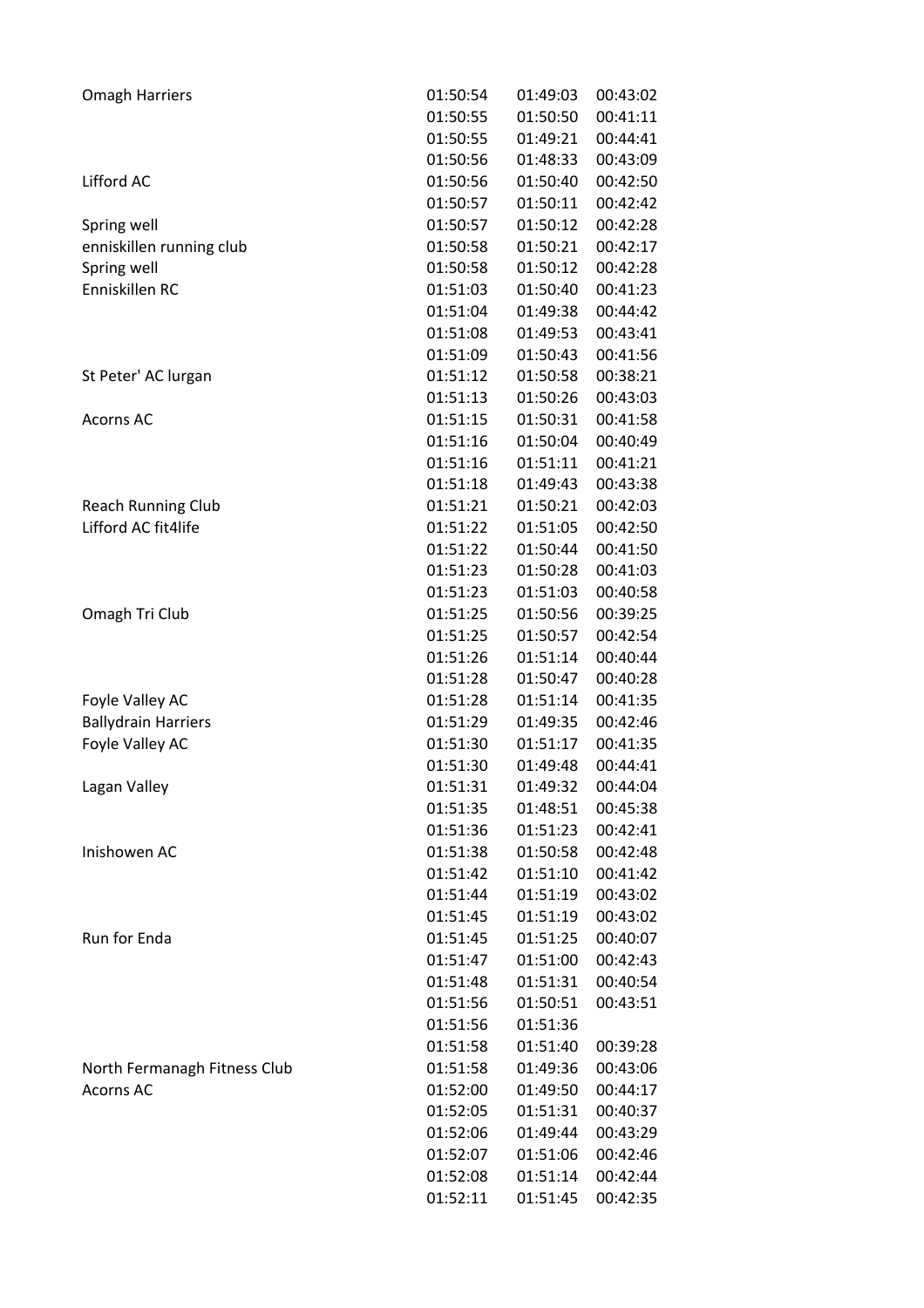| Run for Enda                  | 01:52:11 | 01:51:28 | 00:44:06 |
|-------------------------------|----------|----------|----------|
| East Down AC                  | 01:52:14 | 01:51:45 | 00:38:59 |
| Rise derry city               | 01:52:15 | 01:50:44 | 00:43:55 |
| Rise derry city               | 01:52:15 | 01:50:45 | 00:43:55 |
|                               | 01:52:18 | 01:51:29 | 00:43:10 |
|                               | 01:52:20 | 01:51:56 | 00:43:09 |
| <b>B/olt Running Club</b>     | 01:52:22 | 01:50:44 | 00:43:54 |
| Enniskillen RC                | 01:52:24 | 01:52:01 | 00:41:45 |
| <b>Acorns AC</b>              | 01:52:25 | 01:50:14 | 00:44:17 |
|                               | 01:52:26 | 01:52:20 | 00:40:23 |
| <b>North Belfast Harriers</b> | 01:52:27 | 01:50:35 | 00:42:25 |
| <b>B/olt Running Club</b>     | 01:52:30 | 01:52:30 | 00:41:09 |
| <b>B/olt Running Club</b>     | 01:52:30 | 01:52:28 | 00:41:09 |
| Run for Enda                  | 01:52:31 | 01:52:00 | 00:42:36 |
|                               | 01:52:32 | 01:51:55 | 00:43:05 |
|                               | 01:52:37 | 01:52:30 | 00:40:28 |
| Enniskillen RC                | 01:52:41 | 01:51:46 | 00:44:26 |
| <b>B/olt Running Club</b>     | 01:52:41 | 01:50:59 | 00:43:54 |
|                               | 01:52:45 | 01:50:58 | 00:43:25 |
| Northwest Triathlon Club      | 01:52:48 | 01:52:36 | 00:39:33 |
|                               | 01:52:50 | 01:51:46 | 00:42:06 |
| Run for Enda                  | 01:52:51 | 01:51:20 | 00:43:45 |
|                               | 01:52:52 | 01:51:47 | 00:42:48 |
| Run for Enda                  | 01:52:53 | 01:52:48 | 00:41:45 |
|                               | 01:52:54 | 01:51:23 | 00:45:23 |
| <b>B/olt Running Club</b>     | 01:53:03 | 01:51:56 | 00:43:27 |
| <b>B/olt Running Club</b>     | 01:53:03 | 01:51:56 | 00:43:27 |
|                               | 01:53:03 | 01:50:56 | 00:44:44 |
|                               | 01:53:06 | 01:51:42 | 00:44:37 |
|                               | 01:53:07 | 01:52:10 | 00:43:42 |
|                               | 01:53:08 | 01:52:17 | 00:43:05 |
|                               | 01:53:11 | 01:51:09 | 00:43:32 |
| <b>NICSAC</b>                 | 01:53:13 | 01:52:29 | 00:42:02 |
| Convoy A.C.                   | 01:53:14 | 01:50:45 | 00:43:58 |
| Convoy AC                     | 01:53:14 | 01:50:48 | 00:43:56 |
|                               | 01:53:15 | 01:52:52 | 00:37:34 |
|                               | 01:53:16 | 01:52:09 | 00:43:30 |
|                               | 01:53:16 | 01:52:00 | 00:44:28 |
|                               | 01:53:19 | 01:52:14 | 00:44:46 |
| Lifford A.C.                  | 01:53:20 | 01:52:58 | 00:42:52 |
| Lifford AC fit4life           | 01:53:20 | 01:52:59 | 00:42:52 |
|                               | 01:53:22 | 01:50:51 | 00:44:27 |
| <b>Churchill Ladies</b>       | 01:53:23 | 01:51:10 | 00:45:27 |
|                               | 01:53:25 | 01:52:46 | 00:42:29 |
| Run for Enda                  | 01:53:27 | 01:53:00 | 00:42:07 |
| <b>North Belfast Harriers</b> | 01:53:29 | 01:52:51 | 00:43:01 |
| North Belfast Harriers        | 01:53:29 | 01:52:50 | 00:43:01 |
| <b>Sperrin Harriers</b>       | 01:53:31 | 01:51:39 | 00:43:39 |
| Foyle Valley AC               | 01:53:34 | 01:53:10 | 00:43:09 |
| enniskillen running club      | 01:53:34 | 01:53:28 | 00:41:58 |
|                               | 01:53:35 | 01:53:34 | 00:42:58 |
| Lifford AC Fit 4 Life         | 01:53:37 | 01:53:13 | 00:42:52 |
|                               |          |          |          |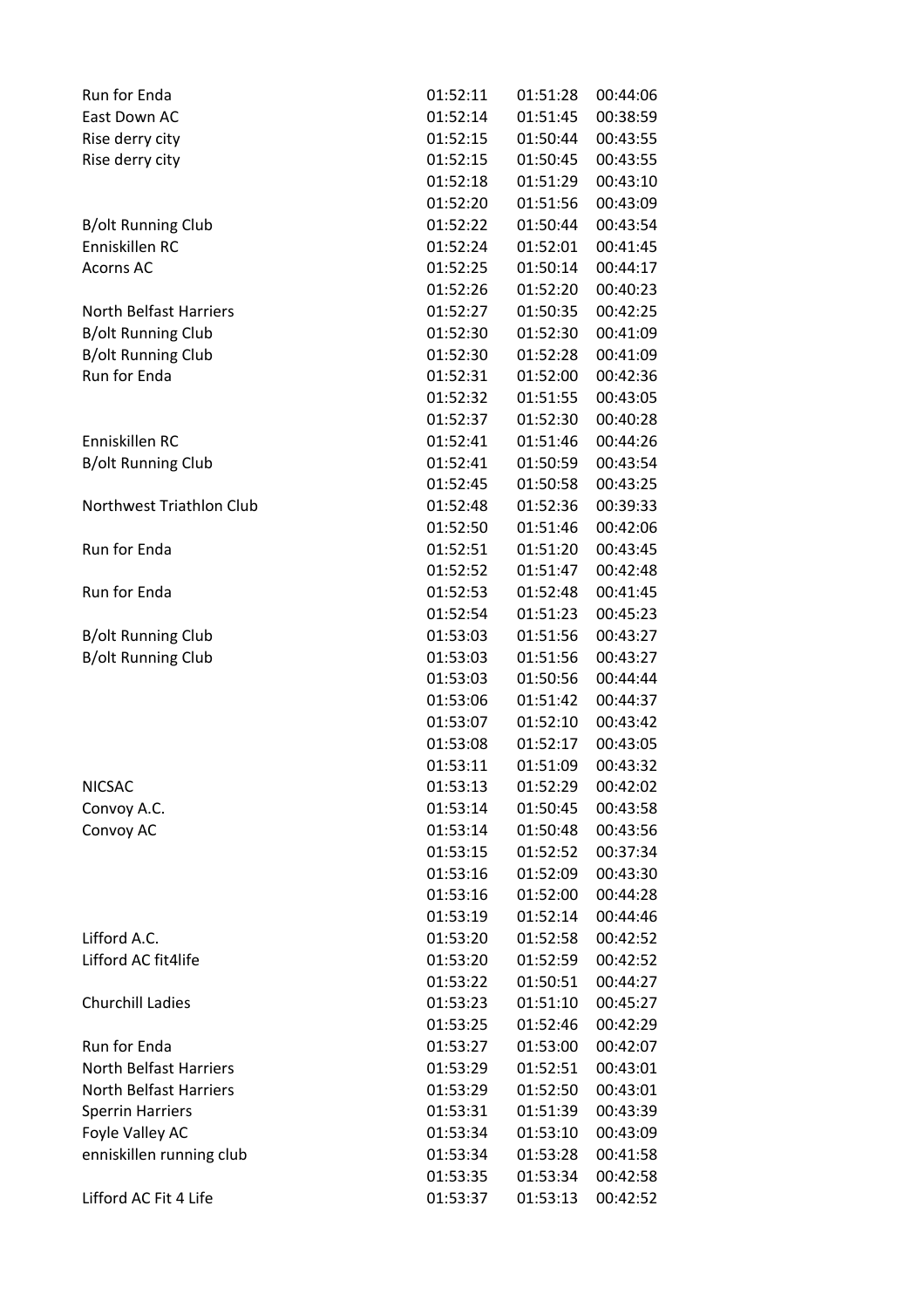| Murlough AC                  | 01:53:39             | 01:51:57 | 00:44:27             |
|------------------------------|----------------------|----------|----------------------|
| <b>B/olt Running Club</b>    | 01:53:41             | 01:52:34 | 00:43:06             |
|                              | 01:53:41             | 01:53:04 | 00:40:24             |
|                              | 01:53:45             | 01:53:25 | 00:40:00             |
| Murlough AC                  | 01:53:45             | 01:51:56 | 00:44:34             |
| Murlough AC                  | 01:53:45             | 01:52:01 | 00:45:03             |
| Culdaff                      | 01:53:48             | 01:52:58 | 00:42:38             |
|                              | 01:53:49             | 01:53:28 | 00:40:34             |
| <b>Rise Running Club</b>     | 01:53:51             | 01:52:18 | 00:43:56             |
|                              | 01:53:51             | 01:52:02 | 00:44:11             |
| clubpulse runners            | 01:53:53             | 01:51:57 | 00:43:27             |
| Dub Running Club             | 01:53:55             | 01:53:42 | 00:38:51             |
|                              | 01:53:55             | 01:52:54 | 00:43:21             |
| Run for Enda                 | 01:53:58             | 01:53:16 | 00:43:22             |
|                              | 01:54:10             | 01:52:54 | 00:44:42             |
|                              | 01:54:10             | 01:53:18 | 00:44:36             |
| Lifford Fit4Life             | 01:54:12             | 01:53:50 | 00:43:25             |
|                              | 01:54:12             | 01:52:08 | 00:44:16             |
| Pomeroy Runners              | 01:54:14             | 01:53:38 | 00:40:54             |
| reach                        | 01:54:16             | 01:53:13 | 00:42:53             |
| Lifford                      | 01:54:20             | 01:53:56 | 00:43:08             |
| Lifford AC fit for life      | 01:54:20             | 01:53:56 | 00:43:07             |
| <b>Eglinton Road Runners</b> | 01:54:21             | 01:53:42 | 00:43:32             |
| Foyle Valley                 | 01:54:22             | 01:54:06 | 00:41:58             |
|                              | 01:54:23             | 01:52:03 | 00:44:52             |
|                              | 01:54:24             | 01:53:50 | 00:41:59             |
| Glaslough Harriers A.C.      | 01:54:25             | 01:53:03 | 00:43:01             |
| <b>Pomeroy Plunketts</b>     | 01:54:26             | 01:53:32 | 00:41:21             |
|                              | 01:54:28             | 01:54:26 | 00:42:00             |
| Maguiresbridge Running Club  | 01:54:29             | 01:54:05 | 00:40:29             |
|                              |                      |          |                      |
| Monaghan Town Runners        | 01:54:33<br>01:54:34 | 01:53:47 | 00:43:30             |
|                              |                      | 01:53:29 | 00:43:51<br>00:43:11 |
| Carmen Runners/Run for Enda  | 01:54:34             | 01:53:48 |                      |
| <b>PACE Running Club</b>     | 01:54:44             | 01:53:05 | 00:46:07             |
| Run for Enda                 | 01:54:46             | 01:53:58 | 00:43:57             |
|                              | 01:54:46             | 01:54:10 | 00:43:06             |
| Orangegrove AC               | 01:54:46             | 01:53:57 | 00:43:57             |
| Born 2 Run                   | 01:54:50             | 01:53:33 | 00:43:53             |
| Run for Enda/Carmen Runners  | 01:54:50             | 01:53:59 | 00:42:52             |
|                              | 01:54:51             | 01:52:05 | 00:45:00             |
| Omagh Tri Club               | 01:54:51             | 01:54:41 | 00:41:07             |
|                              | 01:54:52             | 01:54:22 | 00:42:37             |
| <b>Eglinton Road Runners</b> | 01:54:53             | 01:54:14 | 00:43:35             |
|                              | 01:55:00             | 01:54:29 | 00:43:42             |
| <b>Ballydrain Harriers</b>   | 01:55:01             | 01:53:08 | 00:43:03             |
| Larne AC                     | 01:55:02             | 01:53:12 | 00:45:28             |
|                              | 01:55:05             | 01:52:33 | 00:44:06             |
| Valley Running Club AC       | 01:55:09             | 01:53:58 | 00:43:18             |
|                              | 01:55:10             | 01:54:05 | 00:42:56             |
|                              | 01:55:10             | 01:52:33 | 00:44:18             |
|                              | 01:55:17             | 01:52:59 | 00:45:41             |
|                              | 01:55:20             | 01:54:05 | 00:42:45             |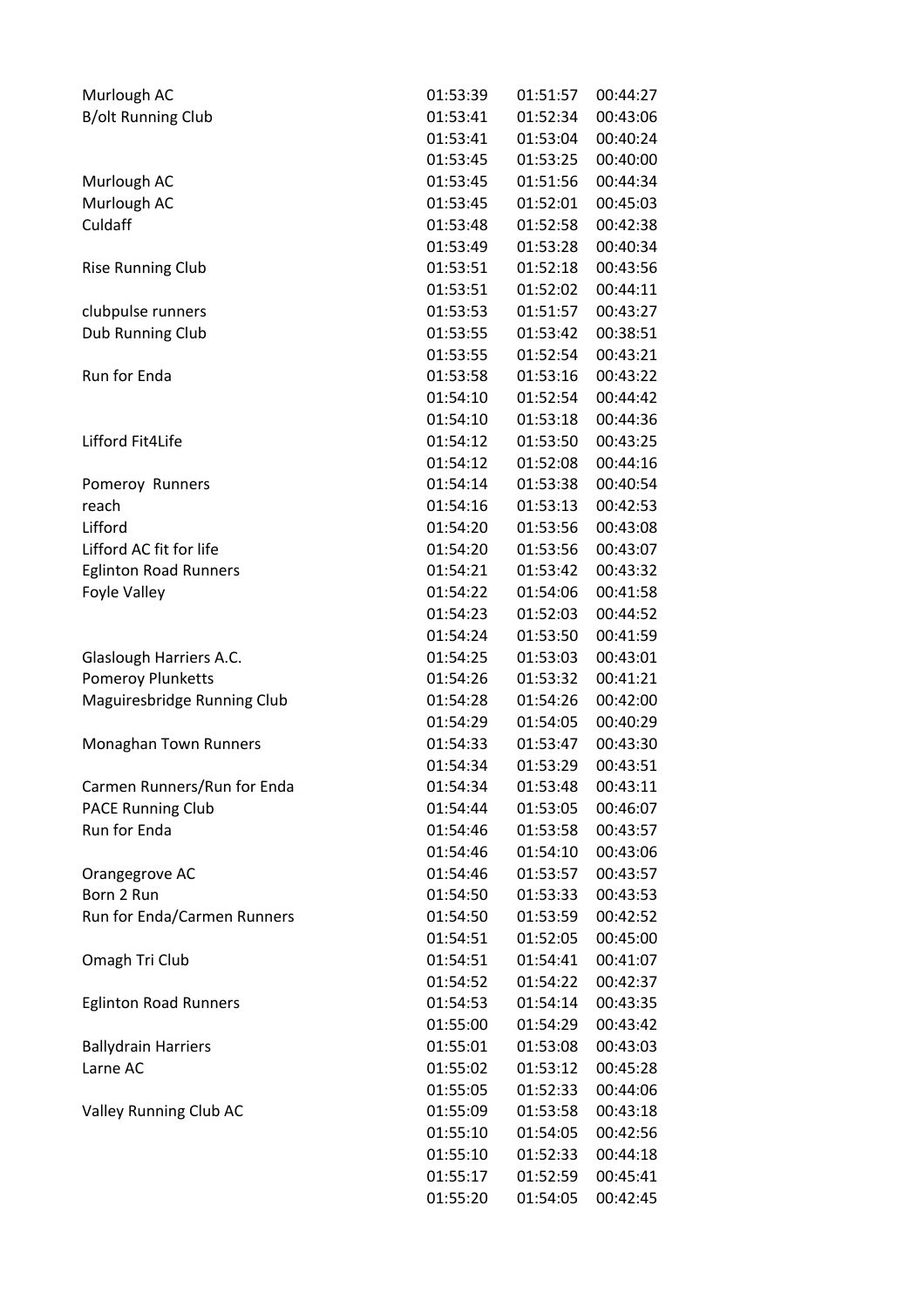|                              | 01:55:21 | 01:54:27 | 00:42:49 |
|------------------------------|----------|----------|----------|
| Murlough AC                  | 01:55:22 | 01:53:40 | 00:45:03 |
| <b>Rise Running Club</b>     | 01:55:23 | 01:54:44 | 00:42:01 |
| <b>Eglinton Road Runners</b> | 01:55:26 | 01:54:46 | 00:43:31 |
| <b>Eglinton Road Runners</b> | 01:55:26 | 01:54:46 | 00:43:32 |
| <b>St Peters AC</b>          | 01:55:29 | 01:55:22 | 00:41:49 |
|                              | 01:55:31 | 01:54:53 | 00:41:44 |
| Armagh AC                    | 01:55:32 | 01:54:51 | 00:41:54 |
|                              | 01:55:33 | 01:54:46 | 00:43:36 |
|                              | 01:55:34 | 01:55:03 | 00:42:30 |
|                              | 01:55:36 | 01:55:08 | 00:42:29 |
| Carrick Aces AC              | 01:55:38 | 01:54:56 | 00:43:53 |
| Monaghan Runners             | 01:55:39 | 01:54:56 | 00:43:53 |
| Monaghan Town Runners        | 01:55:39 | 01:55:06 | 00:43:24 |
| Omagh Tri Club               | 01:55:39 | 01:55:09 | 00:41:16 |
|                              | 01:55:43 | 01:55:15 | 00:41:23 |
| Run for Enda/Carmen Runners  | 01:55:43 | 01:54:51 | 00:42:00 |
| <b>STAR RUNNING CLUB</b>     | 01:55:44 | 01:54:46 | 00:44:03 |
|                              | 01:55:46 | 01:55:05 | 00:42:35 |
|                              | 01:55:48 | 01:55:27 | 00:41:43 |
|                              | 01:55:48 | 01:54:06 | 00:45:03 |
|                              | 01:55:50 | 01:54:20 | 00:45:23 |
|                              | 01:55:51 | 01:54:53 | 00:45:00 |
|                              | 01:55:58 | 01:55:30 | 00:44:54 |
| Larne AC                     | 01:55:58 | 01:54:10 | 00:45:43 |
| Monaghan Town Runners        | 01:55:59 | 01:55:13 | 00:44:28 |
| <b>Rise Running Club</b>     | 01:56:00 | 01:55:17 | 00:43:20 |
| Rise                         | 01:56:01 | 01:55:19 | 00:43:20 |
| <b>Rise Running Club</b>     | 01:56:01 | 01:55:20 | 00:43:20 |
| Larne AC                     | 01:56:02 | 01:55:16 | 00:45:43 |
| Speer Performance            | 01:56:05 | 01:55:34 | 00:43:55 |
|                              | 01:56:05 | 01:55:34 | 00:43:56 |
|                              | 01:56:07 | 01:53:43 | 00:48:24 |
|                              | 01:56:08 | 01:54:19 | 00:44:41 |
| lac                          | 01:56:09 | 01:53:44 | 00:48:25 |
|                              | 01:56:11 | 01:55:24 | 00:44:03 |
|                              | 01:56:13 | 01:55:32 | 00:42:40 |
| Seapark AC                   | 01:56:14 | 01:54:56 | 00:43:33 |
|                              | 01:56:15 | 01:56:10 | 00:39:45 |
| Run for Enda                 | 01:56:16 | 01:56:09 | 00:40:32 |
| Omagh Tri                    | 01:56:16 | 01:54:24 | 00:43:26 |
|                              | 01:56:18 | 01:55:35 | 00:42:42 |
|                              | 01:56:23 | 01:55:27 | 00:41:46 |
|                              | 01:56:26 | 01:56:16 | 00:39:43 |
| Milford A.C.                 | 01:56:27 | 01:55:16 | 00:43:29 |
| Run for Enda                 | 01:56:29 | 01:55:24 | 00:45:10 |
| Run for Enda                 | 01:56:29 | 01:55:46 | 00:44:06 |
|                              | 01:56:29 | 01:53:26 | 00:45:12 |
|                              | 01:56:30 | 01:55:24 | 00:45:10 |
| Omagh Tri Club               | 01:56:33 | 01:54:46 | 00:45:37 |
| Inishowen AC                 | 01:56:33 | 01:55:39 | 00:44:58 |
| <b>PACE Running Club</b>     | 01:56:34 | 01:55:12 | 00:45:01 |
|                              |          |          |          |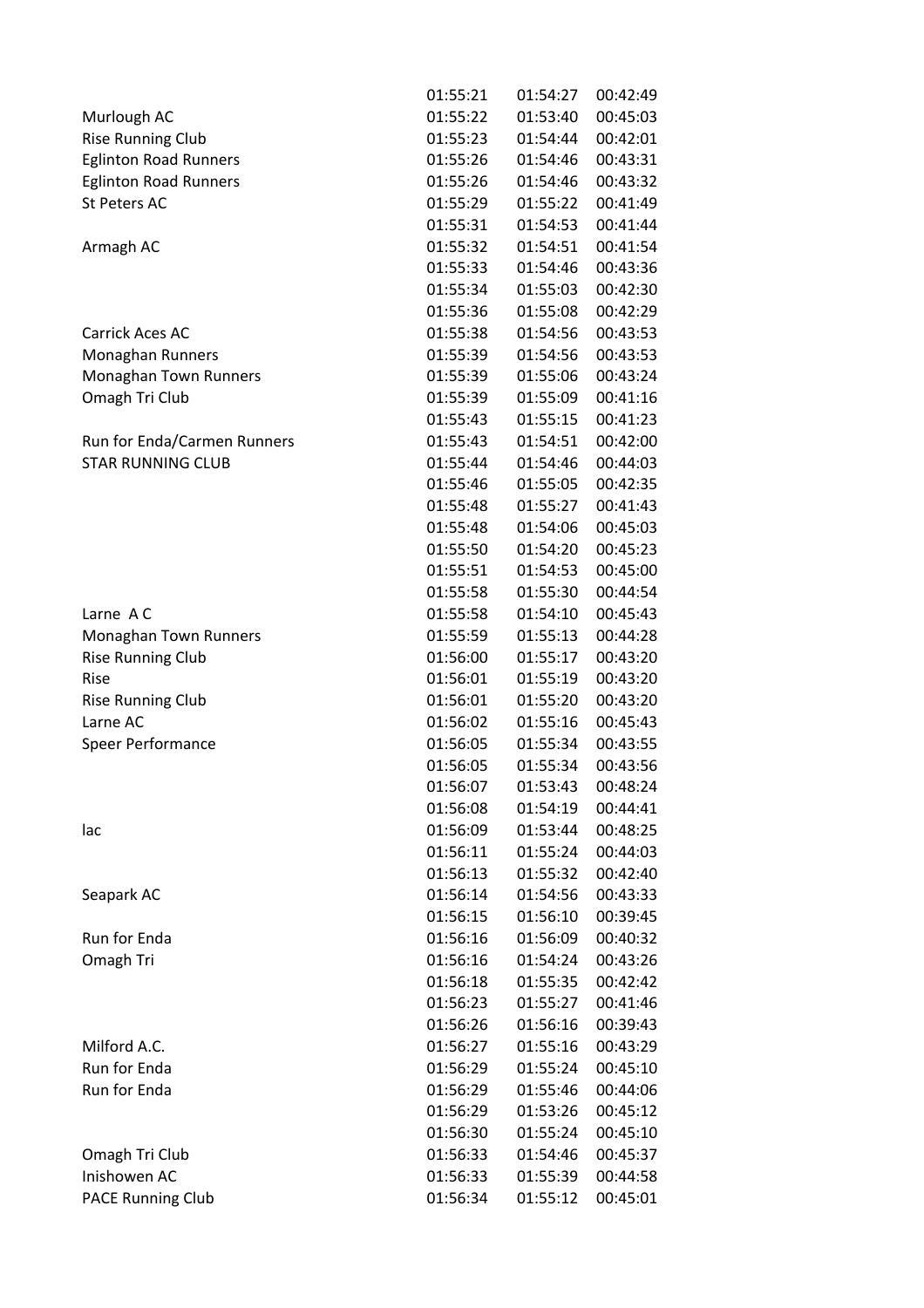| <b>PACE Running Club</b>        | 01:56:35 | 01:55:13 | 00:45:01 |
|---------------------------------|----------|----------|----------|
| <b>Reach Running Club</b>       | 01:56:36 | 01:55:09 | 00:44:55 |
|                                 | 01:56:37 | 01:55:46 | 00:44:04 |
|                                 | 01:56:39 | 01:56:06 | 00:43:23 |
| <b>Sperrin Harriers</b>         | 01:56:41 | 01:54:52 | 00:44:36 |
| <b>Enniskillen Running Club</b> | 01:56:42 | 01:54:47 | 00:44:38 |
| Co Antrim Harriers              | 01:56:42 | 01:55:50 | 00:40:30 |
|                                 | 01:56:43 | 01:56:11 | 00:42:51 |
|                                 | 01:56:43 | 01:55:23 | 00:45:13 |
|                                 | 01:56:48 | 01:56:14 | 00:41:46 |
|                                 | 01:56:51 | 01:55:51 | 00:43:59 |
| Lifford AC fit for life         | 01:56:54 | 01:56:31 | 00:43:26 |
| Lifford AC Fit 4 Life           | 01:56:54 | 01:56:31 | 00:42:53 |
| Run for Enda                    | 01:56:59 | 01:56:32 | 00:41:45 |
| <b>Omagh Harriers</b>           | 01:57:00 | 01:56:41 | 00:41:39 |
|                                 | 01:57:05 | 01:56:03 | 00:44:00 |
|                                 |          | 01:56:32 | 00:44:07 |
| <b>Ballymena Runners AC</b>     | 01:57:06 | 01:56:03 |          |
| <b>KNOCKMANY RUNNERS</b>        | 01:57:06 |          | 00:44:05 |
| <b>KNOCKMANY RUNNERS</b>        | 01:57:06 | 01:56:05 | 00:44:04 |
| Murlough AC                     | 01:57:13 | 01:55:20 | 00:45:59 |
|                                 | 01:57:14 | 01:56:07 | 00:45:08 |
| Northwest Triathlon Club        | 01:57:14 | 01:56:42 | 00:42:51 |
| <b>BST</b> - Extreme Running    | 01:57:14 | 01:56:28 | 00:43:35 |
|                                 | 01:57:15 | 01:55:49 | 00:43:03 |
| <b>Inishowen Alhletics</b>      | 01:57:17 | 01:57:13 | 00:42:49 |
| Inishowen A.C.                  | 01:57:17 | 01:57:13 | 00:42:49 |
| <b>BLAST RUN DERRY</b>          | 01:57:18 | 01:55:50 | 00:46:19 |
| <b>Run Blast</b>                | 01:57:18 | 01:55:50 | 00:46:21 |
| Run Blast                       | 01:57:18 | 01:55:50 | 00:46:20 |
|                                 | 01:57:19 | 01:56:39 | 00:45:01 |
|                                 | 01:57:20 | 01:56:36 | 00:44:53 |
|                                 | 01:57:21 | 01:56:20 | 00:45:00 |
| An Baile Nua GAA                | 01:57:28 | 01:56:39 | 00:41:12 |
| <b>Rise Running Club</b>        | 01:57:29 | 01:55:26 | 00:45:05 |
| Rise                            | 01:57:29 | 01:56:29 | 00:43:57 |
|                                 | 01:57:31 | 01:55:49 | 00:44:35 |
|                                 | 01:57:32 | 01:57:06 | 00:42:52 |
|                                 | 01:57:33 | 01:56:57 | 00:42:46 |
|                                 | 01:57:34 | 01:56:34 | 00:42:50 |
|                                 | 01:57:36 | 01:56:05 | 00:46:23 |
| enniskillen running club        | 01:57:38 | 01:56:12 | 00:43:35 |
| Club <sub>16</sub>              | 01:57:39 | 01:57:35 | 00:41:37 |
| Run for Enda                    | 01:57:40 | 01:57:03 | 00:44:22 |
| north fermanagh fitness club    | 01:57:41 | 01:55:20 | 00:46:35 |
|                                 | 01:57:45 | 01:55:43 | 00:44:51 |
| Rise                            | 01:57:46 | 01:56:57 | 00:46:19 |
|                                 | 01:57:49 | 01:56:59 | 00:44:13 |
|                                 | 01:57:49 | 01:56:53 | 00:43:22 |
|                                 | 01:57:50 | 01:56:35 | 00:44:38 |
|                                 | 01:57:52 | 01:56:59 | 00:45:02 |
|                                 |          |          |          |
| Omagh Tri Club                  | 01:57:53 | 01:56:36 | 00:45:53 |
| Run for Enda                    | 01:57:54 | 01:57:07 | 00:44:18 |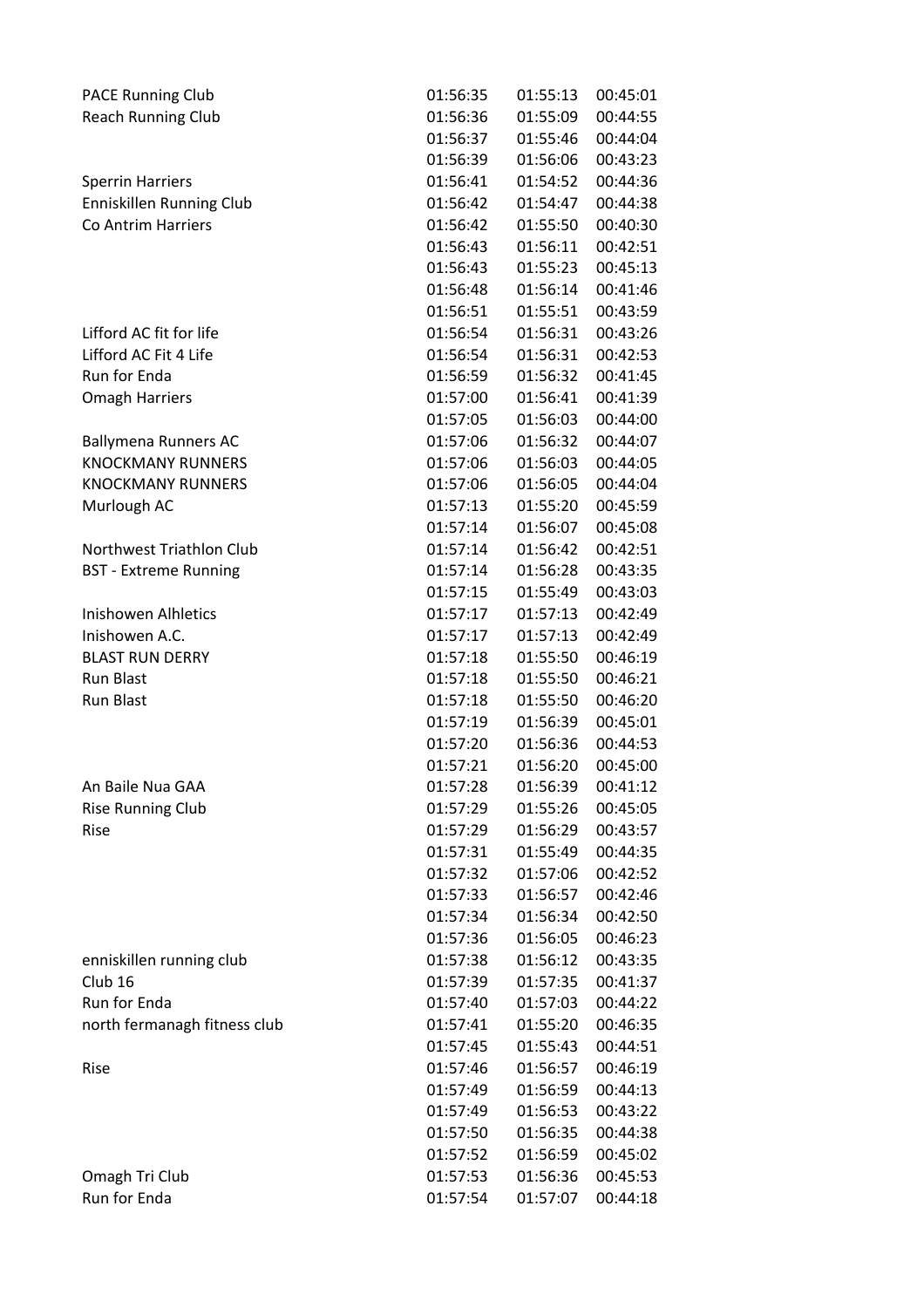| <b>STAR RUNNING CLUB</b>      | 01:57:56 | 01:57:00 | 00:44:59 |
|-------------------------------|----------|----------|----------|
| <b>Acorns AC</b>              | 01:57:56 | 01:57:13 | 00:44:35 |
| Run for enda                  | 01:57:57 | 01:57:57 |          |
| Valley Running Club AC        | 01:57:59 | 01:56:49 | 00:44:13 |
| Muck Hogs                     | 01:58:00 | 01:57:14 | 00:42:18 |
| Run for Enda                  | 01:58:01 | 01:57:18 | 00:44:06 |
|                               | 01:58:01 | 01:57:17 | 00:45:11 |
| Newry City Runners AC         | 01:58:03 | 01:57:38 | 00:40:17 |
| R Running Club                | 01:58:05 | 01:55:55 | 00:45:35 |
| Rise                          | 01:58:07 | 01:56:02 | 00:46:21 |
| Rise                          | 01:58:08 | 01:56:02 | 00:46:22 |
|                               | 01:58:08 | 01:57:43 | 00:42:54 |
| Lifford AC fit for life       | 01:58:13 | 01:57:50 | 00:42:53 |
| Lifford AC                    | 01:58:13 | 01:57:50 | 00:43:26 |
| Murlough AC                   | 01:58:17 | 01:56:51 | 00:45:12 |
|                               | 01:58:23 | 01:56:21 | 00:44:51 |
| Cobra dodos derry             | 01:58:24 | 01:56:28 | 00:46:21 |
|                               | 01:58:24 | 01:56:29 | 00:46:21 |
| Born 2 Run                    | 01:58:24 | 01:56:21 | 00:44:50 |
|                               | 01:58:24 | 01:56:54 | 00:45:06 |
|                               | 01:58:25 | 01:56:58 | 00:45:44 |
| Milford A.C.                  | 01:58:25 | 01:56:56 | 00:45:06 |
| Clonliffe Harriers A.C.       | 01:58:26 | 01:57:34 | 00:44:39 |
|                               | 01:58:26 | 01:57:34 | 00:46:20 |
|                               | 01:58:27 | 01:57:38 | 00:44:44 |
| Dub Running Club              | 01:58:27 | 01:57:38 | 00:44:44 |
|                               | 01:58:28 | 01:58:15 | 00:44:27 |
| Inishowen AC                  | 01:58:29 | 01:57:35 | 00:44:59 |
| Inishowen AC                  | 01:58:29 | 01:57:35 | 00:44:59 |
|                               | 01:58:31 | 01:57:06 | 00:46:20 |
| Monaghan Town Runners         | 01:58:32 | 01:58:10 | 00:41:46 |
| <b>Sperrin Harriers</b>       | 01:58:34 | 01:56:53 | 00:45:01 |
| Enniskillen Running Club      | 01:58:35 | 01:56:22 | 00:46:15 |
| Dub Running Club              | 01:58:35 | 01:58:21 | 00:44:36 |
| <b>Foyle Valley</b>           | 01:58:36 | 01:57:52 | 00:46:26 |
| team carrie                   | 01:58:37 | 01:56:39 | 00:46:04 |
|                               | 01:58:38 | 01:56:35 | 00:45:44 |
| Castlefinn Running            | 01:58:39 | 01:56:56 | 00:45:31 |
| <b>B/olt Running Club</b>     | 01:58:41 | 01:58:09 | 00:44:56 |
|                               | 01:58:42 | 01:58:04 | 00:43:53 |
|                               | 01:58:45 | 01:58:15 | 00:43:37 |
|                               | 01:58:48 | 01:58:19 | 00:42:47 |
| <b>PACE Running Club</b>      | 01:58:49 | 01:57:29 | 00:47:00 |
|                               | 01:58:49 | 01:56:45 | 00:45:54 |
|                               | 01:58:49 | 01:57:55 | 00:44:28 |
|                               | 01:58:49 | 01:57:56 | 00:44:29 |
| <b>PACE Running Club</b>      | 01:58:50 | 01:57:29 | 00:47:01 |
| <b>BOLT Old Library Trust</b> | 01:58:50 | 01:57:55 | 00:45:35 |
| Cuilcagh Tri club             | 01:58:52 | 01:57:46 | 00:41:19 |
|                               | 01:58:53 | 01:56:31 | 00:46:15 |
|                               | 01:58:53 | 01:57:59 |          |
| Lifford AC Fit 4 Life         | 01:58:54 | 01:56:32 | 00:49:04 |
|                               |          |          |          |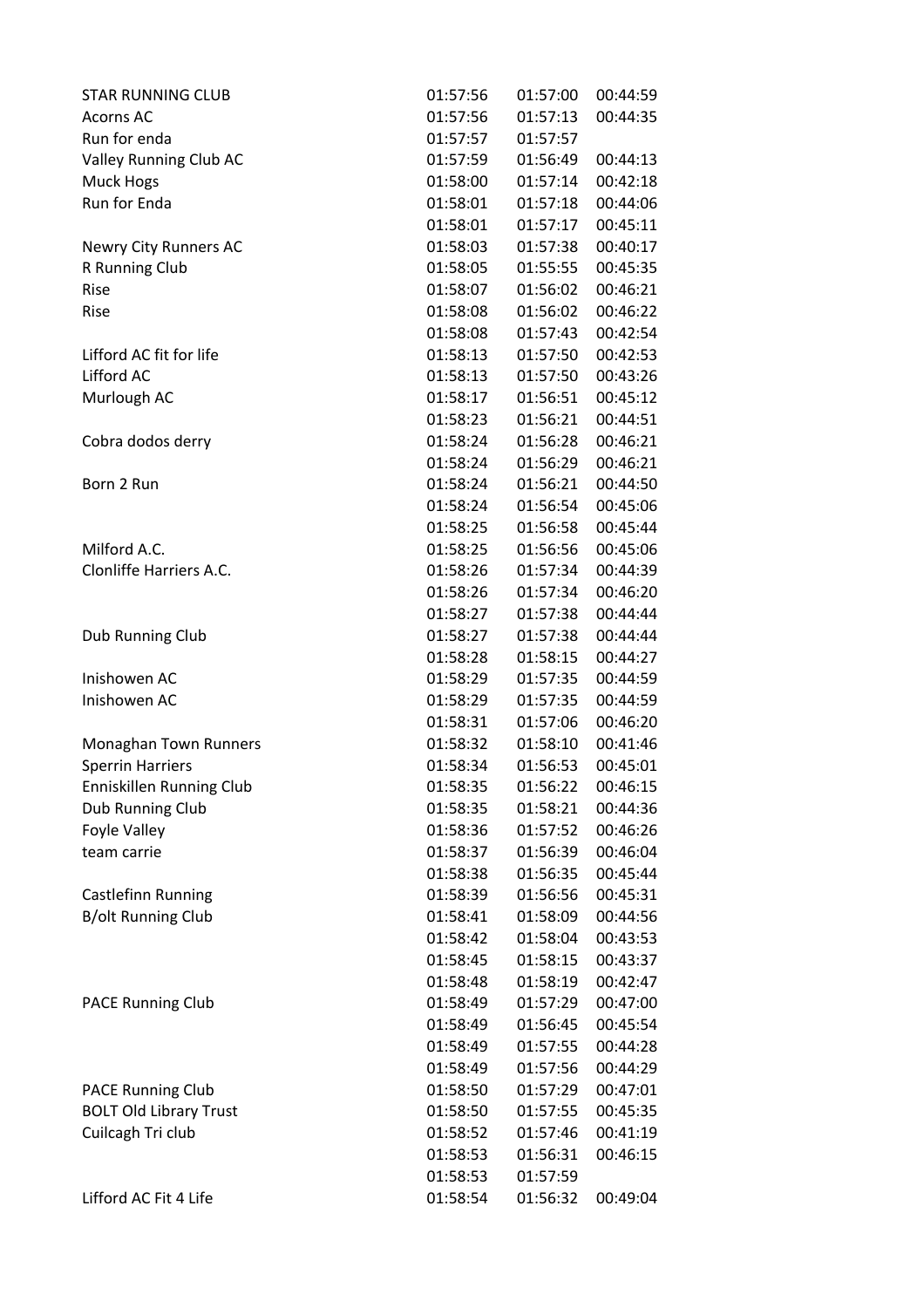| <b>Reach Running Club</b>   | 01:58:55 | 01:57:28 | 00:44:43 |
|-----------------------------|----------|----------|----------|
|                             | 01:58:55 | 01:57:23 | 00:45:11 |
|                             | 01:58:59 | 01:56:52 | 00:47:49 |
| <b>B/olt Running Club</b>   | 01:59:00 | 01:57:25 | 00:46:02 |
|                             | 01:59:10 | 01:56:08 | 00:49:26 |
|                             | 01:59:10 | 01:58:17 | 00:45:15 |
| <b>B/olt Running Club</b>   | 01:59:12 | 01:58:05 | 00:45:29 |
| <b>B/olt Running Club</b>   | 01:59:12 | 01:58:03 | 00:45:29 |
|                             | 01:59:13 | 01:57:05 | 00:47:26 |
| St. Peter's AC Lurgan       | 01:59:15 | 01:58:30 | 00:43:34 |
| <b>Acorns AC</b>            | 01:59:15 | 01:57:04 | 00:45:29 |
|                             | 01:59:15 | 01:57:22 | 00:46:23 |
|                             | 01:59:16 | 01:58:26 | 00:43:55 |
|                             | 01:59:17 | 01:59:17 | 00:44:08 |
| <b>PACE Running Club</b>    | 01:59:20 | 01:57:59 | 00:46:20 |
|                             | 01:59:22 | 01:57:35 | 00:45:19 |
| Foyle Valley AC             | 01:59:22 | 01:58:13 | 00:45:31 |
| Rise runing club            | 01:59:24 | 01:57:51 | 00:43:58 |
| <b>Blayney Rockets</b>      | 01:59:24 | 01:57:33 | 00:46:27 |
| <b>Belfast Running Club</b> | 01:59:26 | 01:57:55 | 00:45:58 |
|                             | 01:59:28 | 01:57:49 | 00:45:55 |
| <b>B/olt Running Club</b>   | 01:59:29 | 01:57:34 | 00:45:45 |
|                             | 01:59:31 | 01:59:25 | 00:41:25 |
|                             | 01:59:31 | 01:57:42 | 00:49:05 |
| Omagh Harriers/Run for Enda | 01:59:33 | 01:57:42 | 00:45:58 |
|                             | 01:59:34 | 01:57:28 | 00:45:37 |
|                             | 01:59:34 | 01:59:34 | 00:44:05 |
|                             | 01:59:40 | 01:57:34 | 00:45:37 |
| Monaghan Town Runners       | 01:59:41 | 01:59:41 | 00:43:59 |
|                             | 01:59:41 | 01:56:55 | 00:45:58 |
|                             | 01:59:43 | 01:57:35 | 00:47:26 |
|                             | 01:59:43 | 01:58:28 | 00:45:32 |
| Monaghan Town Runners       | 01:59:45 | 01:57:58 | 00:46:23 |
|                             | 01:59:46 | 01:58:36 | 00:45:00 |
| <b>NWTC</b>                 | 01:59:47 | 01:57:50 | 00:45:49 |
| Milford A C                 | 01:59:47 | 01:58:03 | 00:46:19 |
|                             | 01:59:48 | 01:58:17 | 00:44:14 |
| East Coast A.C.             | 01:59:48 | 01:57:49 | 00:45:59 |
| Run for Enda                | 01:59:48 | 01:59:05 | 00:44:38 |
| Run for Enda                | 01:59:49 | 01:58:30 | 00:44:51 |
| <b>B/olt Running Club</b>   | 01:59:50 | 01:58:41 | 00:45:51 |
| <b>B/olt Running Club</b>   | 01:59:50 | 01:58:42 | 00:45:53 |
|                             | 01:59:50 | 01:58:36 | 00:46:26 |
|                             | 01:59:51 | 01:58:36 | 00:46:26 |
|                             | 01:59:51 | 01:58:11 | 00:45:54 |
|                             | 01:59:51 | 01:58:36 | 00:46:04 |
| Cuilcagh Tri club           | 01:59:53 | 01:58:46 | 00:41:15 |
|                             | 01:59:54 | 01:59:20 | 00:45:19 |
|                             | 01:59:55 | 01:59:21 | 00:44:27 |
| Acorns AC                   | 01:59:56 | 01:58:03 | 00:45:49 |
| <b>Knockmany Runners</b>    | 01:59:58 | 01:58:56 | 00:44:54 |
| Rosses A.C.                 | 01:59:58 | 01:59:53 | 00:43:08 |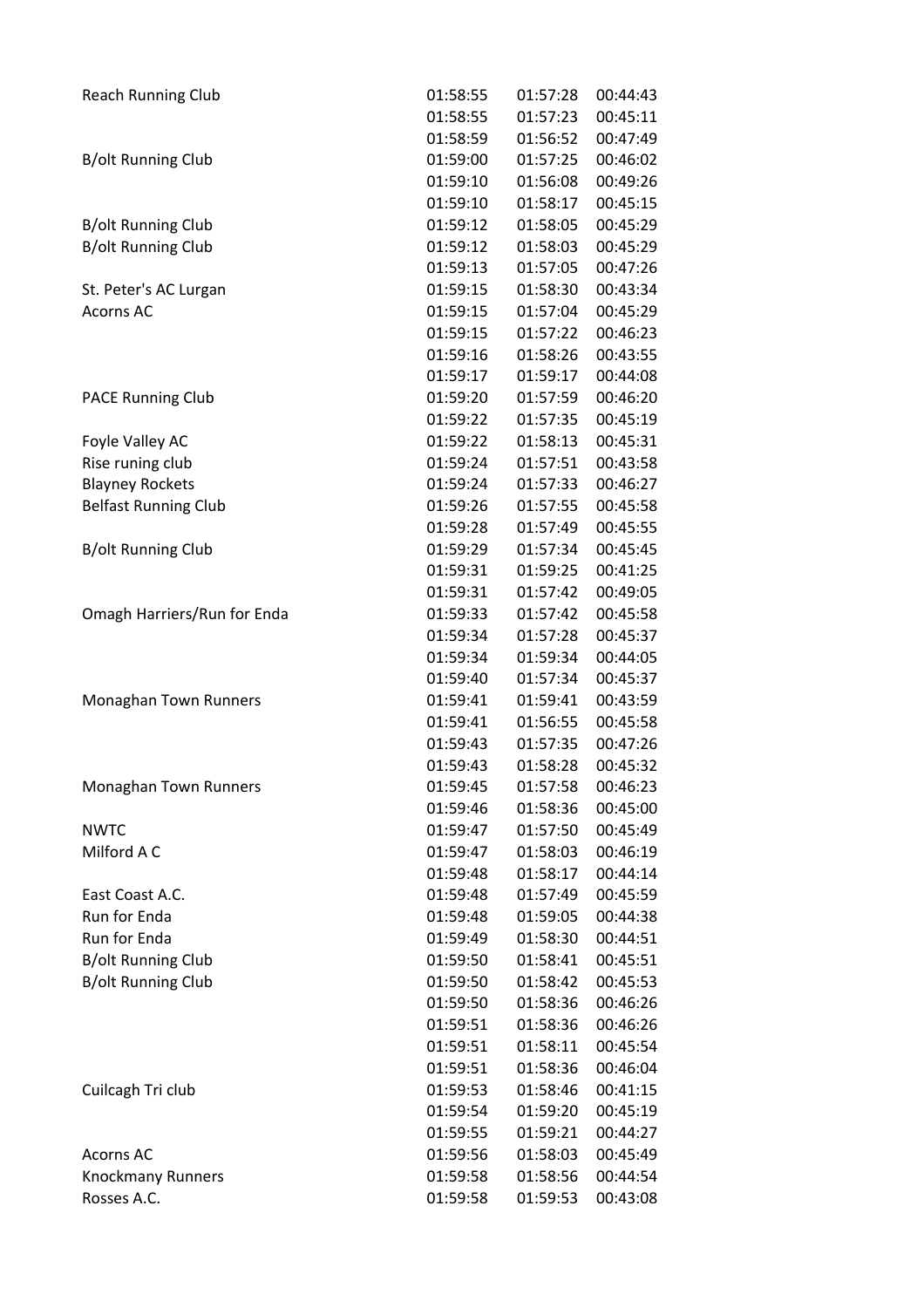| Foyle Valley AC                           | 01:59:58 | 01:58:49 | 00:45:31 |
|-------------------------------------------|----------|----------|----------|
| <b>PACE</b>                               | 01:59:59 | 01:57:04 | 00:49:09 |
| Foyle Valley AC                           | 01:59:59 | 01:57:09 | 00:49:09 |
| Croghan Athletic                          | 02:00:00 | 01:58:02 | 00:45:39 |
|                                           | 02:00:00 | 01:57:13 | 00:49:10 |
| Jog Lisburn                               | 02:00:01 | 01:59:38 | 00:42:39 |
| Muck Hogs                                 | 02:00:02 | 01:58:11 | 00:46:23 |
| enniskillen running club                  | 02:00:02 | 01:58:55 | 00:45:01 |
| enniskillen running club                  | 02:00:03 | 01:59:41 | 00:42:40 |
|                                           | 02:00:03 | 01:58:56 | 00:45:00 |
|                                           | 02:00:06 | 01:59:15 | 00:45:55 |
| Muck hogs                                 | 02:00:07 | 01:59:20 | 00:45:15 |
|                                           | 02:00:08 | 01:58:22 | 00:46:19 |
|                                           | 02:00:08 | 01:59:05 | 00:44:21 |
|                                           | 02:00:12 | 01:58:18 | 00:46:06 |
|                                           | 02:00:13 | 01:59:18 | 00:45:34 |
|                                           | 02:00:15 | 01:59:44 | 00:44:43 |
| Castlefinn Running                        | 02:00:18 | 01:58:34 | 00:45:46 |
|                                           | 02:00:18 | 01:59:14 | 00:46:10 |
| <b>Reach Running Club</b>                 | 02:00:18 | 01:58:08 | 00:46:37 |
| Enniskillen RC                            | 02:00:18 | 01:58:06 | 00:45:28 |
| Newry City Runners AC                     | 02:00:18 | 01:59:03 | 00:44:40 |
|                                           | 02:00:18 | 01:59:36 | 00:45:04 |
|                                           | 02:00:19 | 01:59:03 | 00:44:41 |
|                                           | 02:00:20 | 01:59:30 | 00:45:36 |
|                                           | 02:00:21 | 01:57:43 | 00:46:13 |
|                                           | 02:00:21 | 01:58:19 | 00:45:16 |
| <b>PACE Running Club</b>                  | 02:00:22 | 01:59:01 | 00:46:25 |
|                                           | 02:00:23 | 01:59:43 | 00:45:06 |
|                                           | 02:00:23 | 01:58:35 | 00:44:58 |
| Muck Hogs                                 | 02:00:24 | 02:00:05 | 00:46:36 |
| Raising money for chest heart and strokke | 02:00:24 | 02:00:03 | 00:46:25 |
|                                           | 02:00:25 | 01:58:54 | 00:45:51 |
|                                           | 02:00:26 | 01:57:39 | 00:48:30 |
| <b>Magherafelt Harriers</b>               | 02:00:26 | 01:58:45 | 00:46:28 |
| Maguiresbridge Running Club               | 02:00:27 | 01:58:29 | 00:46:59 |
|                                           | 02:00:27 | 01:59:21 | 00:45:42 |
|                                           | 02:00:30 | 01:58:11 | 00:45:50 |
| Pacer / Omagh Harriers AC                 | 02:00:31 | 01:58:45 | 00:46:22 |
|                                           | 02:00:32 | 01:59:56 | 00:44:03 |
|                                           | 02:00:40 | 02:00:03 | 00:44:23 |
| <b>Rise Running Club</b>                  | 02:00:40 | 01:58:36 | 00:49:08 |
| mallu                                     | 02:00:44 | 01:59:51 | 00:44:11 |
| <b>Mallusk Harriers</b>                   | 02:00:44 | 01:59:51 | 00:44:11 |
|                                           | 02:00:53 | 01:59:50 | 00:44:22 |
|                                           | 02:00:59 | 01:58:24 | 00:49:11 |
| Convoy AC                                 | 02:01:01 | 01:58:34 | 00:47:22 |
| <b>Springwell Running Club</b>            | 02:01:04 | 01:59:08 | 00:47:32 |
|                                           | 02:01:06 | 02:00:24 | 00:44:44 |
|                                           | 02:01:06 | 02:00:24 | 00:44:39 |
| <b>Ballymena Runners AC</b>               | 02:01:07 | 01:59:04 | 00:46:23 |
| Run for Enda                              | 02:01:10 | 02:01:02 | 00:42:26 |
|                                           |          |          |          |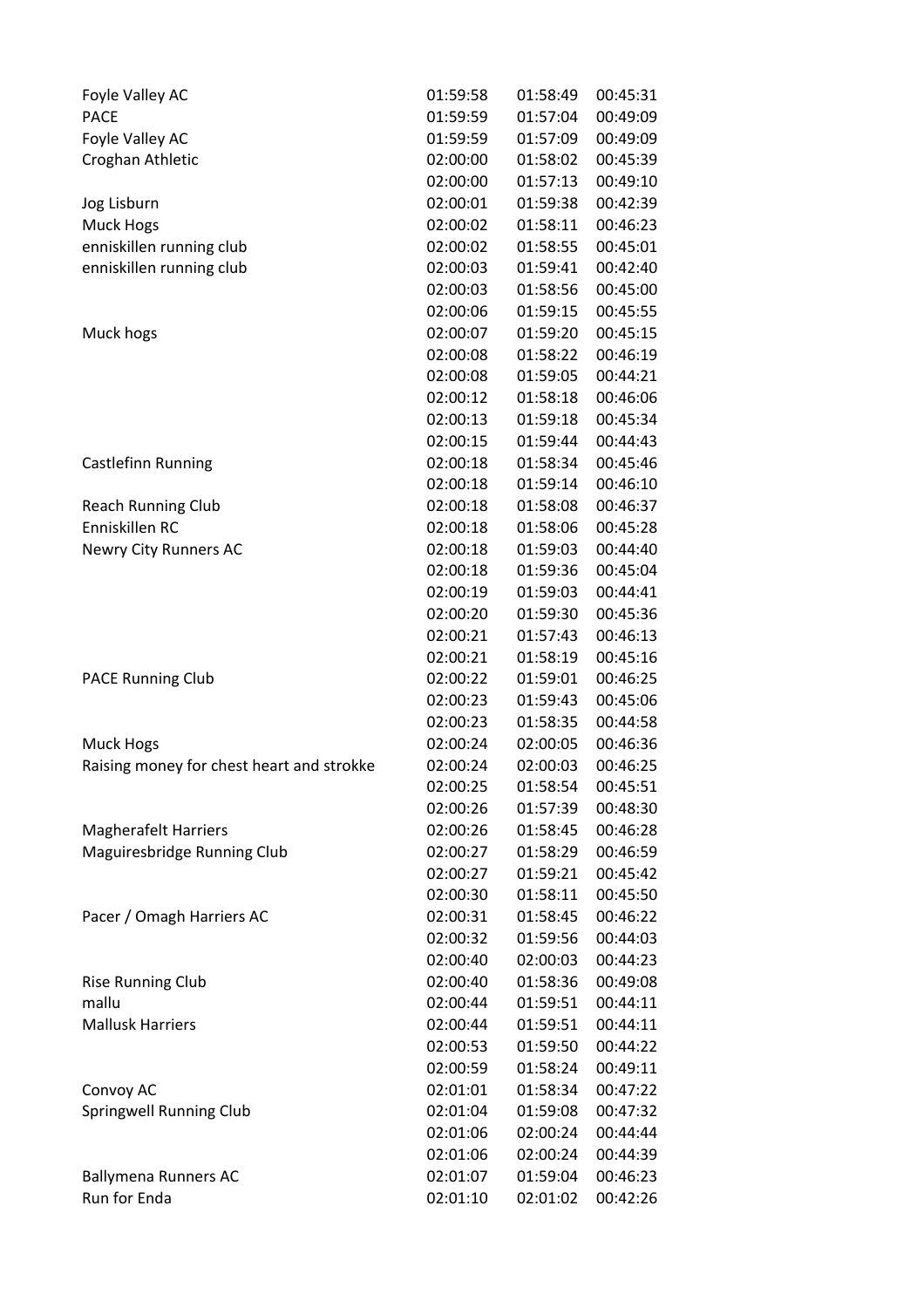|                                | 02:01:14 | 02:00:33 | 00:45:07 |
|--------------------------------|----------|----------|----------|
|                                | 02:01:18 | 02:00:56 | 00:44:04 |
|                                | 02:01:19 | 02:00:20 | 00:45:15 |
| Milford A.C.                   | 02:01:19 | 01:59:34 | 00:46:06 |
|                                | 02:01:20 | 01:59:15 | 00:48:08 |
|                                | 02:01:20 | 01:59:15 | 00:48:08 |
|                                | 02:01:21 | 01:59:13 | 00:48:08 |
|                                | 02:01:21 | 01:58:58 | 00:45:47 |
| Maguiresbridge Running Club    | 02:01:22 | 01:59:24 | 00:46:59 |
|                                | 02:01:23 | 02:01:01 | 00:44:04 |
| Springwell Running Club        | 02:01:28 | 01:59:33 | 00:47:44 |
| <b>Springwell Running Club</b> | 02:01:29 | 01:59:34 | 00:45:37 |
|                                | 02:01:31 | 02:00:37 | 00:46:04 |
|                                | 02:01:32 | 01:59:00 | 00:45:55 |
|                                | 02:01:33 | 02:00:40 | 00:45:03 |
|                                | 02:01:35 | 02:01:35 | 00:49:00 |
|                                | 02:01:38 | 02:00:37 | 00:44:23 |
|                                | 02:01:40 | 02:00:48 | 00:45:46 |
|                                | 02:01:40 | 02:00:15 | 00:45:52 |
|                                | 02:01:44 | 02:00:49 | 00:43:00 |
|                                | 02:01:45 | 02:00:50 | 00:43:00 |
|                                | 02:01:47 | 01:59:48 | 00:47:48 |
| <b>PACE Running Club</b>       | 02:01:49 | 02:00:30 | 00:47:05 |
| <b>B/olt Running Club</b>      | 02:01:50 | 02:01:49 | 00:41:14 |
| Muck hogs                      | 02:01:51 | 02:01:04 | 00:46:36 |
| <b>PACE Running Club</b>       | 02:01:55 | 02:00:36 | 00:47:06 |
|                                | 02:01:57 | 01:59:10 | 00:48:30 |
|                                | 02:01:59 | 02:00:36 | 00:46:11 |
|                                | 02:02:05 | 01:59:37 | 00:45:18 |
| Born 2 Run                     | 02:02:06 | 02:01:21 | 00:46:27 |
| Milford A.C.                   | 02:02:08 | 02:00:23 | 00:46:07 |
| Individal                      | 02:02:11 | 02:00:40 | 00:47:04 |
|                                | 02:02:11 | 02:00:16 | 00:43:55 |
|                                | 02:02:19 | 02:00:32 | 00:45:50 |
| <b>NFFC</b>                    | 02:02:27 | 01:59:45 | 00:45:41 |
| Letterkenny A.C.               | 02:02:29 | 02:01:19 | 00:45:32 |
|                                | 02:02:29 | 02:02:13 | 00:40:21 |
|                                | 02:02:31 | 02:00:24 | 00:47:07 |
| <b>B/olt Running Club</b>      | 02:02:35 | 02:01:27 | 00:45:55 |
|                                | 02:02:35 | 02:02:35 |          |
| Monaghan Town Runners          | 02:02:36 | 02:01:36 | 00:47:27 |
| Rise                           | 02:02:38 | 02:00:54 | 00:46:26 |
| <b>Sperrin Harriers</b>        | 02:02:38 | 02:00:50 | 00:45:16 |
| <b>Rise Running Club Derry</b> | 02:02:38 | 02:00:54 | 00:46:25 |
| <b>Castlefinn Running</b>      | 02:02:40 | 02:00:53 | 00:46:12 |
| <b>Belfast Running Club</b>    | 02:02:41 | 02:01:09 | 00:46:47 |
|                                | 02:02:42 | 02:00:52 | 00:46:03 |
|                                | 02:02:44 | 02:01:40 | 00:45:27 |
|                                | 02:02:45 | 02:01:25 | 00:46:16 |
|                                | 02:02:45 | 02:01:52 | 00:46:16 |
|                                | 02:02:51 | 02:02:27 | 00:40:50 |
| <b>Sperrin Harriers</b>        | 02:02:51 | 02:02:10 | 00:44:40 |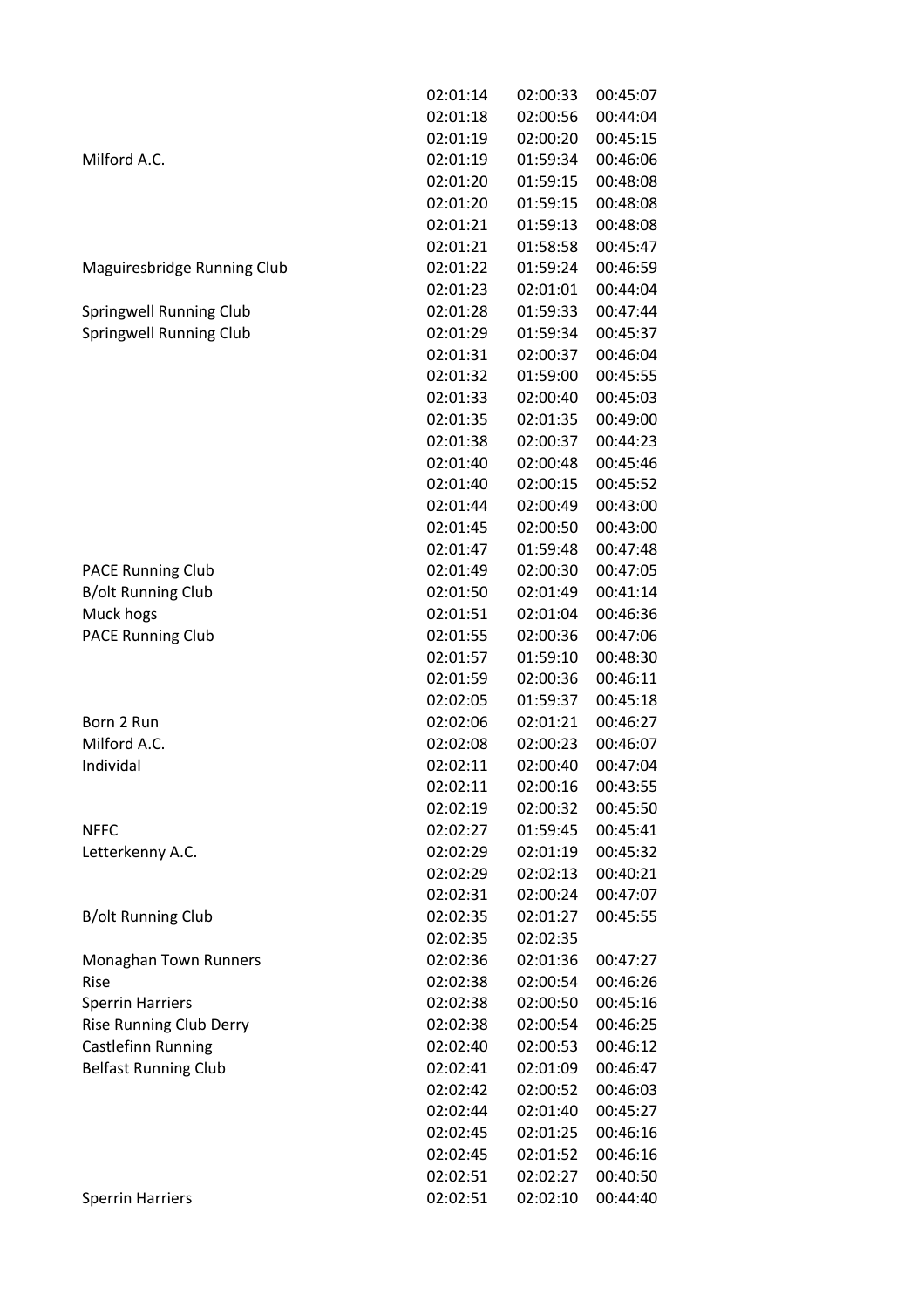| Lagan Valley Athletics Club | 02:02:53 | 02:00:50 | 00:48:24 |
|-----------------------------|----------|----------|----------|
|                             | 02:03:07 | 02:00:33 | 00:49:11 |
|                             | 02:03:08 | 02:00:37 | 00:47:26 |
|                             | 02:03:09 | 02:02:17 | 00:45:52 |
|                             | 02:03:12 | 02:01:23 | 00:45:27 |
|                             | 02:03:17 | 02:01:20 | 00:48:44 |
| pomeroy runners             | 02:03:17 | 02:02:44 | 00:40:42 |
| <b>Acorns AC</b>            | 02:03:19 | 02:01:07 | 00:47:03 |
| <b>Rise Running Club</b>    | 02:03:20 | 02:01:23 | 00:47:43 |
|                             | 02:03:22 | 02:01:34 | 00:47:28 |
|                             | 02:03:22 | 02:02:09 | 00:45:56 |
| Monaghan Town Runners       | 02:03:28 | 02:02:42 | 00:44:28 |
|                             | 02:03:32 | 02:02:50 | 00:45:48 |
|                             | 02:03:32 | 02:03:09 | 00:40:46 |
|                             | 02:03:35 | 02:00:23 | 00:49:04 |
|                             | 02:03:37 | 02:02:04 | 00:47:36 |
|                             | 02:03:45 | 02:01:51 | 00:47:01 |
|                             | 02:03:53 | 02:03:18 | 00:44:52 |
|                             | 02:03:55 | 02:01:27 | 00:45:18 |
| Cobra Running Club Derry    | 02:03:56 | 02:02:01 | 00:47:22 |
| Murlough AC                 | 02:03:57 | 02:02:08 | 00:46:29 |
|                             |          |          |          |
|                             | 02:04:06 | 02:03:20 | 00:44:46 |
| <b>BLAST RUN DERRY</b>      | 02:04:07 | 02:02:40 | 00:46:19 |
| Born 2 Run                  | 02:04:07 | 02:02:00 | 00:46:57 |
| Enniskillen RC              | 02:04:17 | 02:03:21 | 00:45:08 |
|                             | 02:04:18 | 02:03:29 | 00:47:17 |
| <b>Acorns AC</b>            | 02:04:23 | 02:02:12 | 00:46:35 |
| <b>B/olt Running Club</b>   | 02:04:31 | 02:02:36 | 00:46:29 |
| <b>Acorns AC</b>            | 02:04:33 | 02:03:48 | 00:45:26 |
|                             | 02:04:35 | 02:03:45 | 00:43:55 |
|                             | 02:04:38 | 02:03:54 | 00:45:30 |
| Carmen Runners/Run for Enda | 02:04:40 | 02:02:32 | 00:47:09 |
| <b>Carmen Runners</b>       | 02:04:40 | 02:02:30 | 00:47:09 |
| <b>STAR RUNNING CLUB</b>    | 02:04:41 | 02:03:42 | 00:47:05 |
|                             | 02:04:47 | 02:03:28 | 00:45:40 |
|                             | 02:04:51 | 02:04:29 | 00:44:45 |
|                             | 02:04:56 | 02:04:52 | 00:42:35 |
| <b>Run for Enda</b>         | 02:05:00 | 02:05:00 | 00:35:24 |
|                             | 02:05:01 | 02:03:37 | 00:49:23 |
|                             | 02:05:03 | 02:02:46 | 00:44:57 |
|                             | 02:05:08 | 02:03:19 | 00:46:07 |
|                             | 02:05:09 | 02:04:12 | 00:47:46 |
| Monaghan                    | 02:05:12 | 02:04:49 | 00:44:48 |
| <b>B/olt Running Club</b>   | 02:05:13 | 02:04:33 | 00:46:17 |
|                             | 02:05:14 | 02:03:48 | 00:45:57 |
| Run for Enda                | 02:05:14 | 02:05:10 | 00:42:15 |
| <b>Acorns AC</b>            | 02:05:16 | 02:04:32 | 00:45:26 |
| <b>PACE Running Club</b>    | 02:05:17 | 02:03:52 | 00:46:00 |
| <b>B/olt Running Club</b>   | 02:05:20 | 02:04:09 | 00:46:04 |
| team carrie                 | 02:05:23 | 02:04:48 | 00:46:39 |
|                             | 02:05:24 | 02:04:52 | 00:45:17 |
| Run for Enda                | 02:05:28 | 02:02:44 | 00:50:18 |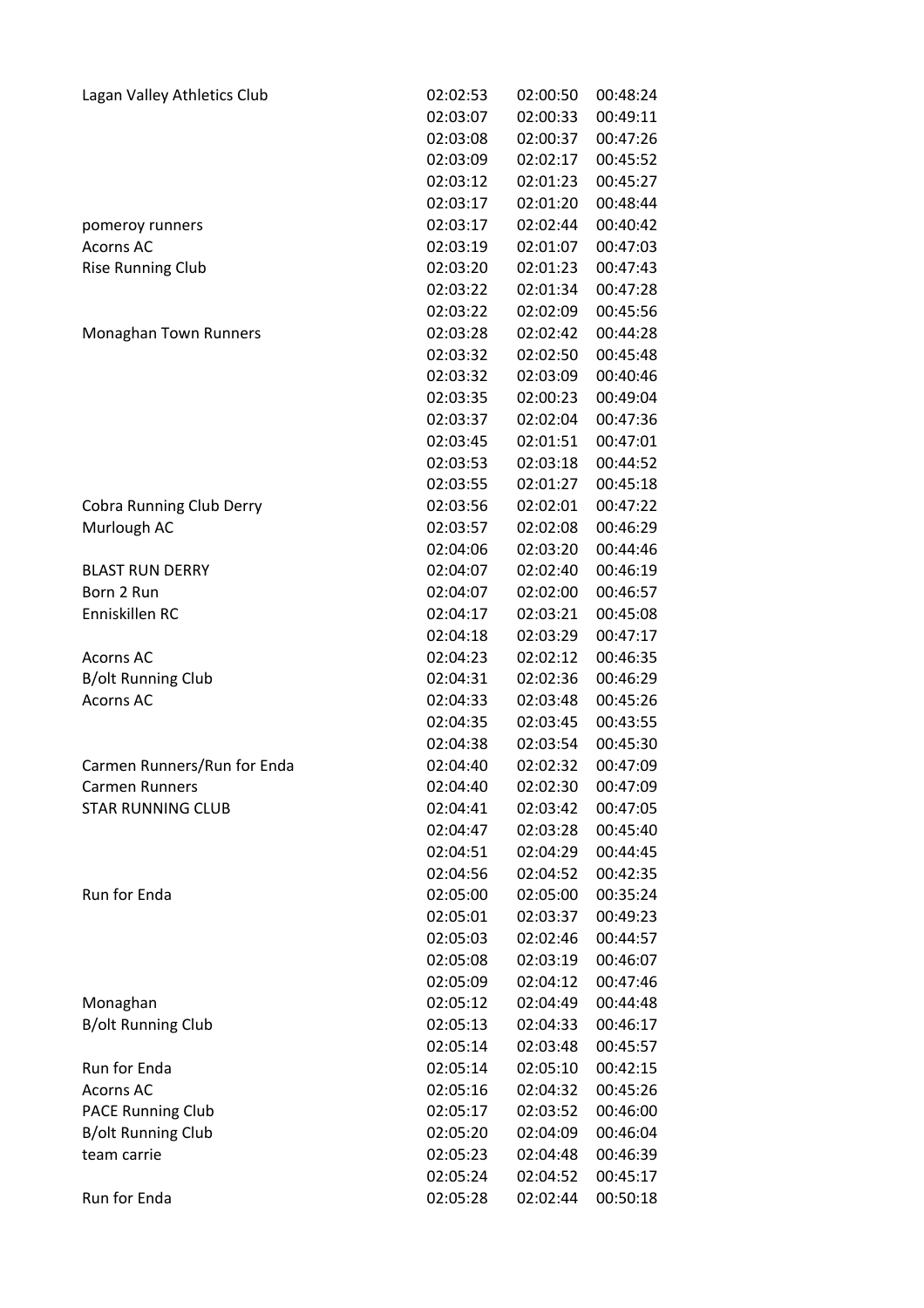|                                                 | 02:05:28 | 02:02:44 | 00:50:18 |
|-------------------------------------------------|----------|----------|----------|
| B/olt Running Club                              | 02:05:28 | 02:04:16 | 00:47:54 |
| <b>B/olt Running Club</b>                       | 02:05:34 | 02:03:19 | 00:48:27 |
| <b>Run for Enda</b>                             | 02:05:35 | 02:02:51 | 00:50:18 |
|                                                 | 02:05:35 | 02:02:51 | 00:50:18 |
| <b>Rise Running Club</b>                        | 02:05:36 | 02:04:47 | 00:48:49 |
|                                                 | 02:05:39 | 02:05:35 | 00:44:41 |
|                                                 | 02:05:39 | 02:05:36 | 00:44:41 |
| <b>B/olt Running Club</b>                       | 02:05:41 | 02:04:29 | 00:47:54 |
| Loughmcrory                                     | 02:05:44 | 02:05:32 | 00:44:37 |
| <b>Revolution Fitness</b>                       | 02:05:44 | 02:05:31 | 00:44:37 |
|                                                 | 02:05:47 | 02:03:12 | 00:51:30 |
| Melvin                                          | 02:05:51 | 02:04:45 | 00:48:25 |
| <b>Reach Running Club</b>                       | 02:05:52 | 02:04:15 | 00:46:02 |
| Eskra GFC                                       | 02:05:54 | 02:03:24 | 00:47:06 |
|                                                 | 02:05:58 | 02:05:45 | 00:44:37 |
| Convoy AC                                       | 02:05:58 | 02:03:28 | 00:49:20 |
| <b>Reach Running Club</b>                       | 02:05:58 | 02:04:25 | 00:49:58 |
| <b>BOLT</b>                                     | 02:05:59 | 02:05:33 | 00:44:47 |
| <b>PACE Running Club</b>                        | 02:06:05 | 02:04:27 | 00:48:17 |
|                                                 | 02:06:06 | 02:04:40 | 00:46:50 |
| Run for Fun Letterkenny                         | 02:06:07 | 02:04:53 | 00:46:32 |
| Run for Fun Letterkenny                         | 02:06:07 | 02:04:53 | 00:46:32 |
|                                                 | 02:06:08 | 02:04:41 | 00:46:07 |
|                                                 | 02:06:09 | 02:03:34 | 00:50:25 |
|                                                 |          |          | 00:51:43 |
|                                                 | 02:06:13 | 02:03:13 |          |
| <b>Cool Runnings</b><br><b>Adrenlin Fitness</b> | 02:06:24 | 02:06:05 | 00:50:22 |
|                                                 | 02:06:24 | 02:05:20 | 00:45:47 |
| <b>Adrenlin Fitness</b>                         | 02:06:24 | 02:05:20 | 00:45:43 |
| Omagh St Enda's GAC                             | 02:06:27 | 02:05:44 | 00:47:03 |
| <b>BST</b>                                      | 02:06:27 | 02:03:26 | 00:49:07 |
|                                                 | 02:06:31 | 02:05:57 | 00:45:22 |
| Run for Enda                                    | 02:06:36 | 02:06:19 | 00:44:03 |
|                                                 | 02:06:38 | 02:04:27 | 00:47:06 |
| Born 2 Run                                      | 02:06:39 | 02:04:29 | 00:48:42 |
|                                                 | 02:06:42 | 02:05:40 | 00:48:04 |
|                                                 | 02:06:43 | 02:04:34 | 00:47:24 |
| <b>Goal Fit</b>                                 | 02:06:44 | 02:06:08 | 00:48:09 |
|                                                 | 02:06:45 | 02:04:21 | 00:46:56 |
| St Peters AC                                    | 02:06:46 | 02:06:01 | 00:44:16 |
|                                                 | 02:06:47 | 02:04:42 | 00:47:53 |
|                                                 | 02:06:47 | 02:04:42 | 00:47:52 |
| Larne AC                                        | 02:06:48 | 02:04:57 | 00:47:43 |
| Born 2 Run                                      | 02:06:50 | 02:04:39 | 00:48:42 |
| <b>North Belfast Harriers</b>                   | 02:06:53 | 02:06:14 | 00:45:59 |
| Kernan Run Club                                 | 02:06:56 | 02:05:02 | 00:49:26 |
|                                                 | 02:06:59 | 02:05:56 | 00:45:06 |
|                                                 | 02:07:01 | 02:05:57 | 00:46:24 |
| <b>BLAST RUN DERRY</b>                          | 02:07:02 | 02:06:12 | 00:48:28 |
|                                                 | 02:07:03 | 02:04:24 | 00:49:34 |
| North Belfast Harriers                          | 02:07:06 | 02:06:26 | 00:46:00 |
| <b>KNOCKMANY RUNNERS</b>                        | 02:07:07 | 02:05:08 | 00:47:18 |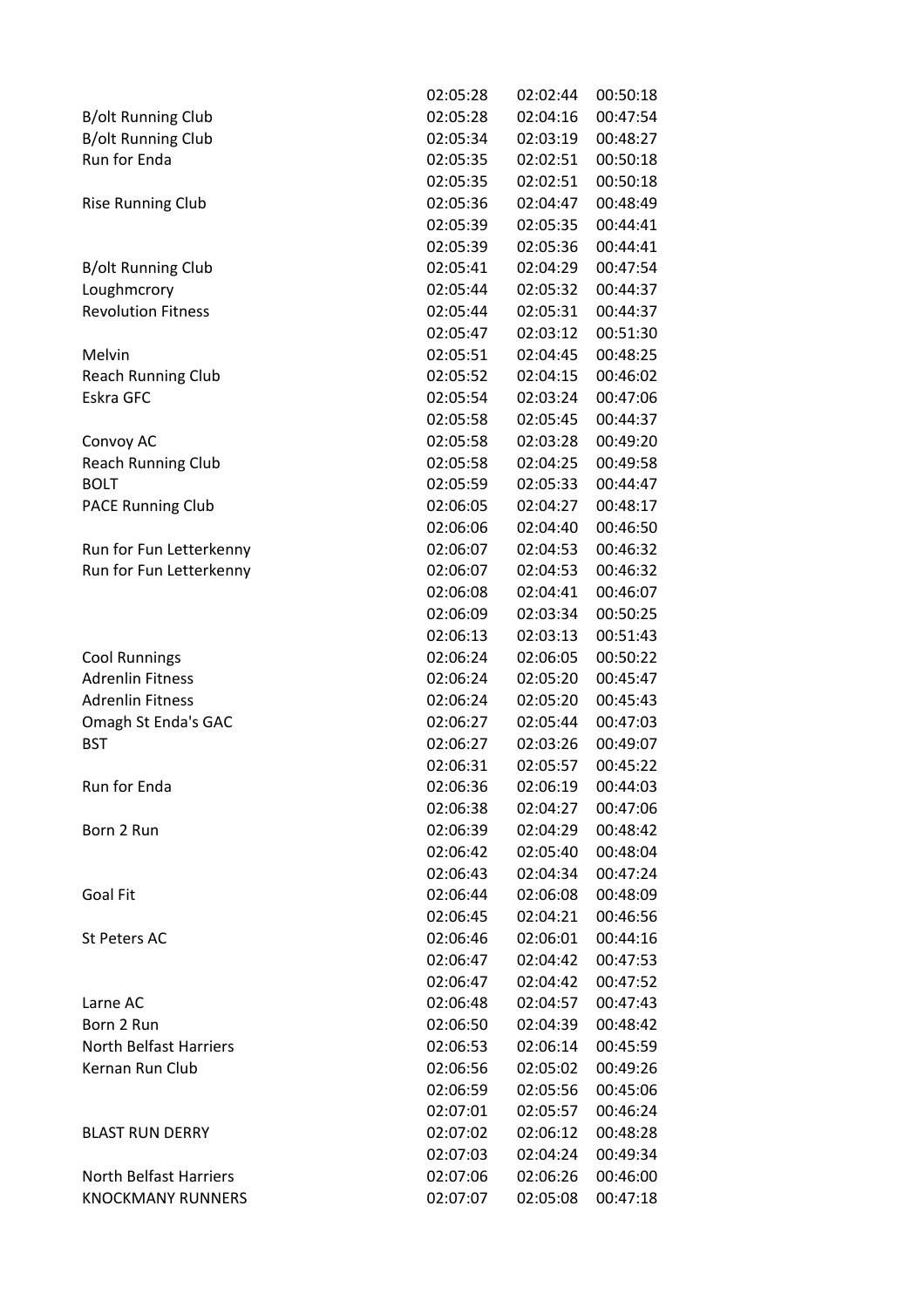| Omagh Harriers / Run For Enda | 02:07:09 | 02:05:26 | 00:46:10 |
|-------------------------------|----------|----------|----------|
|                               | 02:07:10 | 02:05:22 | 00:47:44 |
|                               | 02:07:10 | 02:05:55 | 00:46:22 |
| <b>Reach Running Club</b>     | 02:07:11 | 02:05:33 | 00:48:48 |
|                               | 02:07:12 | 02:04:55 | 00:47:39 |
|                               | 02:07:12 | 02:04:55 | 00:47:39 |
| <b>PACE Running Club</b>      | 02:07:19 | 02:05:55 | 00:49:08 |
| Lifford AC Fit 4 Life         | 02:07:19 | 02:06:32 | 00:46:57 |
|                               | 02:07:21 | 02:06:30 | 00:48:33 |
|                               | 02:07:22 | 02:05:30 | 00:49:25 |
| drumquin running club         | 02:07:22 | 02:05:32 | 00:49:07 |
| <b>Magherafelt Harriers</b>   | 02:07:23 | 02:06:54 | 00:38:42 |
| Rise                          | 02:07:25 | 02:06:36 | 00:47:07 |
|                               | 02:07:25 | 02:05:07 | 00:49:44 |
| <b>Run for Enda</b>           | 02:07:28 | 02:05:09 | 00:51:14 |
|                               | 02:07:34 | 02:05:32 | 00:51:09 |
|                               | 02:07:38 | 02:04:35 | 00:49:53 |
|                               | 02:07:42 | 02:05:07 | 00:49:13 |
|                               | 02:07:43 | 02:05:14 | 00:46:27 |
|                               | 02:07:49 | 02:05:51 | 00:50:58 |
|                               | 02:07:51 | 02:07:00 | 00:45:45 |
| <b>Eglinton Road Runners</b>  | 02:07:51 | 02:07:11 | 00:44:23 |
| <b>BLAST RUN DERRY</b>        | 02:07:52 | 02:07:02 | 00:48:29 |
|                               | 02:07:54 | 02:06:54 | 00:47:06 |
|                               | 02:07:54 | 02:07:02 | 00:44:16 |
| Convoy AC                     | 02:07:54 | 02:05:24 | 00:49:35 |
| North Fermanagh Fitness Club  | 02:07:57 | 02:05:35 | 00:50:42 |
| <b>STAR RUNNING CLUB</b>      | 02:07:57 | 02:06:58 | 00:47:05 |
| <b>Reach Running Club</b>     | 02:07:59 | 02:06:06 | 00:50:16 |
|                               | 02:07:59 | 02:05:26 | 00:46:43 |
| <b>Reach Running Club</b>     | 02:08:01 | 02:05:28 | 00:48:52 |
|                               | 02:08:01 | 02:06:41 | 00:46:39 |
|                               | 02:08:03 | 02:06:28 | 00:47:58 |
|                               | 02:08:05 | 02:06:21 | 00:48:34 |
|                               | 02:08:07 | 02:06:35 | 00:47:02 |
|                               | 02:08:09 | 02:06:39 | 00:47:20 |
|                               | 02:08:14 | 02:06:30 | 00:48:25 |
| Run for Enda                  | 02:08:16 | 02:07:48 | 00:45:39 |
| <b>PACE</b>                   | 02:08:18 | 02:06:54 | 00:49:10 |
| <b>Team Daithi</b>            | 02:08:19 | 02:07:05 | 00:48:28 |
|                               | 02:08:19 | 02:08:19 | 00:48:28 |
| Run for Enda                  | 02:08:20 | 02:07:58 | 00:46:48 |
| knockmany running club        | 02:08:21 | 02:07:45 | 00:46:17 |
| Run for Enda                  | 02:08:24 | 02:07:52 | 00:47:00 |
| springwell                    | 02:08:24 | 02:08:24 | 00:48:23 |
|                               | 02:08:24 | 02:07:09 | 00:46:58 |
| Muck Hogs                     | 02:08:32 | 02:07:44 | 00:46:56 |
| <b>Carmen Runners</b>         | 02:08:33 | 02:06:22 | 00:49:12 |
| Lifford AC Fit 4 Life         | 02:08:38 | 02:07:14 | 00:49:14 |
|                               | 02:08:42 | 02:06:34 | 00:49:20 |
|                               | 02:08:42 | 02:06:33 | 00:49:20 |
|                               | 02:08:42 | 02:07:59 |          |
|                               |          |          |          |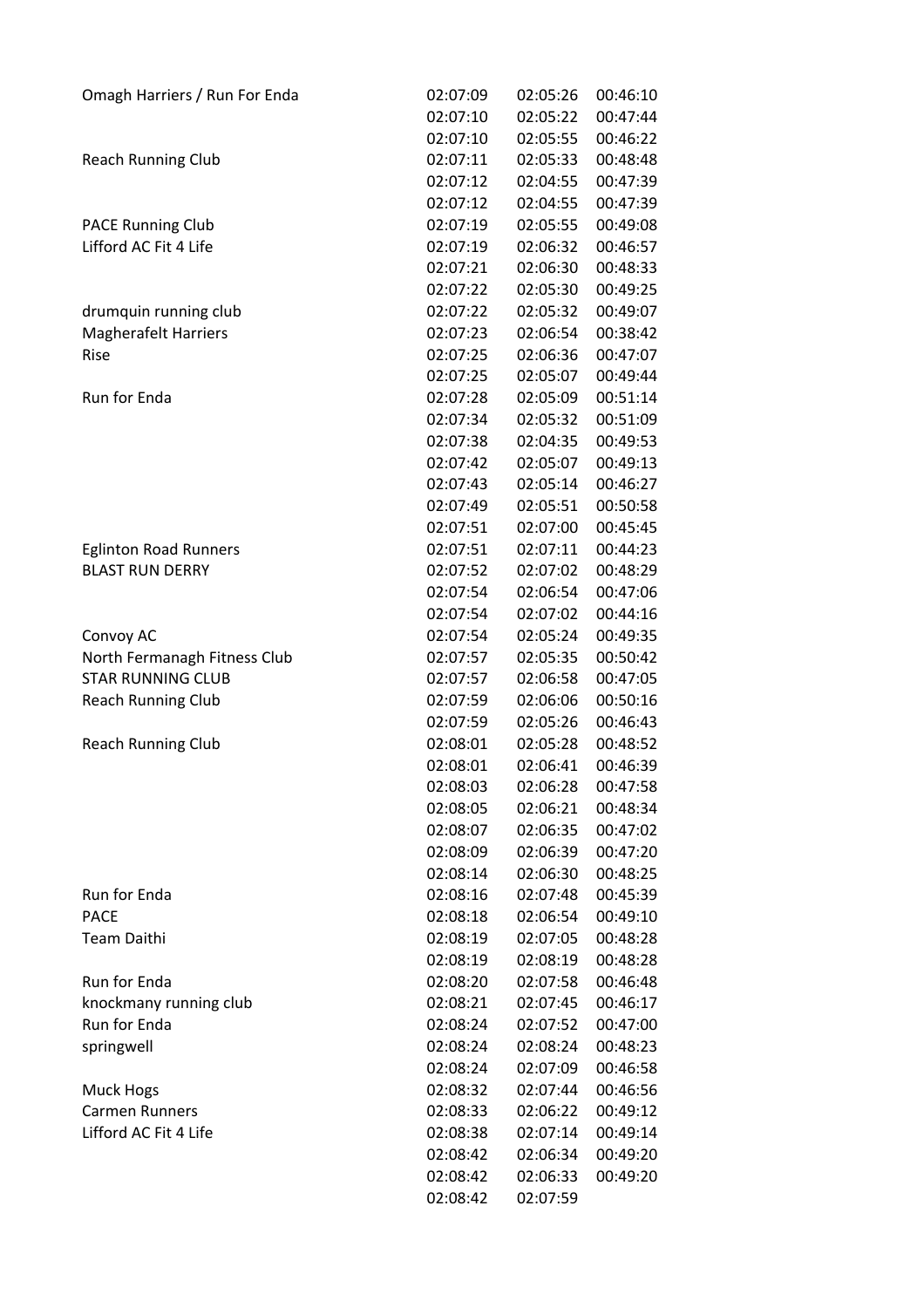| Rise                          | 02:08:43 | 02:06:40 | 00:50:09 |
|-------------------------------|----------|----------|----------|
| Rise                          | 02:08:44 | 02:06:40 | 00:50:08 |
| <b>Rise Running Club</b>      | 02:08:48 | 02:06:44 | 00:50:09 |
| <b>Rise Running Club</b>      | 02:08:48 | 02:06:44 | 00:50:10 |
| <b>QUB TC</b>                 | 02:08:48 | 02:08:48 | 01:03:50 |
| <b>Rise Running Club</b>      | 02:08:49 | 02:06:45 | 00:50:09 |
| <b>Rise Running Club</b>      | 02:08:49 | 02:06:45 | 00:50:09 |
| Enniksillen Parkrun           | 02:08:55 | 02:07:55 | 00:46:13 |
| Milford AC                    | 02:09:02 | 02:07:33 | 00:49:49 |
| Milford A.C.                  | 02:09:04 | 02:07:34 | 00:49:49 |
|                               | 02:09:07 | 02:06:32 | 00:51:30 |
|                               | 02:09:12 | 02:07:43 | 00:47:25 |
| Run for Enda                  | 02:09:16 | 02:08:21 | 00:48:56 |
| <b>Eglinton Road Runners</b>  | 02:09:18 | 02:08:01 | 00:49:14 |
| Run for Roney                 | 02:09:26 | 02:07:53 | 00:44:50 |
|                               | 02:09:27 | 02:07:53 | 00:44:50 |
|                               | 02:09:28 | 02:07:33 | 00:50:19 |
|                               | 02:09:35 | 02:07:43 | 00:47:22 |
| Murlough AC                   | 02:09:35 | 02:07:55 | 00:51:10 |
|                               | 02:09:37 | 02:06:47 | 00:49:40 |
| Gail's Gym                    | 02:09:45 | 02:07:51 | 00:49:54 |
|                               | 02:09:47 | 02:08:37 | 00:46:27 |
| Rise                          | 02:09:50 | 02:09:00 | 00:47:08 |
|                               | 02:09:54 | 02:08:22 | 00:47:40 |
| knockmany running club        | 02:09:58 | 02:08:23 | 00:49:19 |
|                               | 02:09:59 | 02:09:00 | 00:49:29 |
| <b>Acorns AC</b>              | 02:10:00 | 02:09:15 | 00:48:31 |
| Omagh Tri Club                | 02:10:00 | 02:08:14 | 00:46:03 |
| Killyclougher Road Runners    | 02:10:04 | 02:08:20 | 00:46:23 |
|                               | 02:10:06 | 02:08:44 | 00:50:13 |
|                               | 02:10:07 | 02:09:34 | 00:44:55 |
| <b>Eglinton Road Runners</b>  | 02:10:14 | 02:08:57 | 00:49:21 |
| Foyle Valley AC               | 02:10:14 | 02:09:21 | 00:45:46 |
| <b>Sperrin Harriers</b>       | 02:10:19 | 02:08:25 | 00:48:38 |
|                               | 02:10:20 | 02:09:34 | 00:48:00 |
| Born 2 Run                    | 02:10:23 | 02:08:23 | 00:51:48 |
|                               | 02:10:25 | 02:08:10 | 00:49:42 |
|                               | 02:10:28 | 02:09:21 | 00:45:42 |
|                               | 02:10:29 | 02:10:01 | 00:50:16 |
| <b>Sheffield Running Club</b> | 02:10:29 | 02:10:01 | 00:50:15 |
|                               | 02:10:29 | 02:10:01 | 00:50:15 |
| <b>B/olt Running Club</b>     | 02:10:30 | 02:08:30 | 00:50:04 |
| <b>B/olt Running Club</b>     | 02:10:31 | 02:08:31 | 00:50:04 |
| <b>Eglinton Road Runners</b>  | 02:10:40 | 02:09:23 | 00:49:04 |
| Maguiresbridge                | 02:10:41 | 02:08:39 | 00:50:20 |
| Maguiresbridge Running Club   | 02:10:41 | 02:08:40 | 00:50:19 |
|                               | 02:10:41 | 02:08:49 | 00:48:01 |
| Rise                          | 02:10:43 | 02:09:10 | 00:50:05 |
|                               | 02:10:50 | 02:08:39 | 00:49:50 |
| reach                         | 02:10:56 | 02:08:38 | 00:50:59 |
|                               | 02:10:57 | 02:08:06 | 00:51:34 |
|                               | 02:11:03 | 02:09:32 | 00:47:04 |
|                               |          |          |          |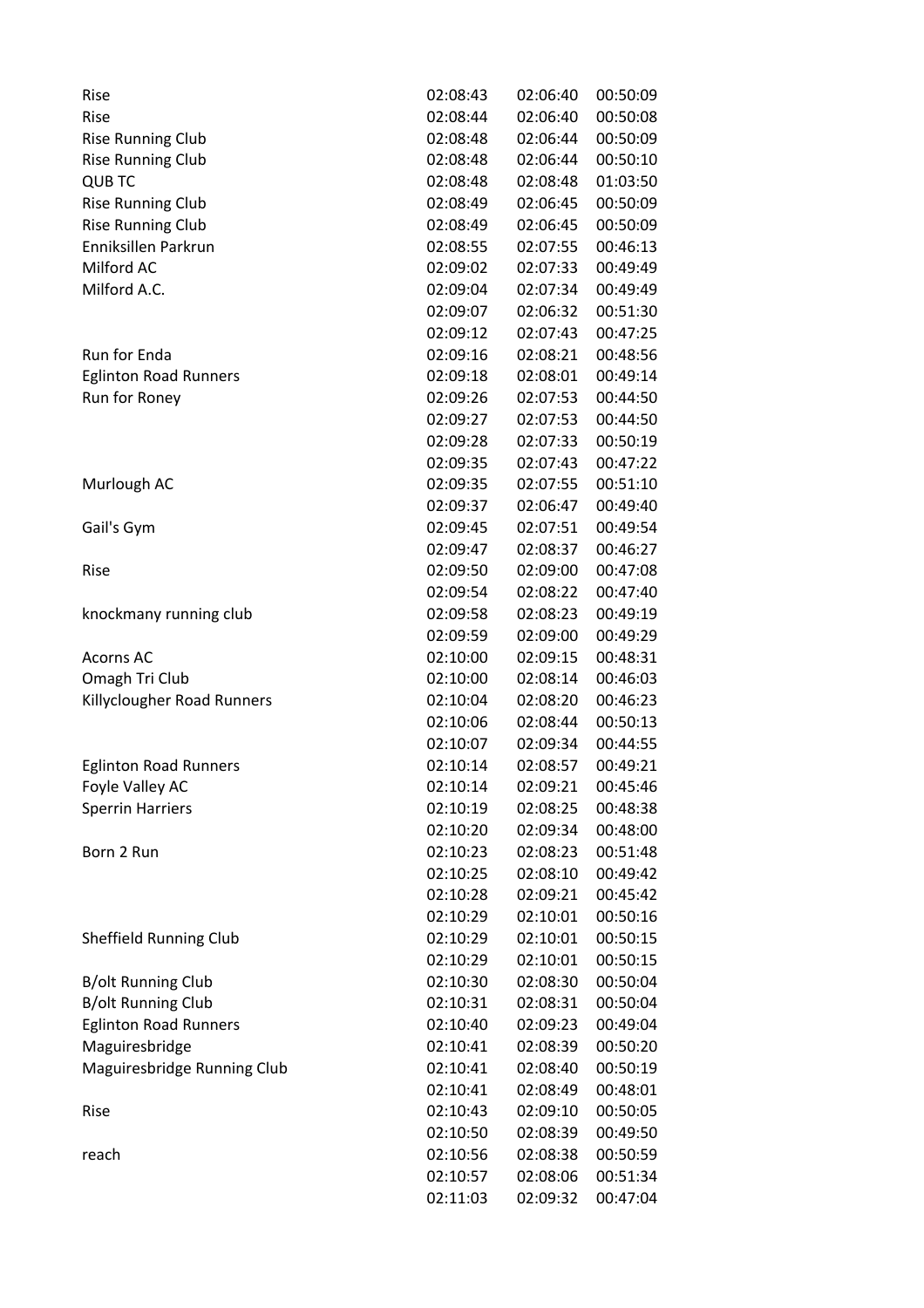|                                             | 02:11:05 | 02:08:57 | 00:49:45             |
|---------------------------------------------|----------|----------|----------------------|
| Kernan Run Club                             | 02:11:07 | 02:09:31 | 00:49:31             |
| Croghan Athletic                            | 02:11:09 | 02:09:16 | 00:51:07             |
| <b>BLAST RUN DERRY</b>                      | 02:11:11 | 02:09:44 | 00:49:12             |
|                                             | 02:11:15 | 02:09:36 | 00:50:57             |
|                                             | 02:11:17 | 02:08:47 | 00:49:41             |
| <b>Reach Running Club</b>                   | 02:11:27 | 02:09:34 | 00:50:12             |
|                                             | 02:11:30 | 02:11:08 | 00:46:55             |
| <b>Rise Running Club</b>                    | 02:11:36 | 02:09:39 | 00:49:03             |
|                                             | 02:11:41 | 02:09:38 | 00:51:25             |
| Muck hogs                                   | 02:11:42 | 02:11:07 | 00:45:18             |
| <b>Rise Running Club</b>                    | 02:11:43 | 02:10:55 | 00:48:37             |
|                                             | 02:11:46 | 02:10:11 | 00:47:12             |
|                                             | 02:11:49 | 02:09:52 | 00:50:08             |
| <b>Sperrin Harriers</b>                     | 02:11:49 | 02:09:53 | 00:50:08             |
| Rise                                        | 02:11:51 | 02:11:11 | 00:47:55             |
| Inishowen A.C.                              | 02:12:00 | 02:11:34 | 00:50:38             |
| North Down AC                               | 02:12:03 | 02:10:06 | 00:52:56             |
| <b>B/olt Running Club</b>                   | 02:12:04 | 02:10:04 | 00:50:04             |
|                                             | 02:12:16 | 02:11:45 | 00:41:39             |
| Murlough AC                                 | 02:12:18 | 02:10:37 | 00:51:11             |
| Run for Enda/Carmen Runners                 | 02:12:20 | 02:10:10 | 00:47:02             |
|                                             | 02:12:21 | 02:09:46 | 00:51:38             |
|                                             | 02:12:25 | 02:12:21 | 00:45:57             |
|                                             | 02:12:25 | 02:11:22 | 00:48:26             |
|                                             | 02:12:26 | 02:11:22 | 00:48:26             |
| Born 2 Run                                  | 02:12:27 | 02:10:22 | 00:51:00             |
| Muck hogs                                   | 02:12:29 | 02:11:38 | 00:48:57             |
| Born 2 Run                                  | 02:12:30 | 02:10:25 | 00:51:00             |
|                                             | 02:12:31 | 02:10:13 | 00:48:50             |
| <b>Reach Running Club</b>                   | 02:12:31 | 02:11:50 | 00:51:12             |
| Born 2 Run                                  | 02:12:32 | 02:10:21 | 00:51:00             |
|                                             | 02:12:35 | 02:10:56 | 00:48:48             |
| Rise                                        | 02:12:40 | 02:10:58 | 00:52:14             |
| Rise                                        | 02:12:40 | 02:10:58 |                      |
|                                             |          | 02:12:23 | 00:52:14<br>00:52:02 |
|                                             | 02:12:44 |          |                      |
| <b>Eglinton Road Runners</b>                | 02:12:44 | 02:11:27 | 00:51:23             |
| Speer Performance                           | 02:12:45 | 02:10:12 | 00:51:40             |
|                                             | 02:12:45 | 02:10:13 | 00:51:40             |
| R Running Club<br><b>Ruth's Team Willow</b> | 02:12:46 | 02:12:01 | 00:49:41             |
|                                             | 02:12:47 | 02:09:44 | 00:49:54             |
| <b>Reach Running Club</b>                   | 02:12:48 | 02:11:30 | 00:49:26             |
|                                             | 02:12:51 | 02:10:15 | 00:52:27             |
|                                             | 02:12:52 | 02:10:05 | 00:52:02             |
|                                             | 02:12:57 | 02:12:11 | 00:43:48             |
|                                             | 02:12:58 | 02:11:03 | 00:47:59             |
| Run for Enda                                | 02:13:00 | 02:10:48 | 00:49:56             |
|                                             | 02:13:00 | 02:10:48 | 00:49:56             |
|                                             | 02:13:01 | 02:10:13 | 00:52:07             |
|                                             | 02:13:04 | 02:11:10 | 00:49:25             |
| dub runners                                 | 02:13:06 | 02:12:52 | 00:49:00             |
| <b>PACE Running Club</b>                    | 02:13:09 | 02:11:47 | 00:49:13             |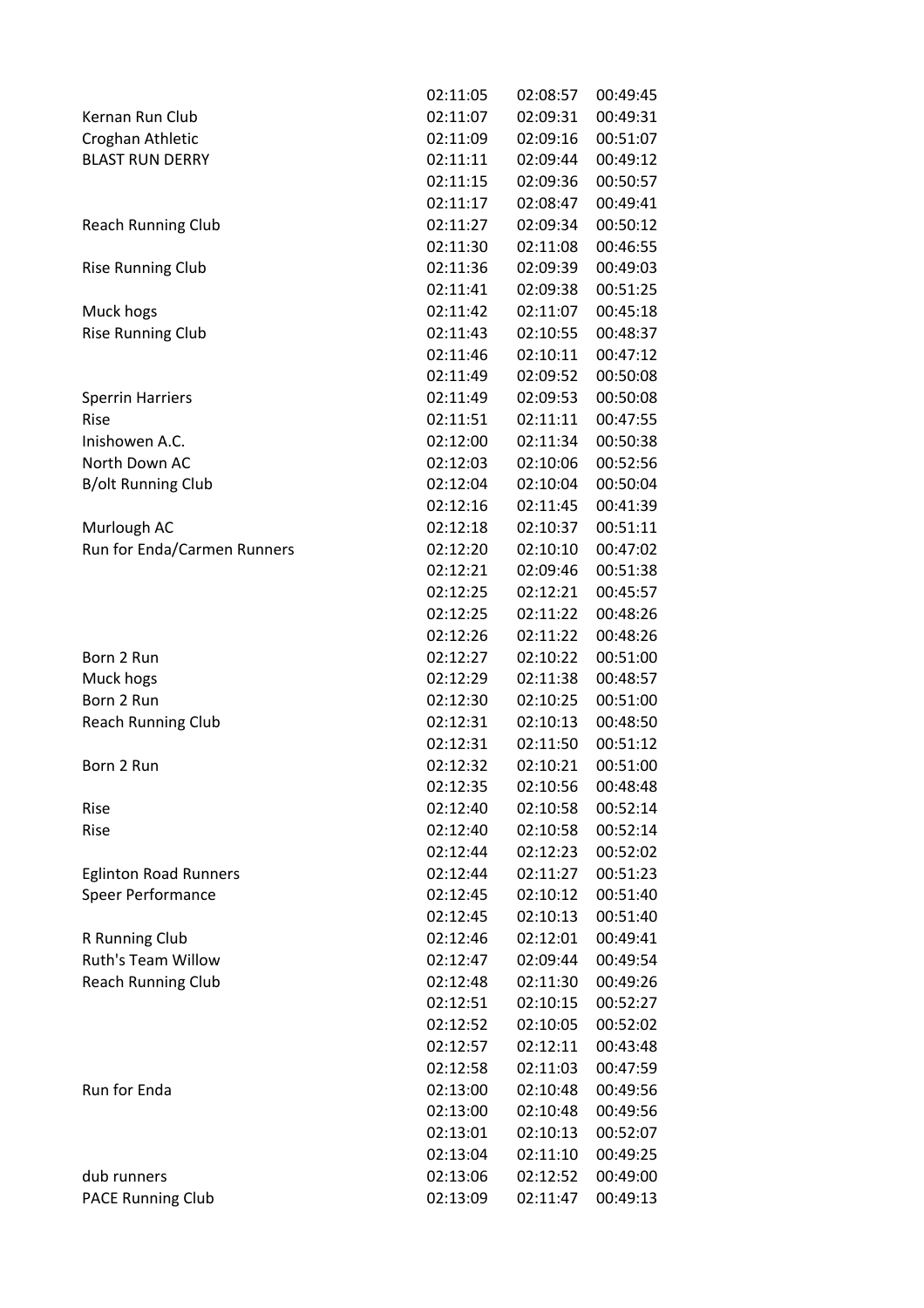| <b>Reach Running Club</b> | 02:13:10 | 02:11:47 | 00:50:23 |
|---------------------------|----------|----------|----------|
|                           | 02:13:10 | 02:11:19 | 00:51:08 |
| <b>B/olt Running Club</b> | 02:13:11 | 02:12:38 | 00:51:23 |
| Monaghan Town Runners     | 02:13:11 | 02:12:28 | 00:48:24 |
|                           | 02:13:12 | 02:11:38 | 00:49:51 |
| <b>PACE Running Club</b>  | 02:13:13 | 02:11:49 | 00:50:15 |
| Run for Enda              | 02:13:14 | 02:11:29 | 00:49:08 |
|                           | 02:13:15 | 02:12:04 | 00:48:31 |
| <b>Reach Running Club</b> | 02:13:16 | 02:10:48 | 00:51:47 |
| <b>KNOCKMANY RUNNERS</b>  | 02:13:18 | 02:11:26 | 00:50:52 |
|                           | 02:13:20 | 02:11:29 | 00:50:52 |
| Run for Enda              | 02:13:21 | 02:11:49 | 00:49:12 |
| <b>Rise Running Club</b>  | 02:13:23 | 02:11:42 | 00:52:14 |
| Born 2 Run                | 02:13:24 | 02:11:13 | 00:51:51 |
| <b>Reach Running Club</b> | 02:13:25 | 02:12:06 | 00:49:27 |
| Rise runing club          | 02:13:26 | 02:11:54 | 00:50:06 |
| <b>Rise Running Club</b>  | 02:13:27 | 02:11:54 | 00:50:06 |
|                           | 02:13:30 | 02:11:23 | 00:48:33 |
|                           | 02:13:31 | 02:11:00 | 00:52:57 |
| <b>STAR RUNNING CLUB</b>  | 02:13:31 | 02:12:33 | 00:50:29 |
| <b>STAR RUNNING CLUB</b>  | 02:13:31 | 02:12:33 | 00:50:29 |
|                           | 02:13:32 | 02:12:06 | 00:48:29 |
|                           | 02:13:33 | 02:10:45 | 00:49:51 |
|                           | 02:13:33 | 02:10:46 | 00:49:10 |
| Run for Enda              | 02:13:40 | 02:13:04 | 00:46:12 |
| <b>Reach Running Club</b> | 02:13:45 | 02:11:52 | 00:50:16 |
|                           | 02:13:50 | 02:11:21 | 00:49:12 |
| Milford A.C.              | 02:13:52 | 02:12:24 | 00:49:54 |
| Milford AC                | 02:13:52 | 02:12:23 | 00:49:55 |
| <b>B/olt Running Club</b> | 02:13:57 | 02:12:58 | 00:51:04 |
|                           | 02:13:57 | 02:11:35 | 00:51:14 |
|                           | 02:13:57 | 02:11:35 | 00:51:14 |
|                           | 02:13:58 | 02:13:32 | 00:43:57 |
| <b>B/olt Running Club</b> | 02:13:59 | 02:13:27 | 00:51:24 |
| <b>Cool Runnings</b>      | 02:14:01 | 02:13:12 | 00:51:03 |
| Born 2 Run                | 02:14:02 | 02:11:50 | 00:51:01 |
| <b>Cool Runnings</b>      | 02:14:02 | 02:13:12 | 00:51:03 |
|                           | 02:14:03 | 02:13:43 | 00:48:36 |
| Omagh Tri Club            | 02:14:04 | 02:11:53 | 00:50:17 |
| <b>B/olt Running Club</b> | 02:14:09 | 02:13:38 | 00:49:56 |
| <b>B/olt Running Club</b> | 02:14:09 | 02:13:37 | 00:49:57 |
| <b>B/olt Running Club</b> | 02:14:10 | 02:13:39 | 00:49:57 |
| <b>B/olt Running Club</b> | 02:14:10 | 02:13:39 | 00:49:57 |
|                           | 02:14:10 | 02:12:16 | 00:49:48 |
| Rise                      | 02:14:14 | 02:12:09 | 00:50:03 |
| <b>Reach Running Club</b> | 02:14:16 | 02:12:23 | 00:50:24 |
|                           | 02:14:19 | 02:12:45 | 00:51:09 |
|                           | 02:14:19 | 02:12:45 | 00:51:10 |
|                           | 02:14:23 | 02:12:24 | 00:47:35 |
| <b>Reach Running Club</b> | 02:14:24 | 02:12:15 | 00:48:47 |
| <b>B/olt Running Club</b> | 02:14:25 | 02:12:11 | 00:51:47 |
| <b>B/olt Running Club</b> | 02:14:25 | 02:12:12 | 00:51:46 |
|                           |          |          |          |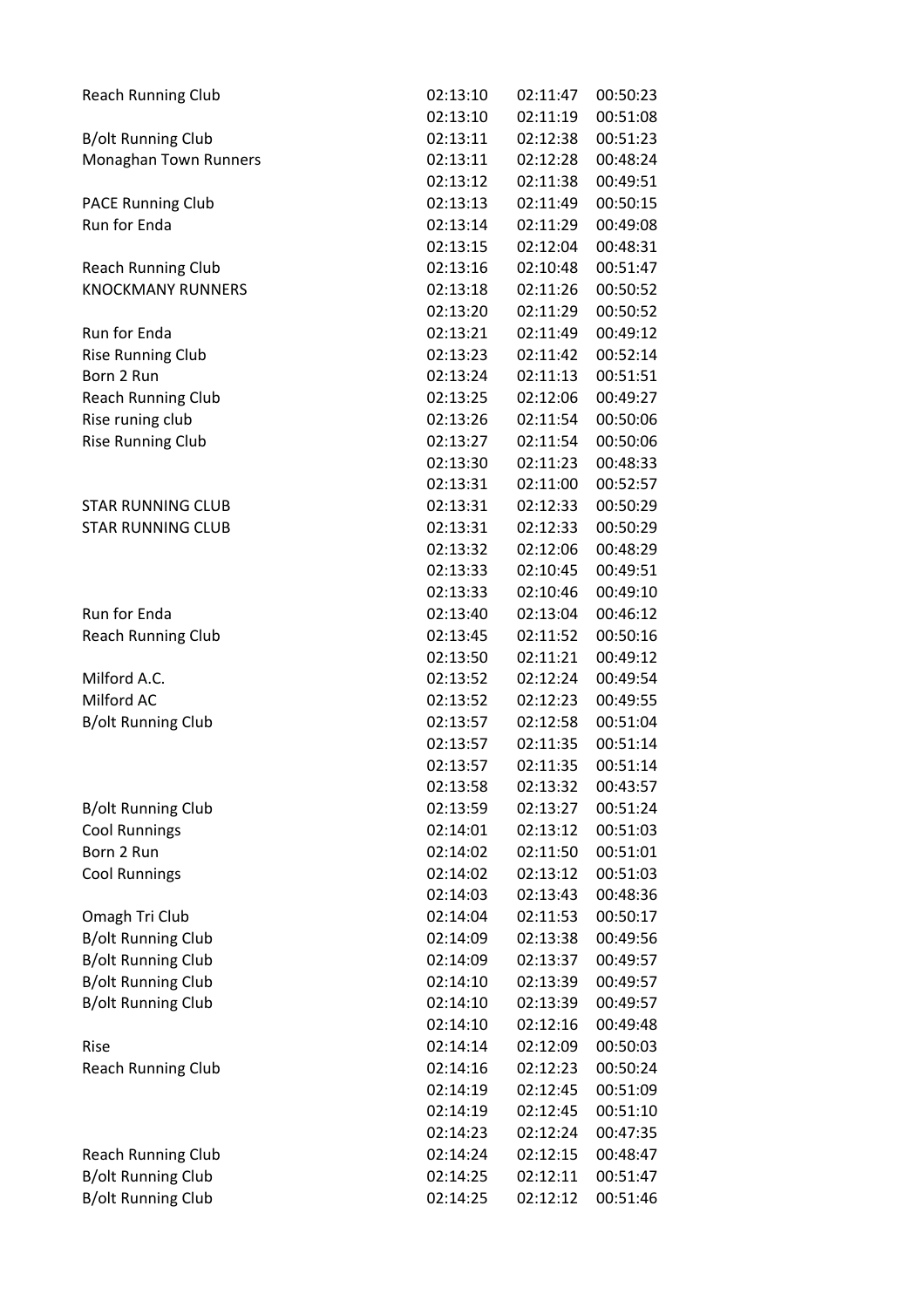| Run for Enda                | 02:14:35 | 02:12:45 | 00:52:16 |
|-----------------------------|----------|----------|----------|
|                             | 02:14:37 | 02:13:28 | 00:49:56 |
|                             | 02:14:37 | 02:13:28 | 00:49:55 |
| <b>Rise Running Club</b>    | 02:15:05 | 02:13:28 | 00:49:16 |
|                             | 02:15:24 | 02:13:46 | 00:49:17 |
|                             | 02:15:26 | 02:14:33 | 00:51:18 |
|                             | 02:15:28 | 02:13:08 | 00:53:05 |
| <b>Carmen Runners</b>       | 02:15:32 | 02:12:56 | 00:51:13 |
|                             | 02:15:35 | 02:14:48 | 00:49:27 |
|                             | 02:15:36 | 02:14:24 | 00:50:27 |
|                             | 02:15:36 | 02:14:23 | 00:50:28 |
| Rosses A.C.                 | 02:15:39 | 02:15:05 | 00:48:30 |
| Maguiresbridge Running Club | 02:15:43 | 02:13:27 | 00:53:34 |
| Maguiresbridge Running Club | 02:15:43 | 02:13:27 | 00:53:34 |
|                             | 02:15:54 | 02:13:39 | 00:55:00 |
| Run for Enda                | 02:16:04 | 02:14:49 | 00:49:47 |
| Run for Enda                | 02:16:05 | 02:14:49 | 00:49:47 |
|                             | 02:16:05 | 02:14:50 | 00:47:12 |
|                             | 02:16:06 | 02:15:09 | 00:51:23 |
| Pacer / Omagh Harriers AC   | 02:16:07 | 02:14:15 | 00:51:23 |
|                             | 02:16:09 | 02:15:11 | 00:51:07 |
| <b>B/olt Running Club</b>   | 02:16:09 | 02:15:11 | 00:51:09 |
|                             | 02:16:09 | 02:15:21 | 00:51:22 |
|                             | 02:16:12 | 02:15:23 | 00:44:56 |
| <b>OMG Forever Running</b>  | 02:16:12 | 02:15:24 | 00:49:14 |
| <b>Reach Running Club</b>   | 02:16:15 | 02:13:53 | 00:51:28 |
|                             | 02:16:16 | 02:15:31 | 00:50:07 |
| Murlough AC                 | 02:16:34 | 02:14:53 | 00:51:26 |
| <b>Cool Runnings</b>        | 02:16:38 | 02:16:19 | 00:50:22 |
|                             | 02:17:08 | 02:16:19 | 00:43:50 |
| Carmen Runners/Run for Enda | 02:17:10 | 02:14:35 | 00:51:13 |
|                             | 02:17:13 | 02:15:49 | 00:49:24 |
|                             | 02:17:28 | 02:15:06 | 00:47:41 |
|                             | 02:17:32 | 02:16:27 | 00:49:17 |
| <b>Rise Running Club</b>    | 02:17:35 | 02:15:31 | 00:50:03 |
|                             | 02:17:36 | 02:14:48 | 00:54:01 |
| reach                       | 02:17:37 | 02:16:17 | 00:52:12 |
| Brookeborough GFC           | 02:17:40 | 02:15:26 | 00:52:45 |
|                             | 02:17:45 | 02:16:24 | 00:51:25 |
| Rise                        | 02:17:46 | 02:16:55 | 00:49:36 |
| Run4fun                     | 02:17:47 | 02:16:33 | 00:51:29 |
| Born 2 Run                  | 02:17:48 | 02:15:38 | 00:51:48 |
| Clones A.C.                 | 02:17:58 | 02:17:39 | 00:48:43 |
| Clones AC                   | 02:17:59 | 02:17:39 | 00:48:44 |
| Born 2 Run                  | 02:18:04 | 02:16:04 | 00:51:51 |
|                             | 02:18:08 | 02:16:16 | 00:51:50 |
|                             | 02:18:09 | 02:17:28 | 00:47:37 |
|                             | 02:18:10 | 02:15:36 | 00:51:30 |
|                             | 02:18:18 | 02:17:10 | 00:51:38 |
| <b>Reach Running Club</b>   | 02:18:19 | 02:16:50 | 00:50:53 |
| Born 2 Run                  | 02:18:20 | 02:16:10 | 00:52:15 |
|                             | 02:18:20 | 02:17:59 | 00:48:41 |
|                             |          |          |          |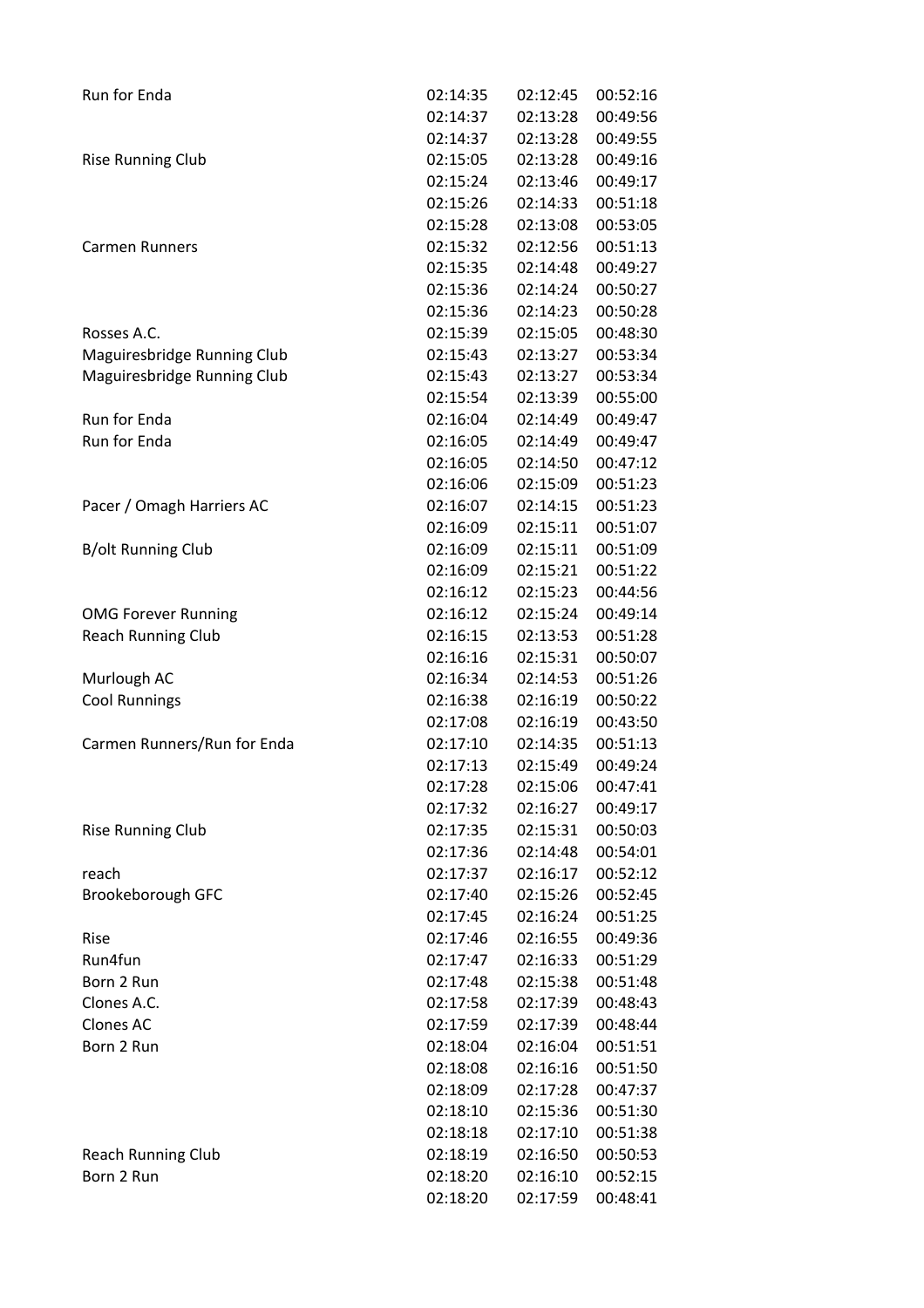|                                | 02:18:24 | 02:16:08 | 00:53:38 |
|--------------------------------|----------|----------|----------|
| <b>KNOCKMANY RUNNERS</b>       | 02:18:28 | 02:16:38 | 00:51:42 |
|                                | 02:18:31 | 02:16:11 | 00:52:28 |
|                                | 02:18:32 | 02:15:58 | 00:56:02 |
| <b>Run for Enda</b>            | 02:18:37 | 02:17:40 | 00:49:28 |
|                                | 02:18:38 | 02:17:46 | 00:51:18 |
|                                | 02:18:38 | 02:17:46 | 00:51:17 |
|                                | 02:18:40 | 02:16:50 | 00:52:02 |
| <b>Reach Running Club</b>      | 02:18:41 | 02:16:13 | 00:52:13 |
| reach running club             | 02:18:41 | 02:16:12 | 00:52:13 |
|                                | 02:18:44 | 02:18:13 | 00:49:24 |
| pomeroy runners                | 02:18:49 | 02:17:43 | 00:50:24 |
|                                | 02:18:58 | 02:15:54 | 00:52:11 |
| <b>Reach Running Club</b>      | 02:19:02 | 02:16:44 | 00:53:25 |
|                                | 02:19:05 | 02:17:18 | 00:56:16 |
| <b>Reach Running Club</b>      | 02:19:06 | 02:16:48 | 00:53:28 |
|                                | 02:19:06 | 02:16:28 | 00:51:15 |
| <b>Reach Running Club</b>      | 02:19:07 | 02:16:48 | 00:52:09 |
|                                | 02:19:07 | 02:16:26 | 00:55:17 |
|                                | 02:19:08 | 02:16:24 | 00:56:22 |
| <b>Reach Running Club</b>      | 02:19:09 | 02:18:09 | 00:53:47 |
| <b>Rise Running Club</b>       | 02:19:20 | 02:17:47 | 00:55:38 |
| <b>Rise Running Club</b>       | 02:19:20 | 02:17:47 | 00:55:37 |
| <b>Rise Running Club</b>       | 02:19:27 | 02:18:39 | 00:48:49 |
| <b>B/olt Running Club</b>      | 02:19:37 | 02:19:06 | 00:49:57 |
| <b>B/olt Running Club</b>      | 02:19:37 | 02:18:26 | 00:50:06 |
| <b>NFFC</b>                    | 02:19:49 | 02:17:07 | 00:55:18 |
|                                |          |          |          |
| <b>Knockmany Runners</b>       | 02:19:54 | 02:18:03 | 00:53:13 |
| <b>Reach Running Club</b>      | 02:19:57 | 02:17:34 | 00:51:29 |
|                                | 02:20:04 | 02:18:47 | 00:48:40 |
|                                | 02:20:11 | 02:18:21 | 00:52:53 |
|                                | 02:20:12 | 02:18:21 | 00:52:52 |
|                                | 02:20:14 | 02:18:32 | 00:51:49 |
| <b>Reach Running Club</b>      | 02:20:19 | 02:18:00 | 00:53:14 |
|                                | 02:20:19 | 02:17:57 | 00:53:14 |
| North West Tri Club            | 02:20:21 | 02:18:25 | 00:51:19 |
| <b>KCR</b>                     | 02:20:24 | 02:19:45 | 00:54:37 |
|                                | 02:20:27 | 02:18:11 | 00:51:11 |
|                                | 02:20:29 | 02:19:42 | 00:49:38 |
|                                | 02:20:31 | 02:20:15 | 00:46:31 |
| Nffc Kesh                      | 02:20:33 | 02:18:10 | 00:51:23 |
| Muck Hogs                      | 02:20:36 | 02:18:18 | 00:48:53 |
| pace running club, L'Derry     | 02:20:47 | 02:18:15 | 00:53:32 |
|                                | 02:20:47 | 02:18:13 | 00:53:32 |
| <b>Reach Running Club</b>      | 02:20:47 | 02:18:13 | 00:53:32 |
|                                | 02:20:54 | 02:18:43 | 00:52:06 |
| <b>Carmen Runners</b>          | 02:20:54 | 02:18:43 | 00:51:33 |
|                                | 02:20:54 | 02:18:43 | 00:51:33 |
|                                | 02:20:56 | 02:19:38 | 00:47:56 |
| Rosses A.C                     | 02:21:11 | 02:20:37 | 00:51:59 |
| <b>Castlefinn Running Club</b> | 02:21:15 | 02:20:35 | 00:54:37 |
| <b>Sperrin Harriers</b>        | 02:21:24 | 02:18:21 | 00:53:51 |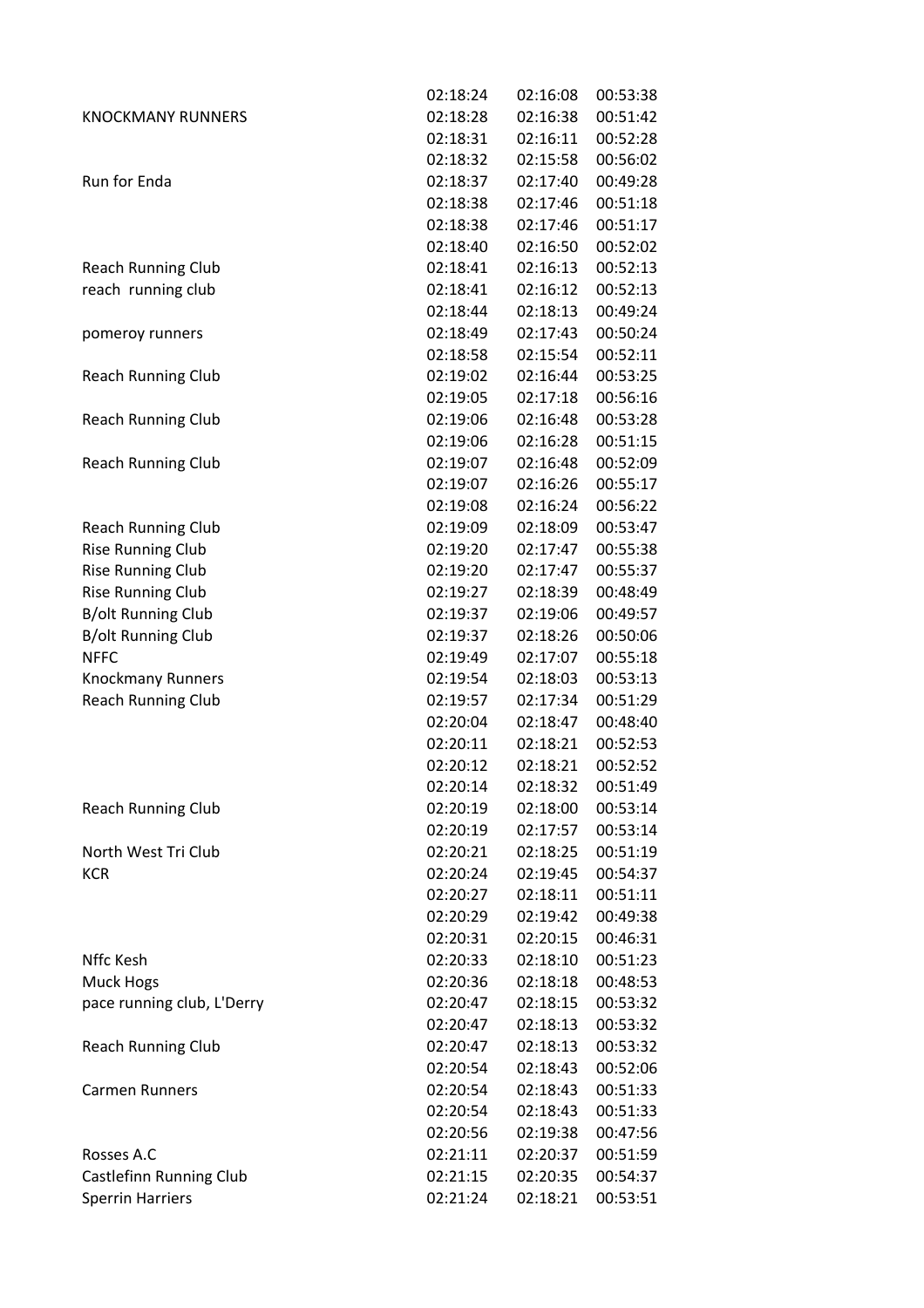| marathon club ireland                        | 02:21:26 | 02:20:10 | 00:52:01 |
|----------------------------------------------|----------|----------|----------|
| Knockmany. Running club                      | 02:21:27 | 02:20:36 | 00:51:19 |
| knockmany running club                       | 02:21:28 | 02:20:37 | 00:51:19 |
|                                              | 02:21:31 | 02:20:04 | 00:52:14 |
| Run for Enda                                 | 02:21:42 | 02:19:46 | 00:51:22 |
|                                              | 02:21:45 | 02:20:06 | 00:51:17 |
| <b>Rise Running Club</b>                     | 02:21:50 | 02:20:04 | 00:54:18 |
|                                              | 02:21:50 | 02:20:04 | 00:54:18 |
|                                              | 02:21:52 | 02:19:25 | 00:53:48 |
| <b>Manchester YMCA Harriers</b>              | 02:21:53 | 02:20:34 | 00:54:35 |
| Run for Enda/Knockmany Runners               | 02:22:04 | 02:20:11 | 00:51:39 |
| Run for Enda                                 | 02:22:20 | 02:21:36 | 00:49:53 |
| Convoy AC                                    | 02:22:24 | 02:19:54 | 00:49:37 |
| Run for Enda                                 | 02:22:27 | 02:20:41 | 00:52:39 |
| Run for Enda                                 | 02:22:27 | 02:20:41 | 00:52:39 |
|                                              | 02:22:33 | 02:20:41 | 00:51:22 |
|                                              | 02:22:39 | 02:22:05 | 00:51:37 |
| Armagh PikeKickers Triathlon Club            | 02:22:41 | 02:22:23 | 00:48:38 |
| <b>Reach Running Club</b>                    | 02:22:51 | 02:21:19 | 00:50:11 |
| Rise running club                            | 02:23:02 | 02:21:05 | 00:51:12 |
| Rise                                         | 02:23:03 | 02:20:59 | 00:53:59 |
|                                              | 02:23:07 | 02:21:40 | 00:55:08 |
| <b>Carmen Runners</b>                        | 02:23:08 | 02:20:32 | 00:55:08 |
|                                              | 02:23:12 | 02:21:11 | 00:54:14 |
|                                              | 02:23:12 | 02:21:11 | 00:54:14 |
|                                              | 02:23:15 | 02:22:31 | 00:46:26 |
|                                              | 02:23:15 | 02:22:31 | 00:46:26 |
|                                              | 02:23:22 | 02:22:47 | 00:52:01 |
|                                              | 02:23:29 | 02:21:41 | 00:51:30 |
|                                              | 02:23:29 | 02:21:42 | 00:51:31 |
|                                              | 02:23:31 | 02:21:52 | 00:51:01 |
| magherafelt harriers                         | 02:23:53 | 02:21:47 | 00:52:43 |
|                                              | 02:23:54 | 02:22:57 | 00:51:27 |
|                                              | 02:23:56 | 02:22:52 | 00:52:15 |
|                                              | 02:24:06 | 02:21:57 | 00:51:28 |
|                                              | 02:24:09 | 02:23:04 | 00:49:47 |
|                                              | 02:24:15 | 02:21:42 | 00:53:15 |
|                                              | 02:24:44 | 02:23:24 | 00:49:45 |
| <b>PACE Running Club</b><br><b>PACE</b>      | 02:24:45 | 02:23:24 | 00:54:16 |
|                                              | 02:24:47 | 02:23:29 | 00:52:42 |
| <b>Eglinton Road Runners</b><br>Run for Enda | 02:24:48 | 02:23:54 | 00:51:32 |
|                                              |          | 02:24:39 |          |
|                                              | 02:24:59 |          | 00:51:08 |
| chest heart and stroke                       | 02:25:02 | 02:24:42 | 00:49:57 |
| Team Skye Fitness                            | 02:25:10 | 02:23:34 | 00:52:05 |
| reach                                        | 02:25:16 | 02:23:43 | 00:52:13 |
| <b>Reach Running Club</b>                    | 02:25:18 | 02:23:39 | 00:54:02 |
| <b>Reach Running Club</b>                    | 02:25:18 | 02:23:39 | 00:54:03 |
| <b>Reach Running Club</b>                    | 02:25:20 | 02:23:41 | 00:53:45 |
| <b>Eglinton Road Runners</b>                 | 02:25:24 | 02:24:08 | 00:54:00 |
| <b>Eglinton Road Runners</b>                 | 02:25:25 | 02:24:07 | 00:54:01 |
|                                              | 02:25:26 | 02:23:41 | 00:53:29 |
|                                              | 02:25:32 | 02:22:44 | 00:54:21 |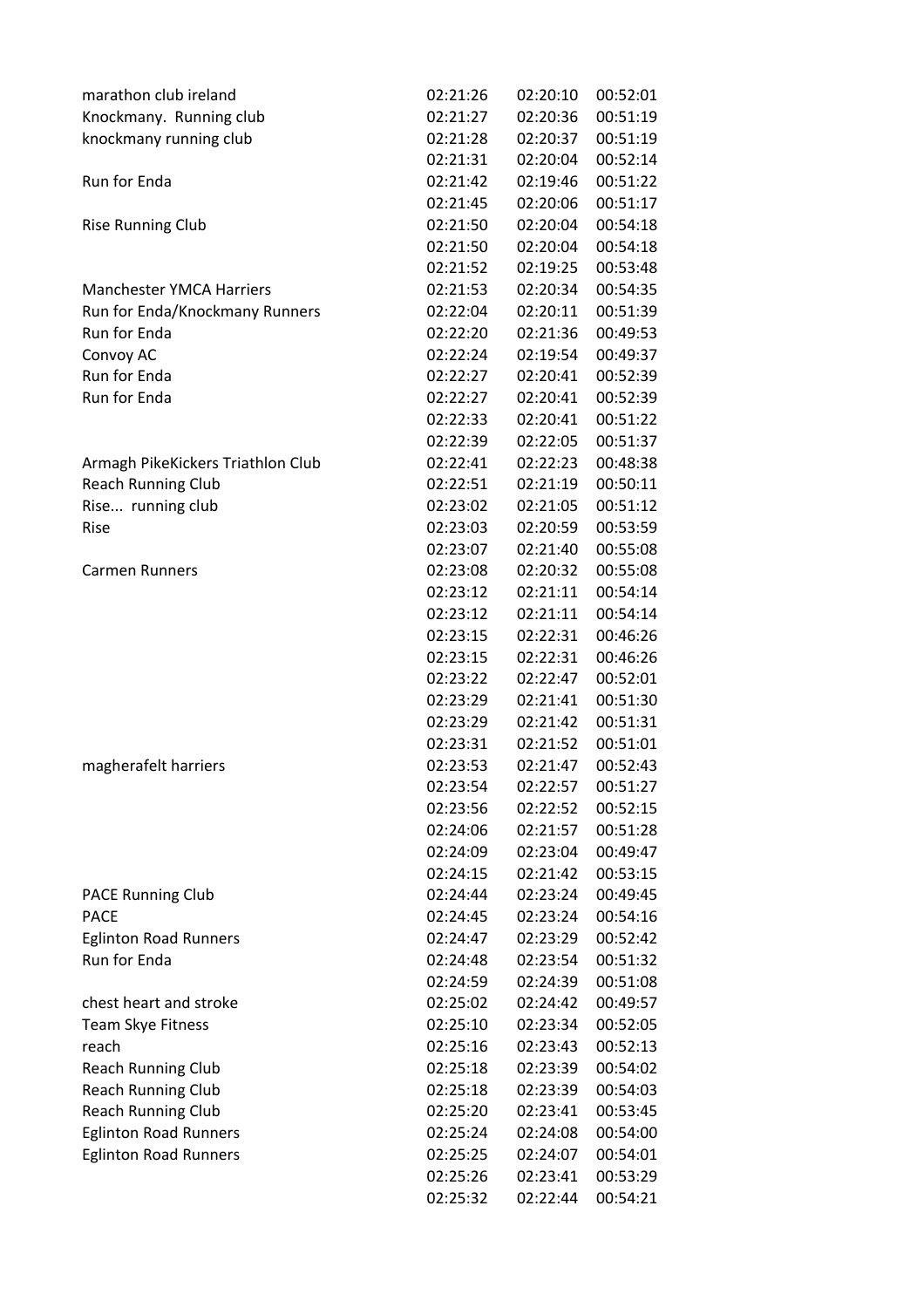|                                                      | 02:25:32 | 02:22:44             | 00:54:22             |
|------------------------------------------------------|----------|----------------------|----------------------|
|                                                      | 02:25:34 | 02:22:55             | 00:56:25             |
| Cobra dojos Derry                                    | 02:25:37 | 02:23:34             | 00:52:19             |
| Cobras                                               | 02:25:37 | 02:23:34             | 00:52:19             |
| <b>Carmen Runners</b>                                | 02:25:41 | 02:23:04             | 00:54:23             |
| <b>KNOCKMANY RUNNERS</b>                             | 02:25:43 | 02:23:52             | 00:53:13             |
| Rosses AC                                            | 02:25:47 | 02:25:13             | 00:52:01             |
| Muck hogs                                            | 02:25:49 | 02:24:59             | 00:51:34             |
| <b>Reach Running Club</b>                            | 02:25:51 | 02:23:12             | 00:56:25             |
| Northwest Tri Club                                   | 02:25:53 | 02:23:56             | 00:56:13             |
| Fit for Life                                         | 02:25:55 | 02:24:04             | 00:54:24             |
| <b>Reach Running Club</b>                            | 02:25:58 | 02:24:00             | 00:58:53             |
|                                                      | 02:25:58 | 02:24:00             | 00:58:54             |
|                                                      | 02:26:12 | 02:24:06             | 00:50:58             |
|                                                      | 02:26:12 | 02:23:56             | 00:52:04             |
| reach                                                | 02:26:13 | 02:24:34             | 00:53:57             |
| reach                                                | 02:26:13 | 02:24:34             | 00:53:57             |
| <b>Reach Running Club</b>                            | 02:26:13 | 02:24:34             | 00:53:57             |
|                                                      | 02:26:22 | 02:25:34             | 00:54:10             |
| <b>Rise Running Club</b>                             | 02:26:28 | 02:24:41             | 00:46:22             |
|                                                      | 02:26:30 | 02:24:26             | 00:51:24             |
|                                                      | 02:26:31 | 02:24:40             | 00:53:10             |
|                                                      | 02:26:42 | 02:24:32             | 00:56:01             |
|                                                      | 02:26:44 | 02:24:33             | 00:56:00             |
| reach                                                | 02:26:46 | 02:26:25             | 00:48:44             |
|                                                      | 02:26:46 | 02:24:08             | 00:52:34             |
|                                                      | 02:26:51 | 02:24:57             | 00:54:33             |
| Fit For Life                                         | 02:26:55 | 02:24:39             | 00:52:40             |
| Rise                                                 | 02:27:06 | 02:25:03             | 00:56:39             |
| Rise                                                 | 02:27:06 | 02:25:03             | 00:56:39             |
|                                                      | 02:27:17 | 02:25:36             | 00:53:17             |
|                                                      | 02:27:30 | 02:25:11             | 00:55:23             |
|                                                      | 02:27:31 | 02:25:01             | 00:55:03             |
|                                                      | 02:27:53 | 02:25:51             | 00:52:33             |
| <b>Rise Runing Club</b>                              | 02:28:12 | 02:26:26             | 00:54:23             |
| Rise                                                 | 02:28:12 | 02:26:10             | 00:56:36             |
|                                                      | 02:28:12 | 02:26:07             | 00:56:36             |
| <b>Rise Running Club</b><br><b>Rise Running Club</b> | 02:28:13 | 02:26:12             | 00:56:36             |
| <b>OMG Forever Running</b>                           | 02:28:44 | 02:27:56             | 00:52:16             |
| Run for Enda                                         | 02:28:54 | 02:27:28             | 00:50:24             |
|                                                      | 02:28:56 | 02:27:42             | 00:52:20             |
|                                                      | 02:28:57 | 02:28:24             | 00:51:21             |
|                                                      |          | 02:27:02             | 00:53:30             |
| Maguiresbridge Running Club                          | 02:29:02 | 02:28:24             |                      |
| micky mullan family chest heart stroke               | 02:29:09 |                      | 00:52:41             |
|                                                      | 02:29:16 | 02:27:22             | 00:54:41<br>00:54:40 |
|                                                      | 02:29:16 | 02:27:21             |                      |
| <b>Reach Running Club</b>                            | 02:29:24 | 02:28:00             | 00:56:39             |
| <b>Reach Running Club</b>                            | 02:29:25 | 02:26:54             | 00:53:44             |
|                                                      | 02:29:37 | 02:26:54             | 00:57:05             |
| <b>NFFC</b>                                          | 02:29:37 | 02:26:53<br>02:26:54 | 00:56:22             |
|                                                      | 02:29:37 |                      | 00:57:06             |
|                                                      | 02:29:39 | 02:26:34             | 00:57:02             |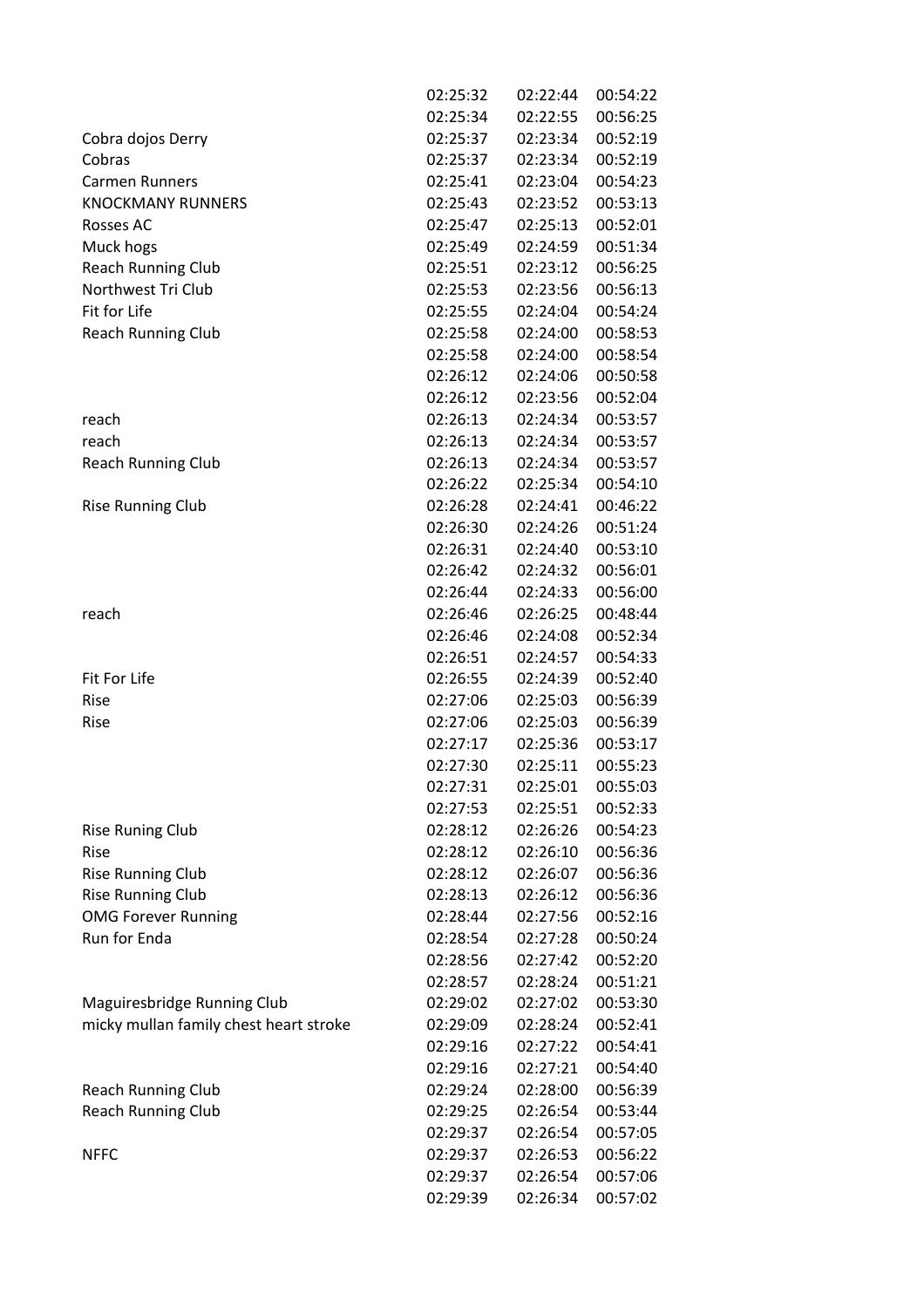|                                | 02:29:42 | 02:28:14 | 00:53:43 |
|--------------------------------|----------|----------|----------|
| Muck hogs                      | 02:29:43 | 02:28:52 | 00:53:26 |
|                                | 02:29:49 | 02:28:03 | 00:56:07 |
|                                | 02:29:49 | 02:28:04 | 00:56:07 |
| Muck hogs                      | 02:29:54 | 02:29:05 | 00:54:31 |
|                                | 02:30:03 | 02:30:03 | 00:56:44 |
|                                | 02:30:18 | 02:28:03 | 00:55:21 |
|                                | 02:30:18 | 02:28:03 | 00:55:21 |
|                                | 02:30:23 | 02:29:57 | 00:55:33 |
| <b>Rise Running Club</b>       | 02:30:25 | 02:28:23 | 00:57:01 |
| <b>Rise Running Club</b>       | 02:30:26 | 02:28:23 | 00:57:01 |
| reach                          | 02:30:31 | 02:27:54 | 01:02:16 |
| <b>Rise Running Club</b>       | 02:30:39 | 02:28:37 | 00:56:29 |
| <b>Rise Running Club</b>       | 02:30:39 | 02:28:37 | 00:56:28 |
|                                | 02:30:41 | 02:30:09 | 00:51:32 |
| <b>B/olt Running Club</b>      | 02:30:47 | 02:30:17 | 00:54:50 |
| north fermanagh fitness club   | 02:30:50 | 02:28:09 | 00:56:45 |
|                                | 02:30:51 | 02:28:08 | 00:57:06 |
|                                | 02:30:51 | 02:28:09 | 00:57:06 |
|                                | 02:30:51 | 02:28:10 | 00:56:45 |
|                                | 02:30:53 | 02:30:33 | 00:53:31 |
|                                | 02:31:00 | 02:28:24 | 00:53:19 |
| Larne AC                       | 02:31:19 | 02:29:52 | 00:55:58 |
|                                | 02:31:20 | 02:30:40 | 00:49:59 |
| Pacer                          | 02:31:23 | 02:29:34 | 00:58:26 |
|                                | 02:32:10 | 02:30:45 | 00:56:40 |
| <b>Reach Running Club</b>      | 02:32:42 | 02:30:11 | 00:57:22 |
|                                |          |          | 00:51:46 |
|                                | 02:32:42 | 02:31:25 |          |
| <b>Total Workou</b>            | 02:32:51 | 02:31:05 | 00:53:31 |
| Run for Enda                   | 02:32:55 | 02:31:52 | 00:53:30 |
|                                | 02:33:00 | 02:30:29 | 00:56:39 |
| <b>Rise Running Club</b>       | 02:33:07 | 02:31:03 | 00:56:41 |
|                                | 02:33:07 | 02:31:03 | 00:56:38 |
| R Running Club                 | 02:33:08 | 02:32:29 | 00:55:31 |
| <b>Castlefinn Running Club</b> | 02:33:11 | 02:32:33 | 00:55:44 |
| <b>Reach Running Club</b>      | 02:33:20 | 02:30:42 | 01:02:16 |
| <b>B/olt Running Club</b>      | 02:33:39 | 02:31:23 | 00:57:00 |
| <b>B/olt Running Club</b>      | 02:33:39 | 02:31:23 | 00:57:00 |
| <b>B/olt Running Club</b>      | 02:33:40 | 02:31:24 | 00:57:00 |
|                                | 02:33:59 | 02:32:25 | 00:53:22 |
|                                | 02:34:23 | 02:31:44 | 00:56:48 |
|                                | 02:34:23 | 02:31:43 | 00:56:49 |
|                                | 02:34:24 | 02:31:43 | 00:56:50 |
|                                | 02:34:24 | 02:31:44 | 00:56:50 |
|                                | 02:34:24 | 02:31:44 | 00:56:49 |
|                                | 02:34:28 | 02:31:27 | 00:54:33 |
| Castlefinn Running             | 02:34:45 | 02:34:06 | 00:55:44 |
| <b>Sperrin Harriers</b>        | 02:35:00 | 02:32:33 | 00:57:28 |
| Monaghan Phoenix A.C.          | 02:35:04 | 02:32:46 | 00:54:47 |
| <b>Carmen Runners</b>          | 02:35:23 | 02:32:53 | 00:53:24 |
| <b>Eglinton Road Runners</b>   | 02:36:17 | 02:34:59 | 01:02:09 |
|                                | 02:36:29 | 02:34:23 | 00:54:42 |